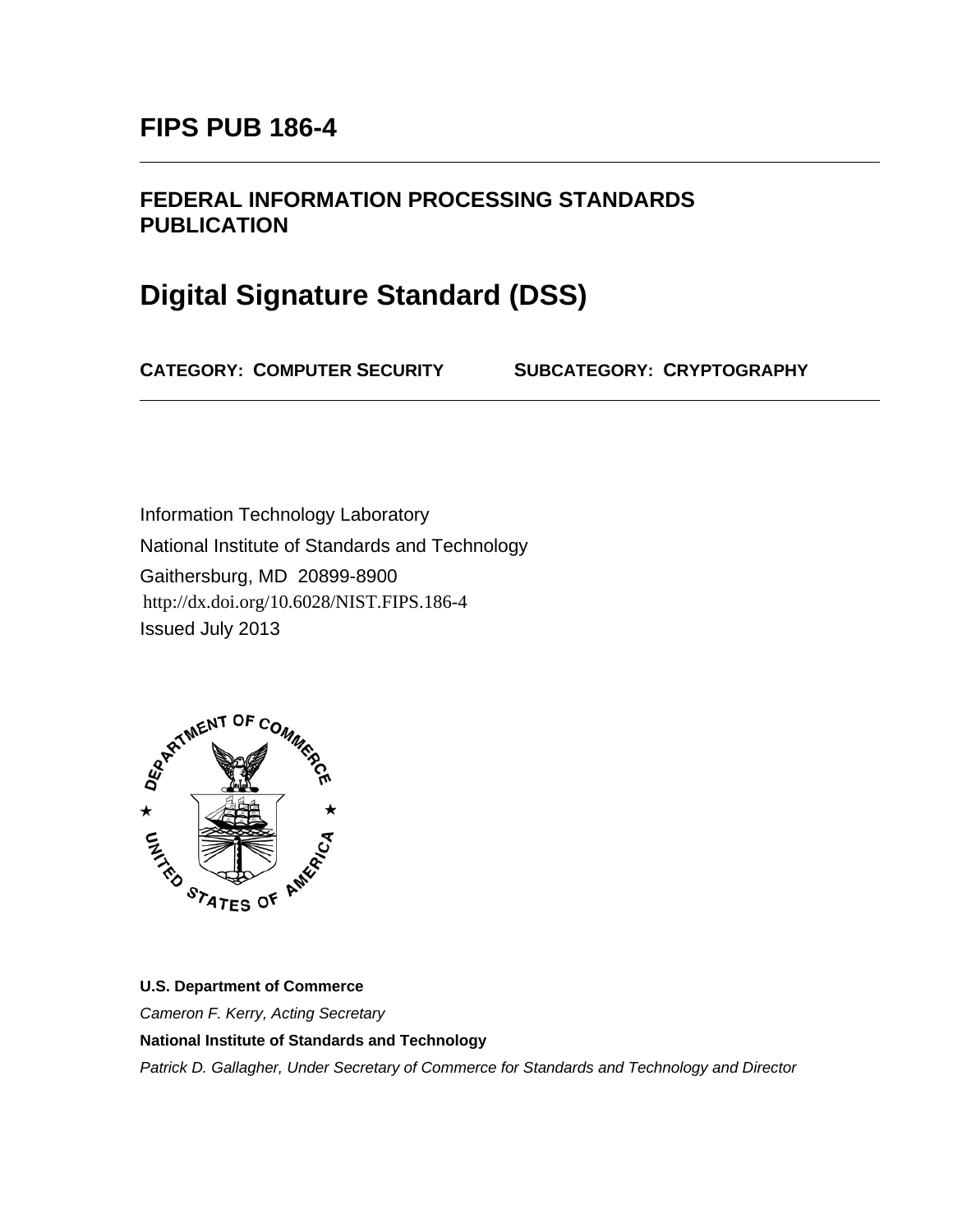#### **FOREWORD**

The Federal Information Processing Standards Publication Series of the National Institute of Standards and Technology (NIST) is the official series of publications relating to standards and guidelines adopted and promulgated under the provisions of the Federal Information Security Management Act (FISMA) of 2002.

Comments concerning FIPS publications are welcomed and should be addressed to the Director, Information Technology Laboratory, National Institute of Standards and Technology, 100 Bureau Drive, Stop 8900, Gaithersburg, MD 20899-8900.

> Charles Romine, Director Information Technology Laboratory

#### **Abstract**

This Standard specifies a suite of algorithms that can be used to generate a digital signature. Digital signatures are used to detect unauthorized modifications to data and to authenticate the identity of the signatory. In addition, the recipient of signed data can use a digital signature as evidence in demonstrating to a third party that the signature was, in fact, generated by the claimed signatory. This is known as non-repudiation, since the signatory cannot easily repudiate the signature at a later time.

*Key words*: computer security, cryptography, digital signatures, Federal Information Processing Standards, public key cryptography.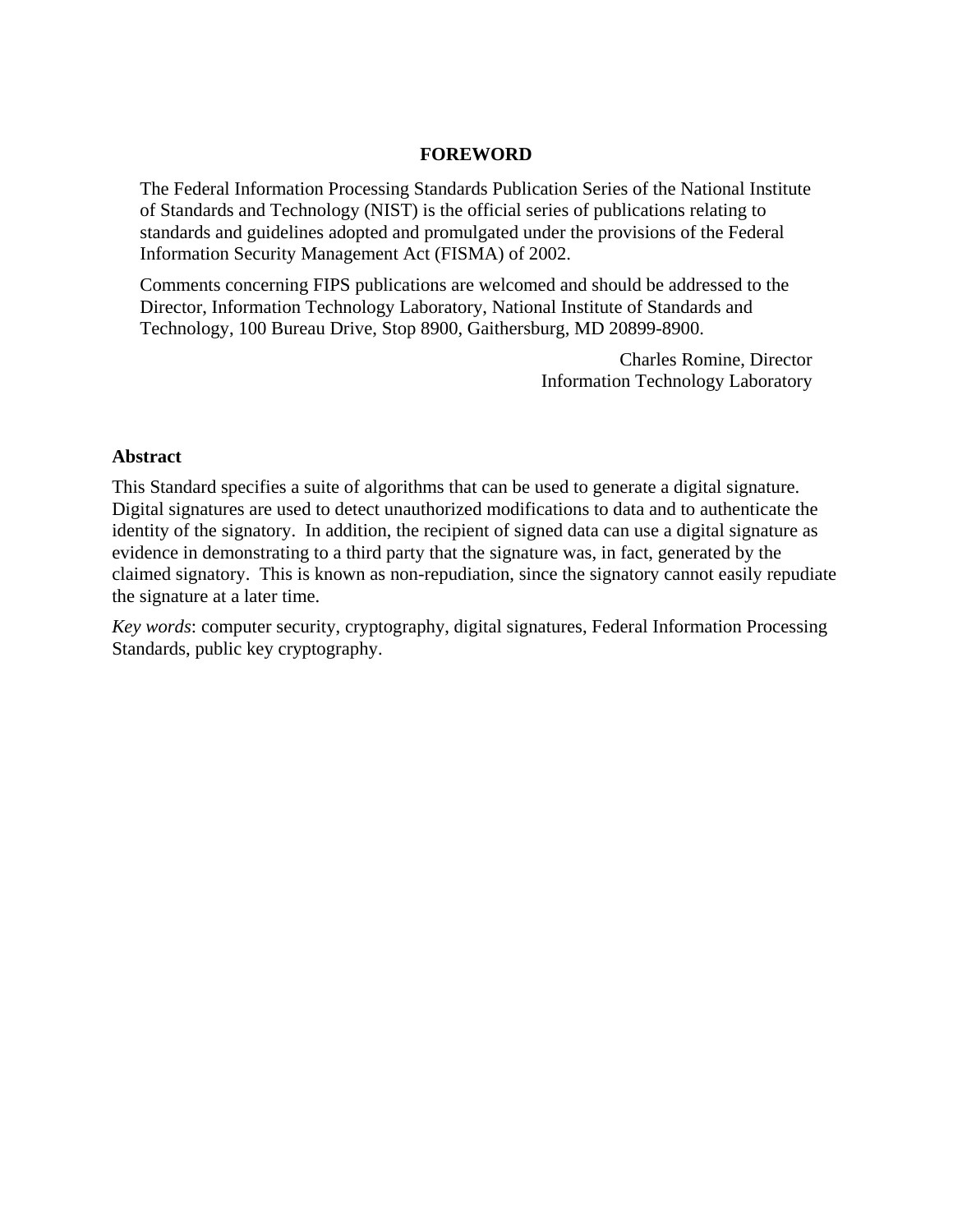## **Federal Information Processing Standards Publication 186-4**

#### **July 2013**

#### **Announcing the**

#### **DIGITAL SIGNATURE STANDARD (DSS)**

Federal Information Processing Standards Publications (FIPS PUBS) are issued by the National Institute of Standards and Technology (NIST) after approval by the Secretary of Commerce pursuant to Section 5131 of the Information Technology Management Reform Act of 1996 (Public Law 104-106), and the Computer Security Act of 1987 (Public Law 100-235).

**1. Name of Standard**: Digital Signature Standard (DSS) (FIPS 186-4).

**2. Category of Standard**: Computer Security. **Subcategory.** Cryptography.

**3. Explanation**: This Standard specifies algorithms for applications requiring a digital signature, rather than a written signature. A digital signature is represented in a computer as a string of bits. A digital signature is computed using a set of rules and a set of parameters that allow the identity of the signatory and the integrity of the data to be verified. Digital signatures may be generated on both stored and transmitted data.

Signature generation uses a private key to generate a digital signature; signature verification uses a public key that corresponds to, but is not the same as, the private key. Each signatory possesses a private and public key pair. Public keys may be known by the public; private keys are kept secret. Anyone can verify the signature by employing the signatory's public key. Only the user that possesses the private key can perform signature generation.

A hash function is used in the signature generation process to obtain a condensed version of the data to be signed; the condensed version of the data is often called a message digest. The message digest is input to the digital signature algorithm to generate the digital signature. The hash functions to be used are specified in the Secure Hash Standard (SHS), FIPS 180. FIPS **approved** digital signature algorithms **shall** be used with an appropriate hash function that is specified in the SHS.

The digital signature is provided to the intended verifier along with the signed data. The verifying entity verifies the signature by using the claimed signatory's public key and the same hash function that was used to generate the signature. Similar procedures may be used to generate and verify signatures for both stored and transmitted data.

**4. Approving Authority:** Secretary of Commerce.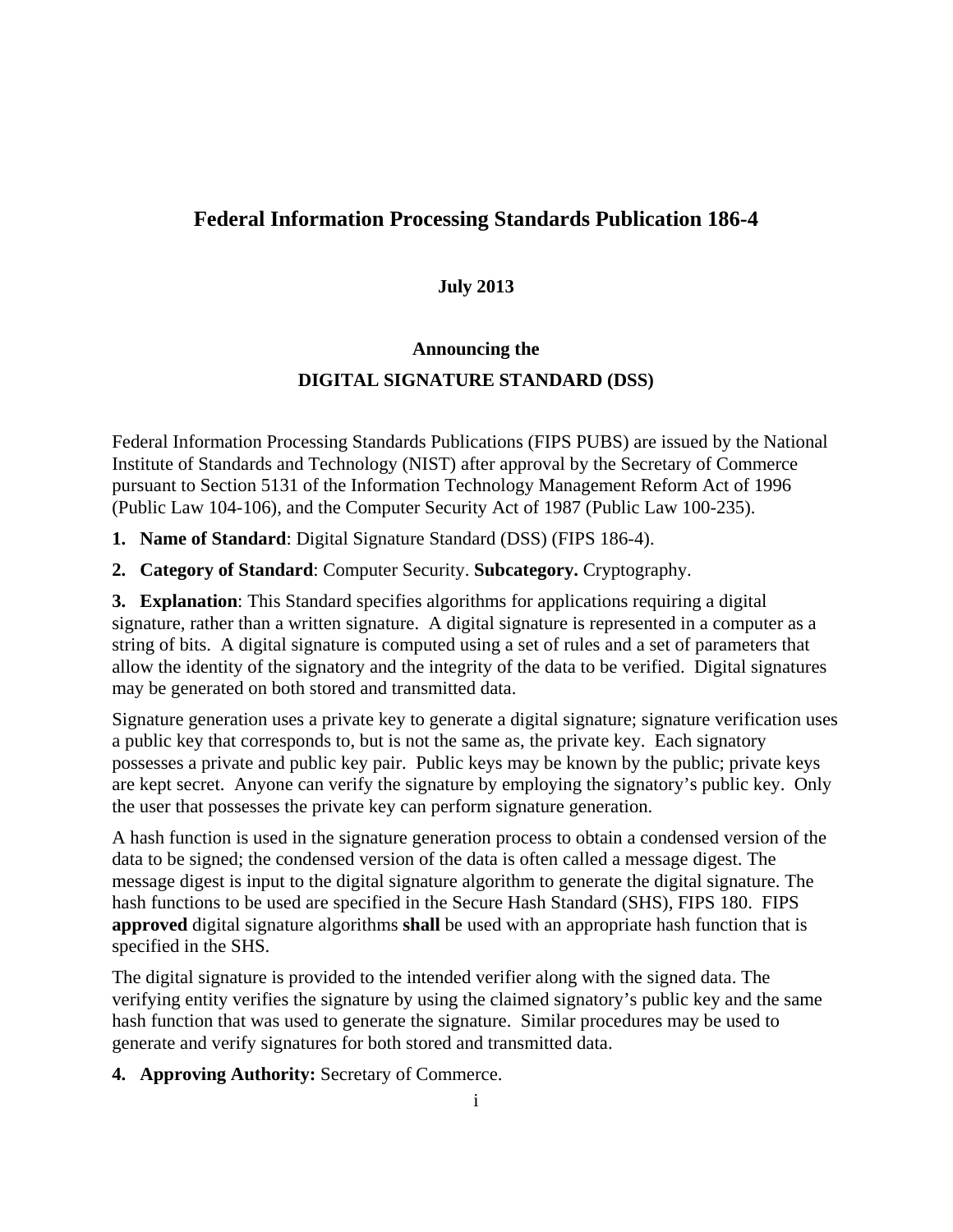**5. Maintenance Agency:** Department of Commerce, National Institute of Standards and Technology, Information Technology Laboratory, Computer Security Division.

**6. Applicability:** This Standard is applicable to all Federal departments and agencies for the protection of sensitive unclassified information that is not subject to section 2315 of Title 10, United States Code, or section 3502 (2) of Title 44, United States Code. This Standard **shall** be used in designing and implementing public key-based signature systems that Federal departments and agencies operate or that are operated for them under contract. The adoption and use of this Standard is available to private and commercial organizations.

**7. Applications:** A digital signature algorithm allows an entity to authenticate the integrity of signed data and the identity of the signatory. The recipient of a signed message can use a digital signature as evidence in demonstrating to a third party that the signature was, in fact, generated by the claimed signatory. This is known as non-repudiation, since the signatory cannot easily repudiate the signature at a later time. A digital signature algorithm is intended for use in electronic mail, electronic funds transfer, electronic data interchange, software distribution, data storage, and other applications that require data integrity assurance and data origin authentication.

**8. Implementations:** A digital signature algorithm may be implemented in software, firmware, hardware or any combination thereof. NIST has developed a validation program to test implementations for conformance to the algorithms in this Standard. Information about the validation program is available at [http://csrc.nist.gov/cryptval.](http://csrc.nist.gov/cryptval) Examples for each digital signature algorithm are available at [http://csrc.nist.gov/groups/ST/toolkit/examples.html.](http://csrc.nist.gov/groups/ST/toolkit/examples.html)

Agencies are advised that digital signature key pairs **shall not** be used for other purposes.

**9. Other Approved Security Functions:** Digital signature implementations that comply with this Standard **shall** employ cryptographic algorithms, cryptographic key generation algorithms, and key establishment techniques that have been approved for protecting Federal government sensitive information. Approved cryptographic algorithms and techniques include those that are either:

- a. specified in a Federal Information Processing Standard (FIPS),
- b. adopted in a FIPS or a NIST Recommendation, or
- c. specified in the list of approved security functions for FIPS 140.

**10. Export Control**: Certain cryptographic devices and technical data regarding them are subject to Federal export controls. Exports of cryptographic modules implementing this Standard and technical data regarding them must comply with these Federal regulations and be licensed by the Bureau of Industry and Security of the U.S. Department of Commerce. Information about export regulations is available at: http://www.bis.doc.gov.

**11. Patents**: The algorithms in this Standard may be covered by U.S. or foreign patents.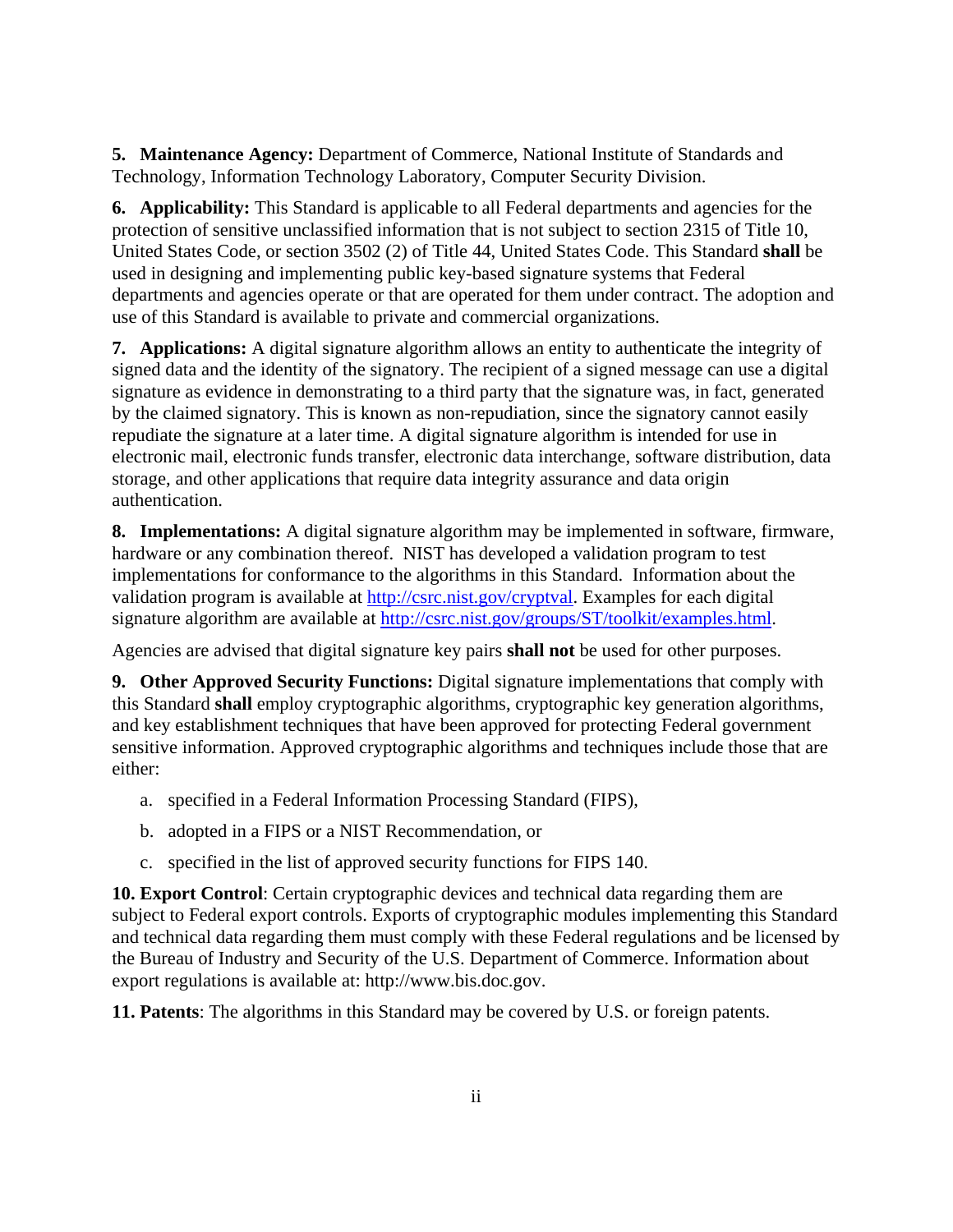**12. Implementation Schedule**: This Standard becomes effective immediately upon approval by the Secretary of Commerce. A transition strategy for validating algorithms and cryptographic modules will be posted on NIST's Web page at http://csrc.nist.gov/groups/STM/cmvp/index.html under Notices. The transition plan addresses the transition by Federal agencies from modules tested and validated for compliance to previous versions of this Standard to modules tested and validated for compliance to FIPS 186-4 under the Cryptographic Module Validation Program. The transition plan allows Federal agencies and vendors to make a smooth transition to FIPS 186-4.

**13. Specifications**: Federal Information Processing Standard (FIPS) 186-4 Digital Signature Standard (affixed).

**14. Cross Index:** The following documents are referenced in this Standard. Unless a specific version or date is indicated with the document number, the latest version of the given document is intended as the reference.

- a. FIPS PUB 140, Security Requirements for Cryptographic Modules.
- b. FIPS PUB 180 Secure Hash Standard.
- c. ANS X9.31-1998, Digital Signatures Using Reversible Public Key Cryptography for the Financial Services Industry (rDSA).
- d. ANS X9.62-2005, Public Key Cryptography for the Financial Services Industry: The Elliptic Curve Digital Signature Algorithm (ECDSA).
- e. ANS X9.80, Prime Number Generation, Primality Testing and Primality Certificates.
- f. Public Key Cryptography Standard (PKCS) #1, RSA Encryption Standard.
- g. Special Publication (SP) 800-57, Recommendation for Key Management.
- h. Special Publication (SP) 800-89, Recommendation for Obtaining Assurances for Digital Signature Applications.
- i. Special Publication (SP) 800-90A, Recommendation for Random Number Generation Using Deterministic Random Bit Generators.
- j. Special Publication (SP) 800-102, Recommendation for Digital Signature Timeliness.
- k. Special Publication (SP) 800-131A, Transitions: Recommendation for Transitioning the Use of Cryptographic Algorithms and Key Lengths.
- l. IEEE Std. 1363-2000, Standard Specifications for Public Key Cryptography.

**15. Qualifications**: The security of a digital signature system is dependent on maintaining the secrecy of the signatory's private keys. Signatories **shall**, therefore, guard against the disclosure of their private keys. While it is the intent of this Standard to specify general security requirements for generating digital signatures, conformance to this Standard does not assure that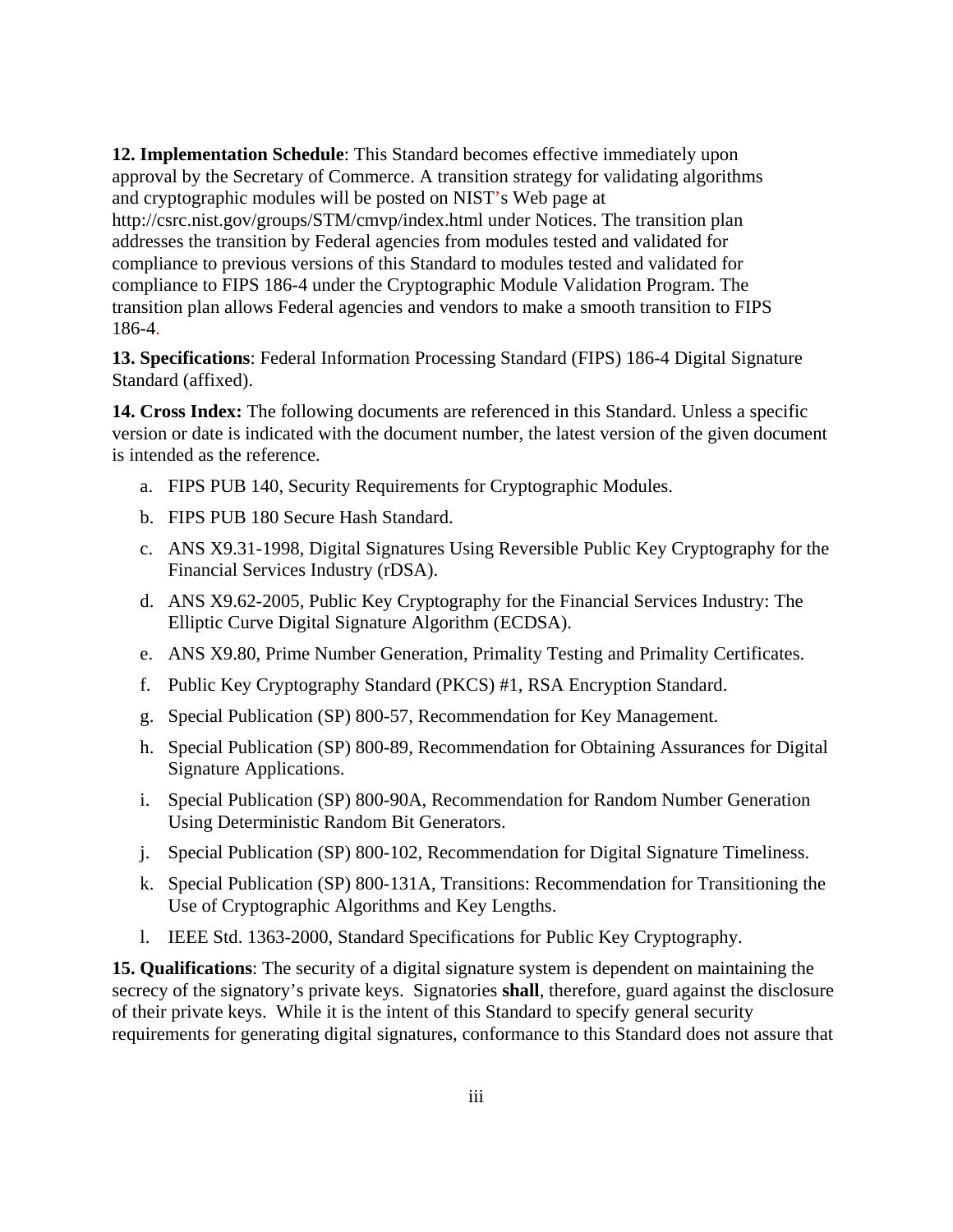a particular implementation is secure. It is the responsibility of an implementer to ensure that any module that implements a digital signature capability is designed and built in a secure manner.

Similarly, the use of a product containing an implementation that conforms to this Standard does not guarantee the security of the overall system in which the product is used. The responsible authority in each agency or department **shall** assure that an overall implementation provides an acceptable level of security.

Since a standard of this nature must be flexible enough to adapt to advancements and innovations in science and technology, this Standard will be reviewed every five years in order to assess its adequacy.

**16. Waiver Procedure**: The Federal Information Security Management Act (FISMA) does not allow for waivers to Federal Information Processing Standards (FIPS) that are made mandatory by the Secretary of Commerce.

**17. Where to Obtain Copies of the Standard**: This publication is available by accessing [http://csrc.nist.gov/publications/.](http://csrc.nist.gov/publications/) Other computer security publications are available at the same web site.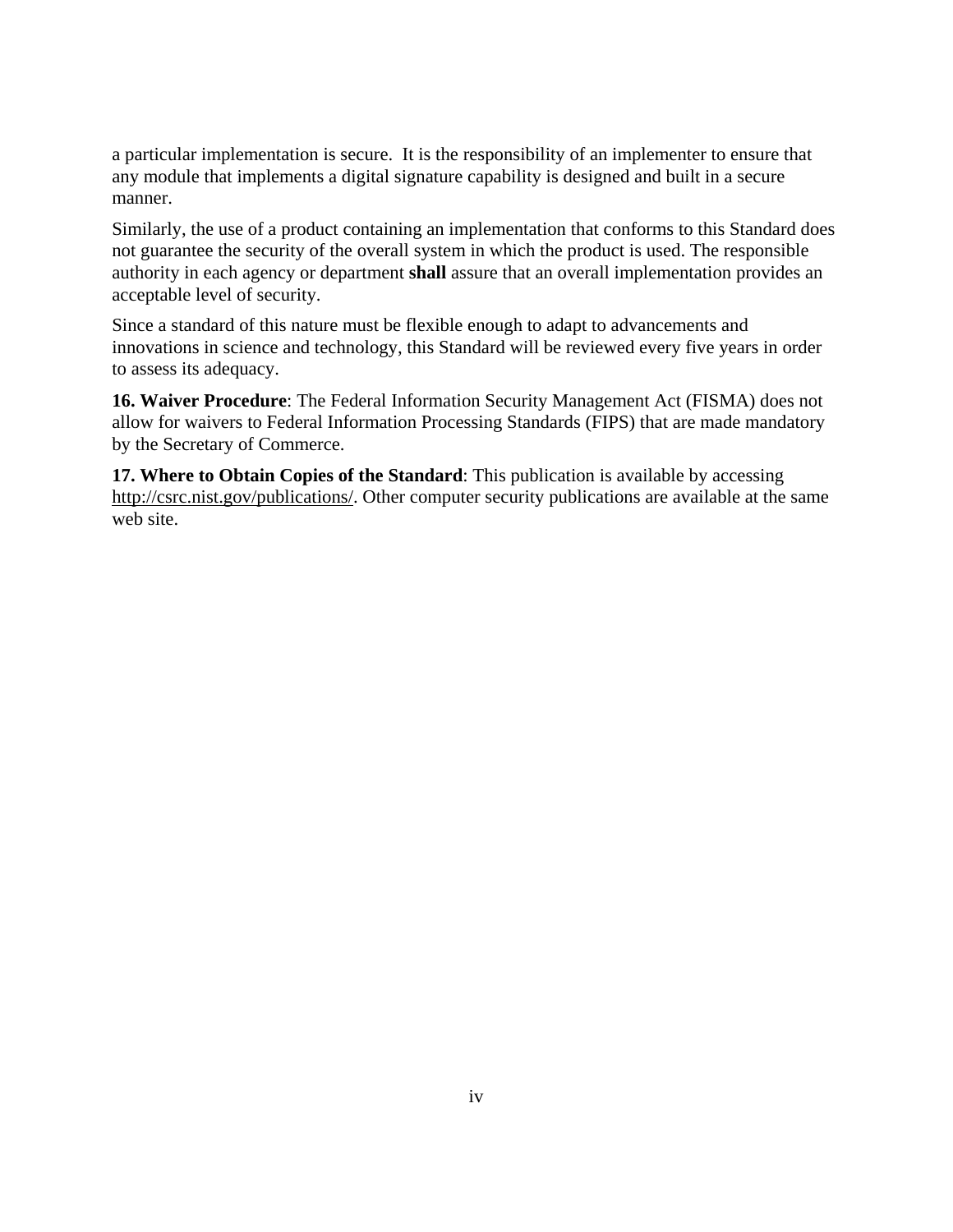# **Table of Contents**

| 2.                      |                                 |       |                                                                    |  |
|-------------------------|---------------------------------|-------|--------------------------------------------------------------------|--|
|                         | 2.1<br>2.2<br>2.3               |       |                                                                    |  |
| 3.                      |                                 |       |                                                                    |  |
|                         | 3.1<br>3.2<br>3.3               |       |                                                                    |  |
| $\overline{\mathbf{4}}$ |                                 |       |                                                                    |  |
|                         | 4.1<br>4.2<br>4.3               | 4.3.1 |                                                                    |  |
|                         |                                 | 4.3.2 |                                                                    |  |
|                         | 4.4                             | 4.4.1 |                                                                    |  |
|                         |                                 | 4.4.2 |                                                                    |  |
|                         | 4.5                             |       |                                                                    |  |
|                         | 4.6                             |       |                                                                    |  |
|                         | 4.7                             |       |                                                                    |  |
| 5.                      |                                 |       |                                                                    |  |
|                         | 5.1<br>5.2<br>5.3<br>5.4<br>5.5 |       |                                                                    |  |
|                         |                                 |       |                                                                    |  |
|                         | 6.1                             | 611   |                                                                    |  |
|                         |                                 |       |                                                                    |  |
|                         | 6.2                             | 6.2.1 |                                                                    |  |
|                         |                                 | 6.2.2 |                                                                    |  |
|                         | 6.3<br>6.4<br>6.5               |       |                                                                    |  |
|                         |                                 |       | APPENDIX A: GENERATION AND VALIDATION OF FFC DOMAIN PARAMETERS  31 |  |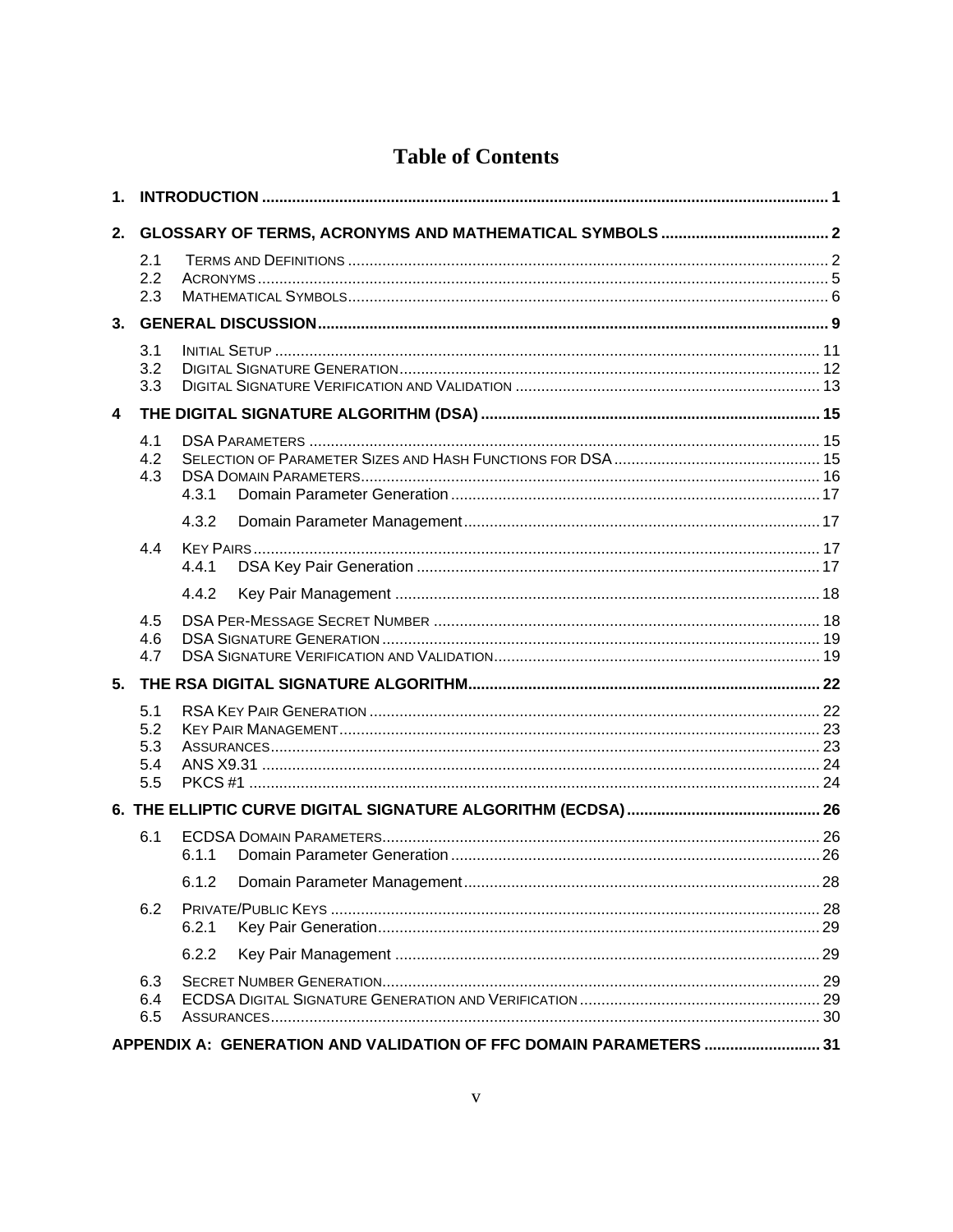| A.1        | A.1.1        |                                                                                    |  |
|------------|--------------|------------------------------------------------------------------------------------|--|
|            | A.1.2        |                                                                                    |  |
| A.2        | A.2.1        |                                                                                    |  |
|            | A.2.2        |                                                                                    |  |
|            | A.2.3        |                                                                                    |  |
|            | A.2.4        | Validation Routine when the Canonical Generation of the Generator g Routine Was    |  |
|            |              |                                                                                    |  |
| B.1        |              |                                                                                    |  |
|            | B.1.1        |                                                                                    |  |
|            | <b>B.1.2</b> |                                                                                    |  |
| B.2        | B.2.1        | Per-Message Secret Number Generation Using Extra Random Bits  49                   |  |
|            | B.2.2        | Per-Message Secret Number Generation by Testing Candidates 49                      |  |
| B.3        | <b>B.3.1</b> |                                                                                    |  |
|            | <b>B.3.2</b> |                                                                                    |  |
|            | <b>B.3.3</b> |                                                                                    |  |
|            | <b>B.3.4</b> | Generation of Provable Primes with Conditions Based on Auxiliary Provable Primes56 |  |
|            | <b>B.3.5</b> | Generation of Probable Primes with Conditions Based on Auxiliary Provable Primes58 |  |
|            | <b>B.3.6</b> | Generation of Probable Primes with Conditions Based on Auxiliary Probable Primes60 |  |
| B.4        |              |                                                                                    |  |
|            | B.4.1        |                                                                                    |  |
|            | <b>B.4.2</b> |                                                                                    |  |
| <b>B.5</b> | B.5.1        | Per-Message Secret Number Generation Using Extra Random Bits  64                   |  |
|            | B.5.2        |                                                                                    |  |
|            |              |                                                                                    |  |
| C.1        |              |                                                                                    |  |
| C.2        | C.2.1        |                                                                                    |  |
|            | C.2.2        |                                                                                    |  |
| C.3        | C.3.1        |                                                                                    |  |
|            | C.3.2        |                                                                                    |  |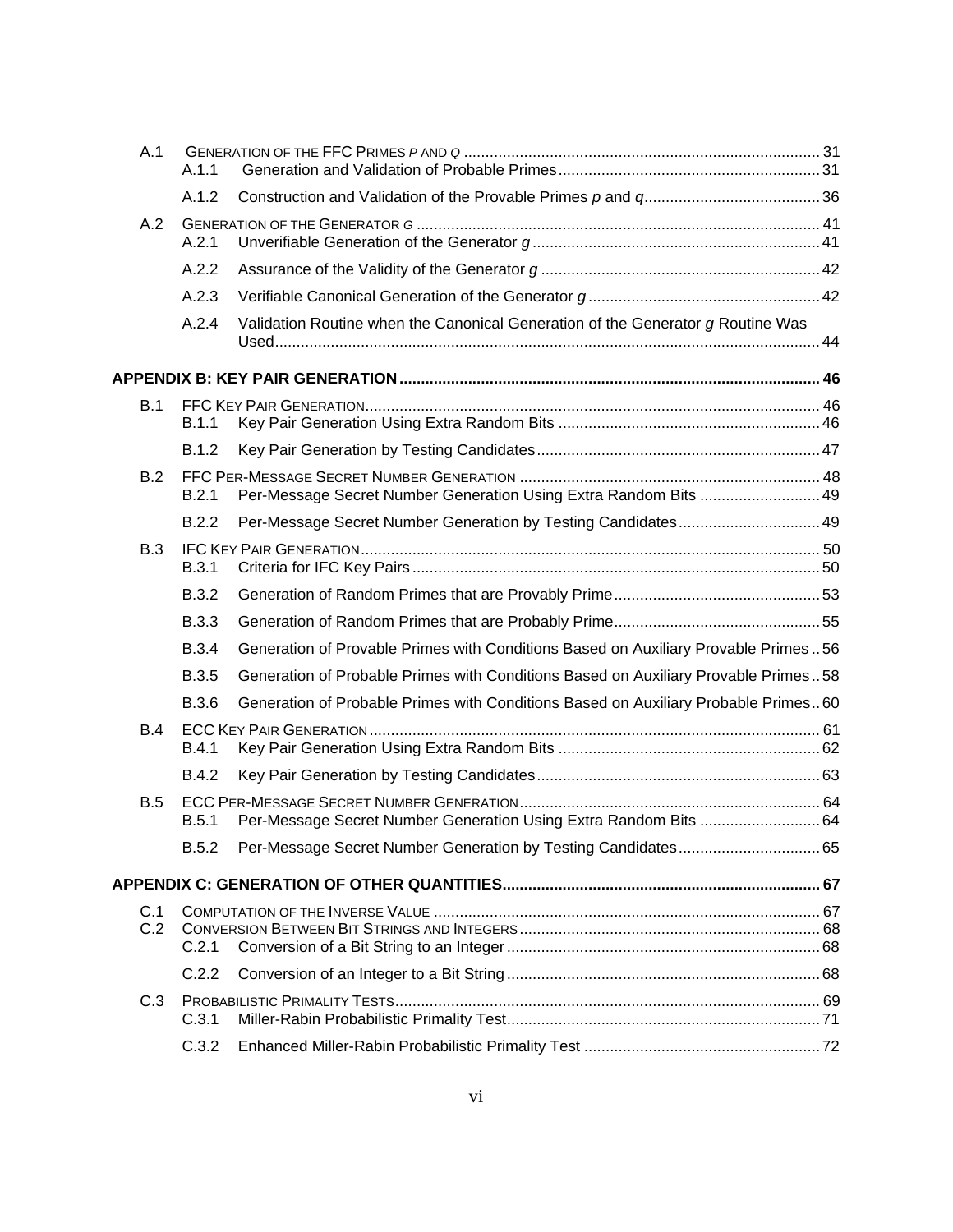| C.4        |       |                                                                                        |  |
|------------|-------|----------------------------------------------------------------------------------------|--|
| C.5        |       |                                                                                        |  |
| C.6        |       |                                                                                        |  |
| C.7        |       |                                                                                        |  |
| C.8        |       |                                                                                        |  |
| C.9        |       |                                                                                        |  |
|            |       | C.10 CONSTRUCT A PROVABLE PRIME (POSSIBLY WITH CONDITIONS), BASED ON CONTEMPORANEOUSLY |  |
|            |       | APPENDIX D: RECOMMENDED ELLIPTIC CURVES FOR FEDERAL GOVERNMENT USE  87                 |  |
| D.1        |       |                                                                                        |  |
|            | D.1.1 |                                                                                        |  |
|            | D.1.2 |                                                                                        |  |
|            | D.1.3 |                                                                                        |  |
| D.2        |       |                                                                                        |  |
|            | D.2.1 |                                                                                        |  |
|            | D22   |                                                                                        |  |
|            | D.2.3 |                                                                                        |  |
|            | D24   |                                                                                        |  |
|            | D.2.5 |                                                                                        |  |
| D.3        |       |                                                                                        |  |
| D.4        |       |                                                                                        |  |
| D.5        |       |                                                                                        |  |
| D.6        |       |                                                                                        |  |
| D.7<br>D.8 |       |                                                                                        |  |
| D.9        |       |                                                                                        |  |
|            |       |                                                                                        |  |
|            |       |                                                                                        |  |
|            |       |                                                                                        |  |
|            |       | APPENDIX F: CALCULATING THE REQUIRED NUMBER OF ROUNDS OF TESTING USING THE             |  |
| F.1        |       | THE REQUIRED NUMBER OF ROUNDS OF THE MILLER-RABIN PRIMALITY TESTS 117                  |  |
| F.2        |       |                                                                                        |  |
| F.3        |       |                                                                                        |  |
|            |       |                                                                                        |  |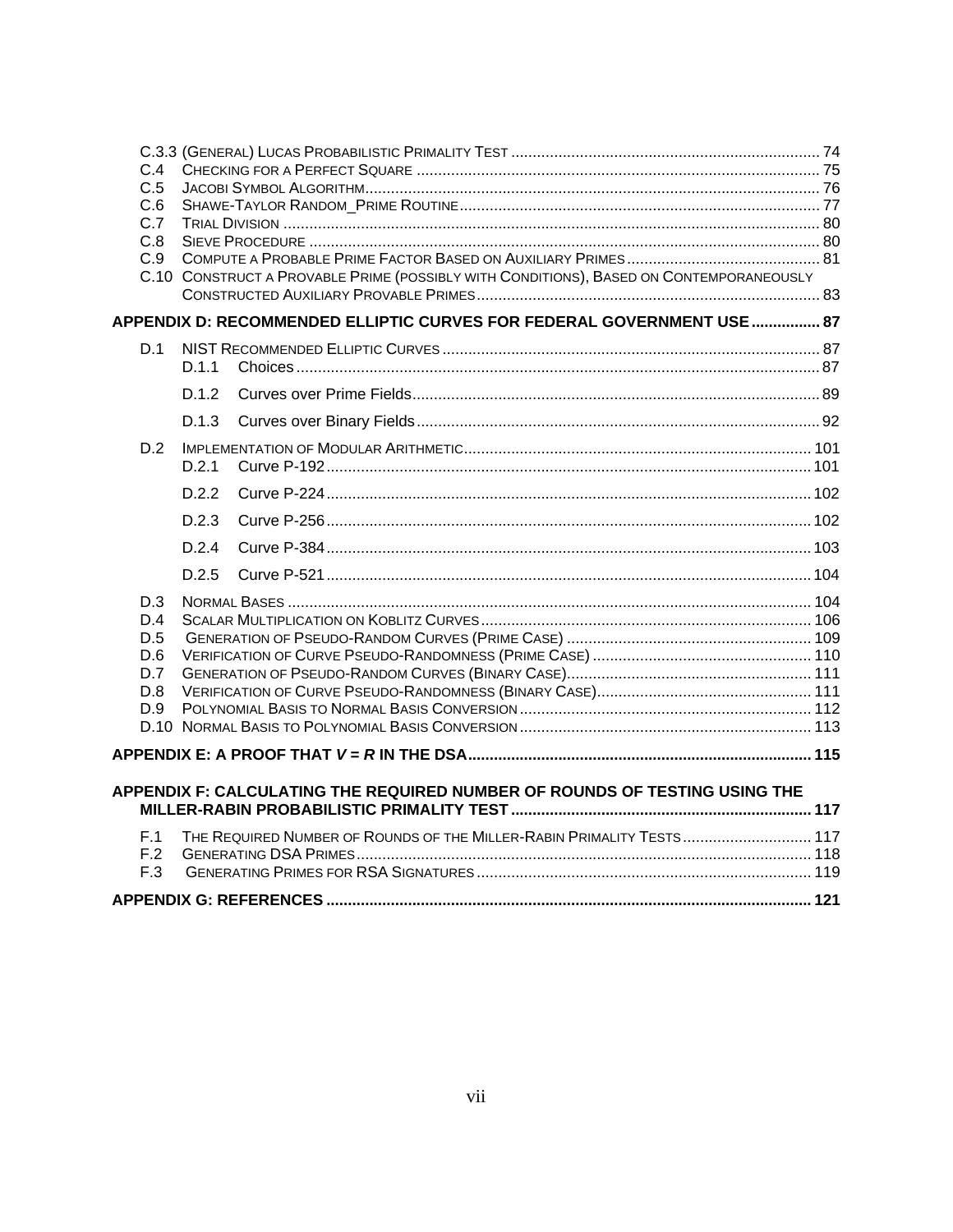## **Federal Information Processing Standards Publication 186-4**

## **July 2013**

# **Specifications for the DIGITAL SIGNATURE STANDARD (DSS)**

### <span id="page-9-0"></span>**1. Introduction**

This Standard defines methods for digital signature generation that can be used for the protection of binary data (commonly called a message), and for the verification and validation of those digital signatures. Three techniques are approved.

- (1) The Digital Signature Algorithm (DSA) is specified in this Standard. The specification includes criteria for the generation of domain parameters, for the generation of public and private key pairs, and for the generation and verification of digital signatures.
- (2) The RSA digital signature algorithm is specified in American National Standard (ANS) X9.31 and Public Key Cryptography Standard (PKCS) #1. FIPS 186-4 approves the use of implementations of either or both of these standards and specifies additional requirements.
- (3) The Elliptic Curve Digital Signature Algorithm (ECDSA) is specified in ANS X9.62. FIPS 186-4 approves the use of ECDSA and specifies additional requirements. Recommended elliptic curves for Federal Government use are provided herein.

This Standard includes requirements for obtaining the assurances necessary for valid digital signatures. Methods for obtaining these assurances are provided in NIST Special Publication (SP) 800-89, *Recommendation for Obtaining Assurances for Digital Signature Applications*.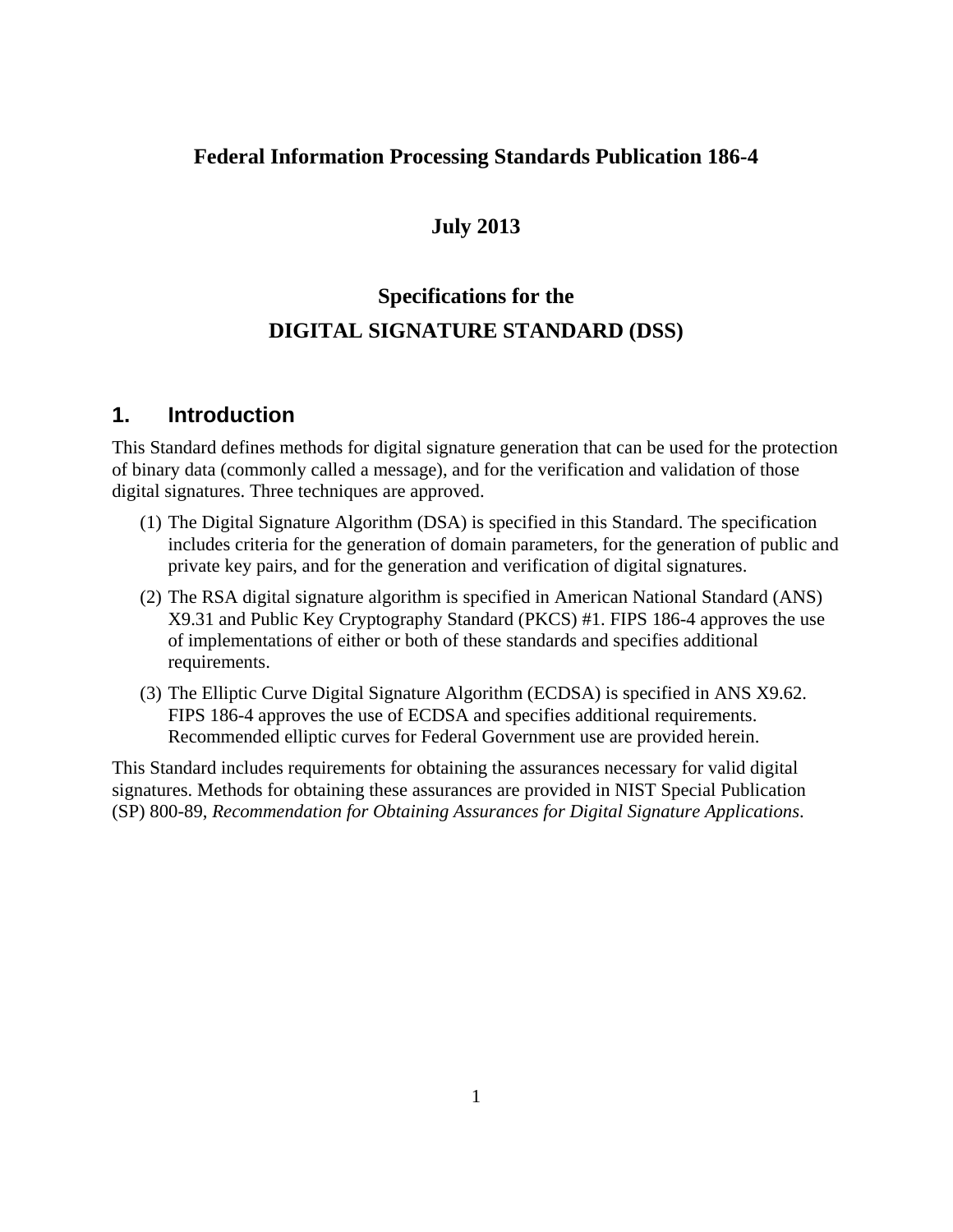# <span id="page-10-0"></span>**2. Glossary of Terms, Acronyms and Mathematical Symbols**

## <span id="page-10-1"></span>**2.1 Terms and Definitions**

| Approved                                  | FIPS-approved and/or NIST-recommended. An algorithm or technique<br>that is either 1) specified in a FIPS or NIST Recommendation, or 2)<br>adopted in a FIPS or NIST Recommendation or 3) specified in a list of<br>NIST approved security functions.                                                                         |  |
|-------------------------------------------|-------------------------------------------------------------------------------------------------------------------------------------------------------------------------------------------------------------------------------------------------------------------------------------------------------------------------------|--|
| Assurance of domain<br>parameter validity | Confidence that the domain parameters are arithmetically correct.                                                                                                                                                                                                                                                             |  |
| Assurance of<br>possession                | Confidence that an entity possesses a private key and any associated<br>keying material.                                                                                                                                                                                                                                      |  |
| Assurance of public<br>key validity       | Confidence that the public key is arithmetically correct.                                                                                                                                                                                                                                                                     |  |
| Bit string                                | An ordered sequence of 0's and 1's. The leftmost bit is the most<br>significant bit of the string. The rightmost bit is the least significant bit<br>of the string.                                                                                                                                                           |  |
| Certificate                               | A set of data that uniquely identifies a key pair and an owner that is<br>authorized to use the key pair. The certificate contains the owner's<br>public key and possibly other information, and is digitally signed by a<br>Certification Authority (i.e., a trusted party), thereby binding the<br>public key to the owner. |  |
| <b>Certification Authority</b><br>(CA)    | The entity in a Public Key Infrastructure (PKI) that is responsible for<br>issuing certificates and exacting compliance with a PKI policy.                                                                                                                                                                                    |  |
| Claimed signatory                         | From the verifier's perspective, the claimed signatory is the entity that<br>purportedly generated a digital signature.                                                                                                                                                                                                       |  |
| Digital signature                         | The result of a cryptographic transformation of data that, when<br>properly implemented, provides a mechanism for verifying origin<br>authentication, data integrity and signatory non-repudiation.                                                                                                                           |  |
| Domain parameter seed                     | A string of bits that is used as input for a domain parameter generation<br>or validation process.                                                                                                                                                                                                                            |  |
| Domain parameters                         | Parameters used with cryptographic algorithms that are usually<br>common to a domain of users. A DSA or ECDSA cryptographic key<br>pair is associated with a specifc set of domain parameters.                                                                                                                                |  |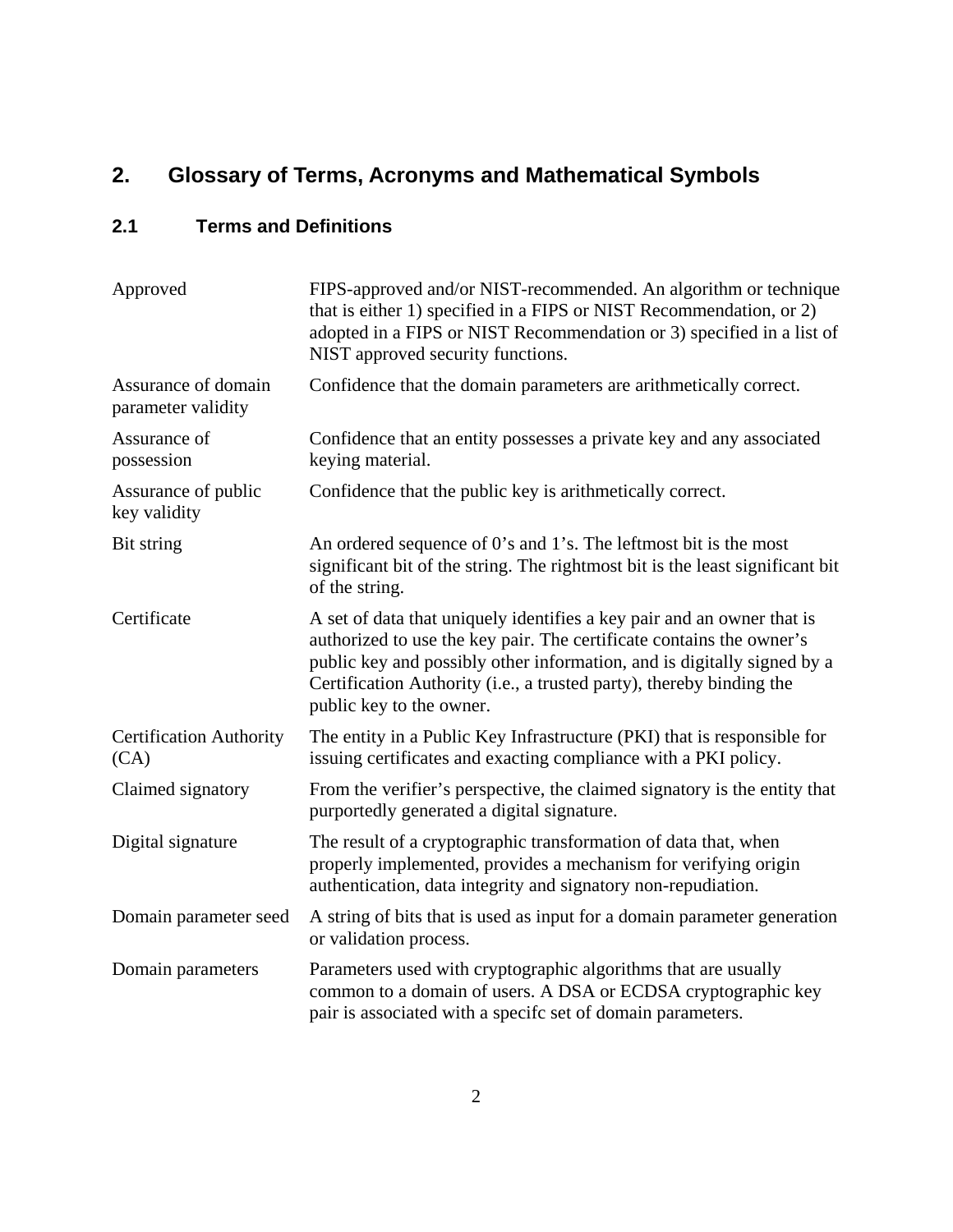| Entity                       | An individual (person), organization, device or process. Used<br>interchangeably with "party".                                                                                                                                                                                          |  |
|------------------------------|-----------------------------------------------------------------------------------------------------------------------------------------------------------------------------------------------------------------------------------------------------------------------------------------|--|
| Equivalent process           | Two processes are equivalent if, when the same values are input to<br>each process (either as input parameters or as values made available<br>during the process or both), the same output is produced.                                                                                 |  |
| Hash function                | A function that maps a bit string of arbitrary length to a fixed length<br>bit string. Approved hash functions are specified in FIPS 180 and are<br>designed to satisfy the following properties:                                                                                       |  |
|                              | 1. (One-way) It is computationally infeasible to find any input that<br>maps to any new pre-specified output, and                                                                                                                                                                       |  |
|                              | 2. (Collision resistant) It is computationally infeasible to find any<br>two distinct inputs that map to the same output.                                                                                                                                                               |  |
| Hash value                   | See "message digest".                                                                                                                                                                                                                                                                   |  |
| Intended signatory           | An entity that intends to generate digital signatures in the future.                                                                                                                                                                                                                    |  |
| Key                          | A parameter used in conjunction with a cryptographic algorithm that<br>determines its operation. Examples applicable to this Standard<br>include:                                                                                                                                       |  |
|                              | 1. The computation of a digital signature from data, and                                                                                                                                                                                                                                |  |
|                              | 2. The verification of a digital signature.                                                                                                                                                                                                                                             |  |
| Key pair                     | A public key and its corresponding private key.                                                                                                                                                                                                                                         |  |
| Message                      | The data that is signed. Also known as "signed data" during the<br>signature verification and validation process.                                                                                                                                                                       |  |
| Message digest               | The result of applying a hash function to a message. Also known as<br>"hash value".                                                                                                                                                                                                     |  |
| Non-repudiation              | A service that is used to provide assurance of the integrity and origin<br>of data in such a way that the integrity and origin can be verified and<br>validated by a third party as having originated from a specific entity in<br>possession of the private key (i.e., the signatory). |  |
| Owner                        | A key pair owner is the entity that is authorized to use the private key<br>of a key pair.                                                                                                                                                                                              |  |
| Party                        | An individual (person), organization, device or process. Used<br>interchangeably with "entity".                                                                                                                                                                                         |  |
| Per-message secret<br>number | A secret random number that is generated prior to the generation of<br>each digital signature.                                                                                                                                                                                          |  |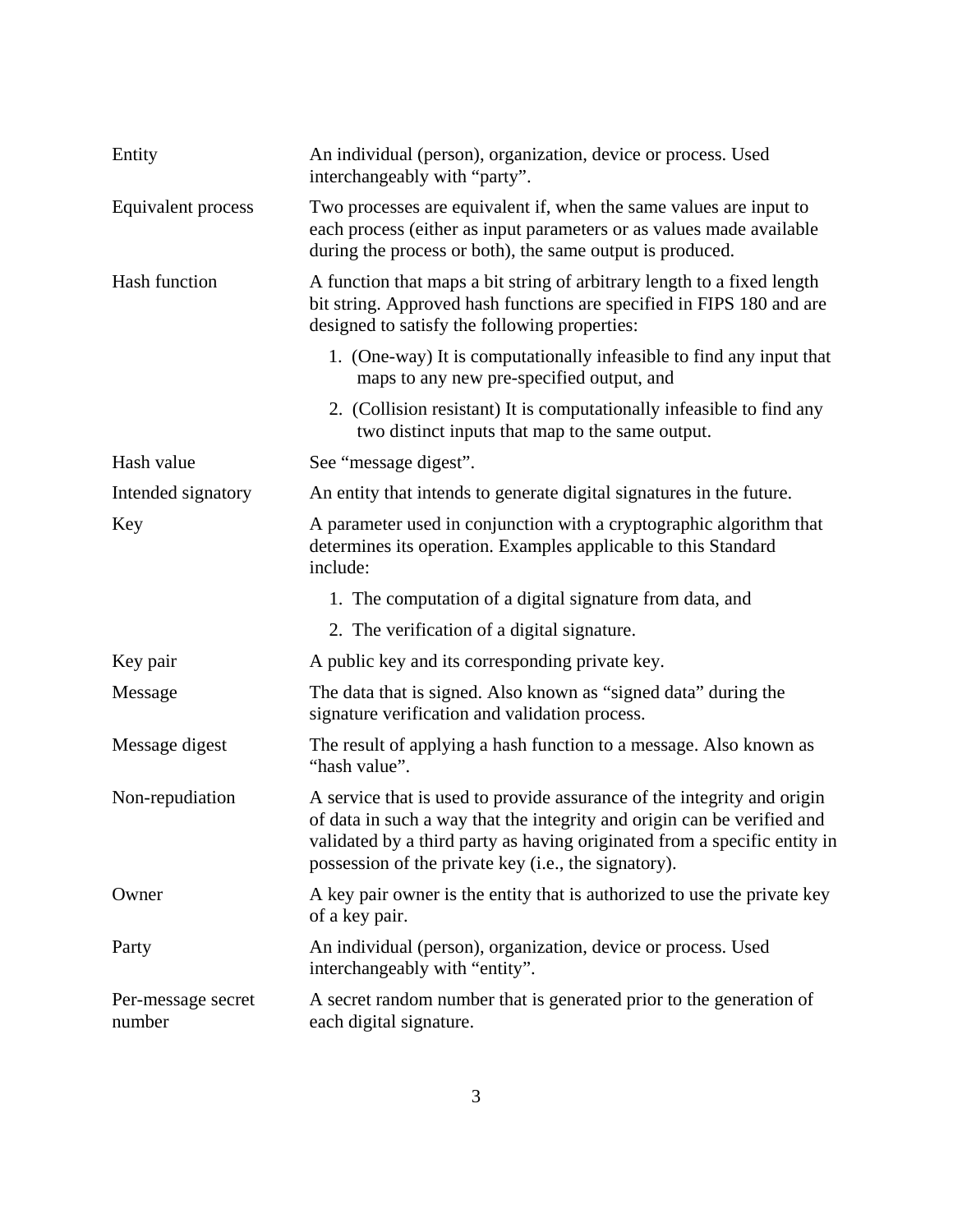| Public Key<br>A framework that is established to issue, maintain and revoke public<br>Infrastructure (PKI)<br>key certificates. |                                                                                                                                                                                                                                                                                                                                                            |
|---------------------------------------------------------------------------------------------------------------------------------|------------------------------------------------------------------------------------------------------------------------------------------------------------------------------------------------------------------------------------------------------------------------------------------------------------------------------------------------------------|
| Prime number<br>generation seed                                                                                                 | A string of random bits that is used to determine a prime number with<br>the required characteristics.                                                                                                                                                                                                                                                     |
| Private key                                                                                                                     | A cryptographic key that is used with an asymmetric (public key)<br>cryptographic algorithm. For digital signatures, the private key is<br>uniquely associated with the owner and is not made public. The<br>private key is used to compute a digital signature that may be verified<br>using the corresponding public key.                                |
| Probable prime                                                                                                                  | An integer that is believed to be prime, based on a probabilistic<br>primality test. There should be no more than a negligible probability<br>that the so-called probable prime is actually composite.                                                                                                                                                     |
| Provable prime                                                                                                                  | An integer that is either constructed to be prime or is calculated to be<br>prime using a primality-proving algorithm.                                                                                                                                                                                                                                     |
| Pseudorandom                                                                                                                    | A process or data produced by a process is said to be pseudorandom<br>when the outcome is deterministic, yet also effectively random as long<br>as the internal action of the process is hidden from observation. For<br>cryptographic purposes, "effectively" means "within the limits of the<br>intended security strength."                             |
| Public key                                                                                                                      | A cryptographic key that is used with an asymmetric (public key)<br>cryptographic algorithm and is associated with a private key. The<br>public key is associated with an owner and may be made public. In the<br>case of digital signatures, the public key is used to verify a digital<br>signature that was signed using the corresponding private key. |
| Security strength                                                                                                               | A number associated with the amount of work (that is, the number of<br>operations) that is required to break a cryptographic algorithm or<br>system. Sometimes referred to as a security level.                                                                                                                                                            |
| <b>Shall</b>                                                                                                                    | Used to indicate a requirement of this Standard.                                                                                                                                                                                                                                                                                                           |
| <b>Should</b>                                                                                                                   | Used to indicate a strong recommendation, but not a requirement of<br>this Standard.                                                                                                                                                                                                                                                                       |
| Signatory<br>The entity that generates a digital signature on data using a private<br>key.                                      |                                                                                                                                                                                                                                                                                                                                                            |
| Signature generation                                                                                                            | The process of using a digital signature algorithm and a private key to<br>generate a digital signature on data.                                                                                                                                                                                                                                           |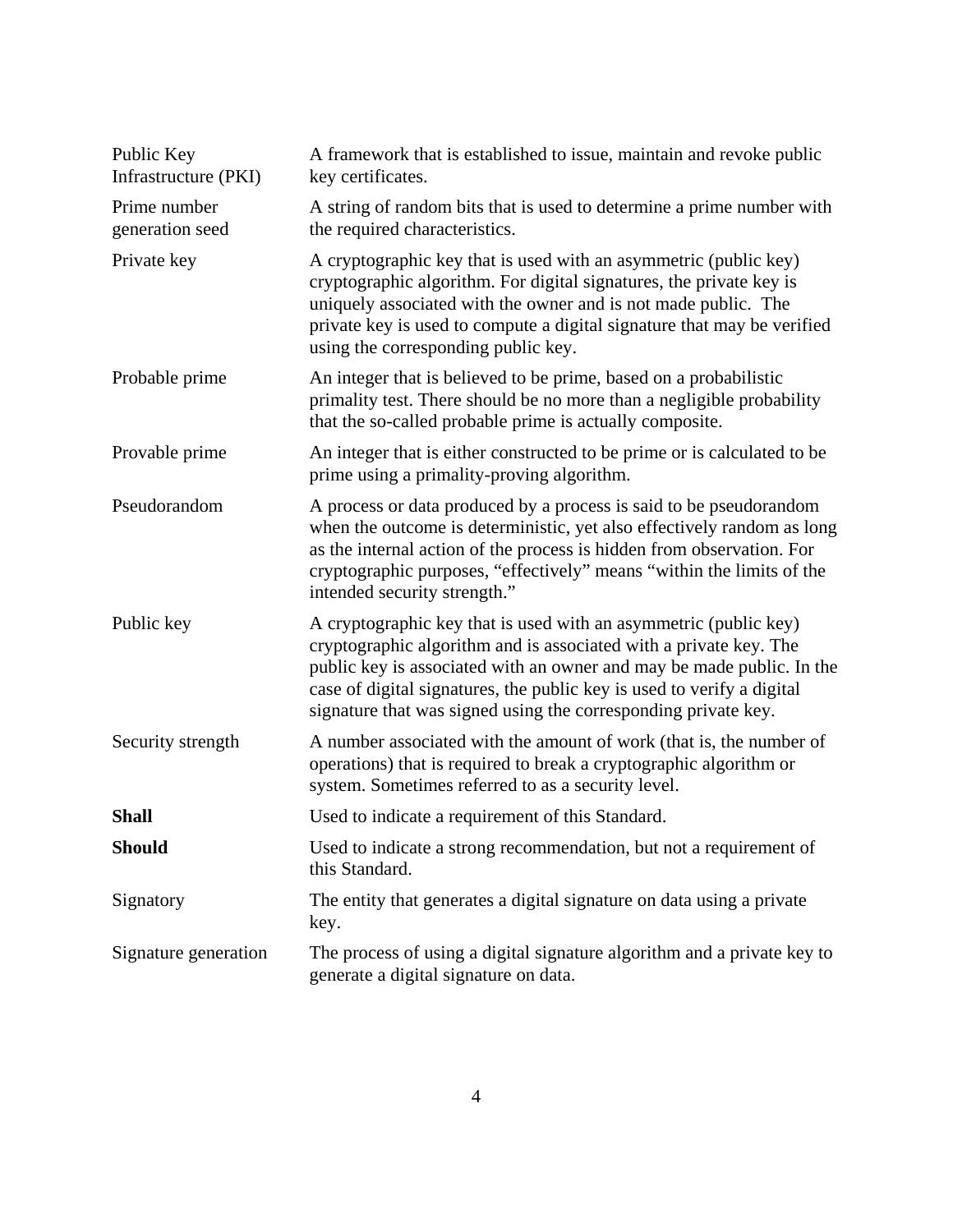| Signature validation         | The (mathematical) verification of the digital signature and obtaining<br>the appropriate assurances (e.g., public key validity, private key<br>possession, etc.). |
|------------------------------|--------------------------------------------------------------------------------------------------------------------------------------------------------------------|
| Signature verification       | The process of using a digital signature algorithm and a public key to<br>verify a digital signature on data.                                                      |
| Signed data                  | The data or message upon which a digital signature has been<br>computed. Also, see "message".                                                                      |
| Subscriber                   | An entity that has applied for and received a certificate from a<br>Certificate Authority.                                                                         |
| Trusted third party<br>(TTP) | An entity other than the owner and verifier that is trusted by the owner<br>or the verifier or both. Sometimes shortened to "trusted party".                       |
| Verifier                     | The entity that verifies the authenticity of a digital signature using the<br>public key.                                                                          |

# <span id="page-13-0"></span>**2.2 Acronyms**

| <b>ANS</b>   | American National Standard.                                                                 |  |
|--------------|---------------------------------------------------------------------------------------------|--|
| CA           | Certification Authority.                                                                    |  |
| <b>DSA</b>   | Digital Signature Algorithm; specified in this Standard.                                    |  |
| <b>ECDSA</b> | Elliptic Curve Digital Signature Algorithm; specified in ANS X9.62.                         |  |
| <b>FIPS</b>  | Federal Information Processing Standard.                                                    |  |
| <b>NIST</b>  | National Institute of Standards and Technology.                                             |  |
| <b>PKCS</b>  | Public Key Cryptography Standard.                                                           |  |
| <b>PKI</b>   | Public Key Infrastructure.                                                                  |  |
| <b>RBG</b>   | Random Bit Generator.                                                                       |  |
| <b>RSA</b>   | Algorithm developed by Rivest, Shamir and Adleman; specified in<br>ANS $X9.31$ and PKCS #1. |  |
| <b>SHA</b>   | Secure Hash Algorithm; specified in FIPS 180.                                               |  |
| <b>SP</b>    | <b>NIST</b> Special Publication                                                             |  |
| <b>TTP</b>   | Trusted Third Party.                                                                        |  |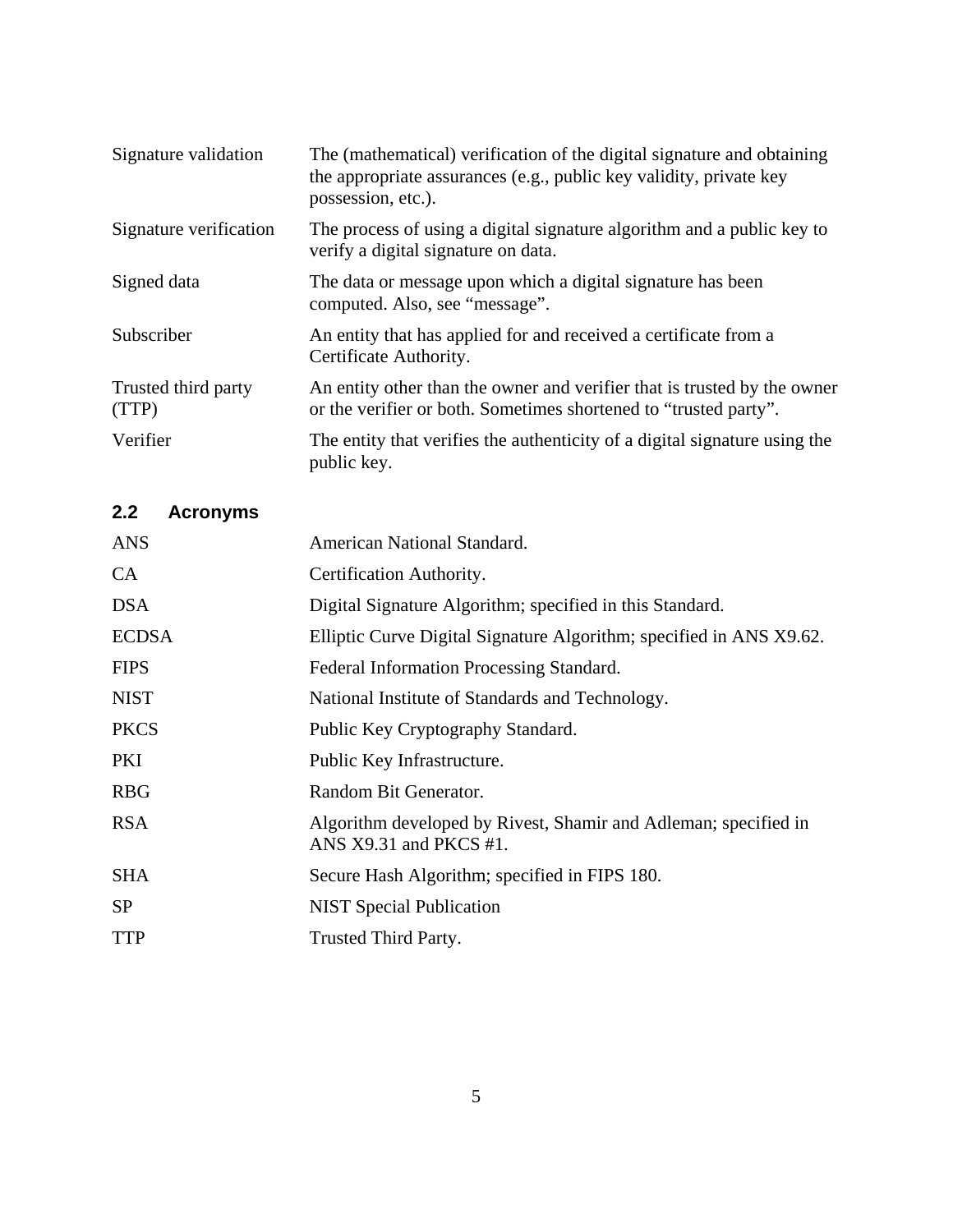## <span id="page-14-0"></span>**2.3 Mathematical Symbols**

| $a \mod n$                                                                                                                                                                            | The unique remainder r, $0 \le r \le (n-1)$ , when integer a is divided by<br>the positive integer <i>n</i> . For example, 23 mod $7 = 2$ .                 |  |
|---------------------------------------------------------------------------------------------------------------------------------------------------------------------------------------|-------------------------------------------------------------------------------------------------------------------------------------------------------------|--|
| $b \equiv a \mod n$                                                                                                                                                                   | There exists an integer k such that $b - a = kn$ ; equivalently, a mod n<br>$= h \mod n$ .                                                                  |  |
| counter                                                                                                                                                                               | The counter value that results from the domain parameter generation<br>process when the domain parameter seed is used to generate DSA<br>domain parameters. |  |
| $\overline{d}$                                                                                                                                                                        | 1. For RSA, the private signature exponent of a private key.                                                                                                |  |
|                                                                                                                                                                                       | 2. For ECDSA, the private key.                                                                                                                              |  |
| domain_parameter_seed                                                                                                                                                                 | A seed used for the generation of domain parameters.                                                                                                        |  |
| $\boldsymbol{e}$                                                                                                                                                                      | The public verification exponent of an RSA public key.                                                                                                      |  |
| One of the DSA domain parameters; $g$ is a generator of the $q$ -order<br>g<br>cyclic group of $GF(p)^*$ ; that is, an element of order q in the<br>multiplicative group of $GF(p)$ . |                                                                                                                                                             |  |
| $\text{GCD}(a, b)$                                                                                                                                                                    | Greatest common divisor of the integers a and b.                                                                                                            |  |
| The result of a hash computation (message digest or hash value) on<br><b>Hash</b> $(M)$<br>message <i>M</i> using an approved hash function.                                          |                                                                                                                                                             |  |
| index                                                                                                                                                                                 | A value used in the generation of $g$ to indicate its intended use (e.g.,<br>for digital signatures).                                                       |  |
| $\boldsymbol{k}$                                                                                                                                                                      | For DSA and ECDSA, a per-message secret number.                                                                                                             |  |
| L                                                                                                                                                                                     | For DSA, the length of the parameter $p$ in bits.                                                                                                           |  |
| (L, N)                                                                                                                                                                                | The associated pair of length parameters for a DSA key pair, where L<br>is the length of $p$ , and $N$ is the length of $q$ .                               |  |
| <b>LCM</b> $(a, b)$                                                                                                                                                                   | The least common multiple of the integers $a$ and $b$ .                                                                                                     |  |
| len $(a)$                                                                                                                                                                             | The length of a in bits; the integer L, where $2^{L-1} \le a < 2^L$ .                                                                                       |  |
| $\boldsymbol{M}$                                                                                                                                                                      | The message that is signed using the digital signature algorithm.                                                                                           |  |
| $\boldsymbol{m}$                                                                                                                                                                      | For ECDSA, the degree of the finite field $GF_{\gamma^m}$ .                                                                                                 |  |
| $\boldsymbol{N}$                                                                                                                                                                      | For DSA, the length of the parameter $q$ in bits.                                                                                                           |  |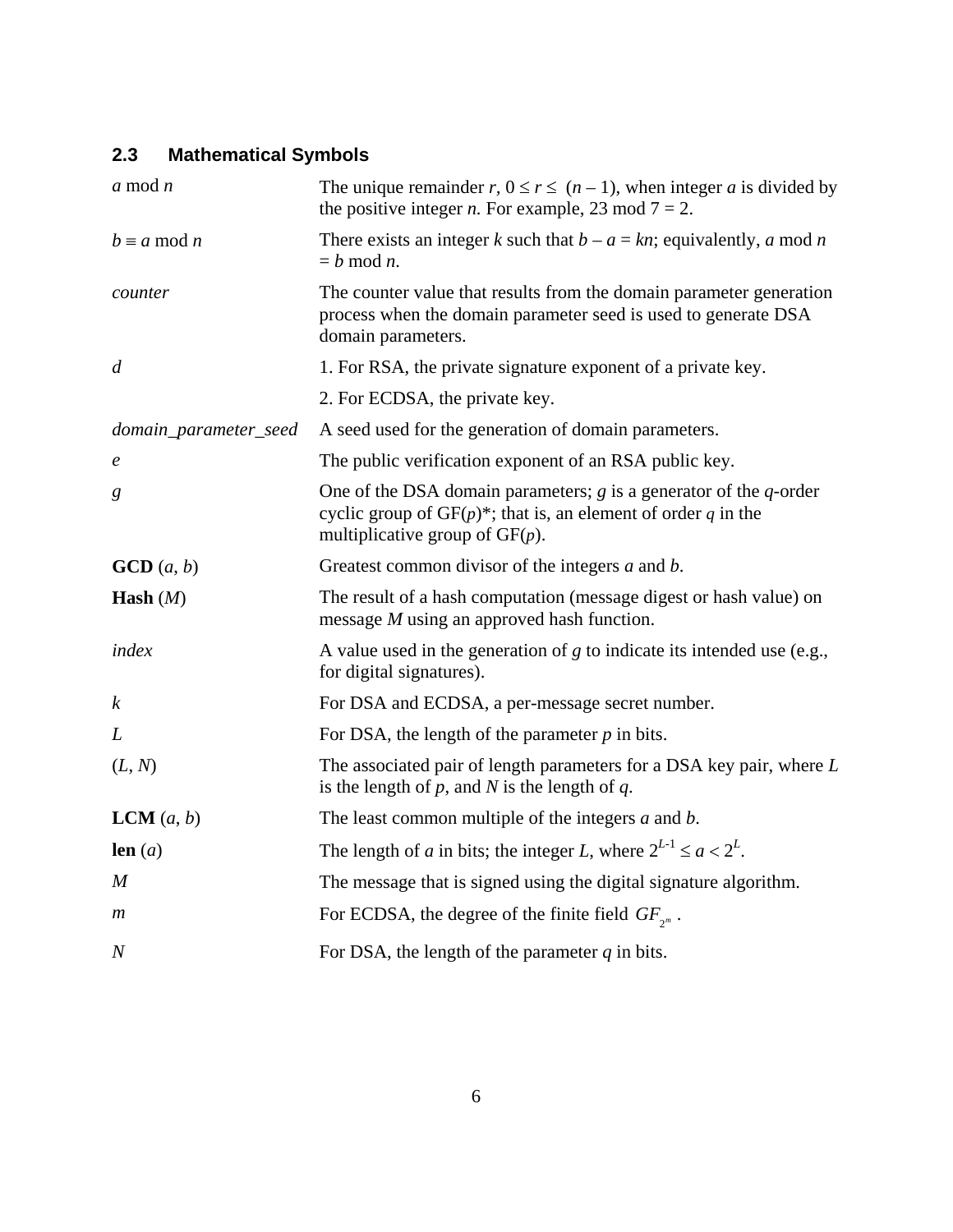| $\boldsymbol{n}$ | 1. For RSA, the modulus; the bit length of $n$ is considered to be the<br>key size.                                                                                                                                                    |
|------------------|----------------------------------------------------------------------------------------------------------------------------------------------------------------------------------------------------------------------------------------|
|                  | 2. For ECDSA, the order of the base point of the elliptic curve; the<br>bit length of $n$ is considered to be the key size.                                                                                                            |
| (n, d)           | An RSA private key, where $n$ is the modulus, and $d$ is the private<br>signature exponent.                                                                                                                                            |
| (n, e)           | An RSA public key, where $n$ is the modulus, and $e$ is the public<br>verification exponent.                                                                                                                                           |
| nlen             | The length of the RSA modulus $n$ in bits.                                                                                                                                                                                             |
| $\boldsymbol{p}$ | 1. For DSA, one of the DSA domain parameters; a prime number<br>that defines the Galois Field $GF(p)$ and is used as a modulus in the<br>operations of $GF(p)$ .                                                                       |
|                  | 2. For RSA, a prime factor of the modulus $n$ .                                                                                                                                                                                        |
| q                | 1. For DSA, one of the DSA domain parameters; a prime factor of<br>$p-1$ .                                                                                                                                                             |
|                  | 2. For RSA, a prime factor of the modulus $n$ .                                                                                                                                                                                        |
| $\mathcal{Q}$    | An ECDSA public key.                                                                                                                                                                                                                   |
| r                | One component of a DSA or ECDSA digital signature. See the<br>definition of $(r, s)$ .                                                                                                                                                 |
| (r, s)           | A DSA or ECDSA digital signature, where $r$ and $s$ are the digital<br>signature components.                                                                                                                                           |
| S                | One component of a DSA or ECDSA digital signature. See the<br>definition of $(r, s)$ .                                                                                                                                                 |
| seedlen          | The length of the <i>domain_parameter_seed</i> in bits.                                                                                                                                                                                |
| SHAx(M)          | The result when $M$ is the input to the SHA- $x$ hash function, where<br>SHA- $x$ is specified in FIPS 180.                                                                                                                            |
| $\mathcal{X}$    | The DSA private key.                                                                                                                                                                                                                   |
| у                | The DSA public key.                                                                                                                                                                                                                    |
| $\oplus$         | Bitwise logical "exclusive-or" on bit strings of the same length; for<br>corresponding bits of each bit string, the result is determined as<br>follows: $0 \oplus 0 = 0$ , $0 \oplus 1 = 1$ , $1 \oplus 0 = 1$ , or $1 \oplus 1 = 0$ . |
|                  | $01101 \oplus 11010 = 10111$<br>Example:                                                                                                                                                                                               |
| $^{+}$           | Addition.                                                                                                                                                                                                                              |
|                  |                                                                                                                                                                                                                                        |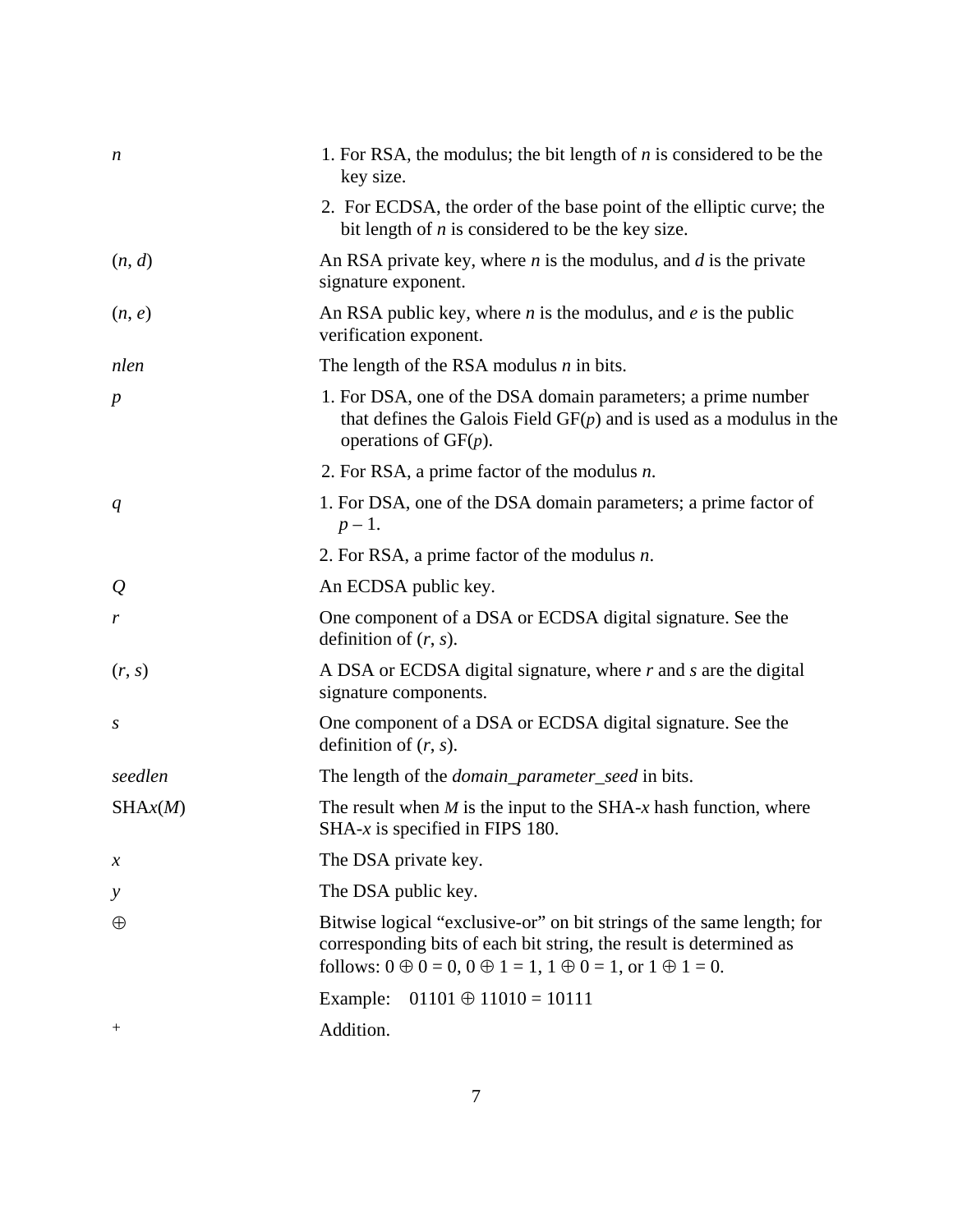| $\ast$              | Multiplication.                                                                                                                                                                    |
|---------------------|------------------------------------------------------------------------------------------------------------------------------------------------------------------------------------|
| $\sqrt{2}$          | Division.                                                                                                                                                                          |
| $a \parallel b$     | The concatenation of two strings $a$ and $b$ . Either $a$ and $b$ are both bit<br>strings, or both are byte strings.                                                               |
| $\lceil a \rceil$   | The ceiling of $a$ : the smallest integer that is greater than or equal to<br>a. For example, $\lceil 5 \rceil = 5$ , $\lceil 5.3 \rceil = 6$ , and $\lceil -2.1 \rceil = -2$ .    |
| $\lfloor a \rfloor$ | The floor of $a$ ; the largest integer that is less than or equal to $a$ . For<br>example, $\lfloor 5 \rfloor = 5$ , $\lfloor 5.3 \rfloor = 5$ , and $\lfloor -2.1 \rfloor = -3$ . |
| a                   | The absolute value of a;  a  is – a if $a < 0$ ; otherwise, it is simply a.<br>For example, $ 2  = 2$ , and $ -2  = 2$ .                                                           |
| [a, b]              | The interval of integers between and including a and b. For example,<br>$[1, 4]$ consists of the integers 1, 2, 3 and 4.                                                           |
| $\{, a, b, \}$      | Used to indicate optional information.                                                                                                                                             |
| 0x                  | The prefix to a bit string that is represented in hexadecimal characters.                                                                                                          |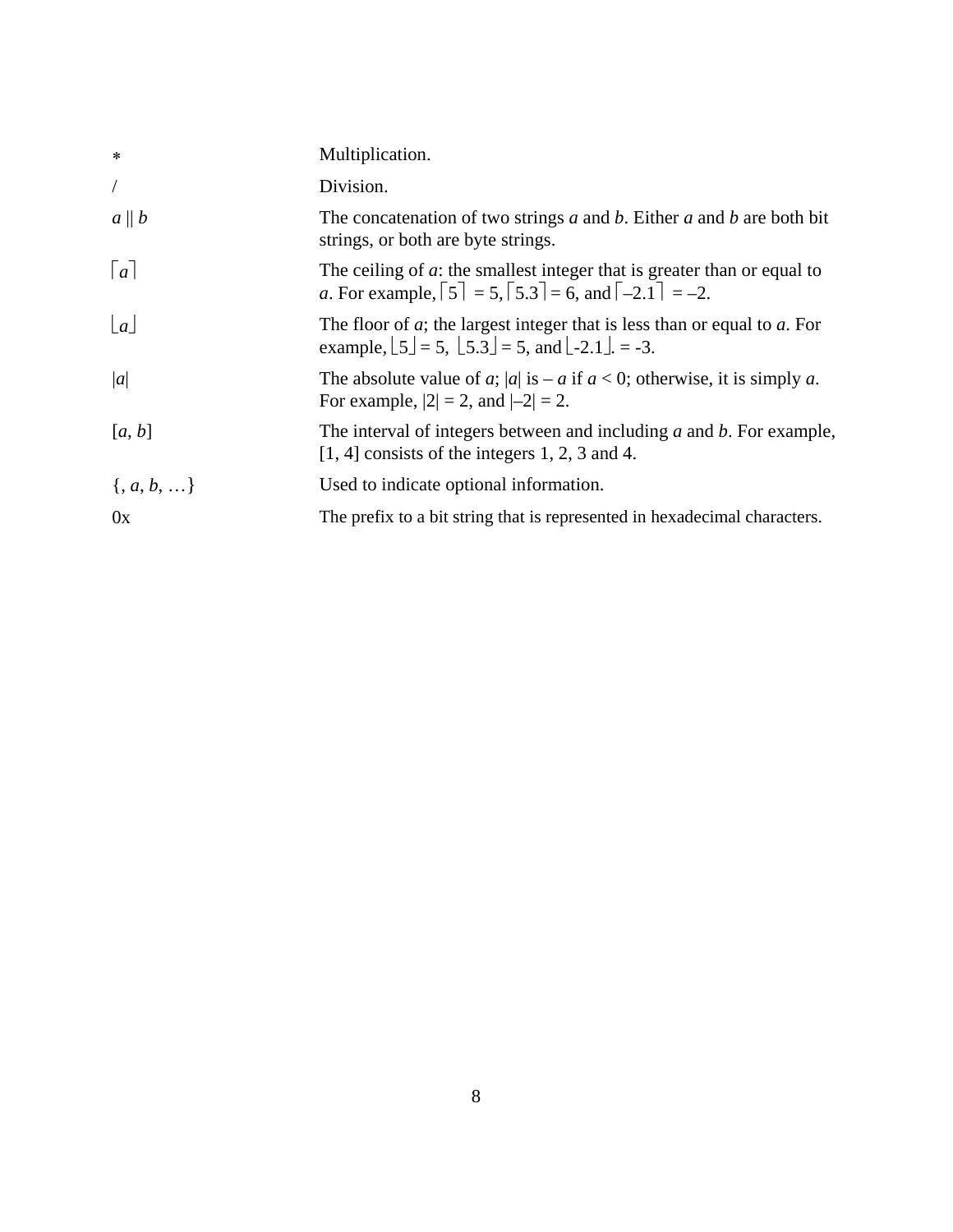## <span id="page-17-0"></span>**3. General Discussion**

A digital signature is an electronic analogue of a written signature; the digital signature can be used to provide assurance that the claimed signatory signed the information. In addition, a digital signature may be used to detect whether or not the information was modified after it was signed (i.e., to detect the integrity of the signed data). These assurances may be obtained whether the data was received in a transmission or retrieved from storage. A properly implemented digital signature algorithm that meets the requirements of this Standard can provide these services.



A digital signature algorithm includes a signature generation process and a signature verification process. A signatory uses the generation process to generate a digital signature on data; a verifier uses the verification process to verify the authenticity of the signature. Each signatory has a public and private key and is the owner of that key pair. As shown in Figure 1, the private key is used in the signature generation process. The key pair owner is the only entity that is authorized to use the private key to generate digital signatures. In order to prevent other entities from claiming to be the key pair owner and using the private key to generate fraudulent signatures, the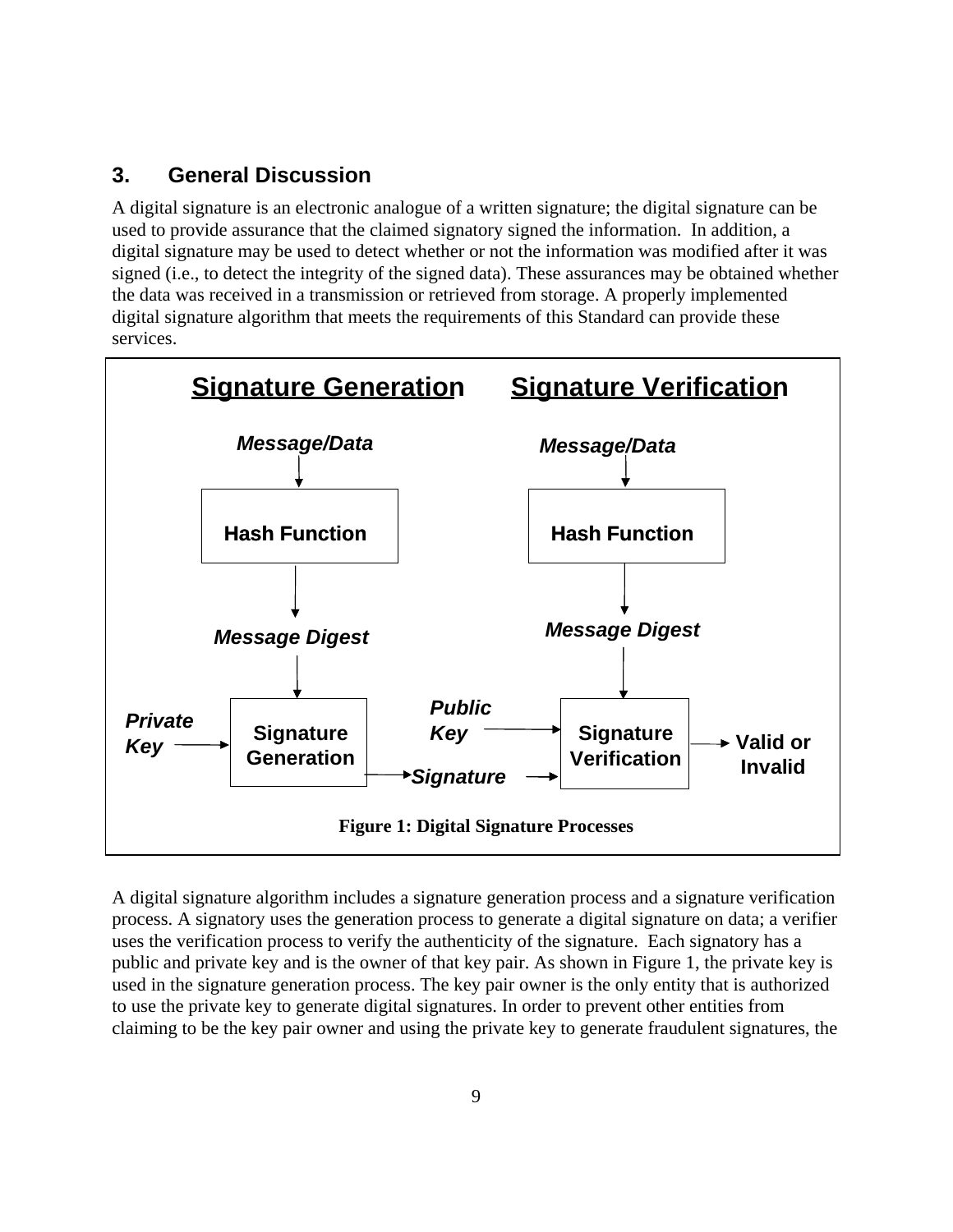private key must remain secret. The approved digital signature algorithms are designed to prevent an adversary who does not know the signatory's private key from generating the same signature as the signatory on a different message. In other words, signatures are designed so that they cannot be forged. A number of alternative terms are used in this Standard to refer to the signatory or key pair owner. An entity that intends to generate digital signatures in the future may be referred to as the *intended signatory*. Prior to the verification of a signed message, the signatory is referred to as the *claimed signatory* until such time as adequate assurance can be obtained of the actual identity of the signatory.

The public key is used in the signature verification process (see Figure 1). The public key need not be kept secret, but its integrity must be maintained. Anyone can verify a correctly signed message using the public key.

For both the signature generation and verification processes, the message (i.e., the signed data) is converted to a fixed-length representation of the message by means of an approved hash function. Both the original message and the digital signature are made available to a verifier.

A verifier requires assurance that the public key to be used to verify a signature belongs to the entity that claims to have generated a digital signature (i.e., the claimed signatory). That is, a verifier requires assurance that the signatory is the actual owner of the public/private key pair used to generate and verify a digital signature. A binding of an owner's identity and the owner's public key **shall** be effected in order to provide this assurance.

A verifier also requires assurance that the key pair owner actually possesses the private key associated with the public key, and that the public key is a mathematically correct key.

By obtaining these assurances, the verifier has assurance that if the digital signature can be correctly verified using the public key, the digital signature is valid (i.e., the key pair owner really signed the message). Digital signature validation includes both the (mathematical) verification of the digital signature and obtaining the appropriate assurances. The following are reasons why such assurances are required.

- 1. If a verifier does not obtain assurance that a signatory is the actual owner of the key pair whose public component is used to verify a signature, the problem of forging a signature is reduced to the problem of falsely claiming an identity. For example, anyone in possession of a mathematically consistent key pair can sign a message and claim that the signatory was the President of the United States. If a verifier does not require assurance that the President is actually the owner of the public key that is used to mathematically verify the message's signature, then successful signature verification provides assurance that the message has not been altered since it was signed, but does not provide assurance that the message came from the President (i.e., the verifier has assurance of the data's integrity, but source authentication is lacking).
- 2. If the public key used to verify a signature is not mathematically valid, the arguments used to establish the cryptographic strength of the signature algorithm may not apply.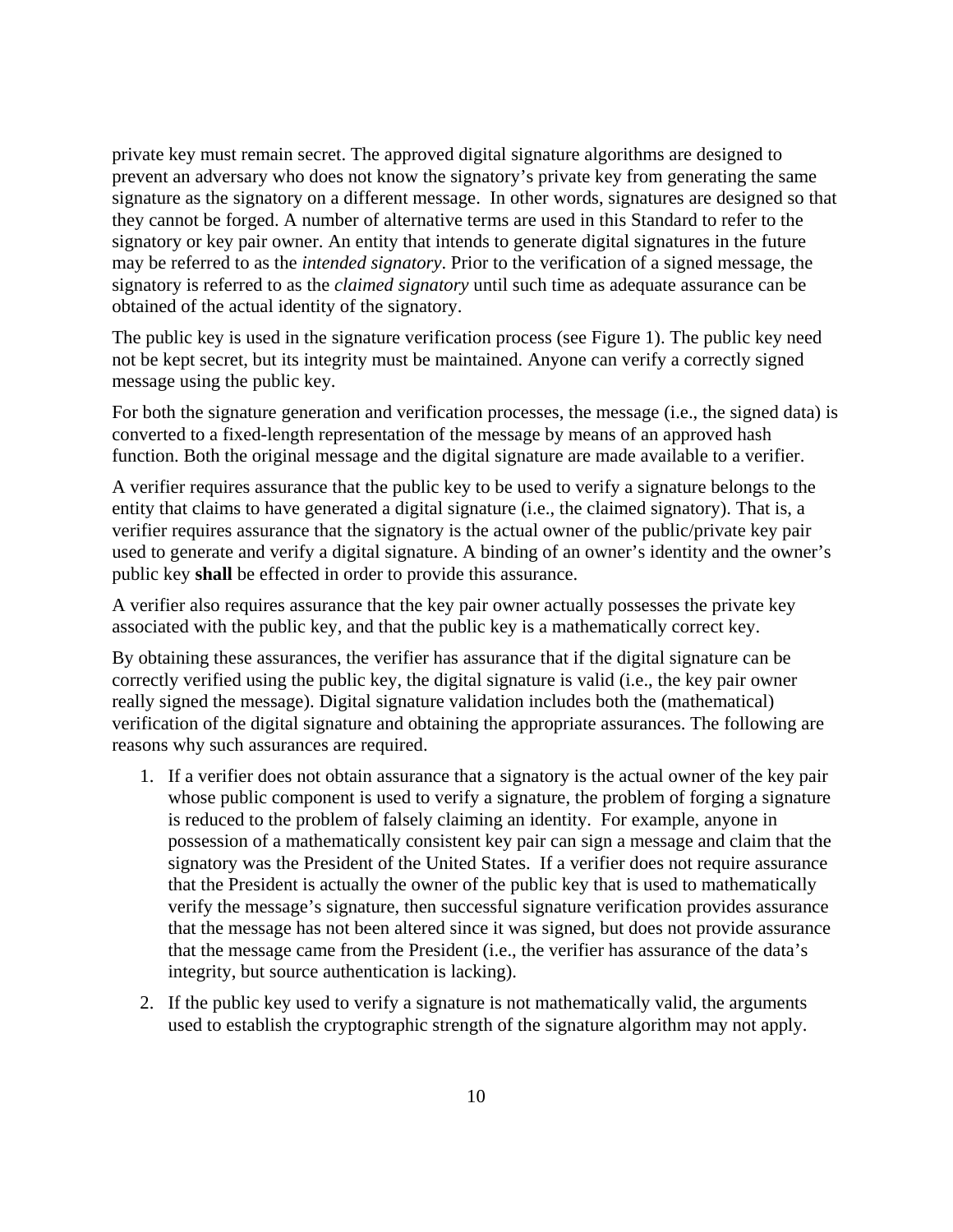The owner may not be the only party who can generate signatures that can be verified with that public key.

3. If a public key infrastructure cannot provide assurance to a verifier that the owner of a key pair has demonstrated knowledge of a private key that corresponds to the owner's public key, then it may be possible for an unscrupulous entity to have their identity (or an assumed identity) bound to a public key that is (or has been) used by another party. The

unscrupulous entity may then claim to be the source of certain messages signed by that other party. Or, it may be possible that an unscrupulous entity has managed to obtain ownership of a public key that was chosen with the sole purpose of allowing for the verification of a signature on a specific message.

Technically, a key pair used by a digital signature algorithm could also be used for purposes other than digital signatures (e.g., for key establishment). However, a key pair used for digital signature generation and verification as specified in this Standard **shall not** be used for any other purpose. See SP 800-57 on Key Usage for further information.

A number of steps are required to enable a digital signature generation or verification capability in accordance with this Standard. All parties that generate digital signatures **shall** perform the initial setup process as discussed in Section 3.1. Digital signature generation **shall** be performed as discussed in Section 3.2. Digital signature verification and validation **shall** be performed as discussed in Section 3.3.

#### <span id="page-19-0"></span>**3.1 Initial Setup**

Figure 2 depicts the steps that are performed prior to generating a digital

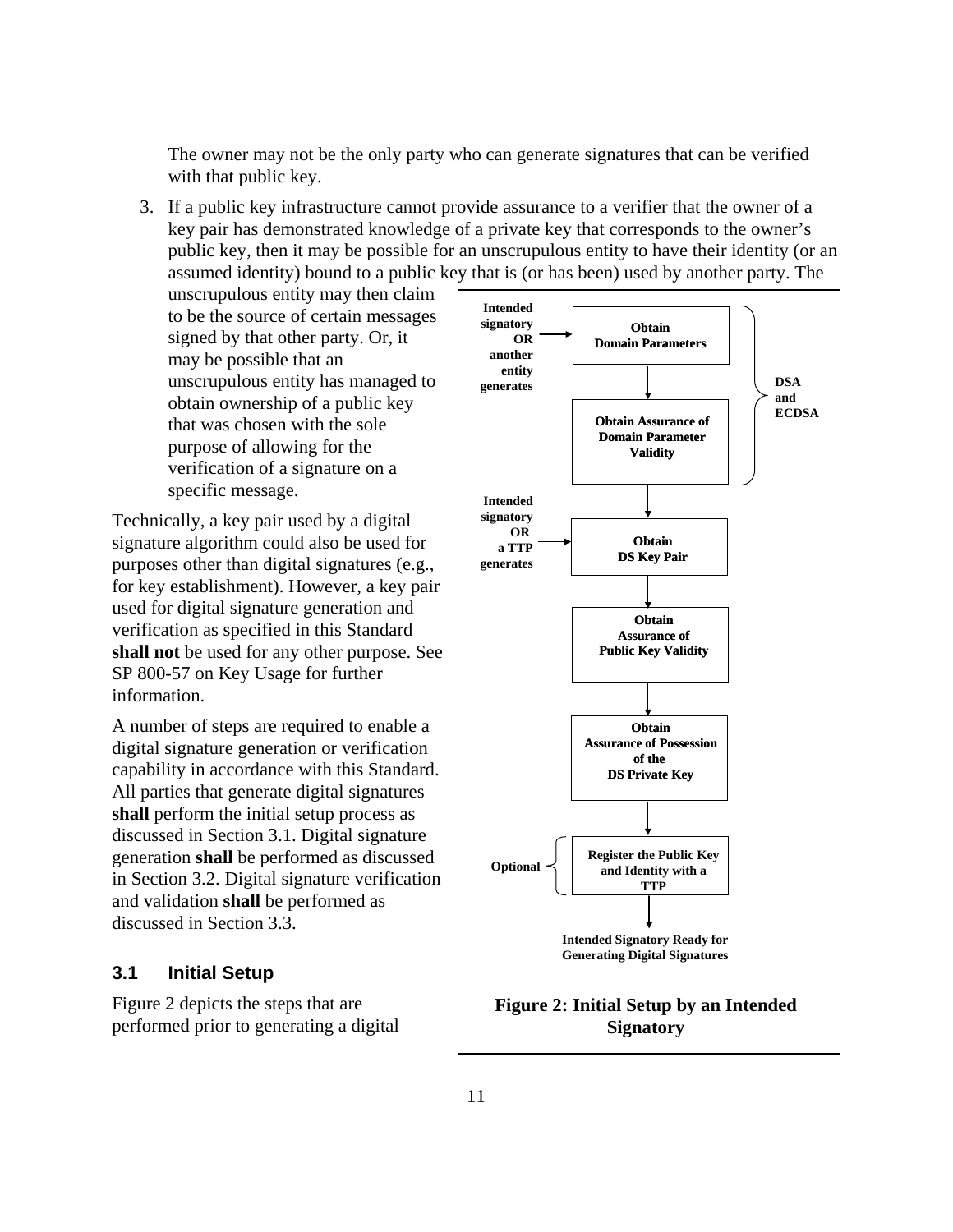signature by an entity intending to act as a signatory.

For the DSA and ECDSA algorithms, the intended signatory **shall** first obtain appropriate domain parameters, either by generating the domain parameters itself, or by obtaining domain parameters that another entity has generated. Having obtained the set of domain parameters, the intended signatory **shall** obtain assurance of the validity of those domain parameters; approved methods for obtaining this assurance are provided in SP 800-89. Note that the RSA algorithm does not use domain parameters.

Each intended signatory **shall** obtain a digital signature key pair that is generated as specified for the appropriate digital signature algorithm, either by generating the key pair itself or by obtaining the key pair from a trusted party. The intended signatory is authorized to use the key pair and is the owner of that key pair. Note that if a trusted party generates the key pair, that party needs to be trusted not to masquerade as the owner, even though the trusted party knows the private key.

After obtaining the key pair, the intended signatory (now the key pair owner) **shall** obtain (1) assurance of the validity of the public key and (2) assurance that he/she actually possesses the associated private key. Approved methods for obtaining these assurances are provided in SP 800-89.

A digital signature verifier requires assurance of the identity of the signatory. Depending on the environment in which digital signatures are generated and verified, the key pair owner (i.e., the intended signatory) may register the public key and establish proof of identity with a mutually trusted party. For example, a certification authority (CA) could sign credentials containing an owner's public key and identity to form a certificate after being provided with proof of the

owner's identity. Systems for certifying credentials and distributing certificates are beyond the scope of this Standard. Other means of establishing proof of identity (e.g., by providing identity credentials along with the public key directly to a prospective verifier) are allowed.

## <span id="page-20-0"></span>**3.2 Digital Signature Generation**

Figure 3 depicts the steps that are performed by an intended signatory (i.e., the entity that generates a digital signature).

Prior to the generation of a digital signature, a message digest **shall** be generated on the information to be signed using an appropriate approved hash function.



**Figure 3: Digital Signature Generation**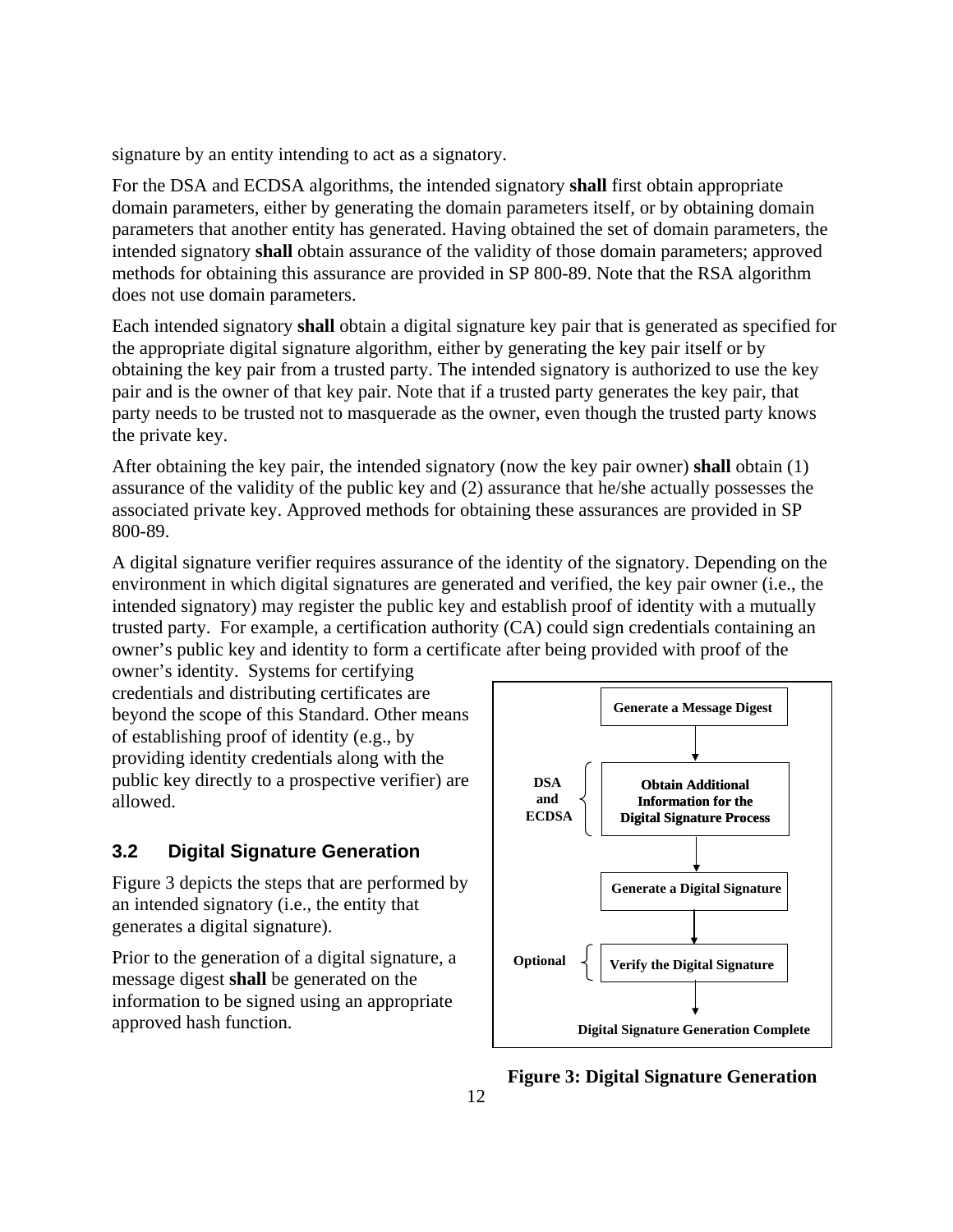Depending on the digital signature algorithm to be used, additional information **shall** be obtained. For example, a random per-message secret number **shall** be obtained for DSA and ECDSA.

Using the selected digital signature algorithm, the signature private key, the message digest, and any other information required by the digital signature process, a digital signature **shall** be generated in accordance with this Standard.

The signatory may optionally verify the digital signature using the signature verification process and the associated public key. This optional verification serves as a final check to detect otherwise undetected signature generation computation errors; this verification may be prudent when signing a high-value message, when multiple users are expected to verify the signature, or if the verifier will be verifying the signature at a much later time.

#### <span id="page-21-0"></span>**3.3 Digital Signature Verification and Validation**

Figure 4 depicts the digital signature verification and validation process that are performed by a verifier (e.g., the intended recipient of the signed data and associated digital signature). Note that the figure depicts a successful verification and validation process (i.e., no errors are detected).

In order to verify a digital signature, the verifier **shall** obtain the public key of the claimed signatory, (usually) based on the claimed identity. If DSA or ECDSA has been used to generate the digital signature, the verifier **shall** also obtain the domain parameters. The public key and domain parameters may be obtained, for example, from a certificate created by a trusted party (e.g., a CA) or directly from the claimed signatory. A message digest **shall** be generated on the data whose signature is to be verified (i.e., not on the received digital signature) using the same hash function that was used during the digital signature generation process. Using the appropriate digital signature algorithm, the domain parameters (if appropriate), the public key and the newly computed message digest, the received digital signature is verified in accordance with this Standard. If the verification process fails, no inference can be made as to whether the data is correct, only that in using the specified public key and the specified signature format, the digital signature cannot be verified for that data.

Before accepting the verified digital signature as valid, the verifier **shall** have (1) assurance of the signatory's claimed identity, (2) assurance of the validity of the domain parameters (for DSA and ECDSA), (3) assurance of the validity of the public key, and (4) assurance that the claimed signatory actually possessed the private key that was used to generate the digital signature at the time that the signature was generated. Methods for the verifier to obtain these assurances are provided in SP 800-89. Note that assurance of domain parameter validity may have been obtained during initial setup (see Section 3.1).

If the verification and assurance processes are successful, the digital signature and signed data **shall** be considered valid. However, if a verification or assurance process fails, the digital signature **should** be considered invalid. An organization's policy **shall** govern the action to be taken for an invalid digital signature. Such policy is outside the scope of this Standard.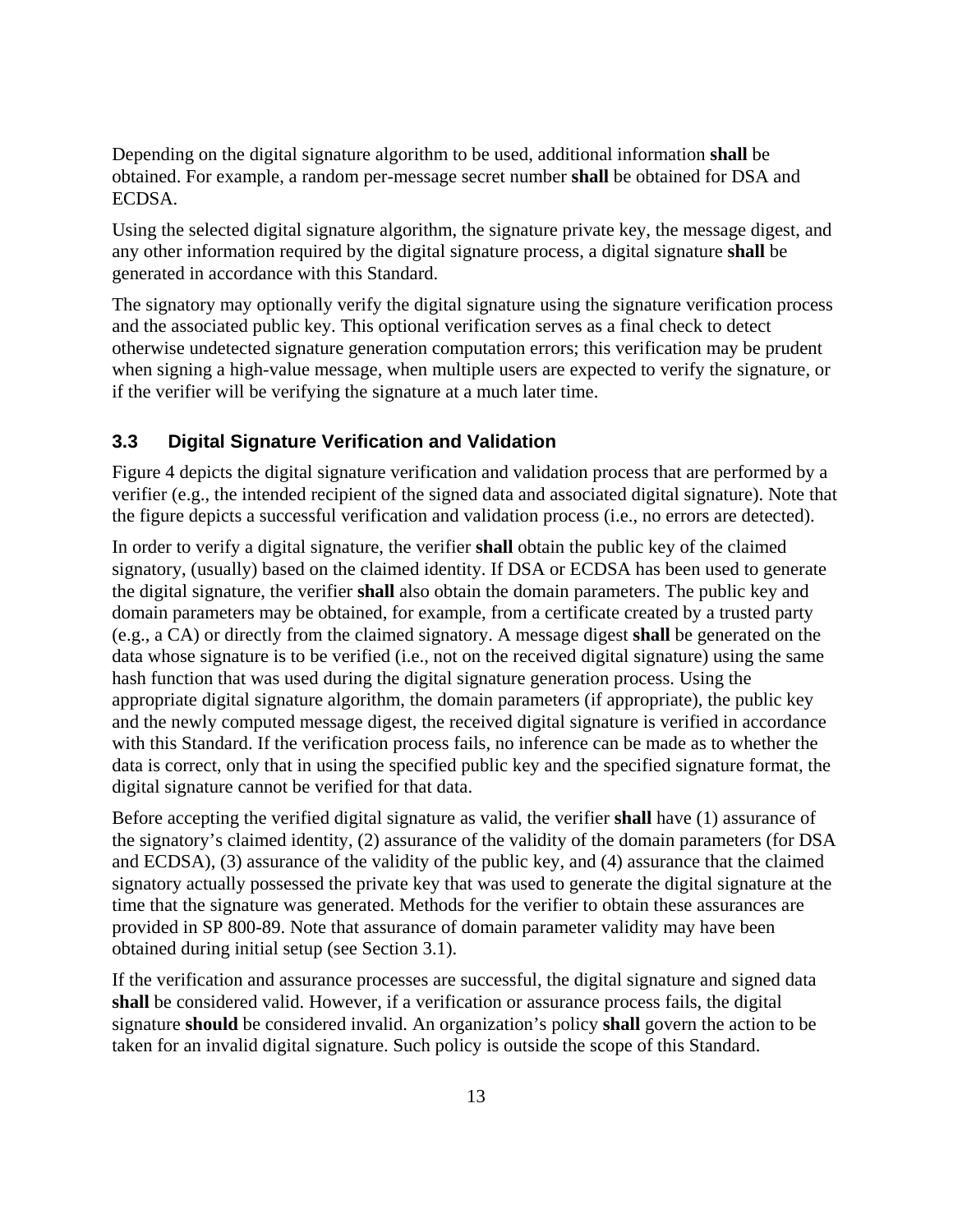

**Figure 4: Digital Signature Verification and Validation**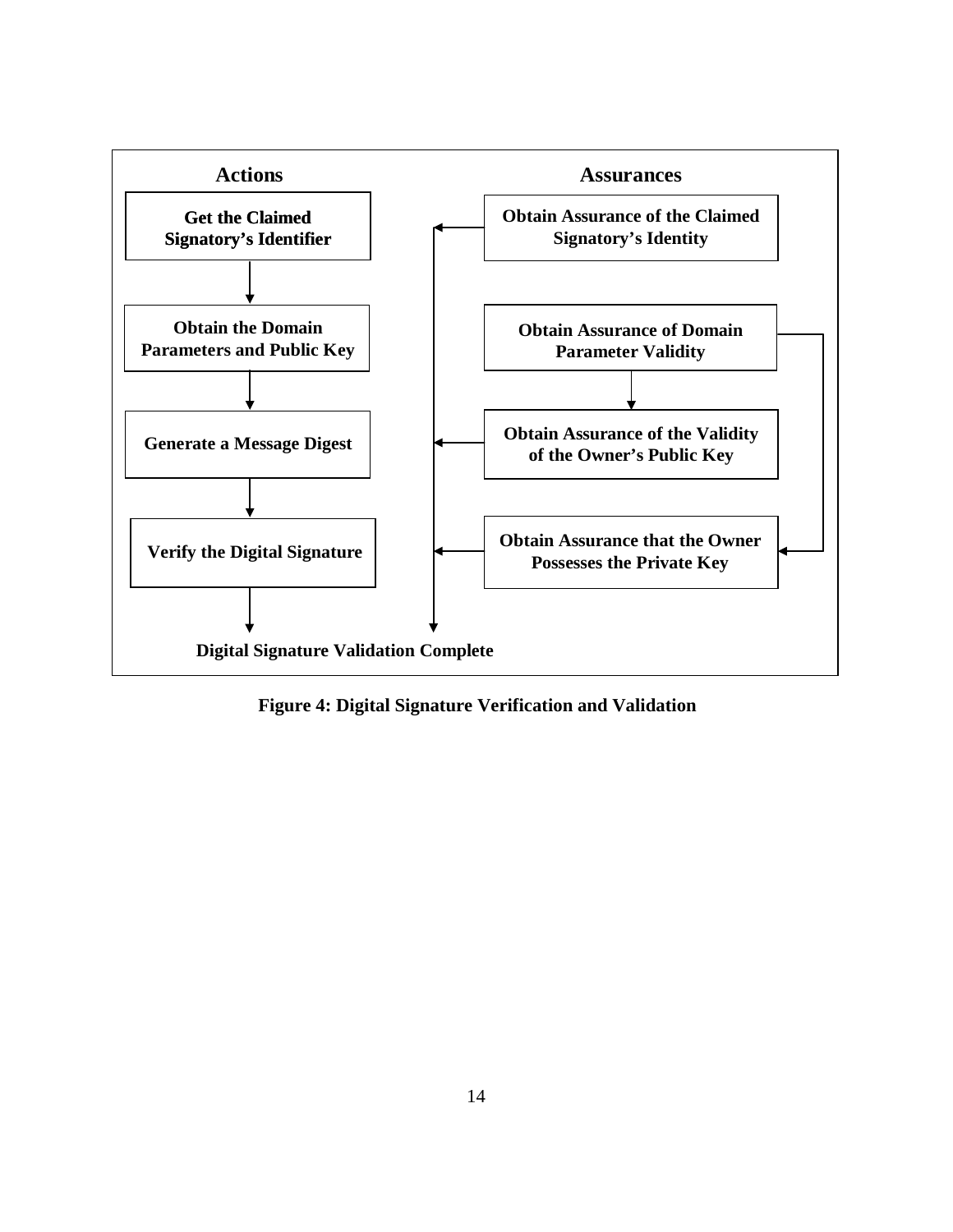## <span id="page-23-0"></span>**4 The Digital Signature Algorithm (DSA)**

#### <span id="page-23-1"></span>**4.1 DSA Parameters**

A DSA digital signature is computed using a set of domain parameters, a private key *x*, a permessage secret number *k*, data to be signed, and a hash function. A digital signature is verified using the same domain parameters, a public key *y* that is mathematically associated with the private key *x* used to generate the digital signature, data to be verified, and the same hash function that was used during signature generation. These parameters are defined as follows:

- *p* a prime modulus, where  $2^{L-1} < p < 2^L$ , and *L* is the bit length of *p*. Values for *L* are provided in Section 4.2.
- *q* a prime divisor of  $(p-1)$ , where  $2^{N-1} < q < 2^N$ , and *N* is the bit length of *q*. Values for *N* are provided in Section 4.2.
- *g* a generator of a subgroup of order q in the multiplicative group of  $GF(p)$ , such that  $1 < g$ < p*.*
- $x$  the private key that must remain secret;  $x$  is a randomly or pseudorandomly generated integer, such that  $0 < x < q$ , i.e., *x* is in the range [1, *q*-1].
- *y* the public key, where  $y = g^x \text{ mod } p$ .
- *k* a secret number that is unique to each message; *k* is a randomly or pseudorandomly generated integer, such that  $0 < k < q$ , i.e., *k* is in the range [1, *q*-1].

#### <span id="page-23-2"></span>**4.2 Selection of Parameter Sizes and Hash Functions for DSA**

This Standard specifies the following choices for the pair *L* and *N* (the bit lengths of *p* and *q*, respectively):

 $L = 1024, N = 160$  $L = 2048, N = 224$  $L = 2048, N = 256$  $L = 3072, N = 256$ 

Federal Government entities **shall** generate digital signatures using use one or more of these choices.

An approved hash function, as specified in FIPS 180, **shall** be used during the generation of digital signatures. The security strength associated with the DSA digital signature process is no greater than the minimum of the security strength of the (*L*, *N*) pair and the security strength of the hash function that is employed. Both the security strength of the hash function used and the security strength of the (*L*, *N*) pair **shall** meet or exceed the security strength required for the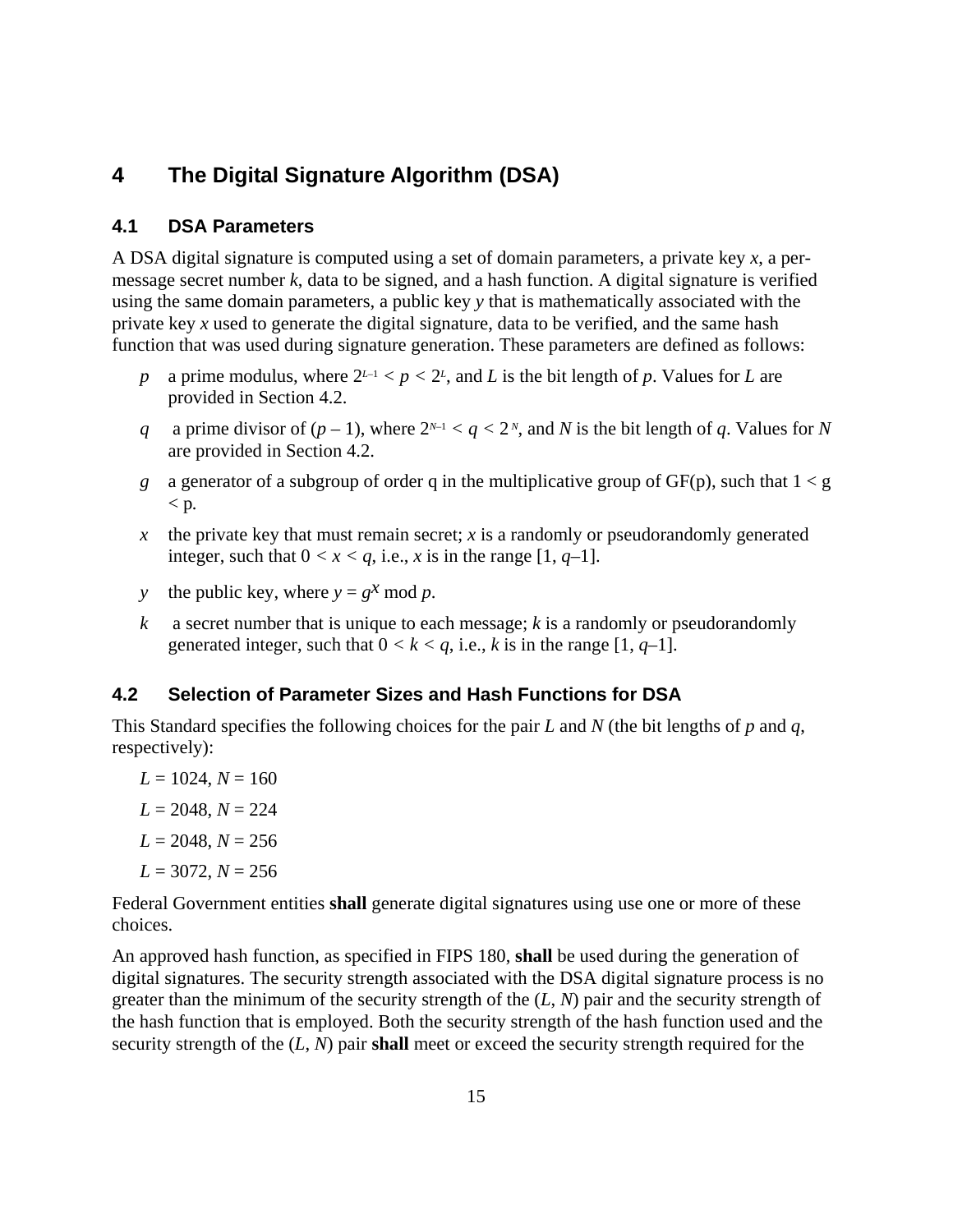digital signature process. The security strength for each (*L*, *N*) pair and hash function is provided in SP 800-57.

SP 800-57 provides information about the selection of the appropriate (*L*, *N*) pair in accordance with a desired security strength for a given time period for the generation of digital signatures. An (*L*, *N*) pair **shall** be chosen that protects the signed information during the entire expected lifetime of that information. For example, if a digital signature is generated in 2009 for information that needs to be protected for five years, and a particular (*L*, *N*) pair is invalid after 2010, then a larger (*L*, *N*) pair **shall** be used that remains valid for the entire period of time that the information needs to be protected.

It is recommended that the security strength of the (*L*, *N*) pair and the security strength of the hash function used for the generation of digital signatures be the same unless an agreement has been made between participating entities to use a stronger hash function. When the length of the output of the hash function is greater than *N* (i.e., the bit length of *q*), then the leftmost *N* bits of the hash function output block **shall** be used in any calculation using the hash function output during the generation or verification of a digital signature. A hash function that provides a lower security strength than the (*L*, *N*) pair ordinarily **should not** be used, since this would reduce the security strength of the digital signature process to a level no greater than that provided by the hash function.

A Federal Government entity other than a Certification Authority (CA) **should** use only the first three (*L*, *N*) pairs (i.e., the (1024, 160), (2048, 224) and (2048, 256) pairs). A CA **shall** use an (*L*, *N*) pair that is equal to or greater than the (*L*, *N*) pairs used by its subscribers. For example, if subscribers are using the (2048, 224) pair, then the CA **shall** use either the (2048, 224), (2048, 256) or (3072, 256) pair. Possible exceptions to this rule include cross certification between CAs, certifying keys for purposes other than digital signatures and transitioning from one key size or algorithm to another. See SP 800-57 for further guidance.

### <span id="page-24-0"></span>**4.3 DSA Domain Parameters**

DSA requires that the private/public key pairs used for digital signature generation and verification be generated with respect to a particular set of domain parameters. These domain parameters may be common to a group of users and may be public. A user of a set of domain parameters (i.e., both the signatory and the verifier) **shall** have assurance of their validity prior to using them (see Section 3). Although domain parameters may be public information, they **shall** be managed so that the correct correspondence between a given key pair and its set of domain parameters is maintained for all parties that use the key pair. A set of domain parameters may remain fixed for an extended time period.

The domain parameters for DSA are the integers *p*, *q*, and *g*, and optionally, the *domain\_parameter\_seed* and *counter* that were used to generate *p* and *q* (i.e., the full set of domain parameters is (*p*, *q*, *g* {, *domain\_parameter\_seed*, *counter*})).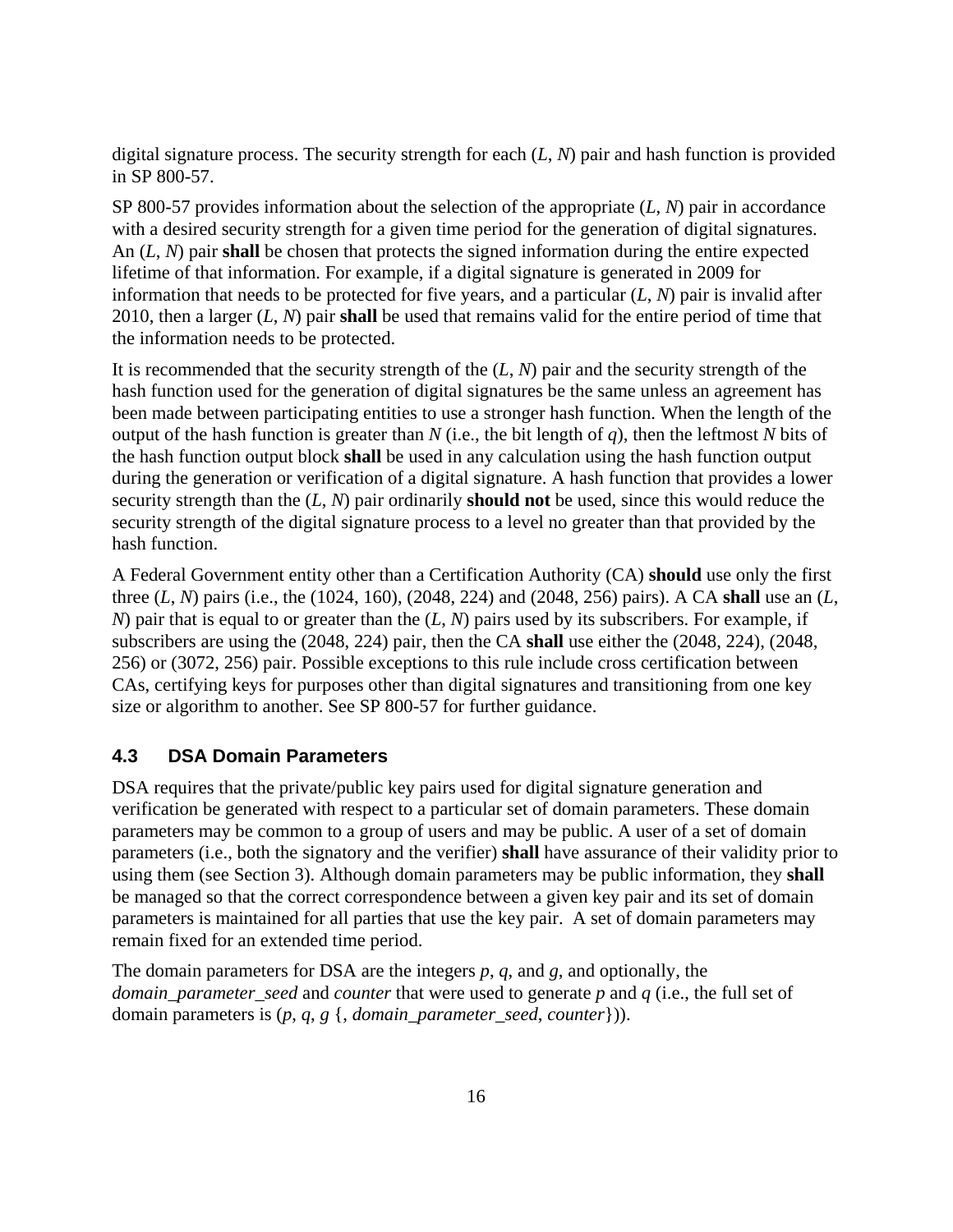#### <span id="page-25-0"></span>**4.3.1 Domain Parameter Generation**

Domain parameters may be generated by a trusted third party (a TTP, such as a CA) or by an entity other than a TTP. Assurance of domain parameter validity **shall** be obtained prior to key pair generation, digital signature generation or digital signature verification (see Section 3).

The integers *p* and *q* **shall** be generated as specified in Appendix A.1. The input to the generation process is the selected values of *L* and *N* (see Section 4.2); the output of the generation process is the values for *p* and *q*, and optionally, the values of the *domain\_parameter\_seed* and *counter*.

The generator *g* **shall** be generated as specified in Appendix A.2.

The security strength of a hash function used during the generation of the domain parameters **shall** meet or exceed the security strength associated with the (*L*, *N*) pair. Note that this is more restrictive than the hash function that can be used for the digital signature process (see Section 4.2).

#### <span id="page-25-1"></span>**4.3.2 Domain Parameter Management**

Each digital signature key pair **shall** be correctly associated with one specific set of domain parameters (e.g., by a public key certificate that identifies the domain parameters associated with the public key). The domain parameters **shall** be protected from unauthorized modification until the set is deactivated (if and when the set is no longer needed). The same domain parameters may be used for more than one purpose (e.g., the same domain parameters may be used for both digital signatures and key establishment). However, using different values for the generator *g* reduces the risk that key pairs generated for one purpose could be accidentally used (successfully) for another purpose.

#### <span id="page-25-2"></span>**4.4 Key Pairs**

Each signatory has a key pair: a private key *x* and a public key *y* that are mathematically related to each other. The private key **shall** be used for only a fixed period of time (i.e., the private key cryptoperiod) in which digital signatures may be generated; the public key may continue to be used as long as digital signatures that were generated using the associated private key need to be verified (i.e., the public key may continue to be used beyond the cryptoperiod of the associated private key). See SP 800-57 for further guidance.

#### <span id="page-25-3"></span>**4.4.1 DSA Key Pair Generation**

A digital signature key pair *x* and *y* is generated for a set of domain parameters  $(p, q, g)$ , *domain parameter seed, counter*}). Methods for the generation of *x* and *y* are provided in Appendix B.1.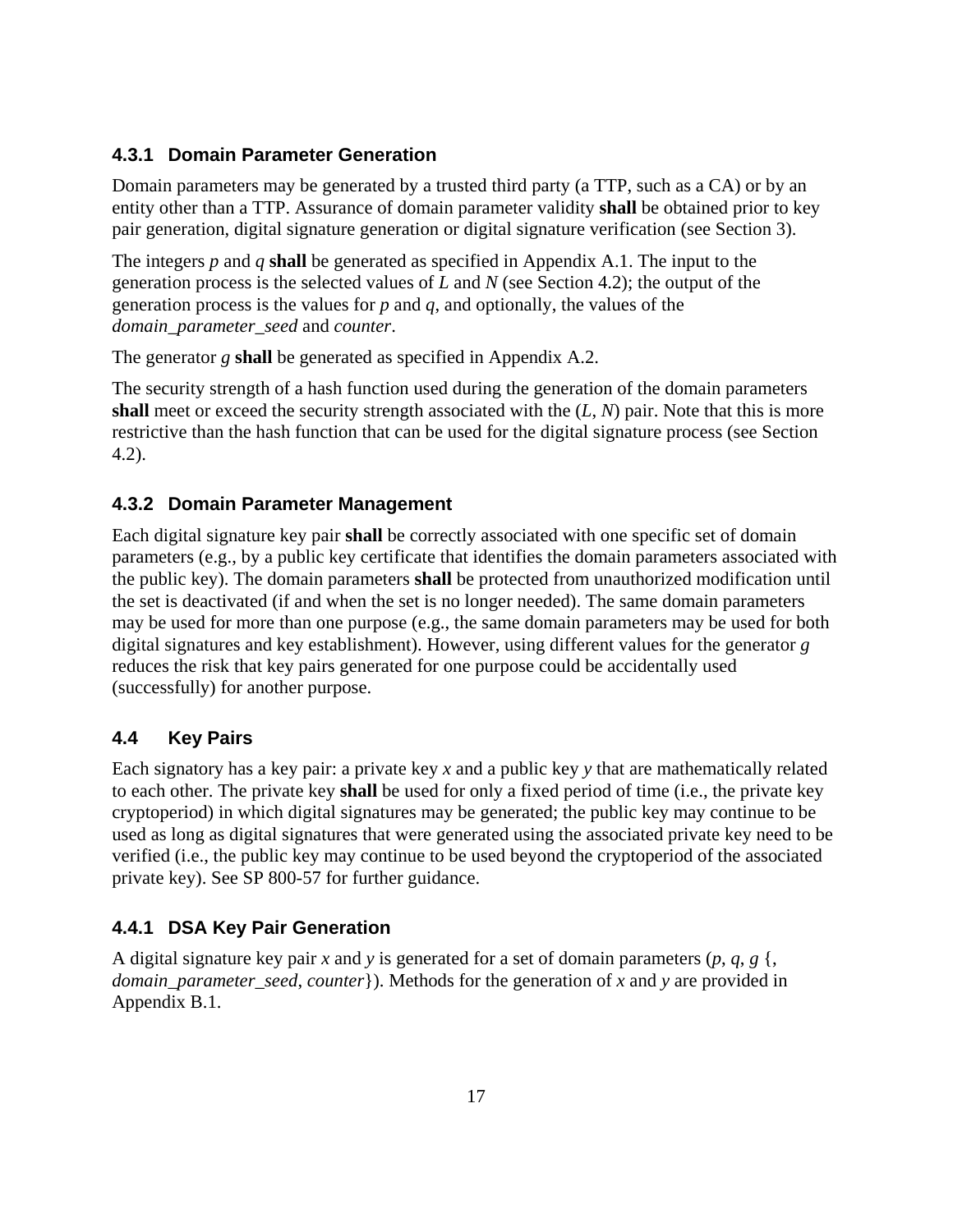#### <span id="page-26-0"></span>**4.4.2 Key Pair Management**

Guidance on the protection of key pairs is provided in SP 800-57. The secure use of digital signatures depends on the management of an entity's digital signature key pair as follows:

- 1. The validity of the domain parameters **shall** be assured prior to the generation of the key pair, or the verification and validation of a digital signature (see Section 3).
- 2. Each key pair **shall** be associated with the domain parameters under which the key pair was generated.
- 3. A key pair **shall** only be used to generate and verify signatures using the domain parameters associated with that key pair.
- 4. The private key **shall** be used only for signature generation as specified in this Standard and **shall** be kept secret; the public key **shall** be used only for signature verification and may be made public.
- 5. An intended signatory **shall** have assurance of possession of the private key prior to or concurrently with using it to generate a digital signature (see Section 3.1).
- 6. A private key **shall** be protected from unauthorized access, disclosure and modification.
- 7. A public key **shall** be protected from unauthorized modification (including substitution). For example, public key certificates that are signed by a CA may provide such protection.
- 8. A verifier **shall** be assured of a binding between the public key, its associated domain parameters and the key pair owner (see Section 3).
- 9. A verifier **shall** obtain public keys in a trusted manner (e.g., from a certificate signed by a CA that the entity trusts, or directly from the intended or claimed signatory, provided that the entity is trusted by the verifier and can be authenticated as the source of the signed information that is to be verified).
- 10. Verifiers **shall** be assured that the claimed signatory is the key pair owner, and that the owner possessed the private key that was used to generate the digital signature at the time that the signature was generated (i.e., the private key that is associated with the public key that will be used to verify the digital signature) (see Section 3.3).
- 11. A signatory and a verifier **shall** have assurance of the validity of the public key (see Sections 3.1 and 3.3).

### <span id="page-26-1"></span>**4.5 DSA Per-Message Secret Number**

A new secret random number *k* **shall** be generated prior to the generation of each digital signature for use during the signature generation process. This secret number **shall** be protected from unauthorized disclosure and modification.

 $k^{-1}$  is the multiplicative inverse of k with respect to multiplication modulo *q*; i.e.,  $0 < k^{-1} < q$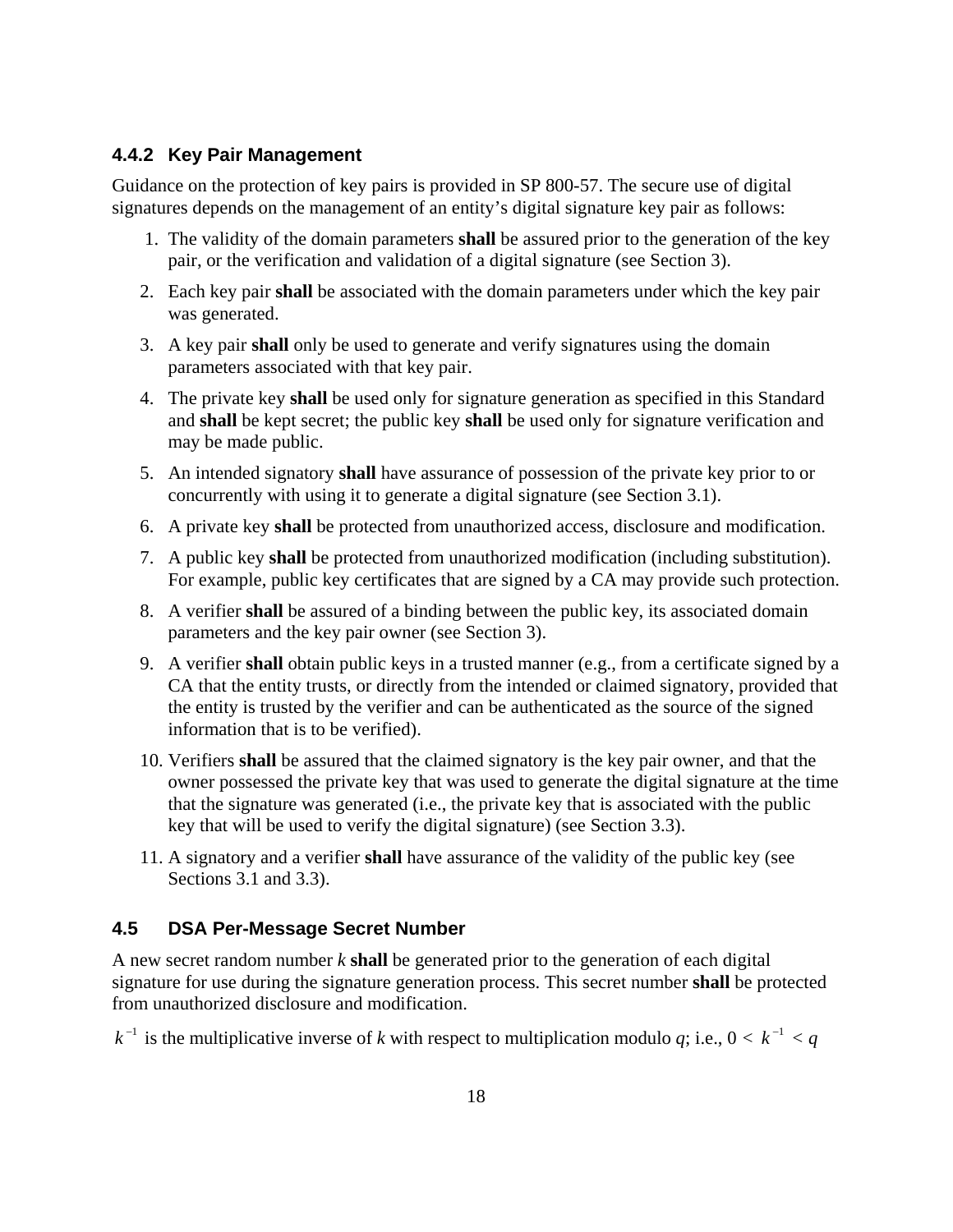and  $1 = (k^{-1} k)$  mod *q*. This inverse is required for the signature generation process (see Section 4.6). A technique is provided in Appendix C.1 for deriving  $k^{-1}$  from *k*.

*k* and  $k^{-1}$  may be pre-computed, since knowledge of the message to be signed is not required for the computations. When *k* and  $k^{-1}$  are pre-computed, their confidentiality and integrity **shall** be protected.

Methods for the generation of the per-message secret number are provided in Appendix B.2.

### <span id="page-27-0"></span>**4.6 DSA Signature Generation**

The intended signatory **shall** have assurances as specified in Section 3.1.

Let *N* be the bit length of *q*. Let **min**(*N*, *outlen*) denote the minimum of the positive integers *N* and *outlen*, where *outlen* is the bit length of the hash function output block.

The signature of a message *M* consists of the pair of numbers *r* and *s* that is computed according to the following equations:

 $r = (g^k \mod p) \mod q$ .

 $z =$  the leftmost **min**(*N, outlen*) bits of **Hash**(*M*).

 $s = (k^{-1}(z + xr)) \text{ mod } q.$ 

When computing *s*, the string *z* obtained from **Hash**(*M*) **shall** be converted to an integer. The conversion rule is provided in Appendix C.2.

Note that  $r$  may be computed whenever  $k$ ,  $p$ ,  $q$  and  $g$  are available, e.g., whenever the domain parameters *p*, *q* and *g* are known, and *k* has been pre-computed (see Section 4.5), *r* may also be pre-computed, since knowledge of the message to be signed is not required for the computation of *r*. Pre-computed  $k$ ,  $k^{-1}$  and  $r$  values **shall** be protected in the same manner as the the private key *x* until *s* has been computed (see SP 800-57).

The values of *r* and *s* **shall** be checked to determine if  $r = 0$  or  $s = 0$ . If either  $r = 0$  or  $s = 0$ , a new value of *k* **shall** be generated, and the signature **shall** be recalculated. It is extremely unlikely that  $r = 0$  or  $s = 0$  if signatures are generated properly.

The signature  $(r, s)$  may be transmitted along with the message to the verifier.

#### <span id="page-27-1"></span>**4.7 DSA Signature Verification and Validation**

Signature verification may be performed by any party (i.e., the signatory, the intended recipient or any other party) using the signatory's public key. A signatory may wish to verify that the computed signature is correct, perhaps before sending the signed message to the intended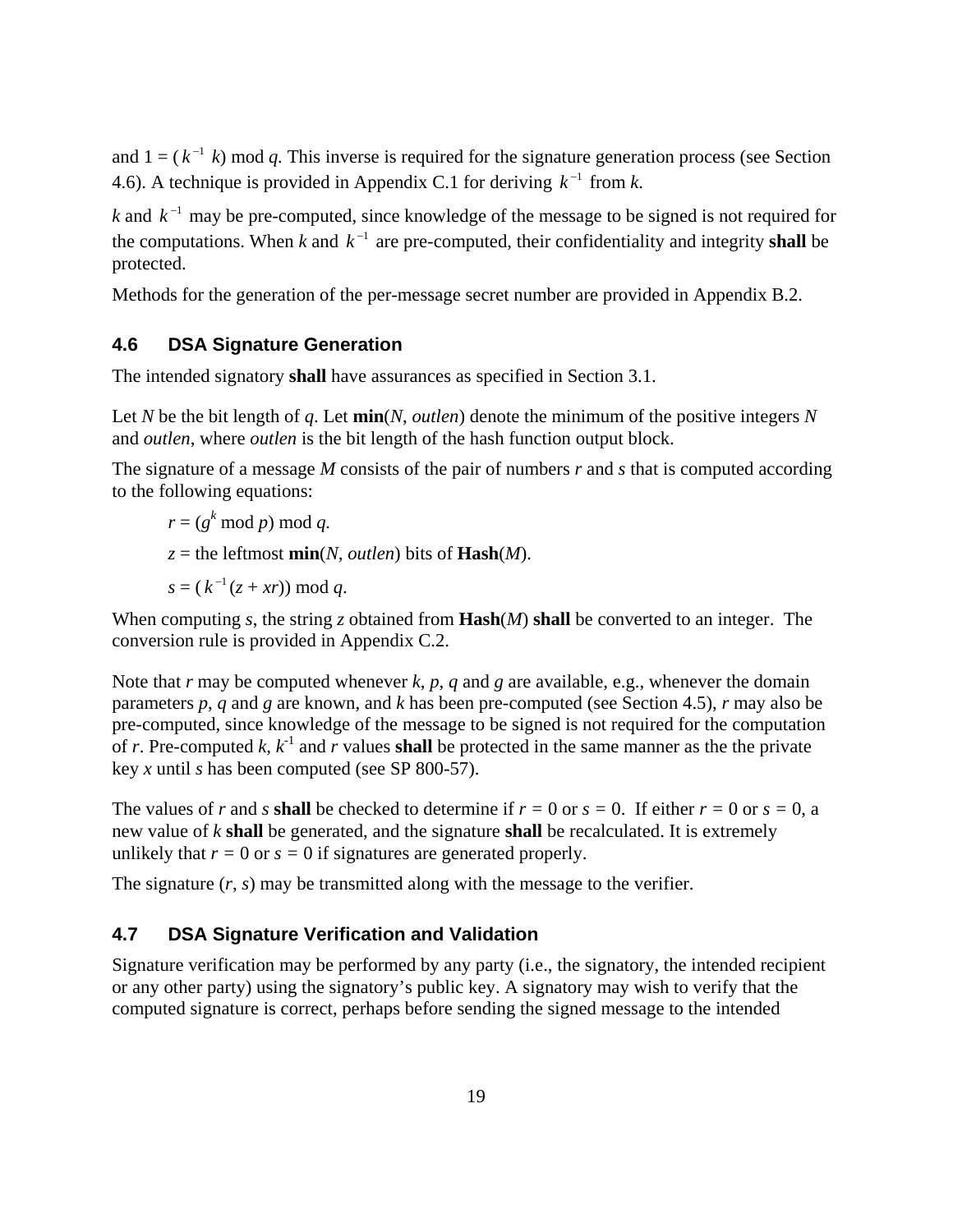recipient. The intended recipient (or any other party) verifies the signature to determine its authenticity.

Prior to verifying the signature of a signed message, the domain parameters, and the claimed signatory's public key and identity **shall** be made available to the verifier in an authenticated manner. The public key may, for example, be obtained in the form of a certificate signed by a trusted entity (e.g., a CA) or in a face-to-face meeting with the public key owner.

Let *M* ′, *r*′, and *s*′ be the received versions of *M*, *r*, and *s*, respectively; let *y* be the public key of the claimed signatory; and let *N* be the bit length of *q*. Also, let **min**(*N*, *outlen*) denote the minimum of the positive integers *N* and *outlen*, where *outlen* is the bit length of the hash function output block.

The signature verification process is as follows:

- 1. The verifier **shall** check that  $0 < r' < q$  and  $0 < s' < q$ ; if either condition is violated, the signature **shall** be rejected as invalid.
- 2. If the two conditions in step 1 are satisfied, the verifier computes the following:

$$
w = (s')^{-1} \bmod q.
$$

 $z =$  the leftmost **min**(*N, outlen*) bits of **Hash**( $M'$ ).

 $u1 = (zw) \bmod q$ .

 $u2 = ((r')w) \text{ mod } q.$ 

 $v = (((g)^{u1} (y)^{u2}) \bmod p) \bmod q.$ 

A technique is provided in Appendix C.1 for deriving (*s*′ )*–*<sup>1</sup> (i.e., the multiplicative inverse of *s*′ mod *q*).

The string *z* obtained from **Hash** $(M')$  shall be converted to an integer. The conversion rule is provided in Appendix C.2.

- 3. If  $v = r'$ , then the signature is verified. For a proof that  $v = r'$  when  $M' = M$ ,  $r' = r$ , and s' *= s*, see Appendix E.
- 4. If *v* does not equal  $r'$ , then the message or the signature may have been modified, there may have been an error in the signatory's generation process, or an imposter (who did not know the private key associated with the public key of the claimed signatory) may have attempted to forge the signature. The signature **shall** be considered invalid. No inference can be made as to whether the data is valid, only that when using the public key to verify the signature, the signature is incorrect for that data.
- 5. Prior to accepting the signature as valid, the verifier **shall** have assurances as specified in Section 3.3.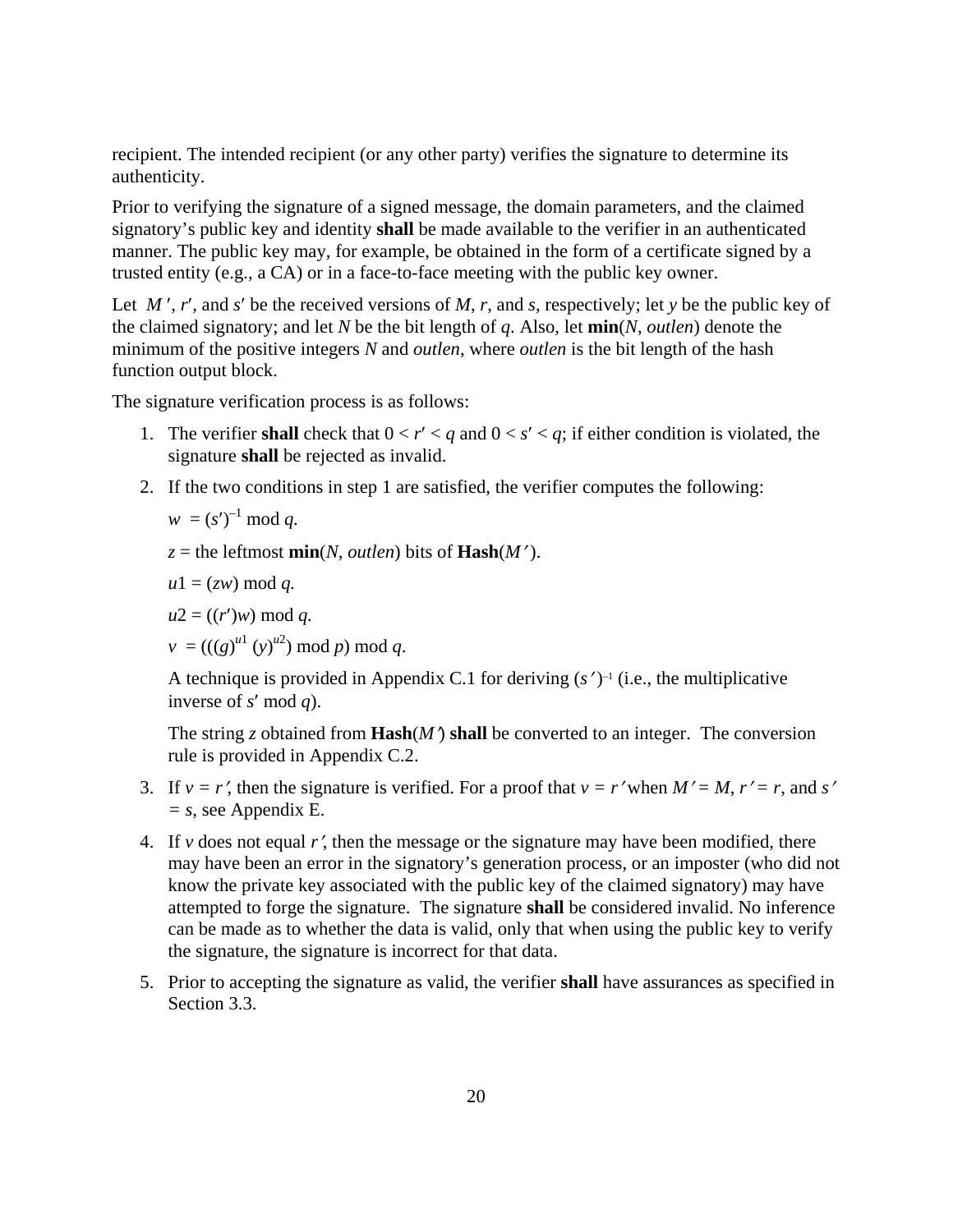An organization's policy may govern the action to be taken for invalid digital signatures. Such policy is outside the scope of this Standard. Guidance about determining the timeliness of digitally signed messages is addressed in SP 800-102, Recommendation for Digital Signature Timeliness.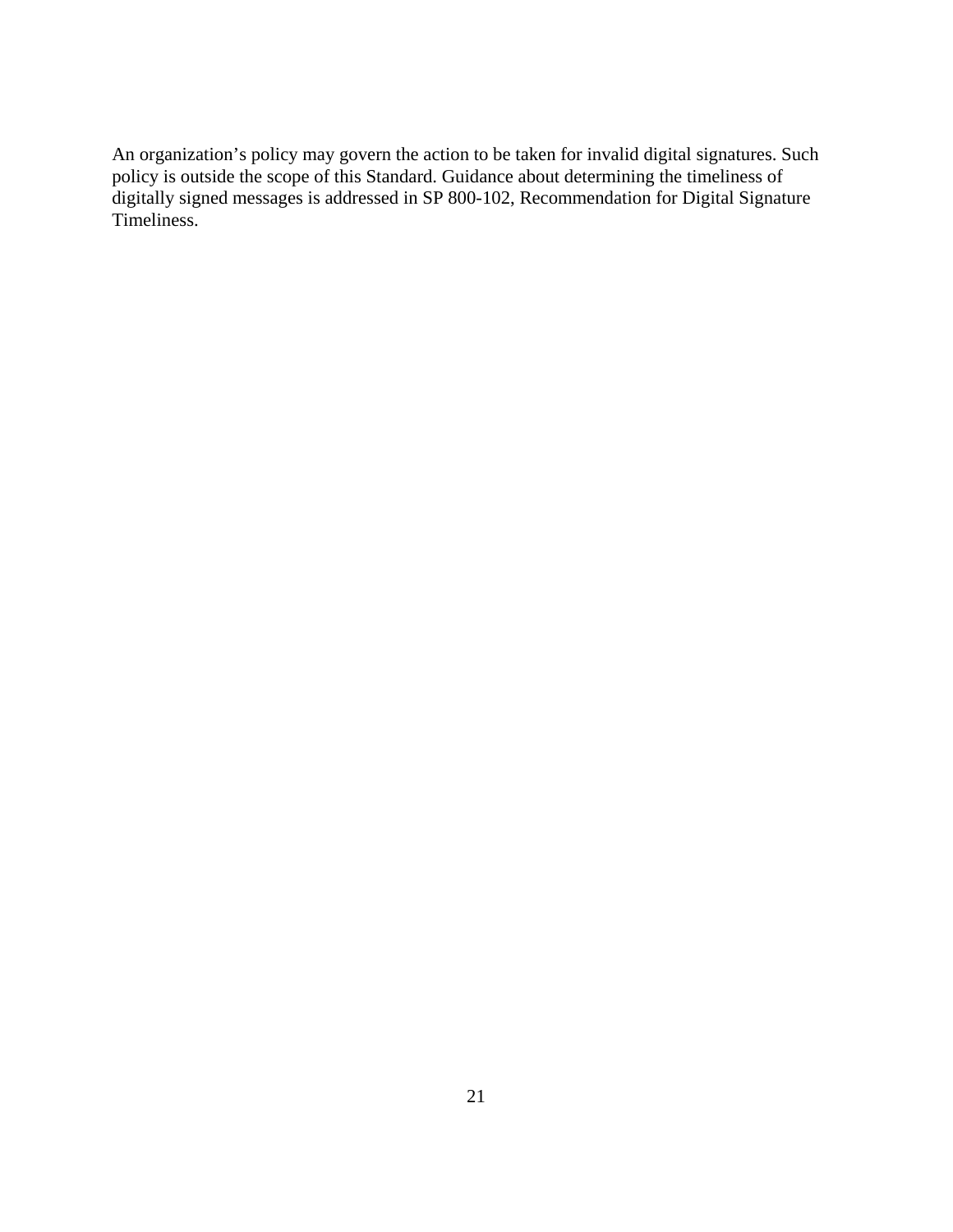## <span id="page-30-0"></span>**5. The RSA Digital Signature Algorithm**

The use of the RSA algorithm for digital signature generation and verification is specified in American National Standard (ANS) X9.31 and Public Key Cryptography Standard (PKCS) #1. While each of these standards uses the RSA algorithm, the format of the ANS X9.31 and PKCS #1 data on which the digital signature is generated differs in details that make the algorithms non-interchangeable.

## <span id="page-30-1"></span>**5.1 RSA Key Pair Generation**

An RSA digital signature key pair consists of an RSA private key, which is used to compute a digital signature, and an RSA public key, which is used to verify a digital signature. An RSA key pair used for digital signatures **shall** only be used for one digital signature scheme (e.g., ANS X9.31, RSASSA-PKCS1 v1.5 or RSASSA-PSS; see Sections 5.4 and 5.5). In addition, an RSA digital signature key pair **shall not** be used for other purposes (e.g., key establishment).

An RSA public key consists of a modulus *n*, which is the product of two positive prime integers *p* and *q* (i.e.,  $n = pq$ ), and a public key exponent *e*. Thus, the RSA public key is the pair of values  $(n, e)$  and is used to verify digital signatures. The size of an RSA key pair is commonly considered to be the length of the modulus *n* in bits (*nlen*).

The corresponding RSA private key consists of the same modulus *n* and a private key exponent *d* that depends on *n* and the public key exponent *e*. Thus, the RSA private key is the pair of values (*n*, *d*) and is used to generate digital signatures. Note that an alternative method for representing (*n*, *d*) using the Chinese Remainder Theorem (CRT) is allowed.

In order to provide security for the digital signature process, the two integers *p* and *q*, and the private key exponent *d* **shall** be kept secret. The modulus *n* and the public key exponent *e* may be made known to anyone. Guidance on the protection of these values is provided in SP 800-57.

This Standard specifies three choices for the length of the modulus (i.e., *nlen*): 1024, 2048 and 3072 bits. Federal Government entities **shall** generate digital signatures using one or more of these choices.

An approved hash function, as specified in FIPS 180, **shall** be used during the generation of key pairs and digital signatures. When used during the generation of an RSA key pair (as specified in this Standard), the length in bits of the hash function output block **shall** meet or exceed the security strength associated with the bit length of the modulus *n* (see SP 800-57).

The security strength associated with the RSA digital signature process is no greater than the minimum of the security strength associated with the bit length of the modulus and the security strength of the hash function that is employed. The security strength for each modulus length and hash function used during the digital signature process is provided in SP 800-57. Both the security strength of the hash function used and the security strength associated with the bit length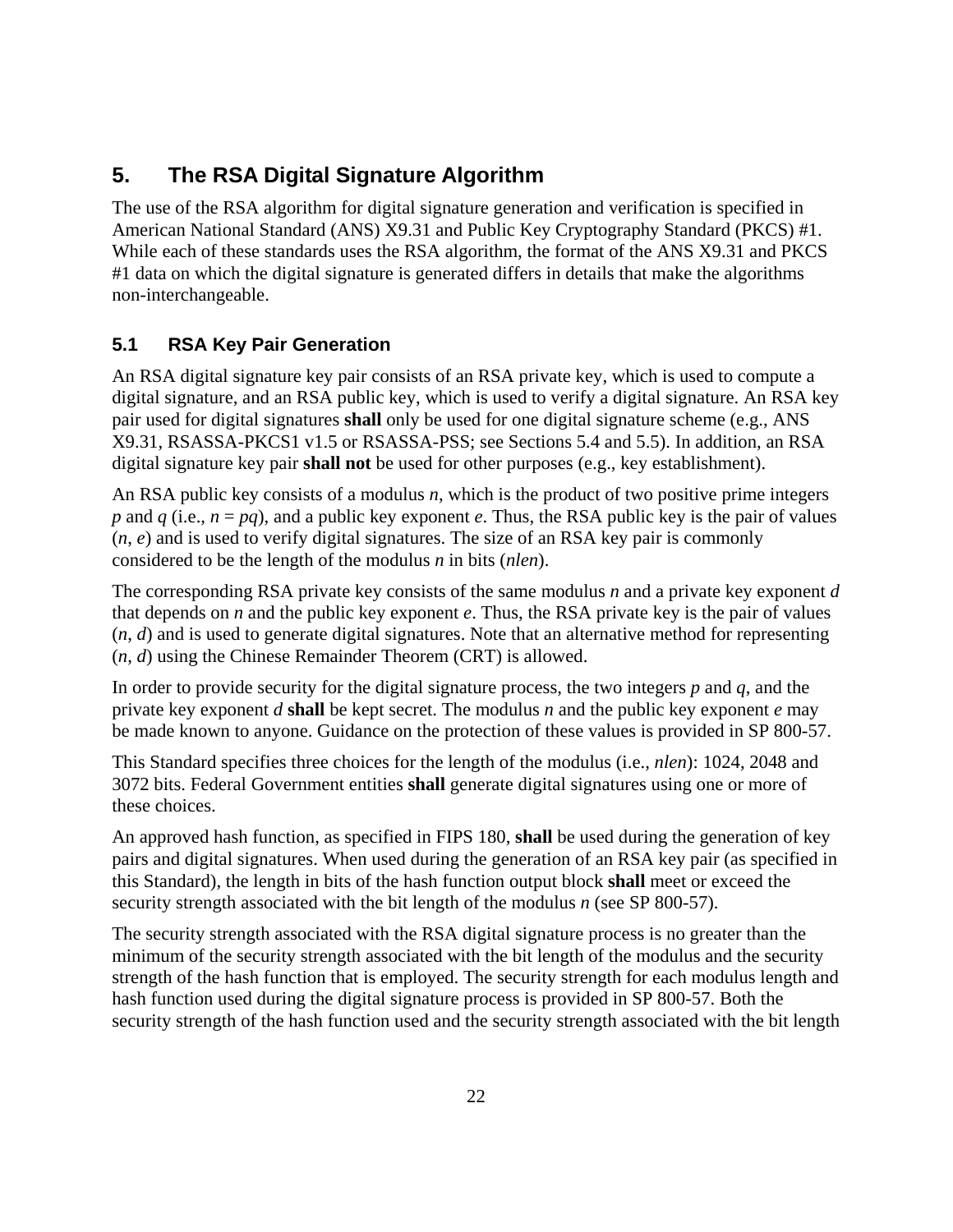of the modulus *n* **shall** meet or exceed the security strength required for the digital signature process.

It is recommended that the security strength of the modulus and the security strength of the hash function be the same unless an agreement has been made between participating entities to use a stronger hash function. A hash function that provides a lower security strength than the security strength associated with the bit length of the modulus ordinarily **should not** be used, since this would reduce the security strength of the digital signature process to a level no greater than that provided by the hash function.

Federal Government entities other than CAs **should** use only the first two choices (i.e., *nlen* = 1024 or 2048) during the timeframes indicated in SP 800-57. A CA **should** use a modulus whose length *nlen* is equal to or greater than the moduli used by its subscribers. For example, if the subscribers are using *nlen* = 2048, then the CA **should** use *nlen* ≥ 2048. SP 800-57 provides further information about the selection of the bit length of *n*. Possible exceptions to this rule include cross certification between CAs, certifying keys for purposes other than digital signatures and transitioning from one key size or algorithm to another.

Criteria for the generation of RSA key pairs are provided in Appendix B.3.1.

When RSA parameters are randomly generated (i.e., the primes *p* and *q*, and optionally, the public key exponent *e*), they **shall** be generated using an approved random bit generator. The (pseudo) random bits produced by the random bit generator **shall** be used as seeds for generating RSA parameters (e.g., the (pseudo) random number is used as a prime number generation seed). Prime number generation seeds **shall** be kept secret or destroyed when the modulus *n* is computed. If any prime number generation seed is retained (e.g., to regenerate the RSA modulus  $n$ , or as evidence that the generated prime factors  $p$  and  $q$  were generated in compliance with this Standard, then the seed **shall** be kept secret and **shall** be protected. The strength of this protection **shall** be (at least) equivalent to the protection required for the associated private key.

## <span id="page-31-0"></span>**5.2 Key Pair Management**

The secure use of digital signatures depends on the management of an entity's digital signature key pair. Key pair management requirements for RSA are provided in Section 4.4.2, requirements 4 – 11. Note that the first three requirements in Section 4.4.2, which address the relationship between domain parameters and key pairs, are not applicable to RSA.

### <span id="page-31-1"></span>**5.3 Assurances**

The intended signatory **shall** have assurances as specified in Section 3.1. Prior to accepting a digital signature as valid, the verifier **shall** have assurances as specified in Section 3.3.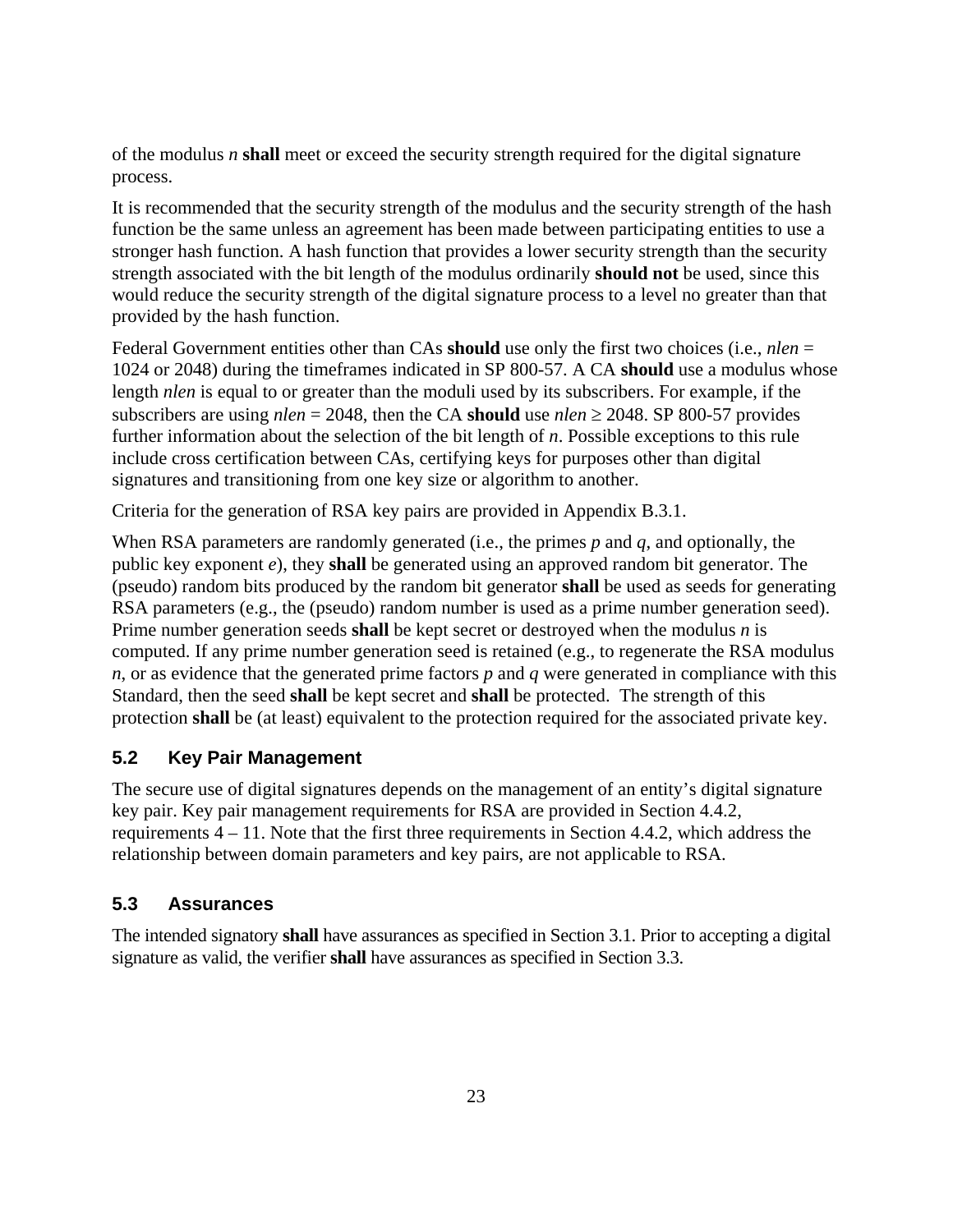## <span id="page-32-0"></span>**5.4 ANS X9.31**

ANS X9.31, *Digital Signatures Using Reversible Public Key Cryptography for the Financial Services Industry* (*rDSA*), was developed for the American National Standards Institute by the Accredited Standards Committee on Financial Services, X9. See [http://www.x9.org](http://www.x9.org/) for information about obtaining copies of ANS X9.31 and any associated errata. The following discussions are based on the version of ANS X9.31 that was approved in 1998.

Methods for the generation of the private prime factors *p* and *q* are provided in Appendix B.3.

In ANS X9.31, the length of the modulus *n* is allowed in increments of 256 bits beyond a minimum of 1024 bits. Implementations claiming conformance to FIPS 186-4 **shall** include one or more of the modulus sizes specified in Section 5.1.

Two methods for the generation of digital signatures are included in ANS X9.31. When the public signature verification exponent *e* is odd, the digital signature algorithm is commonly known as RSA; when the public signature verification exponent *e* is even, the digital signature algorithm is commonly known as Rabin-Williams. This Standard (i.e., FIPS 186-4) adopts the use of RSA, but does not adopt the use of Rabin-Williams.

During signature verification, the extraction of the hash value H(*M*)′ from the data structure *IR*′ **shall** be accomplished by either:

- Selecting the *hashlen* bytes of the data structure *IR'* that immediately precedes the two bytes of trailer information, where *hashlen* is the length in bytes of the hash function used, regardless of the length of the padding, or
- If the hash value  $H(M)'$  is selected by its location with respect to the last byte of padding (i.e., 0xBA), including a check that the hash value is followed by only two bytes containing the expected trailer value.

ANS X9.31 contains an annex on random number generation. However, implementations of ANS X9.31 **shall** use approved random number generation methods.

Annexes in ANS X9.31 provide informative discussions of security and implementation considerations.

## <span id="page-32-1"></span>**5.5 PKCS #1**

Public-Key Cryptography Standard (PKCS) #1, *RSA Cryptography Standard*, defines mechanisms for encrypting and signing data using the RSA algorithm. PKCS #1 v2.1 specifies two digital signature processes and corresponding formats: RSASSA-PKCS1-v1.5 and RSASSA-PSS. Both signature schemes are approved for use, but additional constraints are imposed beyond those specified in PKCS #1 v2.1.

(a) Implementations that generate RSA key pairs **shall** use the criteria and methods in Appendix B.3 to generate those key pairs,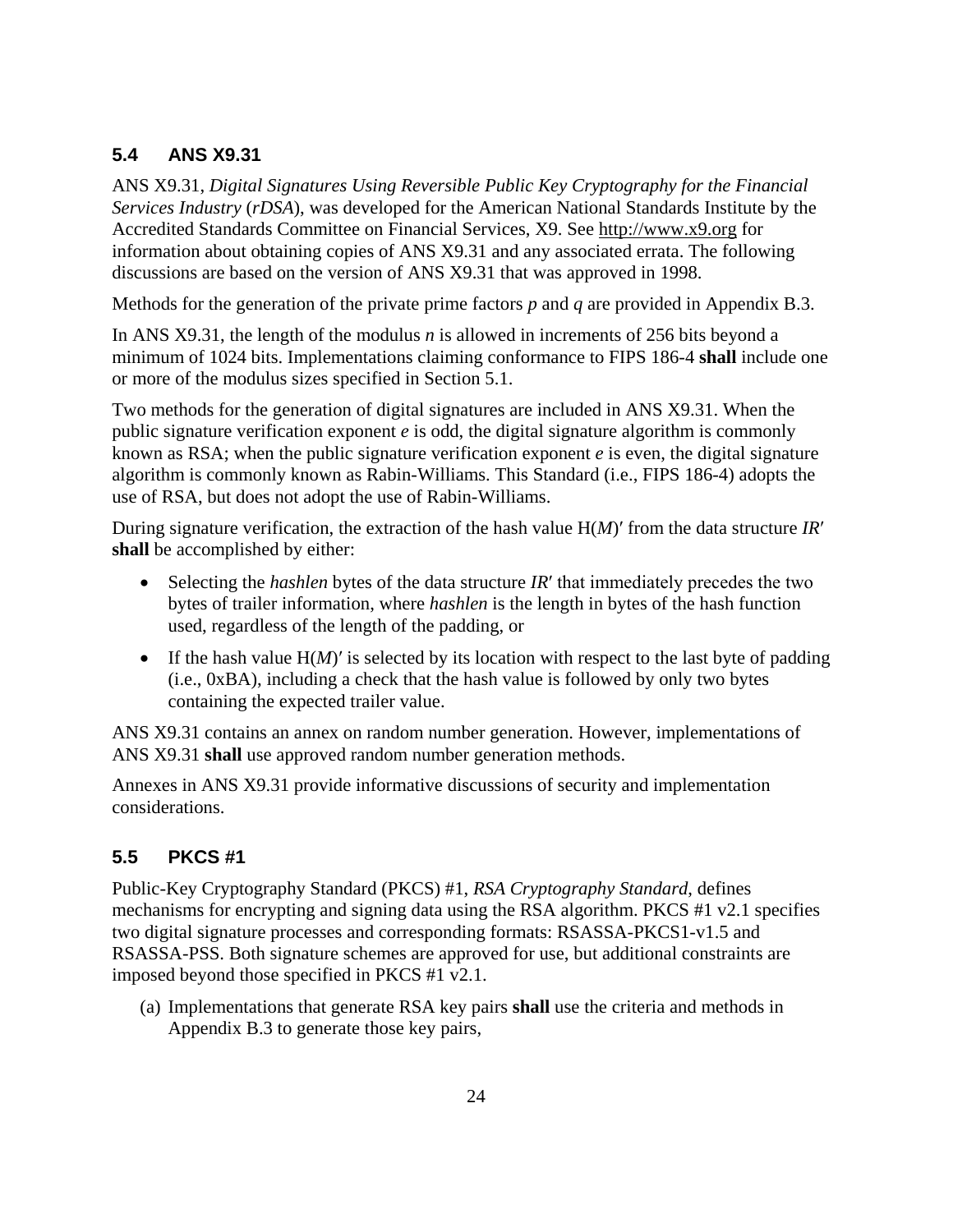- (b) Only approved hash functions **shall** be used.
- (c) Only two prime factors *p* and *q* **shall** be used to form the modulus *n*.
- (d) Random numbers **shall** be generated using an **approved** random bit generator.
- (e) For RSASSA-PSS:

 $\overline{a}$ 

- If  $nlen = 1024$  bits (i.e., 128 bytes), and the output length of the **approved** hash function output block is 512 bits (i.e., 64 bytes), then the length (in bytes) of the salt (*sLen*) **shall** satisfy  $0 \leq sLen \leq hLen - 2$ ,
- Otherwise, the length (in bytes) of the salt (*sLen*) **shall** satisfy  $0 \leq sLen \leq hLen$ ,

where *hLen* is the length of the hash function output block (in bytes).

- (f) For RSASSA-PKCS-v1.5, when the hash value is recovered from the encoded message *EM* during the verification of the digital signature<sup>[1](#page-33-0)</sup>, the extraction of the hash value **shall** be accomplished by either:
	- Selecting the rightmost (least significant) bits of *EM*, based on the size of the hash function used, regardless of the length of the padding, or
	- If the hash value is selected by its location with respect to the last byte of padding, including a check that the hash value is located in the rightmost (least significant) bytes of *EM* (i.e., no other information follows the hash value in the encoded message).

Note: PKCS #1 was initially developed by RSA Laboratories in 1991 and has been revised as multiple versions. At the time of the approval of FIPS 186-4, three versions of PKSC #1 were available: version 1.5, version 2.0 and version 2.1. This Standard references only version 2.1.

<span id="page-33-0"></span><sup>1</sup> PKCS #1, v2.1 provides two methods for comparing the hash values: by comparing the encoded messages *EM* and *EM'*, and by extracting the hash value from the decoding of the encoded message (see the Note in PKCS #1, v2.1). Step (f) above applies to the latter case.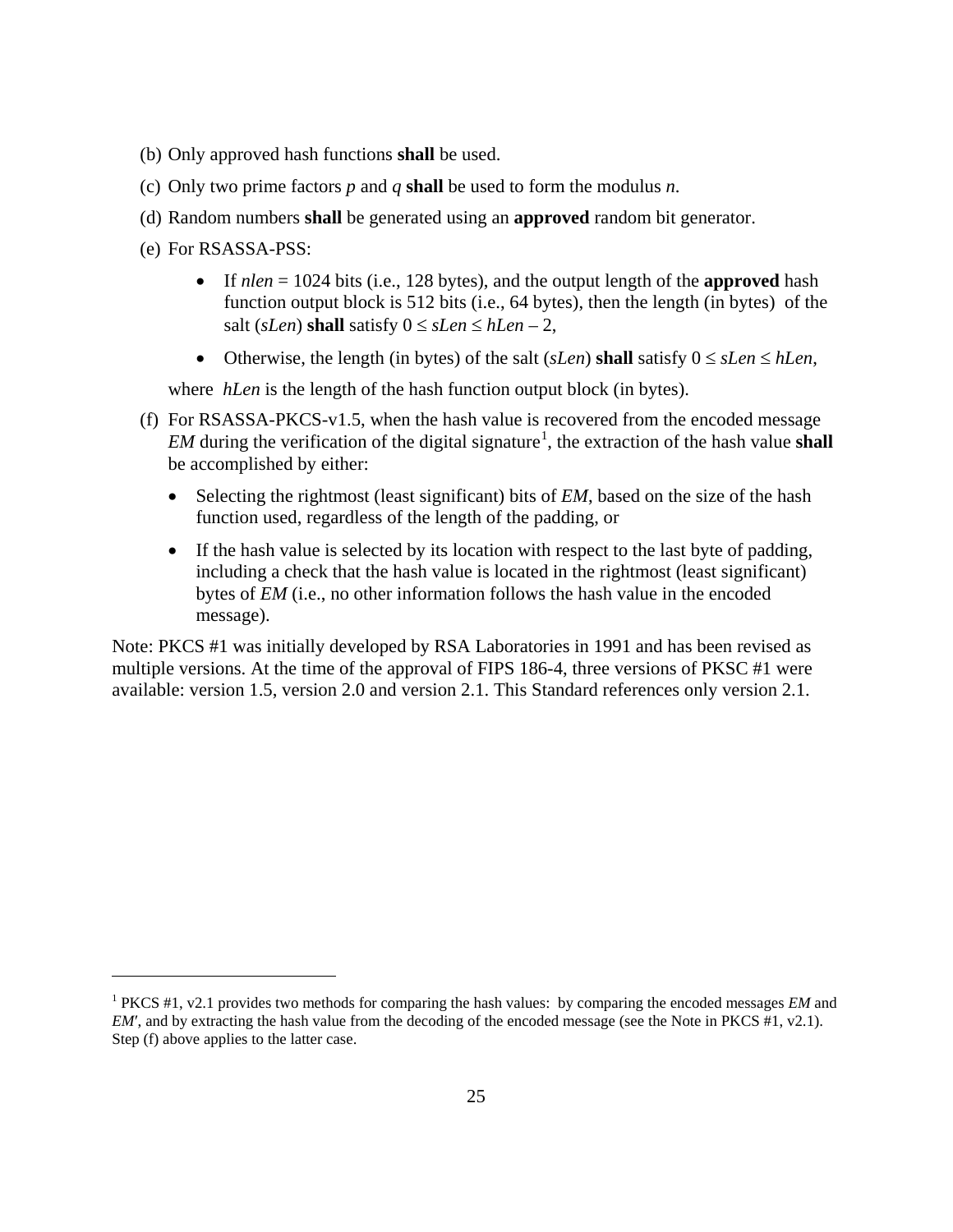## <span id="page-34-0"></span>**6. The Elliptic Curve Digital Signature Algorithm (ECDSA)**

ANS X9.62, *Public Key Cryptography for the Financial Services Industry: The Elliptic Curve Digital Signature Standard* (*ECDSA*), was developed for the American National Standards Institute by the Accredited Standards Committee on Financial Services, X9. Information about obtaining copies of ANS X9.62 is available at [http://www.x9.org.](http://www.x9.org/) The following discussions are based on the version of ANS X9.62 that was approved in 2005. This version of ANS X9.62 **shall** be used, subject to the transition period referenced in the implementation schedule of this Standard.

ANS X9.62 defines methods for digital signature generation and verification using the Elliptic Curve Digital Signature Algorithm (ECDSA). Specifications for the generation of the domain parameters used during the generation and verification of digital signatures are also included in ANS X9.62. ECDSA is the elliptic curve analog of DSA. ECDSA keys **shall not** be used for any other purpose (e.g., key establishment).

## <span id="page-34-1"></span>**6.1 ECDSA Domain Parameters**

ECDSA requires that the private/public key pairs used for digital signature generation and verification be generated with respect to a particular set of domain parameters. These domain parameters may be common to a group of users and may be public. Domain parameters may remain fixed for an extended time period.

Domain parameters for ECDSA are of the form (*q, FR, a, b* {, *domain\_parameter\_seed*}*, G, n, h*), where *q* is the field size; *FR* is an indication of the basis used; *a* and *b* are two field elements that define the equation of the curve; *domain\_parameter\_seed* is the domain parameter seed and is an optional bit string that is present if the elliptic curve was randomly generated in a verifiable fashion, *G* is a base point of prime order on the curve (i.e.,  $G = (x_G, y_G)$ ), *n* is the order of the point *G*, and *h* is the cofactor (which is equal to the order of the curve divided by *n*).

## <span id="page-34-2"></span>**6.1.1 Domain Parameter Generation**

This Standard specifies five ranges for *n* (see Table 1). For each range, a maximum cofactor size is also specified. Note that the specification of a cofactor *h* in a set of domain parameters is optional in ANS X9.62, whereas implementations conforming to this Standard (i.e., FIPS 186-4) **shall** specify the cofactor *h* in the set of domain parameters. Table 1 provides the maximum sizes for the cofactor *h*.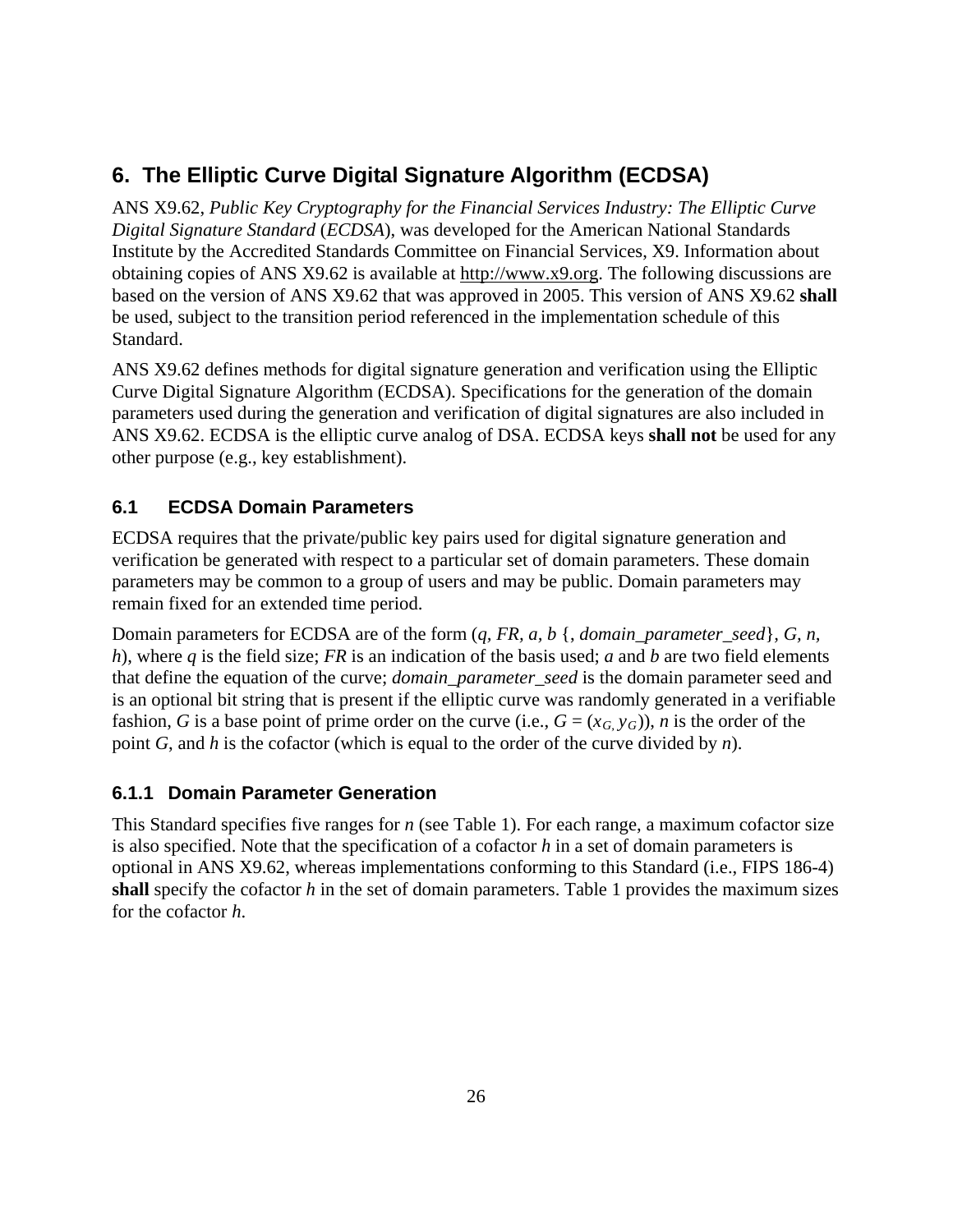| Bit length of $n$ | <b>Maximum</b><br>Cofactor $(h)$ |
|-------------------|----------------------------------|
| $160 - 223$       | $2^{10}$                         |
| $224 - 255$       | $2^{14}$                         |
| $256 - 383$       | $2^{16}$                         |
| 384 - 511         | $2^{24}$                         |
| $\geq 512$        | $2^{32}$                         |

**Table 1: ECDSA Security Parameters**

ECDSA is defined for two arithmetic fields: the finite field  $GF_p$  and the finite field  $GF_{p^m}$ . For the field  $GF_p$ ,  $p$  is required to be an odd prime.

NIST Recommended curves are provided in Appendix D of this Standard (i.e., FIPS 186-4). Three types of curves are provided:

- 1. Curves over prime fields, which are identified as P-xxx,
- 2. Curves over Binary fields, which are identified as B-xxx, and
- 3. Koblitz curves, which are identified as K-xxx,

where xxx indicates the bit length of the field size.

 $\overline{a}$ 

Alternatively, ECDSA domain parameters may be generated as specified in ANS X9.62; when ECDSA domain parameters are generated (i.e., the NIST Recommended curves are not used), the value of *G* **should** be generated canonically (verifiably random). An approved hash function, as specified in FIPS 180, **shall** be used during the generation of ECDSA domain parameters. When generating these domain parameters, the security strength of a hash function used **shall** meet or exceed the security strength associated with the bit length of *n* (see footnote [2](#page-35-0) below).

An approved hash function, as specified in FIPS 180, is required during the generation of domain parameters. The security strength of the hash function used **shall** meet or exceed the security strength associated with the bit length of *n*. The security strengths for the ranges of *n* and the hash functions are provided in SP 800-57. It is recommended that the security strength associated with the bit length of *n* and the security strength of the hash function be the same

<span id="page-35-0"></span><sup>&</sup>lt;sup>2</sup> The NIST Recommended curves were generated prior to the formulation of this guidance and using SHA-1, which was the only approved hash function available at that time. Since SHA-1 was considered secure at the time of generation, the curves were made public, and SHA-1 will only be used to validate those curves, the NIST Recommended curves are still considered secure and appropriate for Federal government use.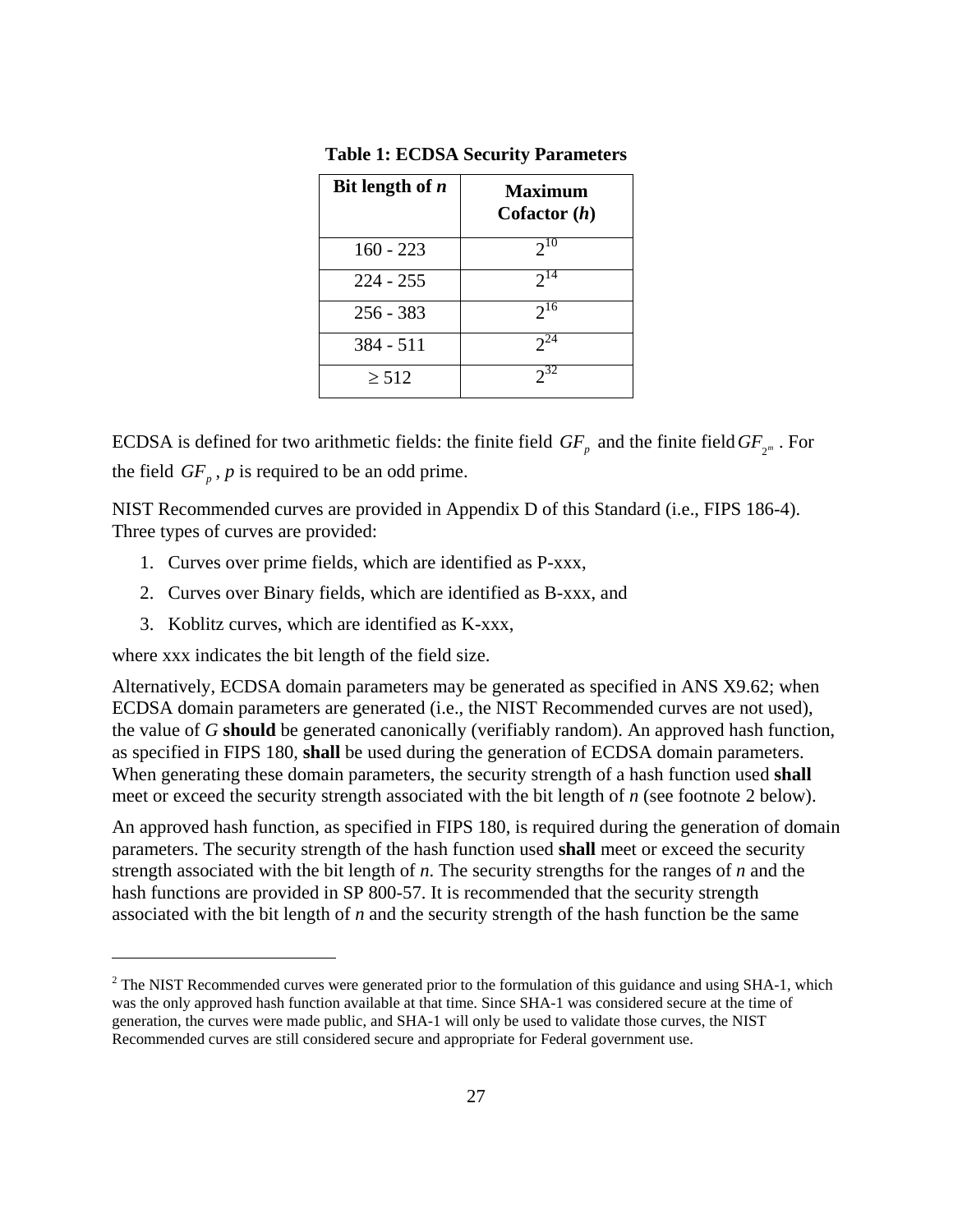unless an agreement has been made between participating entities to use a stronger hash function; a hash function that provides a lower security strength than is associated with the bit length of *n* **shall not** be used. If the length of the output of the hash function is greater than the bit length of *n*, then the leftmost *n* bits of the hash function output block **shall** be used in any calculation using the hash function output during the generation or verification of a digital signature.

Normally, a CA **should** use a bit length of *n* whose assessed security strength is equal to or greater than the assessed security strength associated with the bit length of *n* used by its subscribers. For example, if subscribers are using a bit length of *n* with an assessed security strength of 112 bits, then CAs **should** use a bit length of *n* whose assessed security strength is equal to or greater than 112 bits. SP 800-57 provides further information about the selection of a bit length of *n*. Possible exceptions to this rule include cross certification between CAs, certifying keys for purposes other than digital signatures and transitioning from one key size or algorithm to another. However, these exceptions require further analysis.

# **6.1.2 Domain Parameter Management**

Each ECDSA key pair **shall** be correctly associated with one specific set of domain parameters (e.g., by a public key certificate that identifies the domain parameters associated with the public key). The domain parameters **shall** be protected from unauthorized modification until the set is deactivated (if and when the set is no longer needed). The same domain parameters may be used for more than one purpose (e.g., the same domain parameters may be used for both digital signatures and key establishment). However, using different domain parameters reduces the risk that key pairs generated for one purpose could be accidentally used (successfully) for another purpose.

# **6.2 Private/Public Keys**

An ECDSA key pair consists of a private key *d* and a public key *Q* that is associated with a specific set of ECDSA domain parameters; *d*, *Q* and the domain parameters are mathematically related to each other. The private key is normally used for a period of time (i.e., the cryptoperiod); the public key may continue to be used as long as digital signatures that have been generated using the associated private key need to be verified (i.e., the public key may continue to be used beyond the cryptoperiod of the associated private key). See SP 800-57 for further guidance.

ECDSA keys **shall** only be used for the generation and verification of ECDSA digital signatures.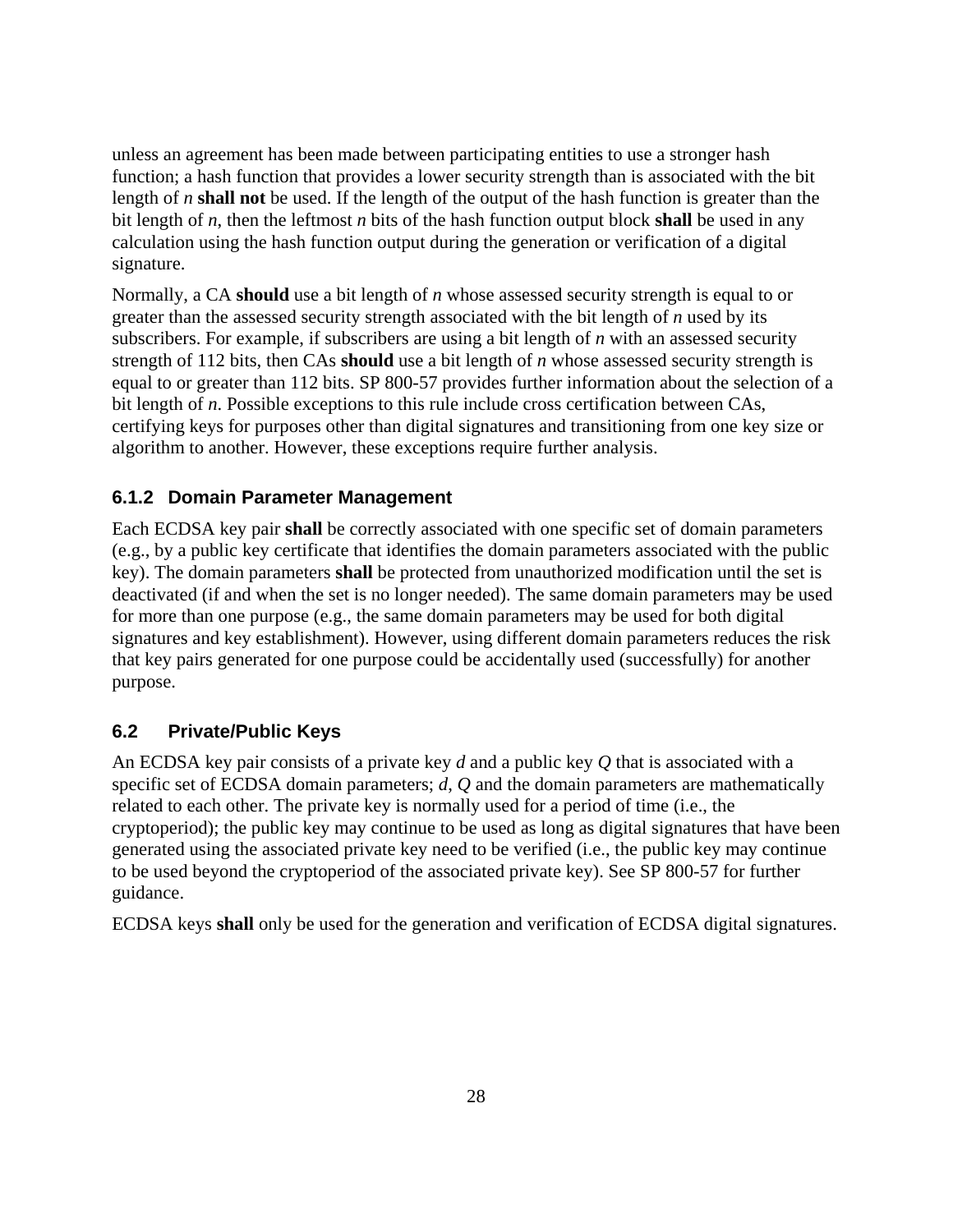# **6.2.1 Key Pair Generation**

A digital signature key pair *d* and *Q* is generated for a set of domain parameters (*q, FR, a, b* {, *domain\_parameter\_seed*}*, G, n, h*). Methods for the generation of *d* and *Q* are provided in Appendix B.4.

# **6.2.2 Key Pair Management**

The secure use of digital signatures depends on the management of an entity's digital signature key pair as specified in Section 4.4.2.

# **6.3 Secret Number Generation**

A new secret random number *k* **shall** be generated prior to the generation of each digital signature for use during the signature generation process. This secret number **shall** be protected from unauthorized disclosure and modification. Methods for the generation of the per-message secret number are provided in Appendix B.5.

 $k^{-1}$  is the multiplicative inverse of *k* with respect to multiplication modulo *n*; i.e.,  $0 < k^{-1} < n$ and  $1 = (k^{-1} k)$  mod *n*. This inverse is required for the signature generation process. A technique is provided in Appendix C.1 for deriving  $k^{-1}$  from *k*.

*k* and  $k^{-1}$  may be pre-computed, since knowledge of the message to be signed is not required for the computations. When *k* and  $k^{-1}$  are pre-computed, their confidentiality and integrity **shall** be protected.

# **6.4 ECDSA Digital Signature Generation and Verification**

An ECDSA digital signature (*r*, *s*) **shall** be generated as specified in ANS X9.62, using:

- 1. Domain parameters that are generated in accordance with Section 6.1.1,
- 2. A private key that is generated as specified in Section 6.2.1,
- 3. A per-message secret number that is generated as specified in Section 6.3,
- 4. An approved hash function as discussed below, and
- 5. An approved random bit generator.

An ECDSA digital signature **shall** be verified as specified in ANS X9.62, using the same domain parameters and hash function that were used during signature generation.

An approved hash function, as specified in FIPS 180, **shall** be used during the generation of digital signatures. The security strength associated with the ECDSA digital signature process is no greater than the minimum of the security strength associated with the bit length of *n* and the security strength of the hash function that is employed. Both the security strength of the hash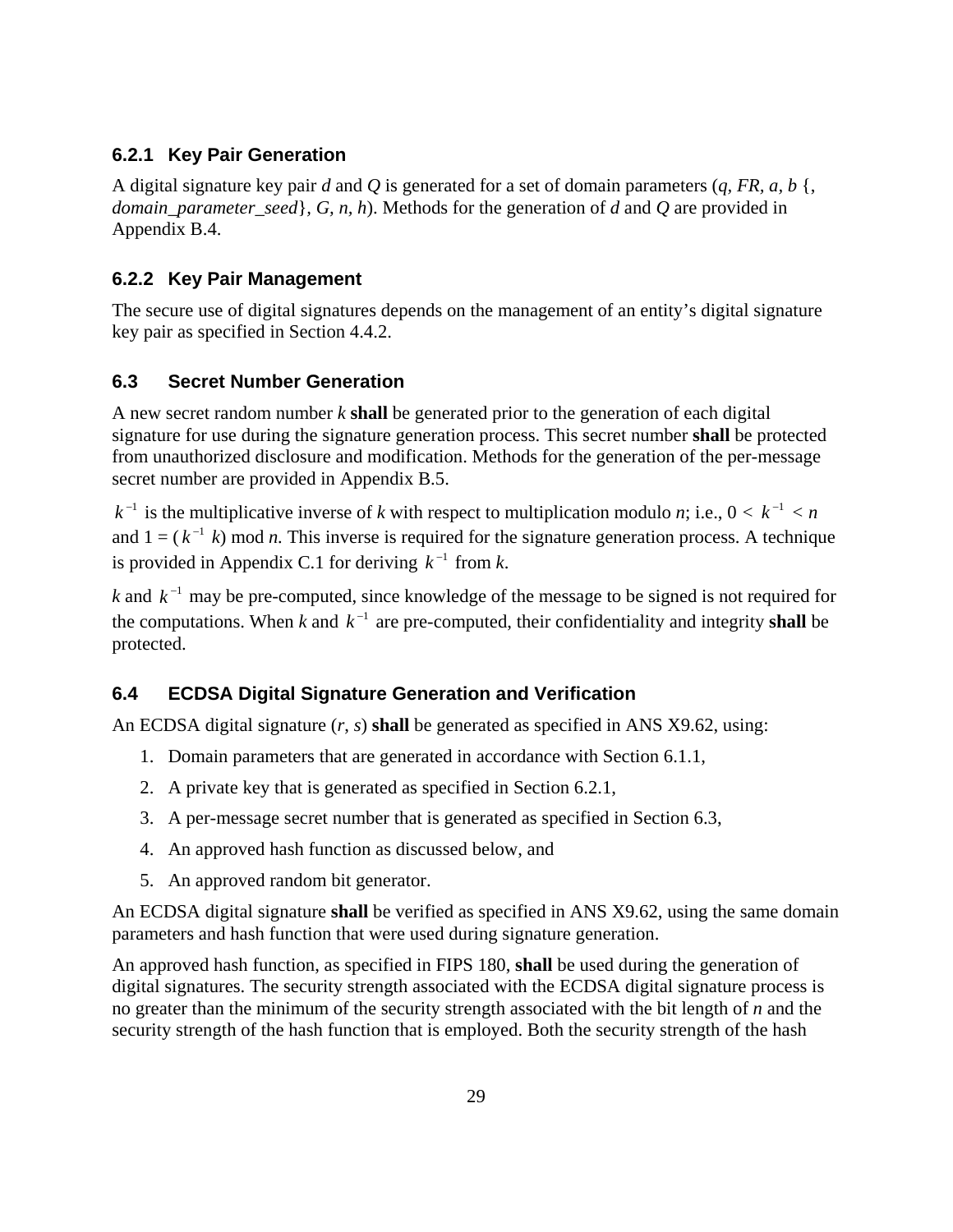function used and the security strength associated with the bit length of *n* **shall** meet or exceed the security strength required for the digital signature process. The security strengths for the ranges of the bit lengths of *n* and for each hash function is provided in SP 800-57.

It is recommended that the security strength associated with the bit length of *n* and the security strength of the hash function be the same unless an agreement has been made between participating entities to use a stronger hash function. When the length of the output of the hash function is greater than the bit length of *n*, then the leftmost *n* bits of the hash function output block **shall** be used in any calculation using the hash function output during the generation or verification of a digital signature. A hash function that provides a lower security strength than the security strength associated with the bit length of *n* ordinarily **should not** be used, since this would reduce the security strength of the digital signature process to a level no greater than that provided by the hash function.

### **6.5 Assurances**

The intended signatory **shall** have assurances as specified in Section 3.1. Prior to accepting a signature as valid, the verifier **shall** have assurances as specified in Section 3.3.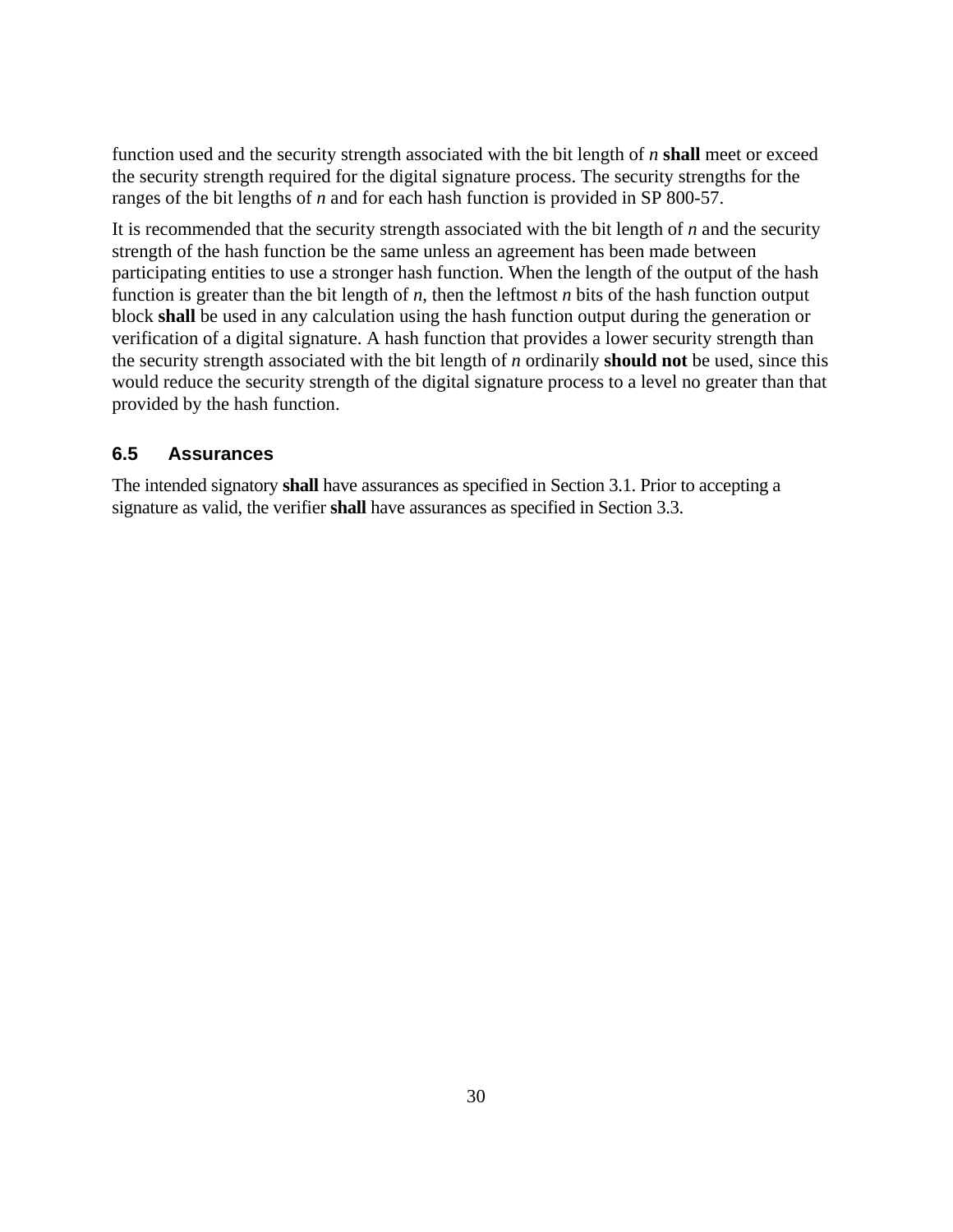# **APPENDIX A: Generation and Validation of FFC Domain Parameters**

Finite field cryptography (FFC) is a method of implementing discrete logarithm cryptography using finite field mathematics. DSA, as specified in this Standard, is an example of FFC. The Diffie-Hellman and MQV key establishment algorithms specified in SP 800-56A can also be implemented as FFC.

The domain parameters for FFC consist of the set of values (*p*, *q*, *g* {, *domain\_parameter\_seed*, *counter*}). This appendix specifies techniques for the generation of the FFC domain parameters *p*, *q* and *g* and performing an explicit domain parameter validation. During the generation process, the values for *domain\_parameter\_seed* and *counter* are obtained.

# **A.1 Generation of the FFC Primes** *p* **and** *q*

This section provides methods for generating the primes *p* and *q* that fulfill the criteria specified in Sections 4.1 and 4.2. One of these methods **shall** be used when generating these primes. A method is provided in Appendix A.1.1 to generate random candidate integers and then test them for primality using a probabilistic algorithm. A second method is provided in Appendix A.1.2 that constructs integers from smaller integers so that the constructed integer is guaranteed to be prime.

During the generation, validation and testing processes, conversions between bit strings and integers are required. Appendix C.2 provides methods for these conversions.

# **A.1.1 Generation and Validation of Probable Primes**

Previous versions of this Standard contained a method for the generation of the domain parameters *p* and *q* using SHA-1 and probabilistic methods. This method is no longer approved for domain parameter generation; however, the validation process for this method is provided in Appendix A.1.1.1 to validate previously generated domain parameters.

A method for the generation and validation of the primes *p* and *q* using probabilistic methods is provided in Appendix A.1.1.2 and is based on the use of an approved hash function; this method **shall** be used for generating probable primes. The validation process for this method is provided in Appendix A.1.1.3.

The probabilistic methods use a hash function and an arbitrary seed (*domain\_parameter*\_*seed*). Arbitrary seeds could be anything, e.g., a user's favorite number or a random or pseudorandom number output by an approved random number generator. The *domain\_parameter*\_*seed* determines a sequence of candidates for *p* and *q* in the required intervals that are then tested for primality using a probabilistic primality test (see Appendix C.3). The test determines that the candidate is either not a prime (i.e., it is a composite integer) or is "probably a prime" (i.e., there is a very small probability that a composite integer will be declared to be a prime). *p* and *q* **shall** be the first candidate set that passes the primality tests. Note that the *domain\_parameter\_seed*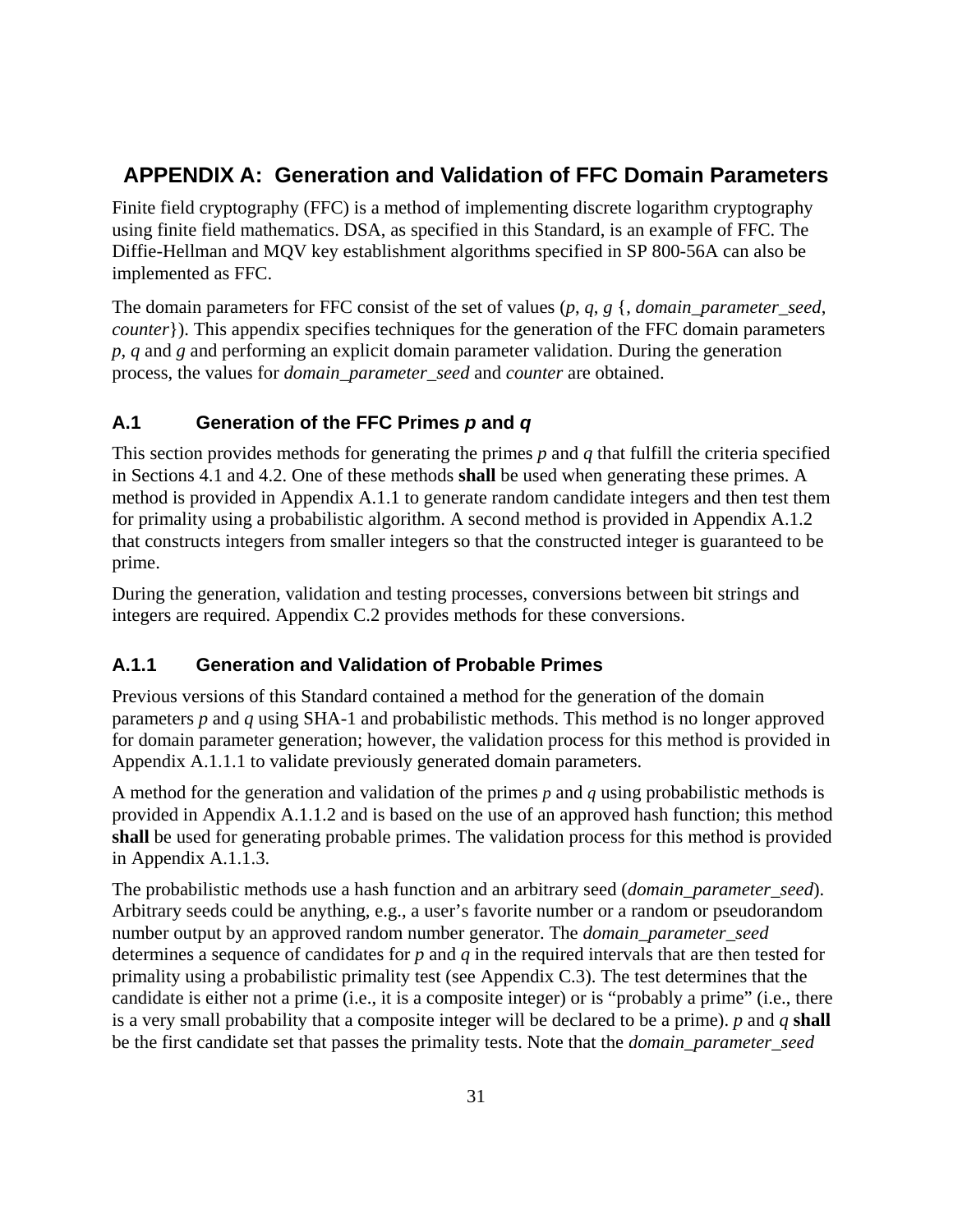**shall** be unique for every unique set of domain parameters that are generated using the same method.

#### **A.1.1.1 Validation of the Probable Primes** *p* **and** *q* **that were Generated Using SHA-1 as Specified in Prior Versions of this Standard**

This prime validation algorithm is used to validate that the primes *p* and *q* that were generated by the prime generation algorithm specified in previous versions of this Standard. The algorithm requires the values of *p*, *q*, *domain\_parameter\_seed* and *counter*, which were output from the prime generation algorithm.

Let **SHA1(**) be the SHA-1 hash function specified in FIPS 180. The following process or its equivalent **shall** be used to validate *p* and *q* for this method.

#### **Input:**

| The generated primes $p$ and $q$ .<br>1. $p, q$ |  |
|-------------------------------------------------|--|
|-------------------------------------------------|--|

- 2. *domain\_parameter\_seed* A seed that was used to generate *p* and *q*.
- 3. *counter* A count value that was determined during generation.

#### **Output:**

| 1. <i>status</i> | The status returned from the validation procedure, where |
|------------------|----------------------------------------------------------|
|                  | status is either <b>VALID</b> or <b>INVALID</b> .        |

#### **Process:**

- 1. If (len  $(p) \neq 1024$ ) or (len  $(q) \neq 160$ ), then return **INVALID**.
- 2. If (*counter* > 4095), then return **INVALID**.
- 3. *seedlen* = **len** (*domain\_parameter\_seed*).
- 4. If (*seedlen <* 160), then return **INVALID.**
- 5. *computed\_q* = **SHA1**(*domain\_parameter\_seed*) ⊕ **SHA1**((*domain\_parameter\_seed* + 1) mod 2*seedlen*).
- 6. Set the first and last bits of *computed* q equal to 1 (i.e., the 159<sup>th</sup> and 0<sup>th</sup> bits).
- 7. Test whether or not *computed\_q* is prime as specified in Appendix C.3. If (*computed\_q*  $\neq$  *q*) or (*computed\_q* is not prime), then return **INVALID.**
- 8. *offset* = 2.
- 9. For  $i = 0$  to *counter* do
	- 9.1 For  $i = 0$  to 6 do

 $V_i = \mathbf{SHA1}((domain\_parameter\_seed + offset + j) \mod 2^{seedlen}).$ 

9.2 
$$
W = V_0 + (V_1 * 2^{160}) + (V_2 * 2^{320}) + (V_3 * 2^{480}) + (V_4 * 2^{640}) + (V_5 * 2^{800}) +
$$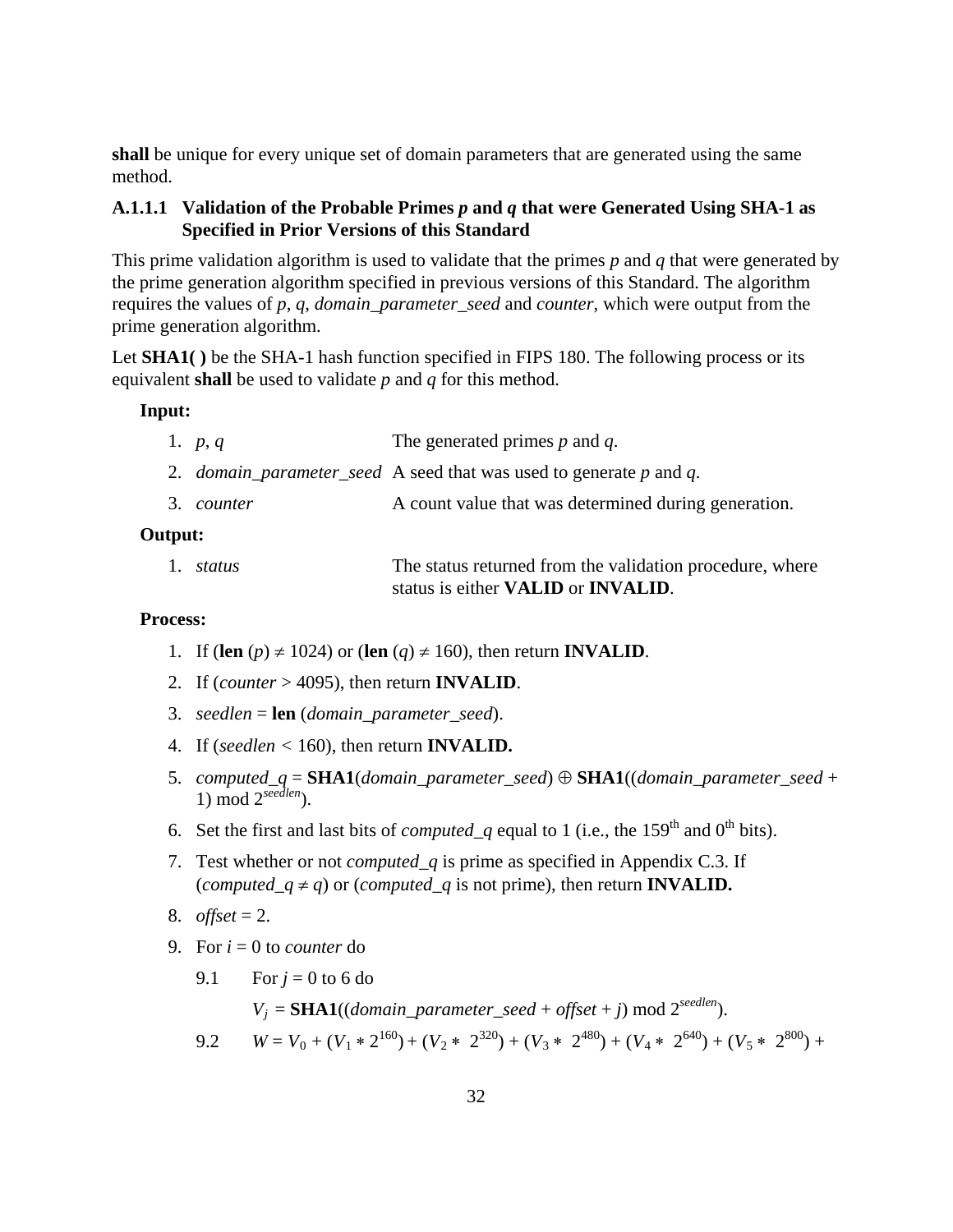$((V_6 \text{ mod } 2^{63}) * 2^{960}).$ 

- 9.3  $X = W + 2^{1023}$ . Comment:  $0 \le W < 2^{L-1}$ .
- 9.4  $c = X \mod 2q$ .
- 9.5 *computed\_p* =  $X (c 1)$ . Comment: *computed\_p* = 1 (mod 2*q*).
- 9.6 If (*computed\_p* <  $2^{1023}$ ), then go to step 9.8.
- 9.7 Test whether or not *computed\_p* is prime as specified in Appendix C.3. If *computed\_p* is determined to be prime, then go to step 10.
- 9.8 *offset* = *offset* + 7.
- 10. If (( $i \neq counter$ ) or (*computed\_p*  $\neq$  *p*) or (*computed\_p* is not prime)), then return **INVALID.**
- 11. Return **VALID**.

#### **A.1.1.2 Generation of the Probable Primes** *p* **and** *q* **Using an Approved Hash Function**

This method uses an approved hash function and may be used for the generation of the primes *p* and *q* for any application (e.g., digital signatures or key establishment). The security strength of the hash function **shall** be equal to or greater than the security strength associated with the (*L*, *N*) pair.

An arbitrary *domain\_parameter\_seed* of *seedlen* bits is also used, where *seedlen* **shall** be equal to or greater than *N*.

The generation process returns a set of integers *p* and *q* that have a very high probability of being prime. For another entity to validate that the primes were generated correctly using the validation process in Appendix A.1.1.3, the value of the *domain\_parameter\_seed* and the *counter* used to generate the primes must also be returned and made available to the validating entity; the *domain\_parameter\_seed* and *counter* need not be kept secret. Let **Hash( )** be the selected hash function, and let *outlen* be the bit length of the output block, where *outlen* **shall** be equal to or greater than *N*.

The following process or its equivalent **shall** be used to generate *p* and *q* for this method.

#### **Input:**

| 1. L |            | The desired length of the prime $p$ (in bits).                                                             |
|------|------------|------------------------------------------------------------------------------------------------------------|
| 2. N |            | The desired length of the prime $q$ (in bits).                                                             |
|      | 3. seedlen | The desired length of the domain parameter seed; <i>seedlen</i> shall be<br>equal to or greater than $N$ . |

#### **Output:**

1. *status* The status returned from the generation procedure, where status is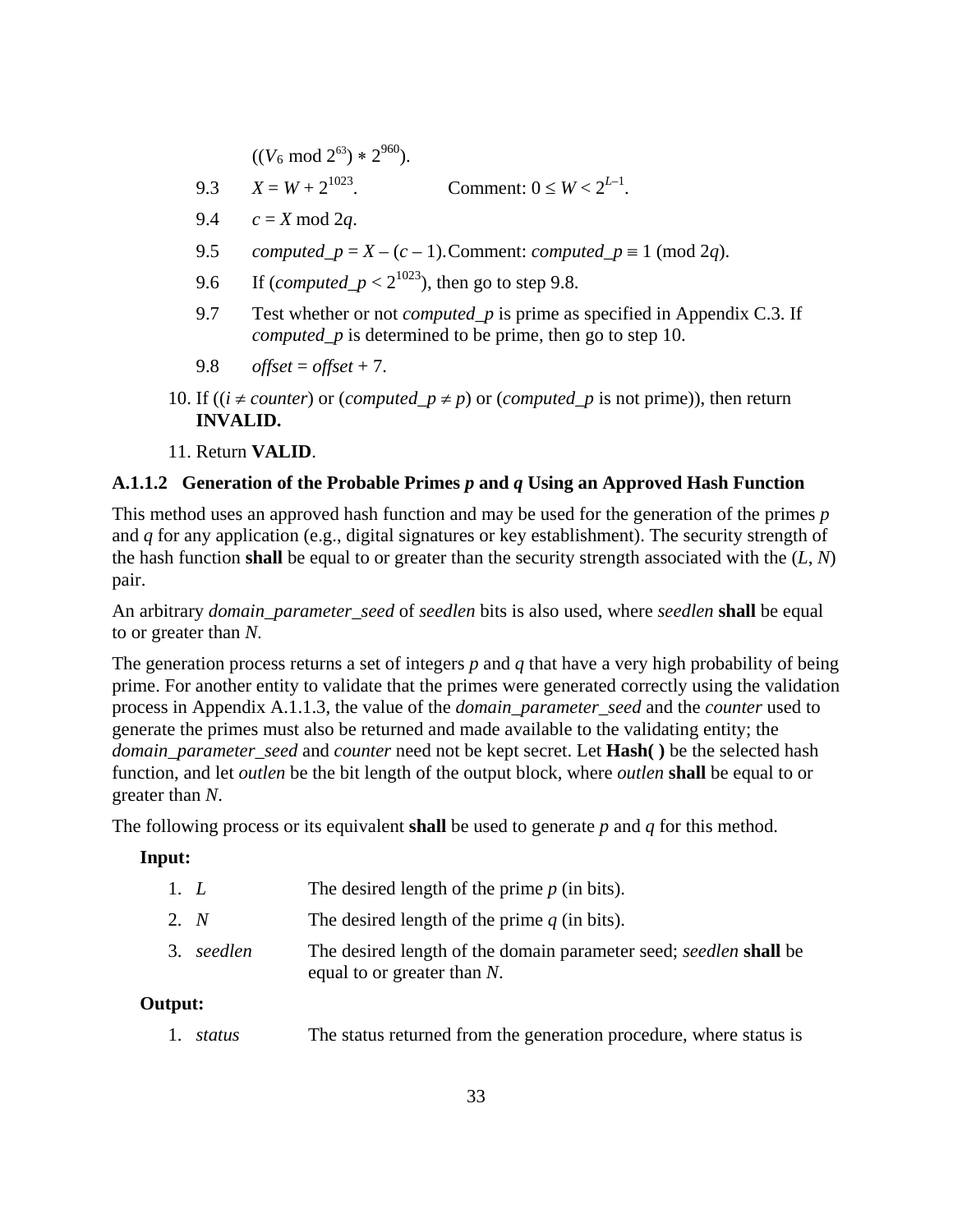either **VALID** or **INVALID**. If **INVALID** is returned as the *status*, either no values for the other output parameters **shall** be returned, or invalid values **shall** be returned (e.g., zeros or Null strings).

- 2. *p*, *q* The generated primes *p* and *q*.
- 3. *domain\_parameter\_seed*

(Optional) A seed that was used to generate *p* and *q*.

4. *counter* (Optional) A count value that was determined during generation.

#### **Process:**

- 1. Check that the (*L*, *N*) pair is in the list of acceptable (*L*, *N* pairs) (see Section 4.2). If the pair is not in the list, then return **INVALID.**
- 2. If (*seedlen*  $\lt N$ ), then return **INVALID.**
- 3.  $n = \lceil L/$ *outlen* $\rceil 1$ .
- 4.  $b = L 1 (n * outlen).$
- 5. Get an arbitrary sequence of *seedlen* bits as the *domain\_parameter\_seed*.
- 6.  $U =$  **Hash** (*domain\_parameter\_seed*) mod  $2^{N-1}$ .
- 7.  $q = 2^{N-1} + U + 1 (U \mod 2)$ .
- 8. Test whether or not *q* is prime as specified in Appendix C.3.
- 9. If *q* is not a prime, then go to step 5.
- 10. *offset* = 1.
- 11. For *counter* = 0 to  $(4L 1)$  do
	- 11.1 For  $j = 0$  to *n* do

 $V_i =$  **Hash** ((*domain\_parameter\_seed* + *offset* + *j*) mod 2<sup>*seedlen*</sup>).

11.2 
$$
W = V_0 + (V_1 * 2^{\text{outlen}}) + ... + (V_{n-1} * 2^{(n-1)*\text{outlen}}) + ((V_n \text{ mod } 2^b) * 2^{n*\text{outlen}}).
$$

- 11.3  $X = W + 2^{L-1}$ . Comment:  $0 \le W < 2^{L-1}$ ; hence,  $2^{L-1} \le X < 2^L$ .
- 11.4  $c = X \mod 2q$ .
- 11.5  $p = X (c 1)$ . Comment:  $p \equiv 1 \pmod{2q}$ .
- 11.6 If  $(p < 2^{L-1})$ , then go to step 11.9.
- 11.7 Test whether or not *p* is prime as specified in Appendix C.3.
- 11.8 If *p* is determined to be prime, then return **VALID** and the values of *p*, *q* and (optionally) the values of *domain\_parameter\_seed and counter*.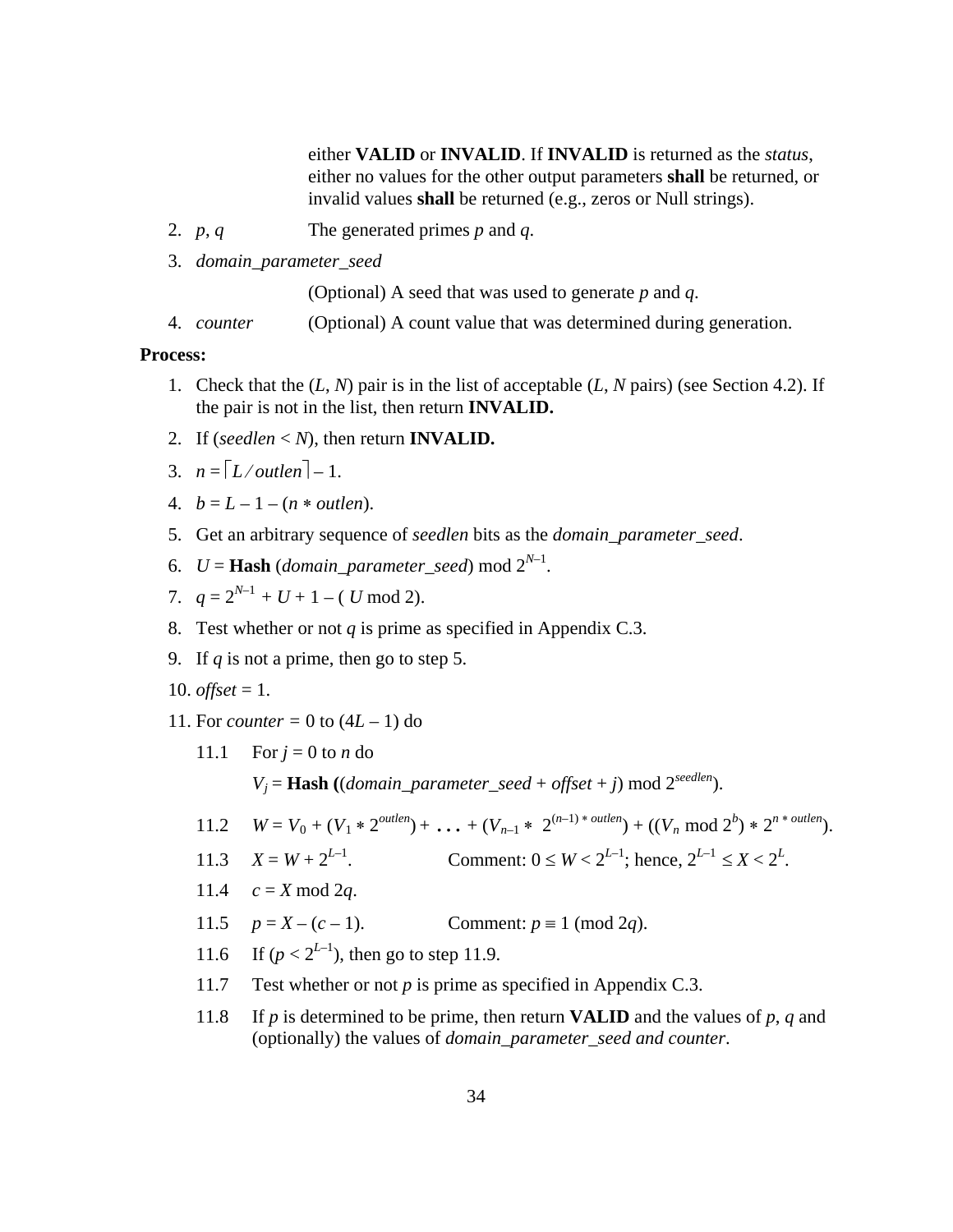11.9 *offset* = *offset* +  $n + 1$ . Comment: Increment *offset*; then, as part of the loop in step 11, increment *counter*; if *counter*  $< 4L$ , repeat steps 11.1 through 11.8.

12. Go to step 5.

## **A.1.1.3 Validation of the Probable Primes** *p* **and** *q* **that were Generated Using an Approved Hash Function**

This prime validation algorithm is used to validate that the integers *p* and *q* were generated by the prime generation algorithm given in Appendix A.1.1.2. The validation algorithm requires the values of *p*, *q*, *domain\_parameter\_seed* and *counter*, which were output from the prime generation algorithm. Let **Hash( )** be the hash function used to generate *p* and *q*, and let *outlen* be its output block length.

The following process or its equivalent **shall** be used to validate *p* and *q* for this method.

#### **Input:**

|         | 1. $p, q$         | The generated primes $p$ and $q$ .                                                                            |
|---------|-------------------|---------------------------------------------------------------------------------------------------------------|
|         |                   | 3. <i>domain_parameter_seed</i> The domain parameter seed that was used to generate p and                     |
|         |                   | q.                                                                                                            |
|         | 4. <i>counter</i> | A count value that was determined during generation.                                                          |
| Output: |                   |                                                                                                               |
|         | status            | The status returned from the validation procedure, where<br>status is either <b>VALID</b> or <b>INVALID</b> . |

#### **Process:**

- 1.  $L = \text{len}(p)$ .
- 2.  $N = \text{len}(q)$ .
- 3. Check that the (*L, N*) pair is in the list of acceptable (*L*, *N*) pairs (see Section 4.2). If the pair is not in the list, return **INVALID**.
- 4. If  $\text{(counter} > (4L-1))$ , then return **INVALID**.
- 5. *seedlen* = **len** (*domain\_parameter\_seed*).
- 6. If (*seedlen*  $\langle N \rangle$ , then return **INVALID.**
- 7.  $U =$  **Hash**(*domain\_parameter\_seed*) mod  $2^{N-1}$ .
- 8. *computed\_q* =  $2^{N-1}$  + *U* + 1 (*U* mod 2).
- 9. Test whether or not *computed\_q* is prime as specified in Appendix C.3. If (*computed\_q*  $\neq$ *q*) or (*computed\_q* is not prime), then return **INVALID.**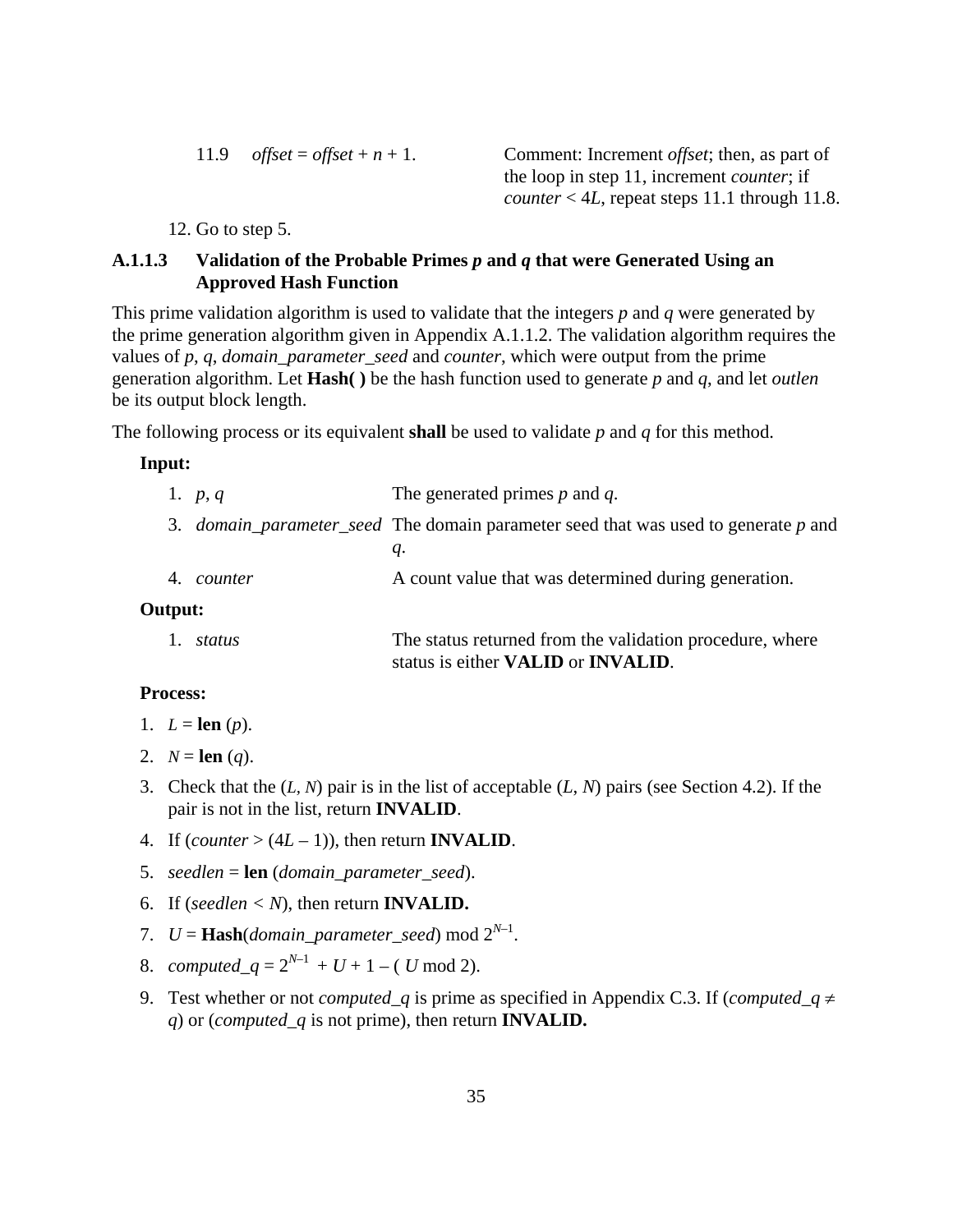- 10.  $n = \lceil L/$  *outlen*  $\rceil 1$ .
- 11.  $b = L 1 (n * outlen)$ .
- 12. *offset* = 1.
- 13. For  $i = 0$  to *counter* do
	- 13.1 For  $i = 0$  to *n* do
		- $V_j =$ **Hash**((*domain\_parameter\_seed* + *offset* + *j*) mod 2<sup>*seedlen*).</sup>
	- 13.2  $W = V_0 + (V_1 * 2^{outlen}) + ... + (V_{n-1} * 2^{(n-1) * outlen}) + ((V_n \text{ mod } 2^b) * 2^{n * outlen}).$
	- 13.3  $X = W + 2^{L-1}$ .
	- 13.4  $c = X \mod 2q$ .
	- 13.5 *computed\_p* =  $X (c 1)$ .
	- 13.6 If (*computed\_p* <  $2^{L-1}$ ), then go to step 13.9
	- 13.7 Test whether or not *computed\_p* is prime as specified in Appendix C.3.
	- 13.8 If *computed\_p* is determined to be a prime, then go to step 14.
	- 13.9 *offset* = *offset* +  $n + 1$ .
- 14. If (( $i \neq counter$ ) or (*computed\_p*  $\neq$  *p*) or (*computed\_p* is not a prime)), then return **INVALID.**
- 15. Return **VALID.**

#### **A.1.2 Construction and Validation of the Provable Primes** *p* **and** *q*

Primes can be generated so that they are guaranteed to be prime. The following algorithm for generating *p* and *q* uses an approved hash function and an arbitrary seed (*firstseed*) to construct *p* and *q* in the required intervals. The security strength of the hash function **shall** be equal to or greater than the security strength associated with the (*L*, *N*) pair.

Arbitrary seeds can be anything, e.g., a user's favorite number or a random or pseudorandom number that is output from a random number generator. Note that the *firstseed* must be unique to produce a unique set of domain parameters. Candidate primes are tested for primality using a deterministic primality test that proves whether or not the candidate is prime. The resulting *p* and *q* are guaranteed to be primes.

#### **A.1.2.1 Construction of the Primes** *p* **and** *q* **Using the Shawe-Taylor Algorithm**

For each set of domain parameters generated, an arbitrary initial seed (*firstseed*) of at least *seedlen* bits **shall** be determined, where *seedlen* **shall** be  $\geq N$ .

The generation process returns a set of integers *p* and *q* that are guaranteed to be prime. For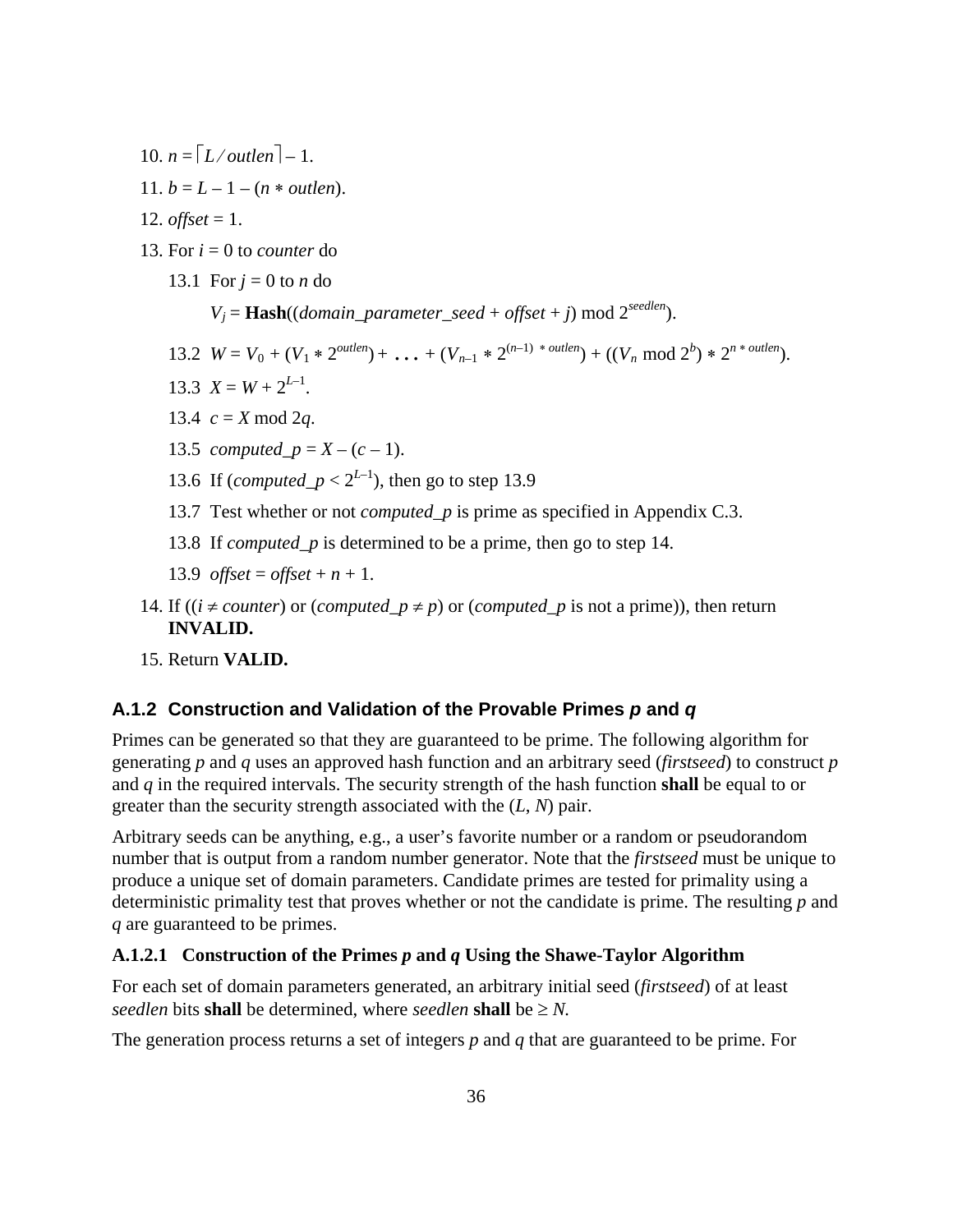another entity to validate that the primes were generated correctly (using the validation process in Appendix A.1.2.2), the value of the *firstseed*, the two computed seeds (*pseed* and *qseed*) and the counters used to generate the primes (*pgen\_counter* and *qgen\_counter*) must be made available to the validating entity; the seeds and the counters need not be kept secret. The domain parameters for DSA are identified in Section 4.3 as (*p*, *q*, *g* {, *domain\_parameter\_seed*, *counter*}). When using the Shawe-Taylor algorithm for generating *p* and *q*, the *domain\_parameter\_seed* consists of three seed values (*firstseed, pseed,* and *qseed*), and the *counter* consists of the pair of counter values (*pgen\_counter* and *qgen\_counter*).

Let **Hash( )** be the selected hash function (see Appendix A.1.2), and let *outlen* be the bit length of the output block of that hash function.

#### **A.1.2.1.1 Get the First Seed**

The following process or its equivalent **shall** be used to generate *firstseed* for this constructive method.

#### **Input:**

| 1. N           | The length of $q$ in bits.                                                                                                                                                                                                           |
|----------------|--------------------------------------------------------------------------------------------------------------------------------------------------------------------------------------------------------------------------------------|
| 2. seedlen     | The length of firstseed, where seedlen $\geq N$ .                                                                                                                                                                                    |
| <b>Output:</b> |                                                                                                                                                                                                                                      |
| status         | The status returned from the generation procedure, where <i>status</i> is<br>either SUCCESS or FAILURE. If FAILURE is returned, then<br>either no <i>firstseed</i> value shall be provided or an invalid value shall<br>be returned. |

2. *firstseed* The first seed generated.

#### **Process:**

- 1.  $firstseed = 0$ .
- 2. Check that *N* is in the list of acceptable (*L*, *N*) pairs (see Section 4.2). If not, then return **FAILURE**.
- 3. If (*seedlen* < *N*), then return **FAILURE**.
- 4. While *firstseed*  $\lt 2^{N-1}$ .

Get an arbitrary sequence of *seedlen* bits as *firstseed.*

5. Return **SUCCESS** and the value of *firstseed*.

Note: This routine could be incorporated into the beginning of the constructive prime generation procedure in Appendix A.1.2.1.2. However, this was not done in this specification so that the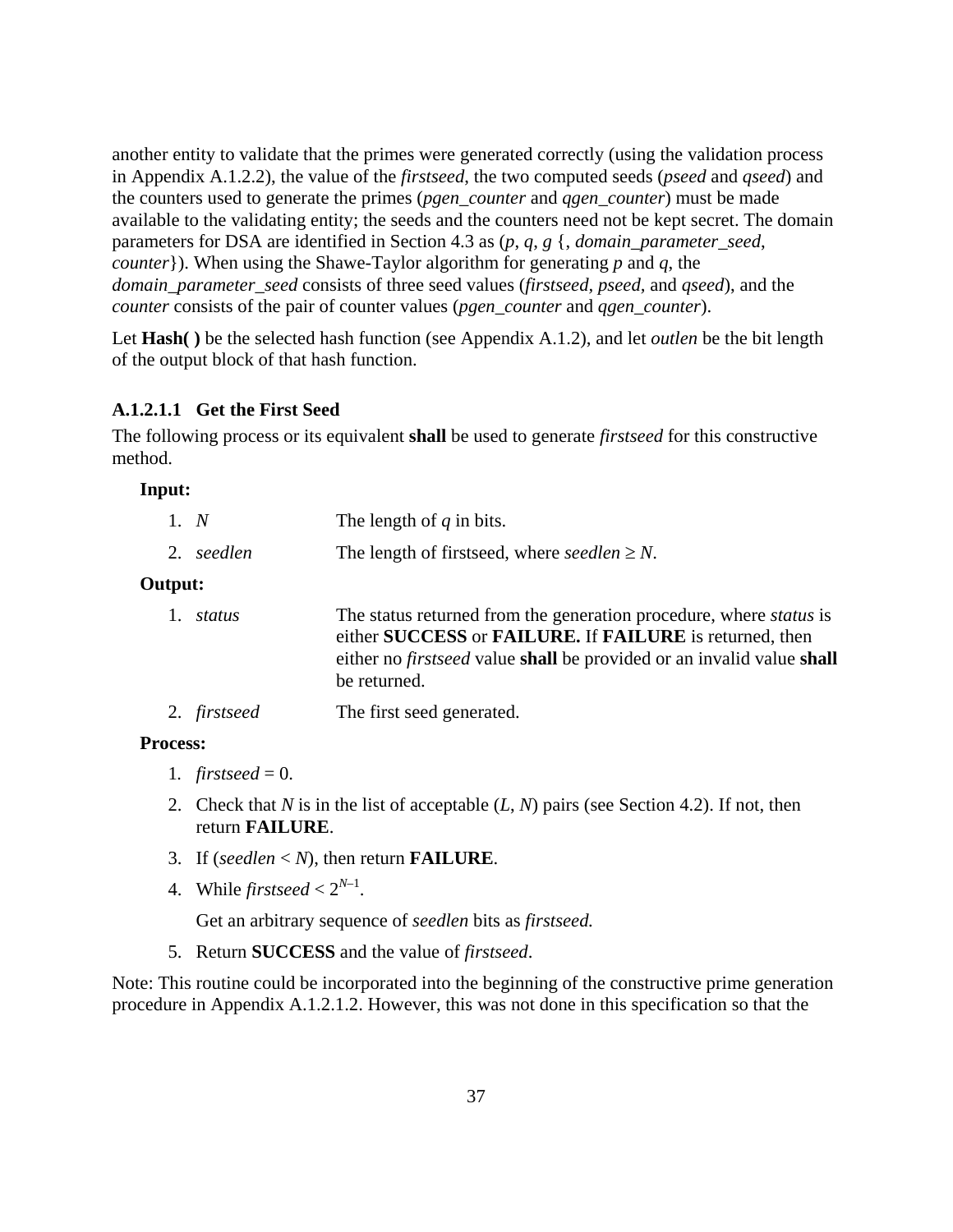validation process in Appendix A.1.2.2 could also call the constructive prime generation procedure and provide the value of *firstseed* as input.

#### **A.1.2.1.2 Constructive Prime Generation**

The following process or its equivalent **shall** be used to generate *p* and *q* for this constructive method.

### **Input:**

| 1. $L$ |              | The requested length for $p$ (in bits).                                             |
|--------|--------------|-------------------------------------------------------------------------------------|
| 2. N   |              | The requested length for $q$ (in bits).                                             |
|        | 3. firstseed | The first seed to be used. This was obtained as specified in<br>Appendix A.1.2.1.1. |

#### **Output:**

| status          | The status returned from the generation procedure, where <i>status</i> is<br>either SUCCESS or FAILURE. If FAILURE is returned, then<br>either no other values shall be returned, or invalid values shall be<br>returned. |
|-----------------|---------------------------------------------------------------------------------------------------------------------------------------------------------------------------------------------------------------------------|
| 2. $p, q$       | The requested primes.                                                                                                                                                                                                     |
| 3. pseed, gseed | (Optional) Computed seed values that were used to generate $p$ and<br>q. The entire seed for the generation of $p$ and $q$ consists of<br>firstseed, pseed and gseed.                                                     |

4. *pgen\_counter*, *qgen\_counter*

(Optional) The count values that were determined during generation.

#### **Process:**

1. Check that the (*L*, *N*) pair is in the list of acceptable (*L*, *N*) pairs (see Section 4.2). If the pair is not in the list, return **FAILURE**.

> Comment: Use the Shawe-Taylor random prime routine in Appendix C.6 to generate random primes.

- 2. Using *N* as the length and *firstseed* as the *input\_seed*, use the random prime generation routine in Appendix C.6 to obtain *q*, *qseed* and *qgen\_counter*. If **FAILURE** is returned, then return **FAILURE**.
- 3. Using  $\lceil L/2 + 1 \rceil$  as the *length* and *qseed* as the *input\_seed*, use the random prime routine in Appendix C.6 to obtain  $p_0$ , *pseed*, and *pgen\_counter*. If **FAILURE** is returned, then return **FAILURE**.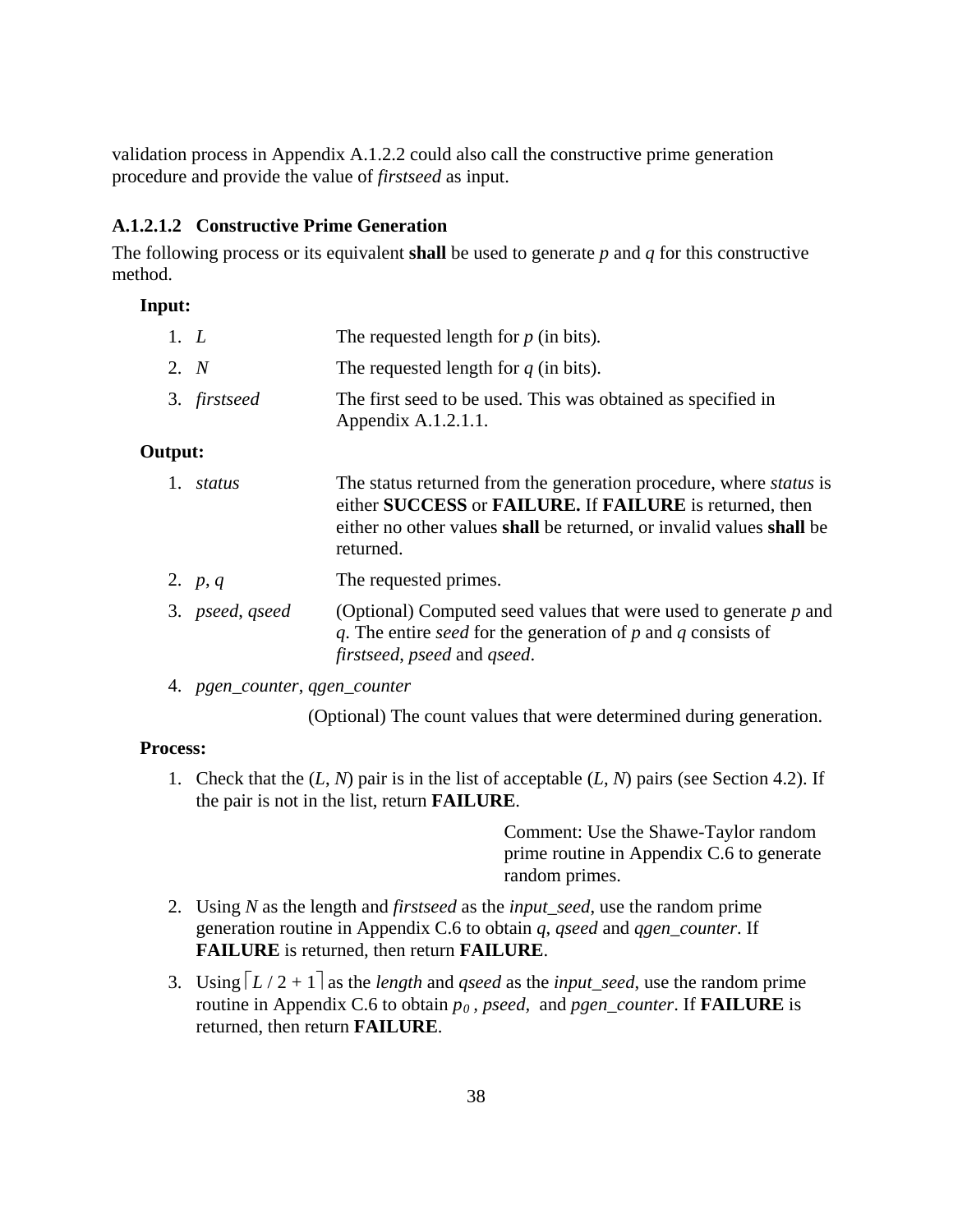- 4. *iterations* =  $\lceil L / \text{outlen} \rceil 1$ .
- 5. *old\_counter* = *pgen\_counter.*

6.  $x = 0$ .

7. For *i* = 0 to *iterations* do

$$
x = x + (\textbf{Hash}(pseed + i) * 2^{i * \text{outlen}}).
$$

- 8.  $pseed = pseed + iterations + 1$ .
- 9.  $x = 2^{L-1} + (x \mod 2^{L-1}).$

Comment: Generate *p*, a candidate for the prime, in the interval  $[2^{L-1}, 2^L]$ .

Comment: Generate a (pseudo) random *x* in

the interval  $[2^{L-1}, 2^L]$ .

11. If 
$$
(2tq p_0 + 1) > 2^L
$$
, then  $t = \lceil 2^{L-1} / (2q p_0) \rceil$ .

12. 
$$
p = 2tq p_0 + 1
$$
.

 $10. t = \frac{x}{(2a p_0)}$ .

13. *pgen\_counter* = *pgen\_counter* + 1.

Comment: Test *p* for primality; choose an integer  $a$  in the interval  $[2, p-2]$ .

14.  $a = 0$ 

15. For  $i = 0$  to *iterations* do

 $a = a + (Hash(pseed + i) * 2^{i * \text{outlen}}).$ 

- 16.  $pseed = pseed + iterations + 1$ .
- 17.  $a = 2 + (a \mod (p-3))$ .
- 18.  $z = a^{2tq} \mod p$ .
- 19. If  $((1 = GCD(z-1, p))$  and  $(1 = z^{p_0} \mod p)$ , then return **SUCCESS** and the values of *p*, *q* and (optionally) *pseed, qseed, pgen\_counter,* and *qgen\_counter*.
- 20. If (*pgen\_counter* > (4*L* + *old\_counter*)), then **return FAILURE.**

$$
21. t = t + 1.
$$

22. Go to step 11.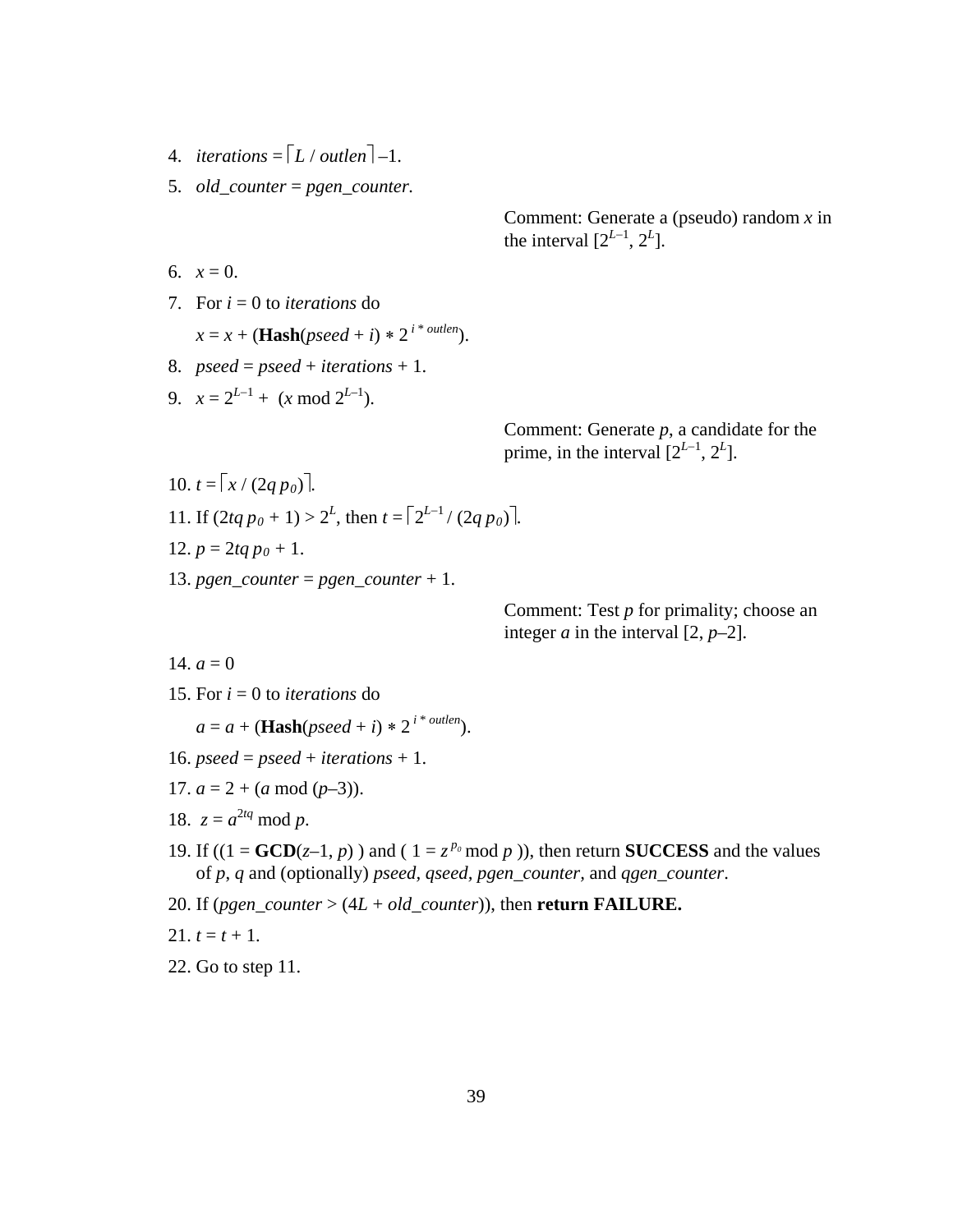### **A.1.2.2 Validation of the DSA Primes** *p* **and** *q* **that were Constructed Using the Shawe-Taylor Algorithm**

The validation of the primes *p* and *q* that were generated by the method described in Appendix A.1.2.1.2 may be performed if the values of *firstseed*, *pseed*, *qseed*, *pgen\_counter* and *ggen\_counter* were saved and are provided for use in the following algorithm.

The following process or its equivalent **shall** be used to validate *p* and *q* for this constructive method.

#### **Input:**

- 1. *p*, *q* The primes to be validated.
- 2. *firstseed, pseed*, *qseed* Seed values that were used to generate *p* and *q*.
- 3. *pgen\_counter*, *qgen\_counter*

The count values that were determined during generation.

#### **Output:**

| 1. <i>status</i> | The status returned from the validation procedure, where |
|------------------|----------------------------------------------------------|
|                  | status is either SUCCESS or FAILURE.                     |

#### **Process:**

- 1.  $L = \text{len}(p)$ .
- 2.  $N = \text{len}(q)$ .
- 3. Check that the (*L*, *N*) pair is in the list of acceptable (*L*, *N*) pairs (see Section 4.2). If the pair is not in the list, then return **FAILURE.**
- 4. If  $(\textit{firstseed} < 2^{N-1})$ , then return **FAILURE**.
- 5. If  $(2^N \leq q)$ , then return **FAILURE**).
- 6. If  $(2^L \leq p)$ , then return **FAILURE**.
- 7. If  $((p-1) \mod q \neq 0)$ , then return **FAILURE**.
- 8. Using *L*, *N* and *firstseed*, perform the constructive prime generation procedure in Appendix A.1.2.1.2 to obtain *p\_val*, *q\_val*, *pseed\_val*, *qseed\_val*, *pgen\_counter\_val*, and *qgen\_counter\_val*. If **FAILURE** is returned, or if  $(q_{val} \neq q)$  or  $(q_{seed\_val} \neq q)$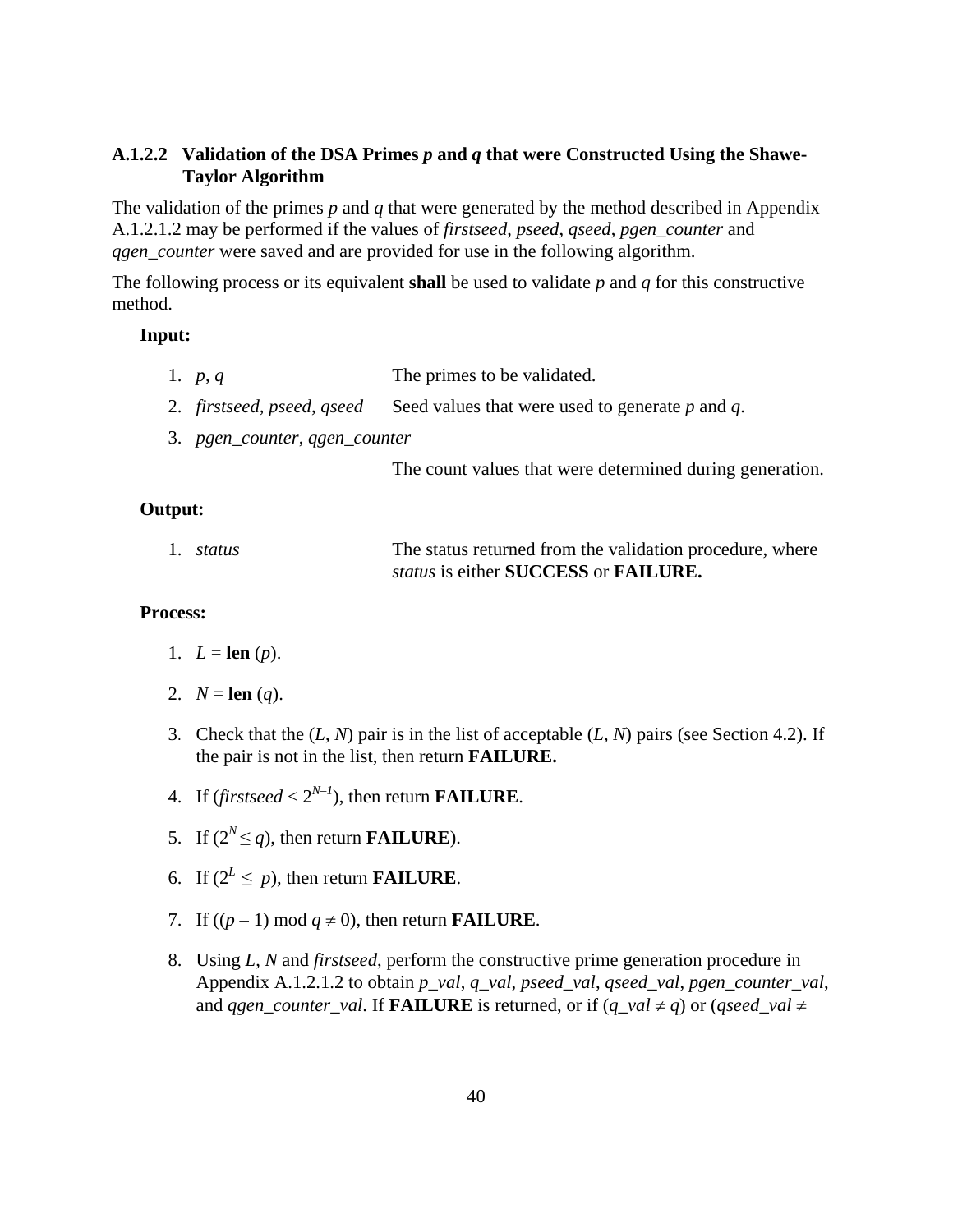*qseed*) or (*qgen\_counter\_val*  $\neq$  *qgen\_counter*) or (*p\_val*  $\neq$  *p*) or (*pseed\_val*  $\neq$  *pseed*) or (*pgen\_counter\_val*  $\neq$  *pgen\_counter*), then return **FAILURE.** 

9. Return **SUCCESS.**

### **A.2 Generation of the Generator** *g*

The generator *g* depends on the values of *p* and *q*. Two methods for determining the generator *g* are provided; one of these methods **shall** be used. The first method, discussed in Appendix A.2.1, may be used when complete validation of the generator *g* is not required; it is recommended that this method be used only when the party generating *g* is trusted to not deliberately generate a *g* that has a potentially exploitable relationship to another generator *g*′. For example, it must be hard to determine an exponential relationship between the generators such that  $g = (g')^x \mod p$  for a known value of *x*. (Note: Read  $(g')^x$  as *g* prime to the *x*.)

Appendix A.2.2 provides a method for partial validation when the method of generation in Appendix A.2.1 is used. The second method for generating *g*, discussed in Appendix A.2.3, **shall** be used when validation of the generator *g* is required; the method for the validation of a generator determined using the method in Appendix A.2.3 is provided in Appendix A.2.4.

#### **A.2.1 Unverifiable Generation of the Generator** *g*

This method is used to determine a value for *g*, based on the values of *p* and *q*. It may be used when validation of the generator *g* is not required. The correct generation of *g* cannot be completely validated (see Appendix A.2.2). Note that this generation method for *g* was also specified in previous versions of this Standard.

The following process or its equivalent **shall** be used to generate the generator *g* for this method.

#### **Input:**

1. *p*, *q* The generated primes.

#### **Output:**

1. *g* The requested value of *g*.

#### **Process:**

- 1.  $e = (p-1)/q$ .
- 2. Set  $h =$  any integer satisfying  $1 < h < (p 1)$ , such that *h* differs from any value previously tried. Note that *h* could be obtained from a random number generator or from a counter that changes after each use.
- 3.  $g = h^e \mod p$ .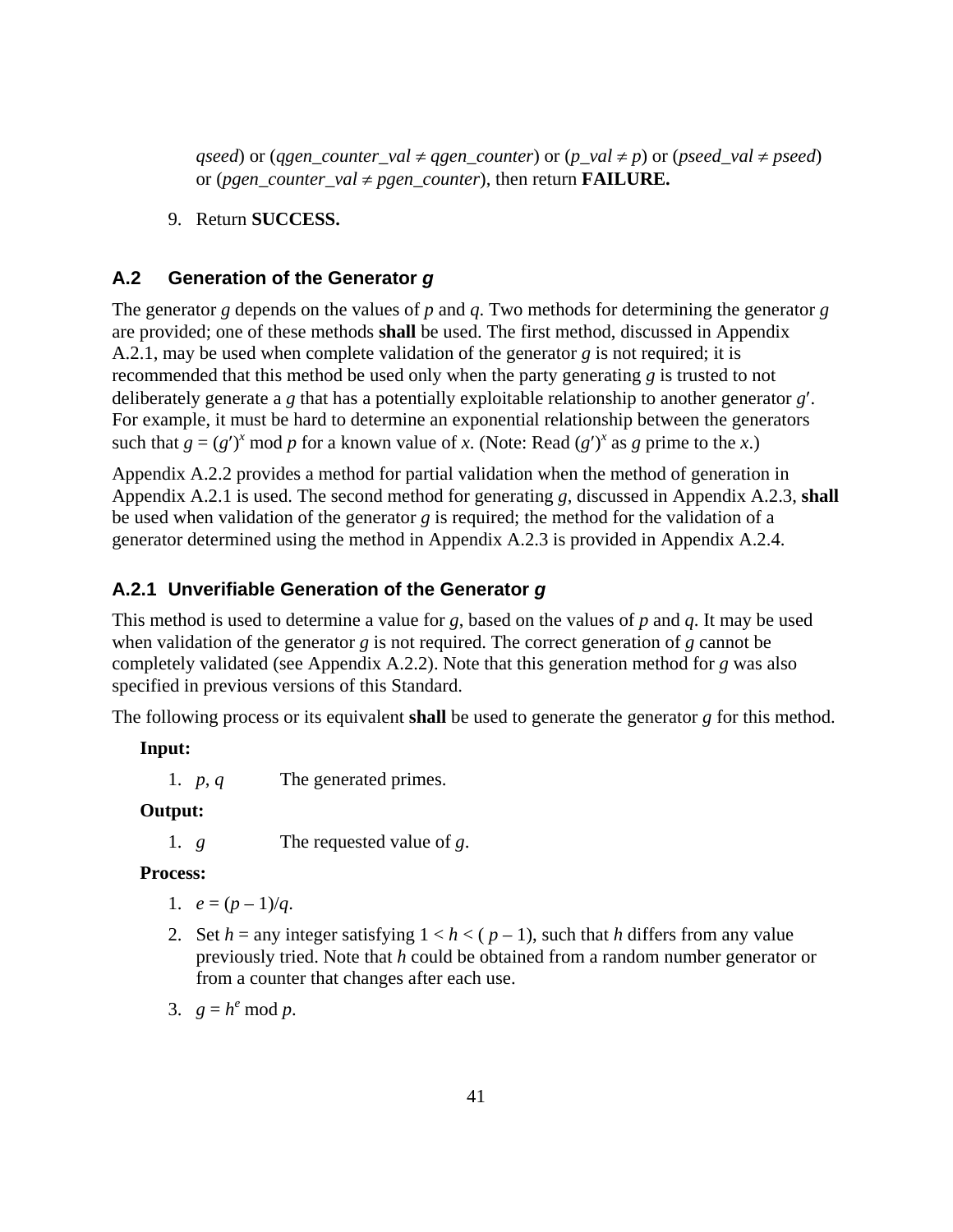- 4. If  $(g = 1)$ , then go to step 2.
- 5. Return *g*.

# **A.2.2 Assurance of the Validity of the Generator** *g*

The order of the generator *g* that was generated using Appendix A.2.1 can be partially validated by checking the range and order, thereby performing a partial validation of *g*.

The following process or its equivalent **shall** be used when partial validation of the generator *g* is required:

### **Input:**

1. *p*, *q, g* The domain parameters.

## **Output:**

1. *status* The status returned from the generation routine, where *status* is either **PARTIALLY VALID** or **INVALID.**

## **Process:**

- 1. Verify that  $2 \leq g \leq (p-1)$ . If not true, return **INVALID.**
- 2. If  $(g^q = 1 \text{ mod } p)$ , then return **PARTIALLY VALID.**
- 3. Return **INVALID.**

The non-existence of a potentially exploitable relationship of *g* to another generator *g*′ (that is known to the entity that generated *g*, but may not be known by other entities) cannot be checked. In this sense, the correct generation of *g* cannot be completely validated.

# **A.2.3 Verifiable Canonical Generation of the Generator** *g*

The generation of *g* is based on the values of *p*, *q* and *domain* parameter seed (which are outputs of the generation processes in Appendix A.1). When *p* and *q* were generated using the method in Appendix A.1.1.2, the *domain\_parameter\_seed* value must have been returned from the generation routine. When *p* and *q* were generated using the method in Appendix A.1.2.1, the *firstseed*, *pseed*, and *qseed* values must have been returned from the generation routine; in this case, *domain\_parameter\_seed* = *firstseed* || *pseed* || *qseed* **shall** be used in the following process.

This method of generating a generator  $g$  can be validated (see Appendix A.2.4).

This generation method supports the generation of multiple values of *g* for specific values of *p* and *q*. The use of different values of *g* for the same *p* and *q* may be used to support key separation; for example, using the *g* that is generated with *index* = 1 for digital signatures and with *index* = 2 for key establishment.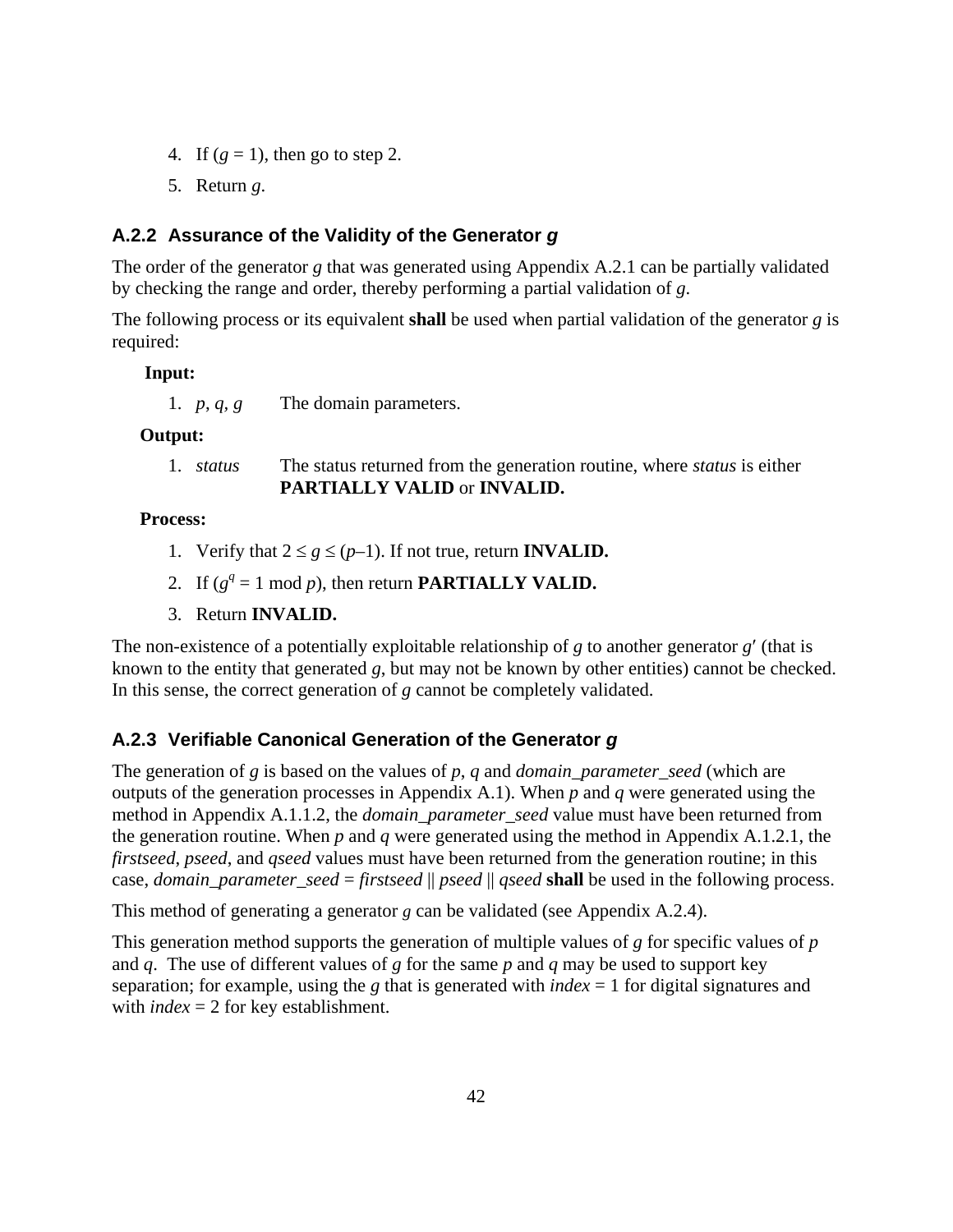Let **Hash( )** be the hash function used to generate *p* and *q* (see Appendix A.1). The following process or its equivalent **shall** be used to generate the generator *g*.

#### **Input:**

| 1. $p, q$ | The primes.                                                                                                             |
|-----------|-------------------------------------------------------------------------------------------------------------------------|
|           | 2. <i>domain_parameter_seed</i> The seed used during the generation of $p$ and $q$ .                                    |
| 3. index  | The index to be used for generating g. <i>index</i> is a bit string<br>of length 8 that represents an unsigned integer. |

#### **Output:**

- 1. *status* The status returned from the generation routine, where *status* is either **VALID** or **INVALID.**
- 2. *g* The value of *g* that was generated.

**Process:** Note: *count* is an unsigned 16-bit integer.

Comment: Check that a valid value of the *index* has been provided (see above).

- 1. If (*index* is incorrect), then return **INVALID.**
- 2.  $N = \text{len}(q)$ .
- 3.  $e = (p-1)/q$ .
- 4.  $count = 0$ .
- 5. *count* = *count* + 1.

Comment: Check that *count* does not wrap around to 0.

6. If  $\text{(count = 0)}$ , then return **INVALID**.

Comment: the length of the *domain\_parameter\_seed* has already been checked. "ggen" is the bit string 0x6767656E.

- 7*. U = domain\_parameter\_seed ||* "ggen" *|| index || count.*
- 8.  $W = \textbf{Hash}(U)$ .
- 9.  $g = W^e \mod p$ .
- 10. If  $(g < 2)$ , then go to step 5. Comment: If a generator has not been found.
- 11. Return **VALID** and the value of *g*.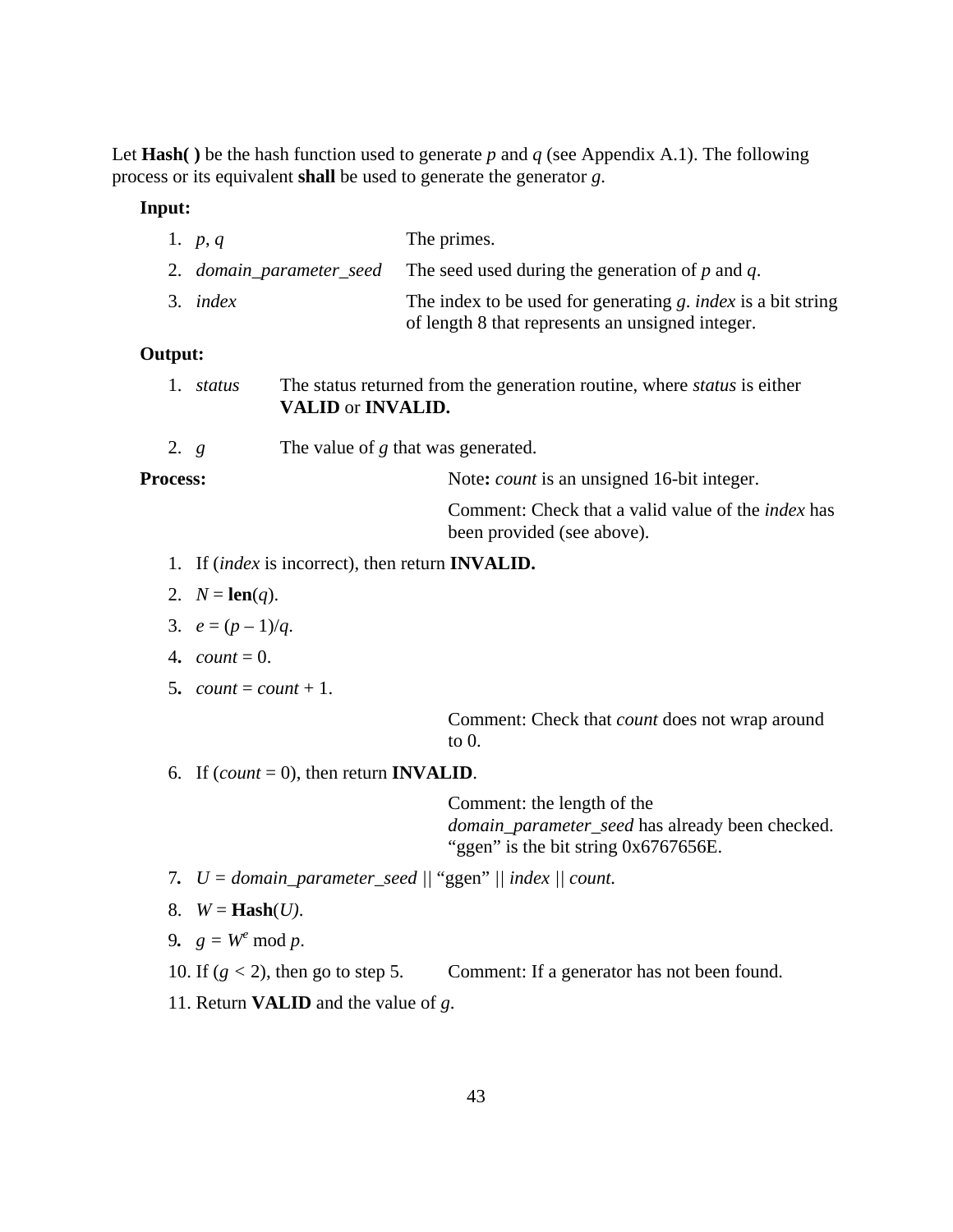# **A.2.4 Validation Routine when the Canonical Generation of the Generator** *g*  **Routine Was Used**

This algorithm **shall** be used to validate the value of *g* that was generated using the process in Appendix A.2.3, based on the values of *p*, *q, domain\_parameter\_seed,* and the appropriate value of *index*. It is assumed that the values of *p* and *q* have been previously validated according to Appendix A.1. Note that the method specified in Appendix A.2.3 for the generation of *g* was not included in previous versions of this Standard; therefore, this validation method is not appropriate for that case.

The *domain\_parameter\_seed* is an output from the generation of *p* and *q*. When *p* and *q* were generated using the method in Appendix A.1.1.2, the *domain\_parameter\_seed* must have been returned from the generation routine and made available to the validating party. When *p* and *q* were generated using the method in Appendix A.1.2.1, the *firstseed*, *pseed*, and *qseed* values must have been returned from the generation routine and made available; *firstseed*, *pseed*, and *qseed* **shall** be concatenated to form the *domain\_parameter\_seed* used in the following process. Let **Hash( )** be the hash function used to generate *g* (i.e., the hash function also used to generate *p* and *q*).

The input *index* is the index number for the generator *g.* See Appendix A.2.3 for more details.

The following process or its equivalent **shall** be used to validate the generator *g* for this method.

#### **Input:**

|                 | 1. $p, q$                                                      | The primes.                                                                                                                  |
|-----------------|----------------------------------------------------------------|------------------------------------------------------------------------------------------------------------------------------|
|                 | 2. domain_parameter_seed                                       | The seed used to generate $p$ and q.                                                                                         |
|                 | $3.$ index                                                     | The index used in Appendix A.2.3 to generate x. index is<br>a bit string of length 8 that represents an unsigned<br>integer. |
| 4. $g$          |                                                                | The value of $g$ to be validated.                                                                                            |
| Output:         |                                                                |                                                                                                                              |
|                 | 1. status                                                      | The status returned from the generation routine, where<br><i>status</i> is either <b>VALID</b> or <b>INVALID.</b>            |
| <b>Process:</b> |                                                                | Note: <i>count</i> is an unsigned 16-bit integer.                                                                            |
|                 |                                                                | Comment: Check that a valid value of the <i>index</i> has been<br>provided (see above).                                      |
|                 | 1. If <i>(index</i> is incorrect), then return <b>INVALID.</b> |                                                                                                                              |

- 2. Verify that  $2 \leq g \leq (p-1)$ . If not true, return **INVALID**.
- 3. If  $(g^q \neq 1 \mod p)$ , then return **INVALID**.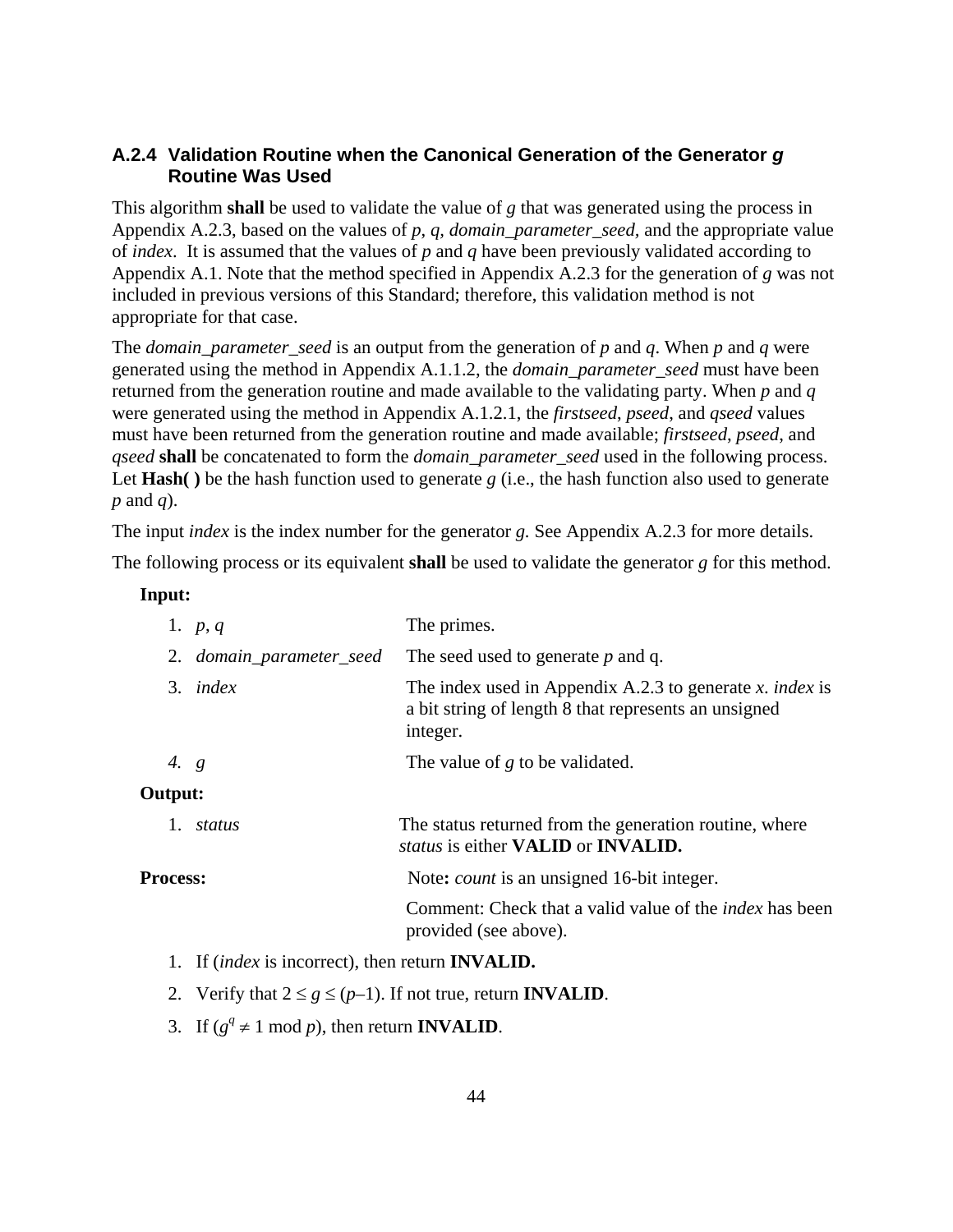- 4.  $N = \text{len}(q)$ .
- 5.  $e = (p-1)/q$ .
- 6. *count* = 0.
- 7. *count* = *count* + 1.

Comment: Check that *count* does not wrap around to 0.

8. If (*count* = 0), then return **INVALID**.

Comment: "ggen" is the bit string 0x6767656E.

- 9. *U = domain\_parameter\_seed ||* "ggen" *|| index || count.*
- 10.  $W = \textbf{Hash}(U)$ .
- 11. *computed\_g* =  $W^e$  mod *p*.
- 12. If (*computed\_g* < 2), then go to step 7. Comment: If a generator has not been found.
- 13. If *(computed\_g* = *g*), then return **VALID**, else return **INVALID**.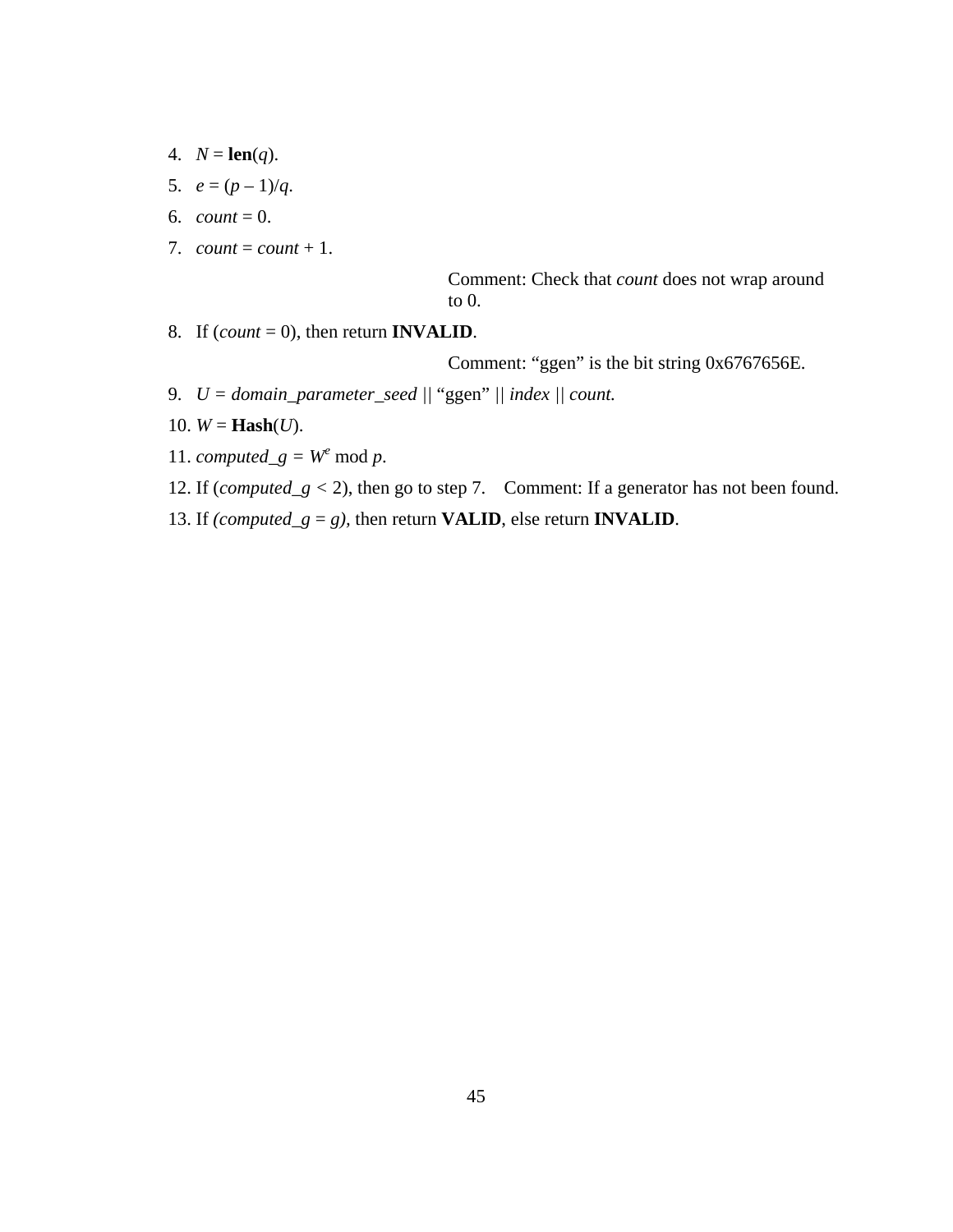# **APPENDIX B: Key Pair Generation**

Discrete logarithm cryptography (DLC) is divided into finite field cryptography (FFC) and elliptic curve cryptography (ECC); the difference between the two is the type of math that is used. DSA is an example of FFC; ECDSA is an example of ECC. Other examples of DLC are the Diffie-Hellman and MQV key agreement algorithms, which have both FFC and ECC forms.

The most common example of integer factorization cryptography (IFC) is RSA.

This appendix specifies methods for the generation of FFC and ECC key pairs and secret numbers, and the generation of IFC key pairs. All generation methods require the use of an approved, properly instantiated random bit generator (RBG); the RBG **shall** have a security strength equal to or greater than the security strength associated with the key pairs and secret numbers to be generated. See SP 800-57 for guidance on security strengths and key sizes.

This appendix does not indicate the required conversions between bit strings and integers. When required by a process in this appendix, the conversion **shall** be accomplished as specified in Appendix C.2.

# **B.1 FFC Key Pair Generation**

An FFC key pair  $(x, y)$  is generated for a set of domain parameters  $(p, q, g)$ , *domain parameter seed, counter*}). Two methods are provided for the generation of the FFC private key *x* and public key *y*; one of these two methods **shall** be used. Prior to generating DSA key pairs, assurance of the validity of the domain parameters (*p*, *q* and *g*) **shall** have been obtained as specified in Section 3.1.

For DSA, the valid values of *L* and *N* are provided in Section 4.2.

# **B.1.1 Key Pair Generation Using Extra Random Bits**

In this method, 64 more bits are requested from the RBG than are needed for *x* so that bias produced by the mod function in step 6 is negligible.

The following process or its equivalent may be used to generate an FFC key pair.

# **Input:**

 $(p, q, g)$  The subset of the domain parameters that are used for this process. *p*, *q* and *g* **shall** either be provided as integers during input, or **shall** be converted to integers prior to use.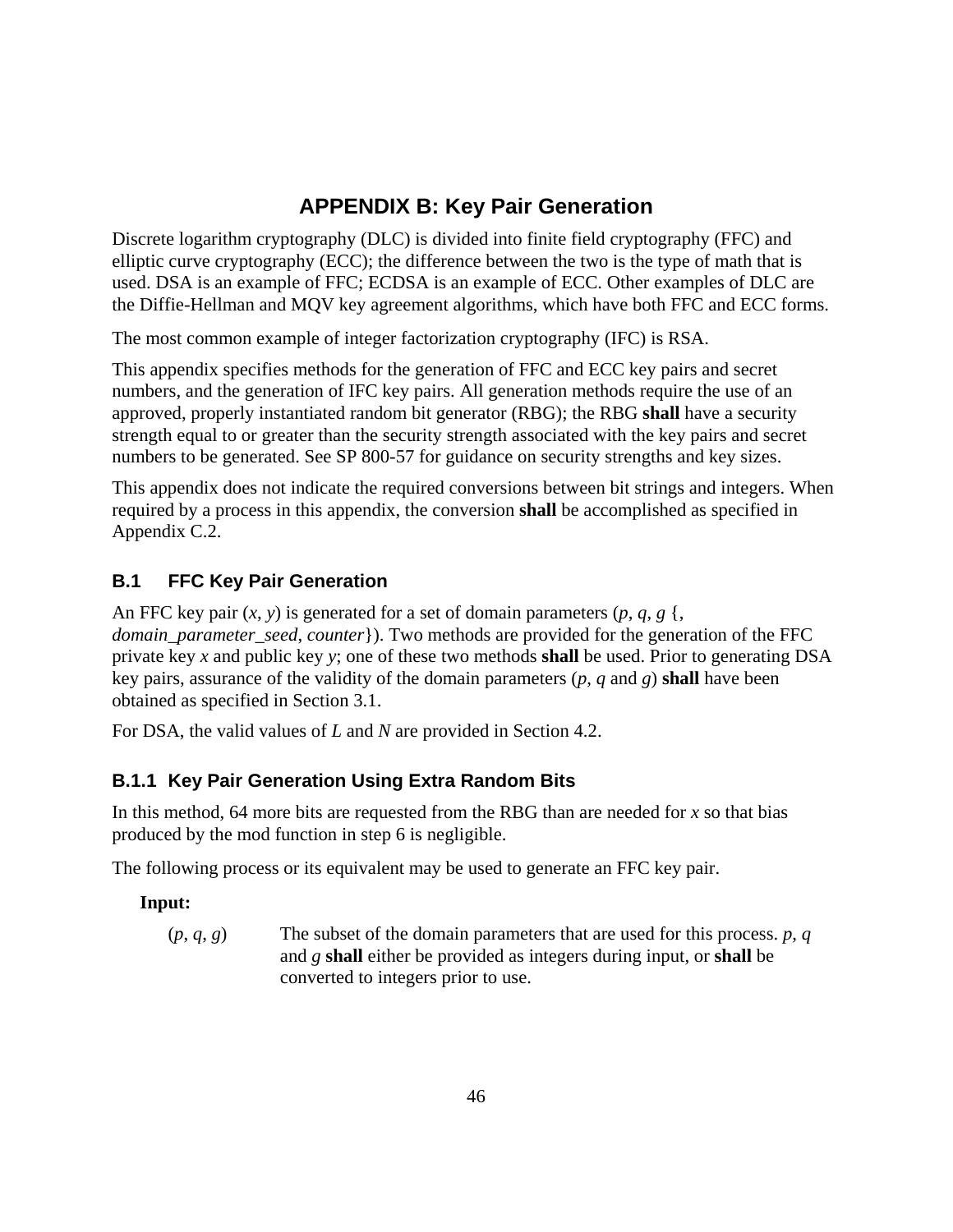#### **Output:**

- 1. *status* The status returned from the key pair generation process. The status will indicate **SUCCESS** or an **ERROR**.
- 2. (*x*, *y*) The generated private and public keys. If an error is encountered during the generation process, invalid values for  $x$  and  $y$  **should** be returned, as represented by *Invalid\_x* and *Invalid\_y* in the following specification. *x* and *y* are returned as integers. The generated private key *x* is in the range  $[1, q-1]$ , and the public key is in the range  $[1, p-1]$ .

#### **Process:**

1.  $N = \text{len}(q)$ ;  $L = \text{len}(p)$ .

Comment: Check that the (*L*, *N*) pair is specified in Section 4.2.

- 2. If the (*L*, *N*) pair is invalid, then return an **ERROR** indicator, *Invalid\_x*, and *Invalid\_y*.
- 3. *requested\_security\_strength* = the security strength associated with the (*L*, *N*) pair; see SP 800-57.
- 4. Obtain a string of *N*+64 *returned\_bits* from an **RBG** with a security strength of *requested\_security\_strength* or more. If an **ERROR** indication is returned, then return an **ERROR** indication, *Invalid\_x*, and *Invalid\_y*.
- 5. Convert *returned\_bits* to the (non-negative) integer *c* (see Appendix C.2.1).
- 6.  $x = (c \mod (q-1)) + 1$ . Comment:  $0 \leq c \mod (q-1) \leq q-2$  and implies that  $1 \leq x \leq q-1$ .
- 7.  $y = g^x \mod p$ .
- 8. Return **SUCCESS**, *x*, and *y*.

#### **B.1.2 Key Pair Generation by Testing Candidates**

In this method, a random number is obtained and tested to determine that it will produce a value of *x* in the correct range. If *x* is out-of-range, another random number is obtained (i.e., the process is iterated until an acceptable value of *x* is obtained.

The following process or its equivalent may be used to generate an FFC key pair.

#### **Input:**

 $(p, q, g)$  The subset of the domain parameters that are used for this process. *p*, *q* and *g* **shall** either be provided as integers during input, or **shall** be converted to integers prior to use.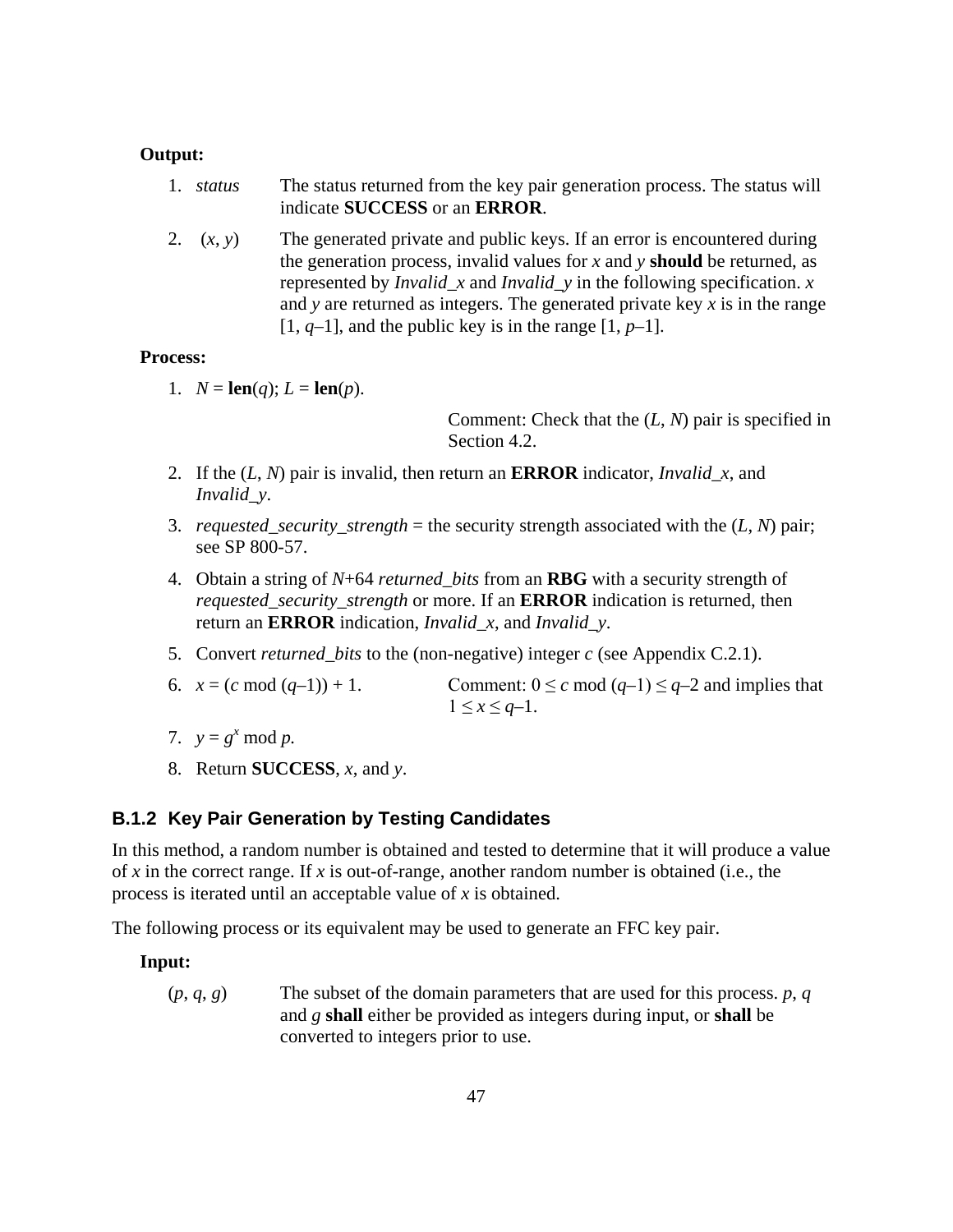#### **Output:**

- 1. *status* The status returned from the key pair generation process. The status will indicate **SUCCESS** or an **ERROR**.
- 2. (*x*, *y*) The generated private and public keys. If an error is encountered during the generation process, invalid values for *x* and *y* **should** be returned, as represented by *Invalid\_x* and *Invalid\_y* in the following specification. *x* and *y* are returned as integers. The generated private key *x* is in the range  $[1, q-1]$ , and the public key is in the range  $[1, p-1]$ .

#### **Process:**

1.  $N = \text{len}(q)$ ;  $L = \text{len}(p)$ .

Comment: Check that the (*L*, *N*) pair is specified in Section 4.2.

- 2. If the (*L*, *N*) pair is invalid, then return an **ERROR** indication, *Invalid\_x*, and *Invalid\_y*.
- 3. *requested\_security\_strength* = the security strength associated with the (*L*, *N*) pair; see SP 800-57.
- 4. Obtain a string of *N returned\_bits* from an **RBG** with a security strength of *requested\_security\_strength* or more. If an **ERROR** indication is returned, then return an **ERROR** indication, *Invalid\_x*, and *Invalid\_y*.
- 5. Convert *returned\_bits* to the (non-negative) integer *c* (see Appendix C.2.1).
- 6. If  $(c > a-2)$ , then go to step 4.
- 7.  $x = c + 1$ .
- 8.  $y = g^x \mod p$ .
- 9. Return **SUCCESS**, *x*, and *y*.

### **B.2 FFC Per-Message Secret Number Generation**

DSA requires the generation of a new random number *k* for each message to be signed. Two methods are provided for the generation of *k*; one of these two methods or another approved method **shall** be used.

The valid values of *N* are provided in Section 4.2. Let **inverse**( $k$ ,  $q$ ) be a function that computes the inverse of a (non-negative) integer *k* with respect to multiplication modulo the prime number *q*. A technique for computing the inverse is provided in Appendix C.1.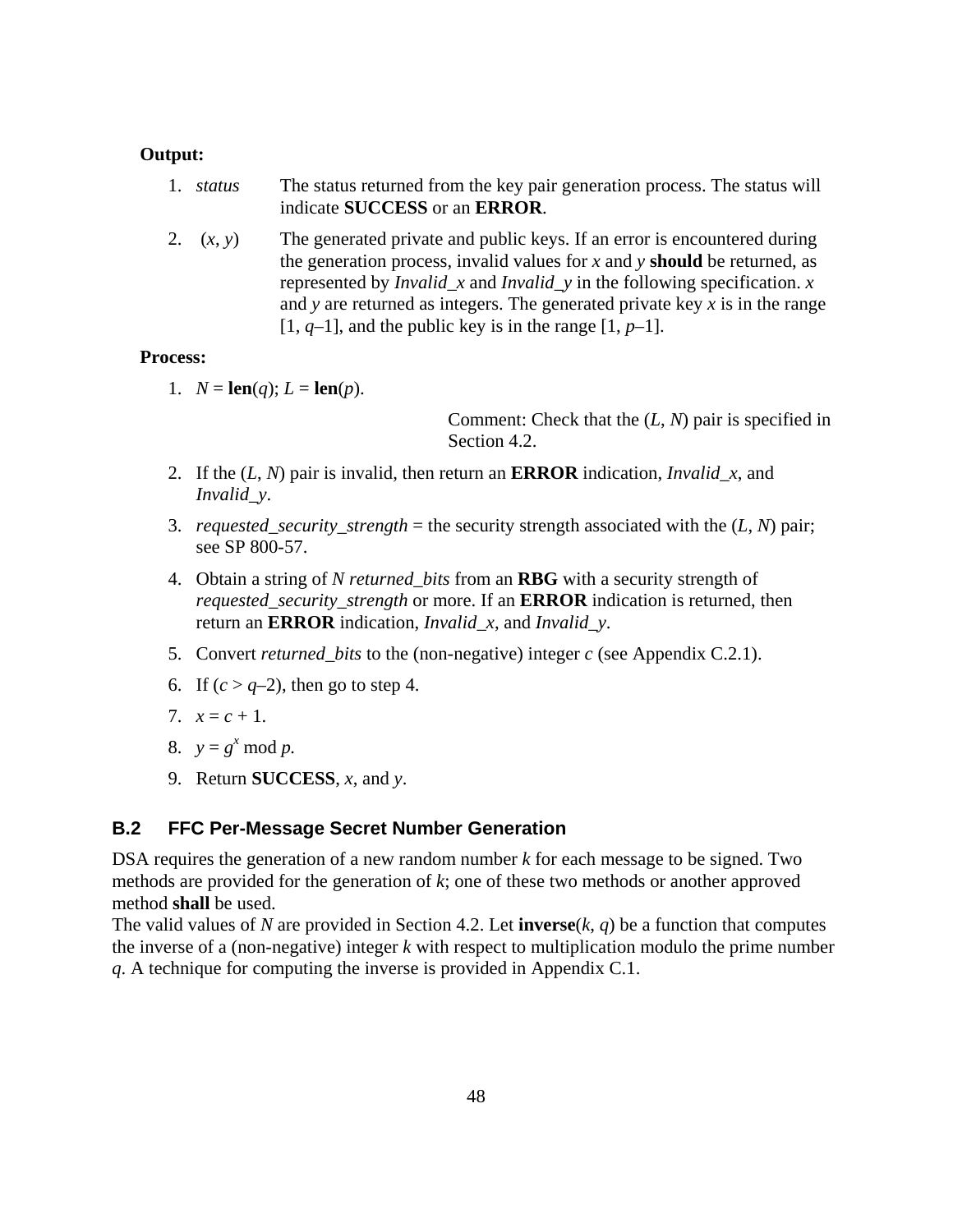### **B.2.1 Per-Message Secret Number Generation Using Extra Random Bits**

In this method, 64 more bits are requested from the RBG than are needed for *k* so that bias produced by the mod function in step 6 is not readily apparent.

The following process or its equivalent may be used to generate a per-message secret number.

#### **Input:**

(*p*, *q*, *g*) DSA domain parameters that are generated as specified in Section 4.3.1.

#### **Output:**

- 1. *status* The status returned from the secret number generation process. The status will indicate **SUCCESS** or an **ERROR**.
- 2.  $(k, k^{-1})$  The per-message secret number k and its mod q inverse,  $k^{-1}$ . If an error is encountered during the generation process, invalid values for  $k$  and  $k^{-1}$ **should** be returned, as represented by *Invalid\_k* and *Invalid\_k\_inverse* in the following specification. *k* and  $k^{-1}$  are in the range [1, *q*-1].

#### **Process:**

1. 
$$
N = len(q); L = len(p).
$$

Comment: Check that the (*L*, *N*) pair is specified in Section 4.2.

- 2. If the (*L*, *N*) pair is invalid, then return an **ERROR** indication, *Invalid\_k*, and *Invalid\_k*\_*inverse*.
- 3. *requested\_security\_strength* = the security strength associated with the  $(L, N)$  pair; see SP 800-57.
- 4. Obtain a string of *N*+64 *returned\_bits* from an **RBG** with a security strength of *requested\_security\_strength* or more. If an **ERROR** indication is returned, then return an **ERROR** indication, *Invalid\_k*, and *Invalid\_k*\_*inverse*.
- 5. Convert *returned\_bits* to the (non-negative) integer *c* (see Appendix C.2.1).
- 6*.*  $k = (c \mod (q-1)) + 1$ .
- 7.  $(status, k^{-1}) = inverse (k, q)$ .
- 8. Return *status*, *k*, and  $k^{-1}$ .

#### **B.2.2 Per-Message Secret Number Generation by Testing Candidates**

In this method, a random number is obtained and tested to determine that it will produce a value of *k* in the correct range. If *k* is out-of-range, another random number is obtained (i.e., the process is iterated until an acceptable value of *k* is obtained.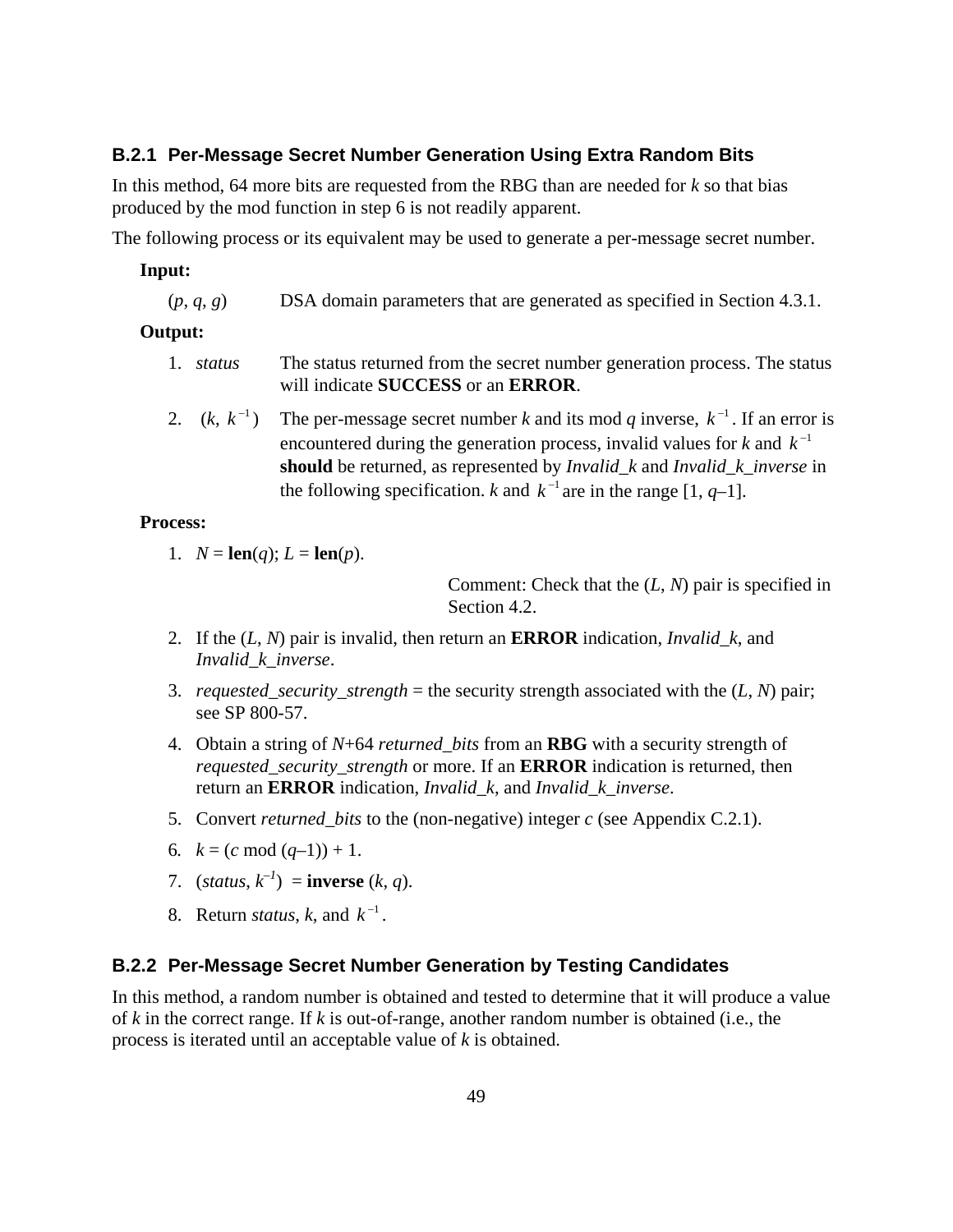The following process or its equivalent may be used to generate a per-message secret number.

**Input:** 

(*p*, *q*, *g*) DSA domain parameters that are generated as specified in Section 4.3.1.

#### **Output:**

- 1. *status* The status returned from the secret number generation process. The status will indicate **SUCCESS** or an **ERROR**.
- 2.  $(k, k^{-1})$  The per-message secret number k and its inverse,  $k^{-1}$ . If an error is encountered during the generation process, invalid values for *k* and  $k^{-1}$  **should** be returned, as represented by *Invalid* k and *Invalid* k *inverse* in the following specification. *k* and  $k^{-1}$  are in the range [1, *q*-1].

#### **Process:**

1.  $N = \text{len}(q)$ ;  $L = \text{len}(p)$ .

Comment: Check that the (*L*, *N*) pair is specified in Section 4.2).

- 2. If the (*L*, *N*) pair is invalid, then return an **ERROR** indication, *Invalid\_k*, and *Invalid\_k\_inverse.*
- 3. *requested\_security\_strength* = the security strength associated with the  $(L, N)$  pair; see SP 800-57.
- 4. Obtain a string of *N returned\_bits* from an **RBG** with a security strength of *requested\_security\_strength* or more. If an **ERROR** indication is returned, then return an **ERROR** indication, *Invalid\_k*, and *Invalid\_k\_inverse*.
- 5. Convert *returned\_bits* to the (non-negative) integer *c* (see Appendix C.2.1).
- 6. If  $(c > q-2)$ , then go to step 4.
- 7.  $k = c + 1$ .
- 8. (*status*,  $k^{-1}$ ) = **inverse**(*k*, *q*).
- 9. Return *status*, *k*, and  $k^{-1}$ .

## **B.3 IFC Key Pair Generation**

#### **B.3.1 Criteria for IFC Key Pairs**

Key pairs for IFC consist of a public key  $(n, e)$ , and a private key  $(n, d)$ , where *n* is the modulus and is the product of two prime numbers *p* and *q*. The security of IFC depends on the quality and secrecy of these primes and the private exponent *d*. The primes *p* and *q* **shall** be generated using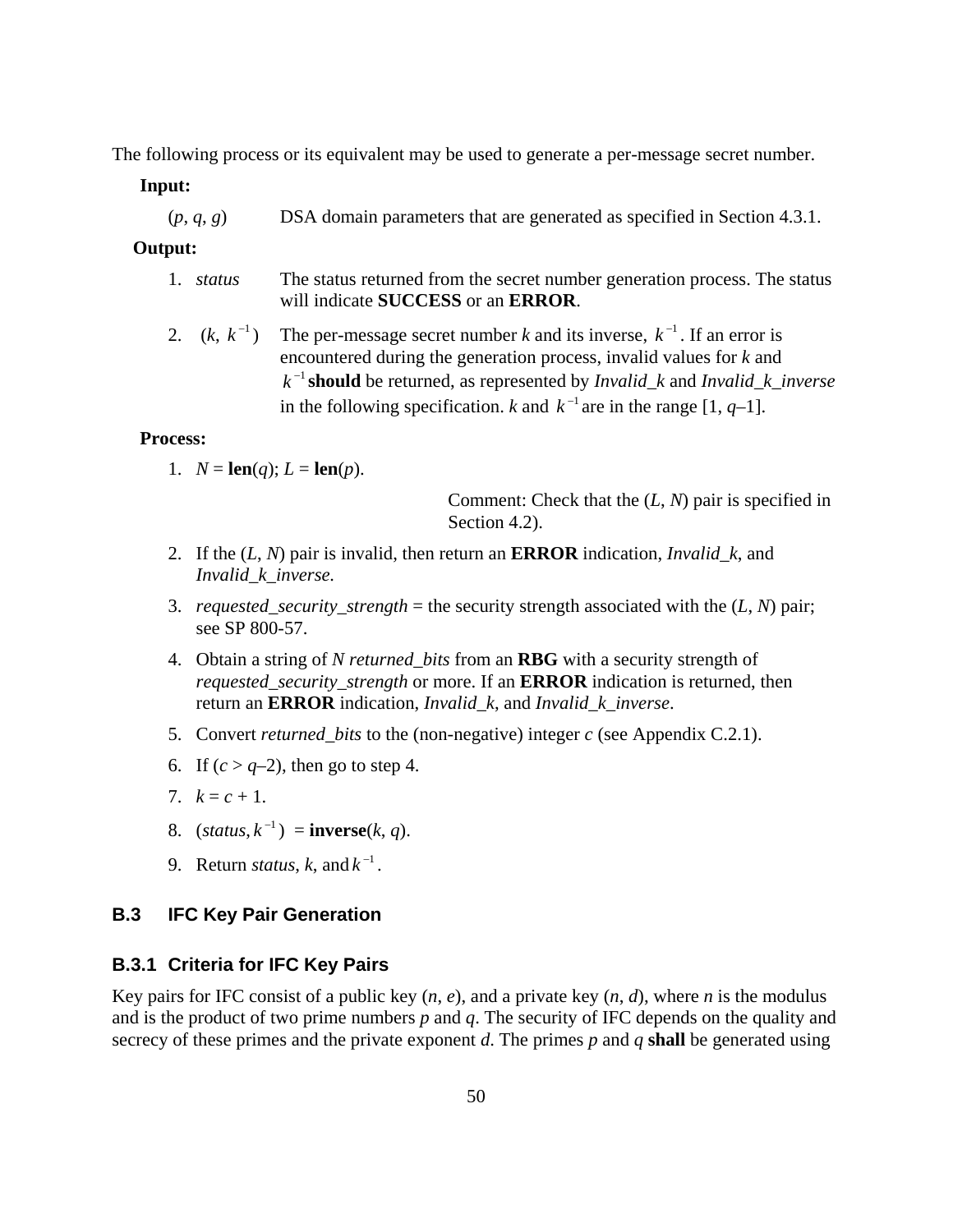one of the following methods:

 $\overline{a}$ 

- A. Both *p* and *q* are randomly generated prime numbers (Random Primes), where *p* and *q* **shall** both be either :
	- 1. Provable primes (see Appendix B.3.2), or
	- 2. Probable primes (see Appendix B.3.3).

Using methods 1 and 2, *p* and *q* with lengths of 1024 or 1536 bits may be generated; *p*  and *q* with lengths of 512 bits **shall not** be generated using these methods. Instead, *p*  and *q* with lengths of 512 bits **shall** be generated using the conditions based on auxiliary primes (see Appendices B.3.4, B.3.5, or B.3.6).

- B. Both *p* and *q* are randomly generated prime numbers that satisfy the following additional conditions (Primes with Conditions):
	- $(p-1)$  has a prime factor  $p_1$
	- ( $p+1$ ) has a prime factor  $p_2$
	- $(q-1)$  has a prime factor  $q_1$
	- $(q+1)$  has a prime factor  $q_2$

where  $p_1$ ,  $p_2$ ,  $q_1$  and  $q_2$  are called auxiliary primes of  $p$  and  $q$ .

Using this method, one of the following cases **shall** apply:

- 1. The primes  $p_1$ ,  $p_2$ ,  $q_1$ ,  $q_2$ ,  $p$  and  $q$  **shall** all be provable primes (see Appendix B.3.4),
- 2. The primes  $p_1, p_2, q_1$  and  $q_2$  **shall** be provable primes, and the primes p and q **shall** be probable primes (see Appendix B.3.5), or
- 3 The primes  $p_1$ ,  $p_2$ ,  $q_1$ ,  $q_2$ ,  $p$  and  $q$  **shall** all be probable primes (see Appendix B.3.6).

The minimum lengths for each of the auxiliary primes  $p_1$ ,  $p_2$ ,  $q_1$  and  $q_2$  are dependent on *nlen*, where *nlen* is the length of the modulus *n* in bits. Note that *nlen* is also called the key size. The lengths of the auxiliary primes may be fixed or randomly chosen, subject to the restrictions in Table B.1. The maximum length is determined by *nlen* (the sum of the length of each auxiliary prime pair) and whether the primes *p* and *q* are probable primes or provable primes (e.g., for the auxiliary prime pair  $p_1$  and  $p_2$ ,  $\text{len}(p_1) + \text{len}(p_2)$  shall be less than a value determined by *nlen*, whether  $p_1$  and  $p_2$  are generated to be probable or provable primes) $3$ .

<span id="page-59-0"></span><sup>&</sup>lt;sup>3</sup> For the probable primes *p* and *q*: **len**(*p*<sub>1</sub>) + **len**(*p*<sub>2</sub>) < **len**(*p*) – log<sub>2</sub>(**len**(*p*)) – 6; similarly for **len**(*q*<sub>1</sub>) + **len**(*q*<sub>2</sub>) and **len**(q). For the provable primes p and q:  $\text{len}(p_1) + \text{len}(p_2) < \text{len}(p)/2 - \log_2(\text{len}(p)) - 7$ ; similarly for  $\text{len}(q_1) + \text{len}(q_2)$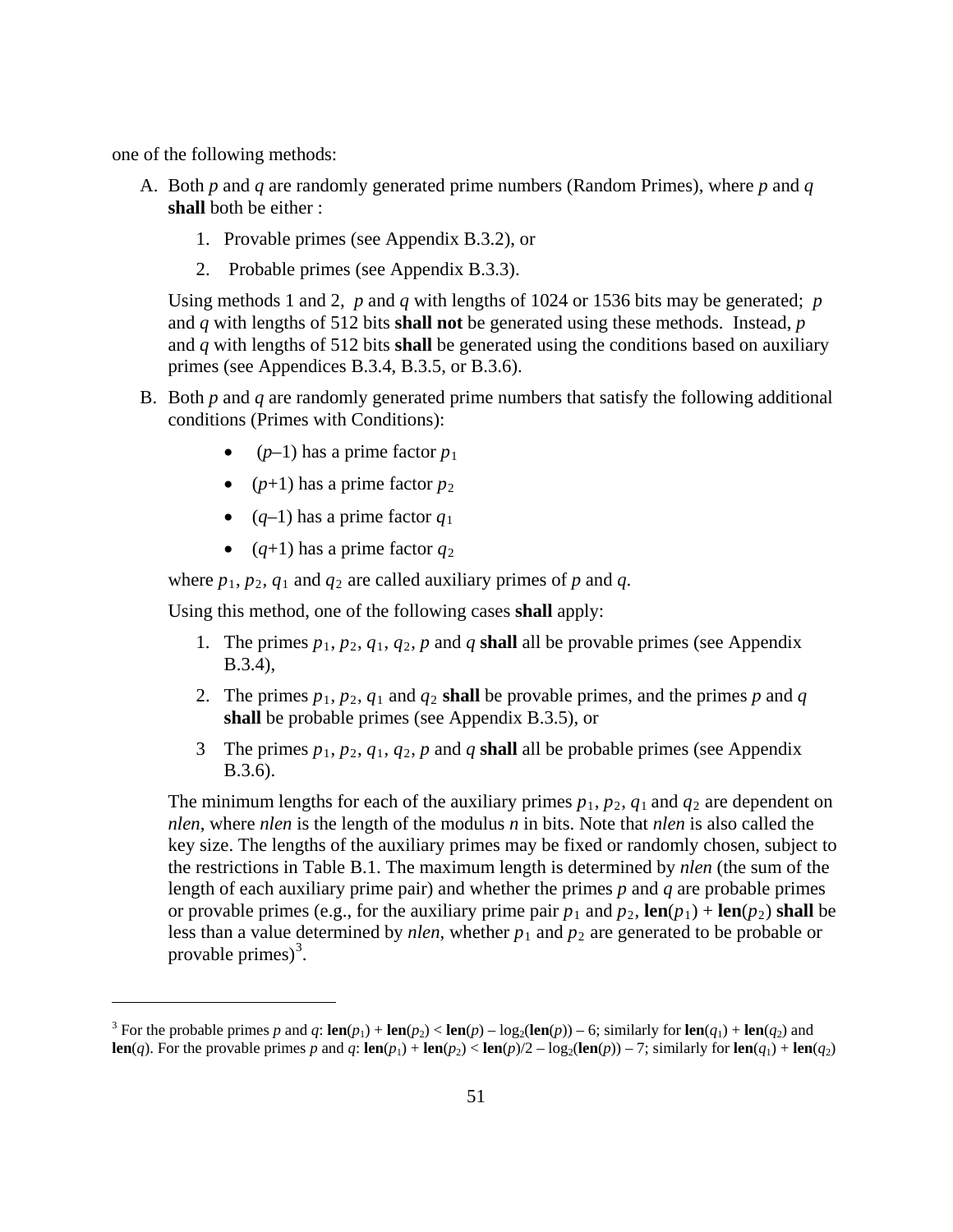| nlen | Min. length of<br>auxiliary primes |                        | Max. length of $len(p_1) + len(p_2)$ and<br>$len(q_1) + len(q_2)$ |
|------|------------------------------------|------------------------|-------------------------------------------------------------------|
|      | $p_1, p_2, q_1$ and $q_2$          | $p, q$ Probable primes | $p, q$ Provable primes                                            |
| 1024 | $> 100$ bits                       | $<$ 496 bits           | $<$ 239 bits                                                      |
| 2048 | $> 140$ bits                       | $< 1007$ bits          | $<$ 494 bits                                                      |
| 3072 | $> 170$ bits                       | $<$ 1518 bits          | $<$ 750 bits                                                      |

Table B.1. Minimum and maximum lengths of  $p_1$ ,  $p_2$ ,  $q_1$  and  $q_2$ 

For different values of *nlen* (i.e., different key sizes), the methods allowed for the generation of *p* and *q* are specified in Table B.2.

| nlen | <b>Random Primes</b> | <b>Primes with Conditions</b> |
|------|----------------------|-------------------------------|
| 1024 | No                   | Yes                           |
| 2048 | Yes                  | Yes                           |
| 3072 | Yes                  | Yes                           |

**Table B.2. Allowable Prime Generation Methods**

In addition, all IFC keys **shall** meet the following criteria in order to conform to FIPS 186-4:

- 1. The public exponent *e* **shall** be selected with the following constraints:
	- (a) The public verification exponent *e* **shall** be selected prior to generating the primes *p* and *q*, and the private signature exponent *d*.
	- (b) The exponent *e* **shall** be an odd positive integer such that:

 $2^{16} < e < 2^{256}$ .

Note that the value of *e* may be any value that meets constraint 1(b), i.e., *e* may be either a fixed value or a random value.

- 2. The primes *p* and *q* **shall** be selected with the following constraints:
	- (a)  $(p-1)$  and  $(q-1)$  **shall** be relatively prime to the public exponent *e*.
	- (b) The private prime factor *p* **shall** be selected randomly and **shall** satisfy

 $\overline{a}$ 

and **len**(*q*). In each case, **len**(*p*) = **len**(*q*) = *nlen*/2.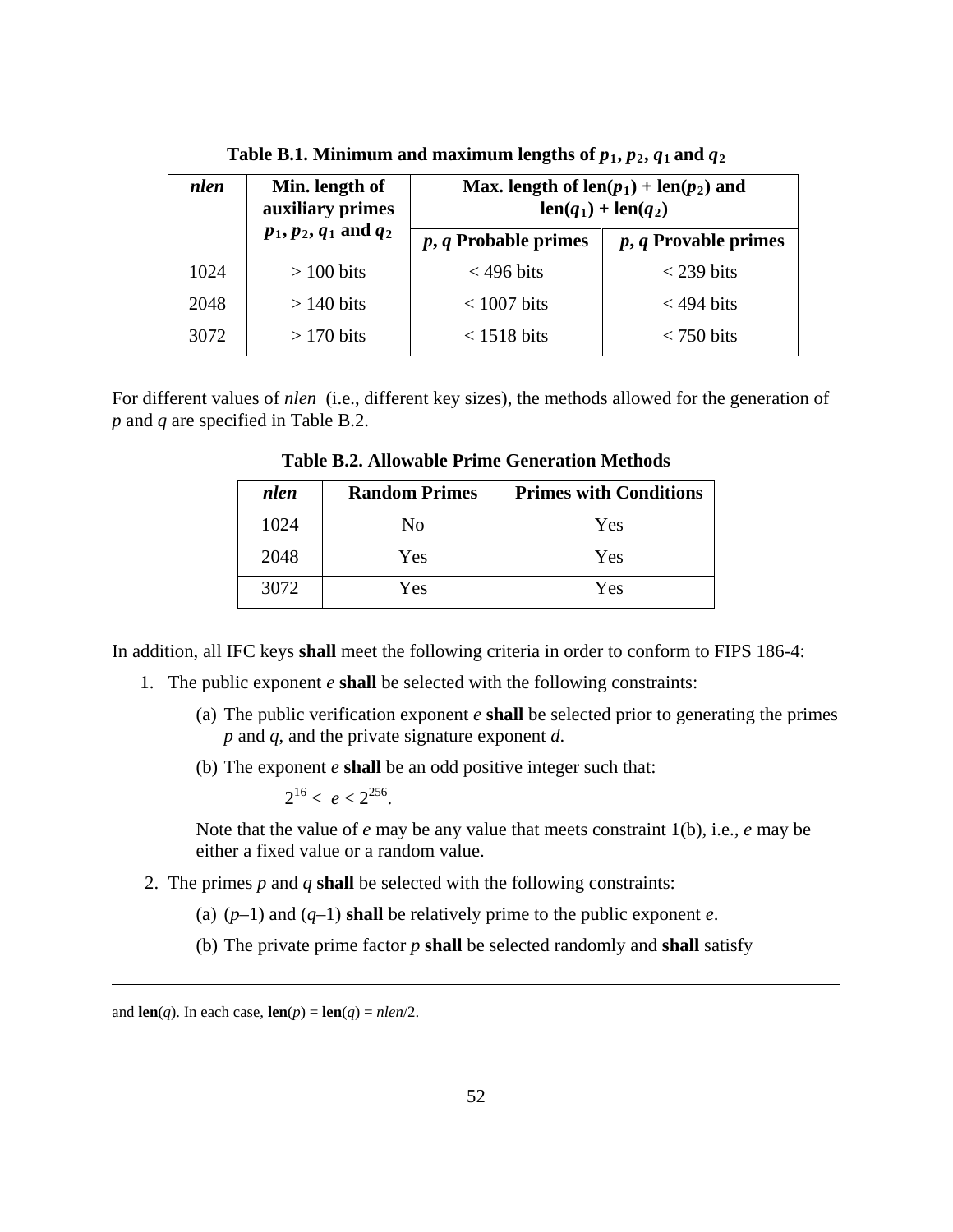$(\sqrt{2})(2^{(nlen/2)-1}) \le p \le (2^{nlen/2}-1)$ , where *nlen* is the appropriate length for the desired *security\_strength*.

- (c) The private prime factor *q* **shall** be selected randomly and **shall** satisfy  $(\sqrt{2})(2^{(nlen/2)-1}) \leq q \leq (2^{nlen/2}-1)$ , where *nlen* is the appropriate length for the desired *security\_strength*.
- (d)  $|p q| > 2^{(nlen/2) 100}$ .
- 3. The private signature exponent *d* **shall** be selected with the following constraints after the generation of *p* and *q*:
	- (a) The exponent *d* **shall** be a positive integer value such that  $2^{nlen/2} < d < LCM(p-1, q-1)$ , and
	- (b)  $d = e^{-1} \mod(LCM(p-1, q-1)).$

That is, the inequality in (a) holds, and  $1 \equiv (ed) \pmod{LCM(p-1, q-1)}$ .

In the extremely rare event that  $d \leq 2^{n \cdot \ln n/2}$ , then new values for *p*, *q* and *d* **shall** be determined. A different value of *e* may be used, although this is not required.

Any hash function used during the generation of the key pair **shall** be approved (i.e., specified in FIPS 180).

#### **B.3.2 Generation of Random Primes that are Provably Prime**

An approved method that satisfies the constraints of Appendix B.3.1 **shall** be used for the generation of IFC random primes *p* and *q* that are provably prime (see case A.1). One such method is provided in Appendix B.3.2.1 and B.3.2.2. For this method, a random seed is initially required (see Appendix B.3.2.1); the length of the seed is equal to twice the security strength associated with the modulus *n*. After the seed is obtained, the primes can be generated (see Appendix B.3.2.2).

#### **B.3.2.1 Get the Seed**

The following process or its equivalent **shall** be used to generate the seed for this method.

#### **Input:**

*nlen* The intended bit length of the modulus *n*.

#### **Output:**

| status | The status to be returned, where <i>status</i> is either <b>SUCCESS</b> or <b>FAILURE</b> . |  |  |  |  |
|--------|---------------------------------------------------------------------------------------------|--|--|--|--|
|--------|---------------------------------------------------------------------------------------------|--|--|--|--|

*seed* The seed. If *status* = **FAILURE**, a value of zero is returned as the *seed*.

#### **Process:**

1. If *nlen* is not valid (see Section 5.1), then Return (**FAILURE**, 0).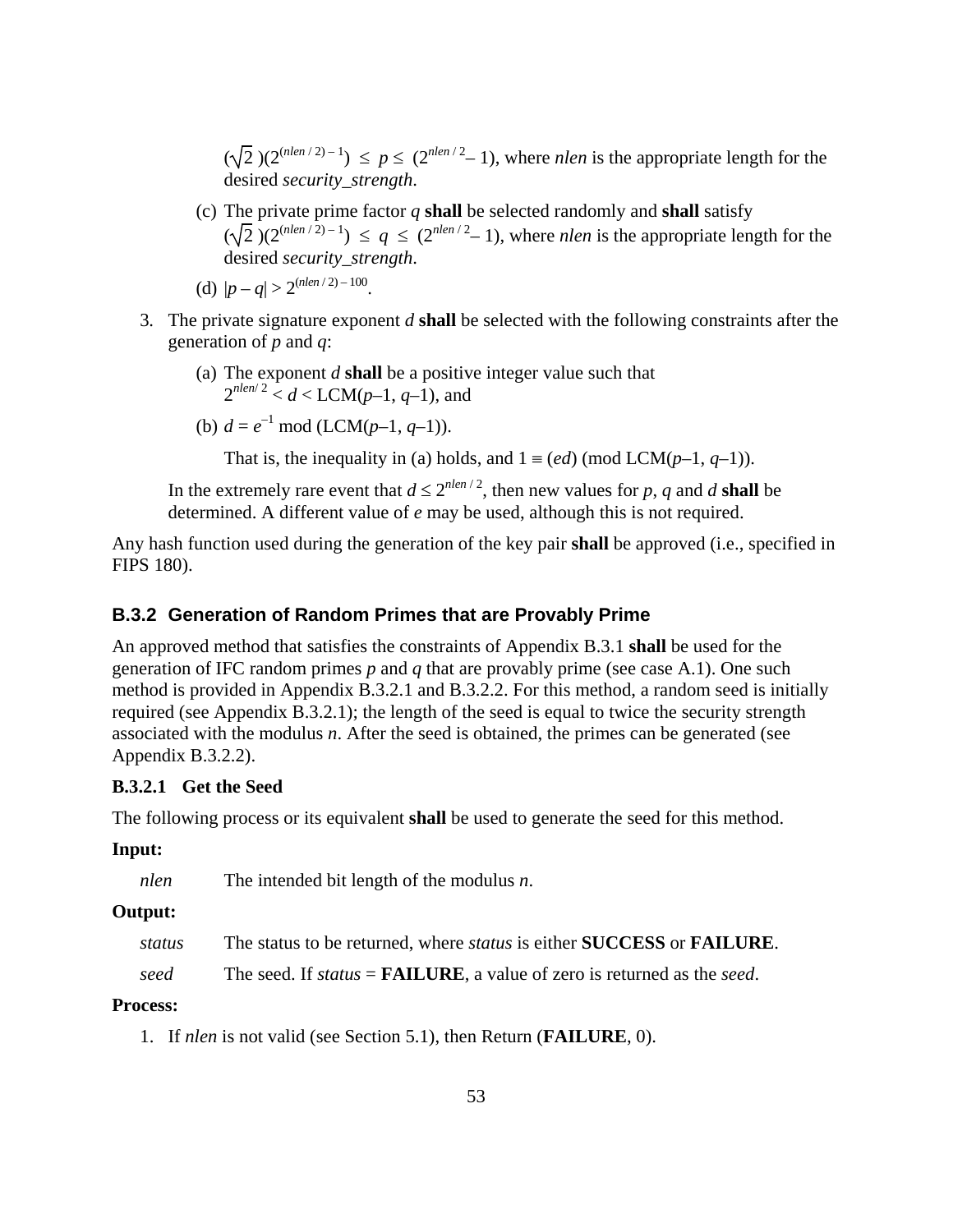- 2. Let *security\_strength* be the security strength associated with *nlen*, as specified in SP 800-57, Part 1.
- 3. Obtain a string *seed* of (2 \* *security\_strength*) bits from an **RBG** that supports the *security\_strength*.
- 4. Return (**SUCCESS**, *seed*).

#### **B.3.2.2 Construction of the Provable Primes** *p* **and** *q*

The following process or its equivalent **shall** be used to construct the random primes *p* and *q* (to be used as factors of the RSA modulus *n*) that are provably prime:

#### **Input:**

| nlen       | The intended bit length of the modulus $n$ .            |
|------------|---------------------------------------------------------|
| $\epsilon$ | The public verification exponent.                       |
| seed       | The seed obtained using the method in Appendix B.3.2.1. |
|            |                                                         |

### **Output:**

*status* The status of the generation process, where *status* is either **SUCCESS** or **FAILURE**. When **FAILURE** is returned, zero values **shall** be returned as the other parameters.

*p* and *q* The private prime factors of *n*.

#### **Process:**

- 1. If *nlen* is neither 2048 nor 3072, then return (**FAILURE**, 0, 0).
- 2. If  $((e \le 2^{16}) \text{ OR } (e \ge 2^{256}) \text{ OR } (e \text{ is not odd})),$  then return (**FAILURE**, 0, 0).
- 3. Set the value of *security\_strength* in accordance with the value of *nlen*, as specified in SP 800-57, Part 1.
- 4. If  $(\text{len}(seed) \neq 2 * security\_strength)$ , then return (**FAILURE**, 0, 0).
- 5. *working\_seed* = *seed*.
- 6. Generate *p*:
	- 6.1 Using  $L = nlen/2$ ,  $N_1 = 1$ ,  $N_2 = 1$ , *first\_seed* = *working\_seed* and *e*, use the provable prime construction method in Appendix C.10 to obtain *p* and *pseed*. If **FAILURE** is returned, then return (**FAILURE**, 0, 0).
	- 6.2 *working\_seed* = *pseed*.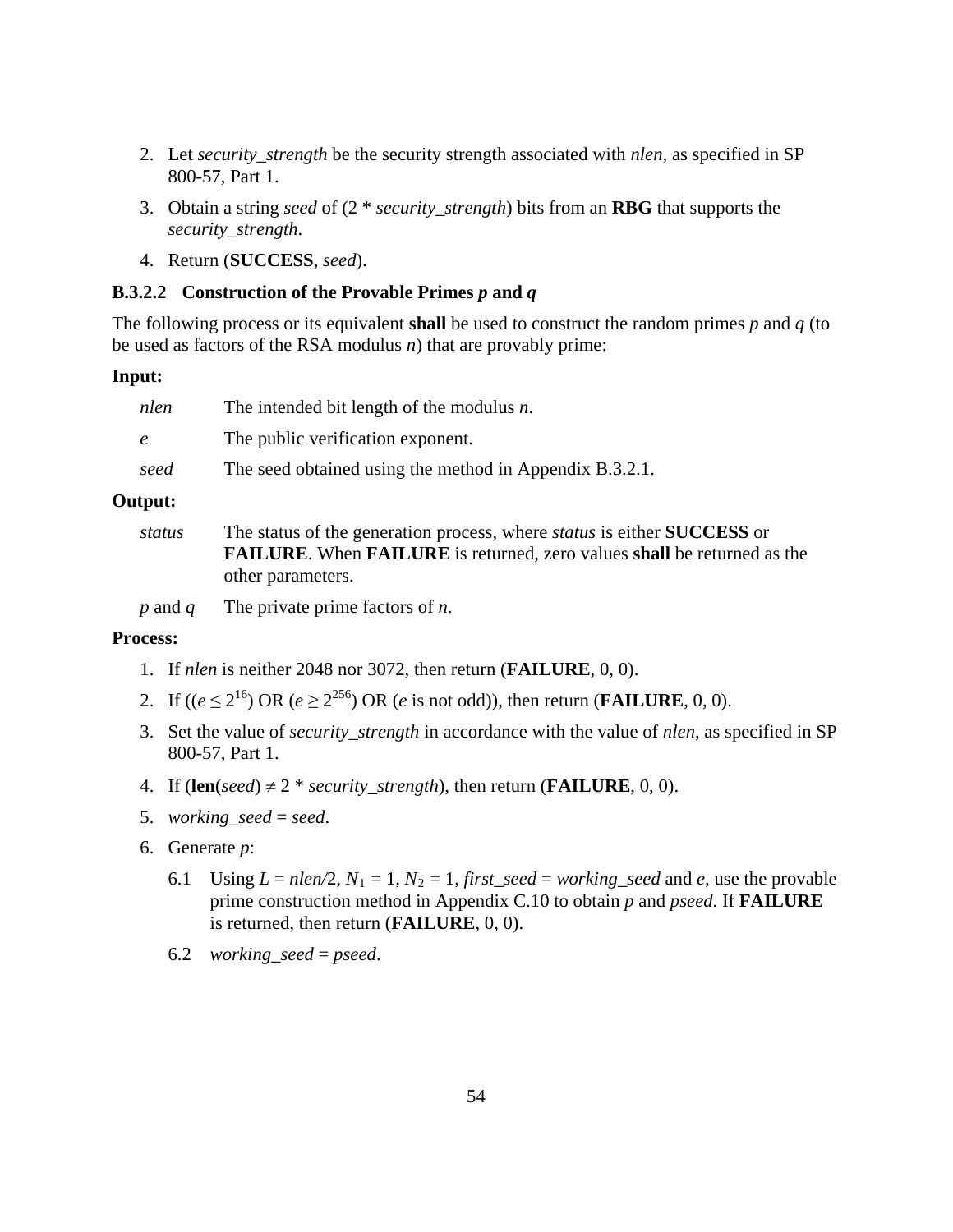- 7. Generate *q*:
	- 7.1 Using  $L = nlen/2$ ,  $N_1 = 1$ ,  $N_2 = 1$ , *first\_seed* = *working\_seed* and *e*, use the provable prime construction method in Appendix C.10 to obtain *q* and *qseed*. If **FAILURE** is returned, then return (**FAILURE**, 0, 0).
	- 7.2 *working\_seed* = *qseed*.
- 8. If  $(|p q| \le 2^{n len/2 100})$ , then go to step 7.
- 9. Zeroize the internally generated seeds:
	- 9.1 *pseed* = 0;
	- 9.2  $\textit{qseed} = 0$ ;
	- 9.3 *working\_seed* = 0.
- 10. Return (**SUCCESS**, *p*, *q*).

### **B.3.3 Generation of Random Primes that are Probably Prime**

An approved method that satisfies the constraints of Appendix B.3.1 **shall** be used for the generation of IFC random primes *p* and *q* that are probably prime (see case A.2).

The following process or its equivalent **shall** be used to construct the random probable primes *p* and *q* (to be used as factors of the RSA modulus *n*):

#### **Input:**

| nlen            | The intended bit length of the modulus $n$ .                                                                                 |
|-----------------|------------------------------------------------------------------------------------------------------------------------------|
| $\epsilon$      | The public verification exponent.                                                                                            |
| Output:         |                                                                                                                              |
| status          | The status of the generation process, where <i>status</i> is either <b>SUCCESS</b> or<br><b>FAILURE.</b>                     |
| $p$ and $q$     | The private prime factors of $n$ . When <b>FAILURE</b> is returned, zero values <b>shall</b> be<br>returned as $p$ and $q$ . |
| <b>Process:</b> |                                                                                                                              |

- 1. If *nlen* is neither 2048 nor 3072, return (**FAILURE**, 0, 0).
- 2. If  $((e \le 2^{16}) \text{ OR } (e \ge 2^{256}) \text{ OR } (e \text{ is not odd})),$  then return (**FAILURE**, 0, 0).
- 3. Set the value of *security\_strength* in accordance with the value of *nlen*, as specified in SP 800-57, Part 1.
- 4. Generate *p*:
	- 4.1  $i = 0$ .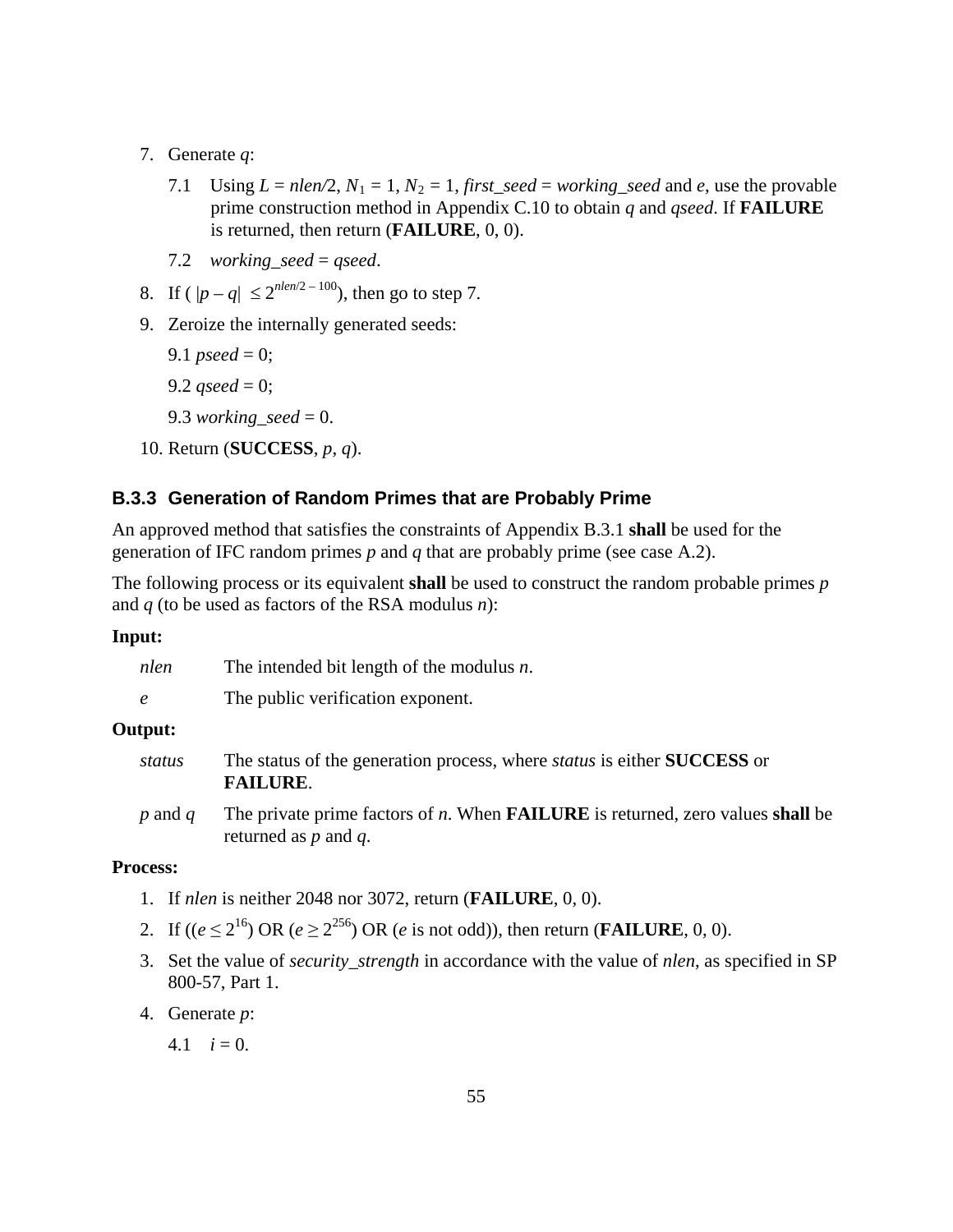- 4.2 Obtain a string *p* of (*nlen*/2) bits from an **RBG** that supports the *security\_strength*.
- 4.3 If (*p* is not odd), then  $p = p + 1$ .
- 4.4 If  $((p < (\sqrt{2}) (2^{(nlen/2)-1}))$ , then go to step 4.2.
- 4.5 If  $(GCD(p-1, e) = 1)$ , then
	- 4.5.1 Test *p* for primality as specified in Appendix C.3, using an appropriate value from Table C-2 or C-3 in Appendix C.3 as the number of iterations.
	- 4.5.2 If *p* is **PROBABLY PRIME**, then go to step 5.
- $4.6 \quad i = i + 1$ .
- 4.7 If  $(i \ge 5(nlen/2))$ , then return (**FAILURE**, 0, 0)

Else go to step 4.2.

- 5. Generate *q*:
	- 5.1  $i = 0$ .
	- 5.2 Obtain a string *q* of (*nlen*/2) bits from an **RBG** that supports the *security\_strength*
	- 5.3 If (*q* is not odd), then  $q = q + 1$ .
	- 5.4 If  $(|p q| \le 2^{n \cdot len/2 100})$ , then go to step 5.2.
	- 5.5 If  $((q < (\sqrt{2}) (2^{(nlen/2)-1}))$ , then go to step 5.2.
	- 5.6 If (**GCD** $(q-1, e) = 1$ ) then
		- 5.6.1 Test *q* for primality as specified in Appendix C.3, using an appropriate value from Table C-2 or C-3 in Appendix C.3 as the number of iterations.
		- 5.6.2 If *q* is **PROBABLY PRIME**, then return (**SUCCESS**, *p*, *q*).
	- 5.7  $i = i + 1$ .
	- 5.8 If  $(i \ge 5(nlen/2))$ , then return (**FAILURE**, 0, 0)

Else go to step 5.2.

## **B.3.4 Generation of Provable Primes with Conditions Based on Auxiliary Provable Primes**

This section specifies an approved method for the generation of the IFC primes *p* and *q* with the additional conditions specified in Appendix B.3.1, case B.1, where  $p$ ,  $p_1$ ,  $p_2$ ,  $q$ ,  $q_1$  and  $q_2$  are all provable primes. For this method, a random seed is initially required (see Appendix B.3.2.1); the length of the seed is equal to twice the security strength associated with the modulus *n*. After the first seed is obtained, the primes can be generated.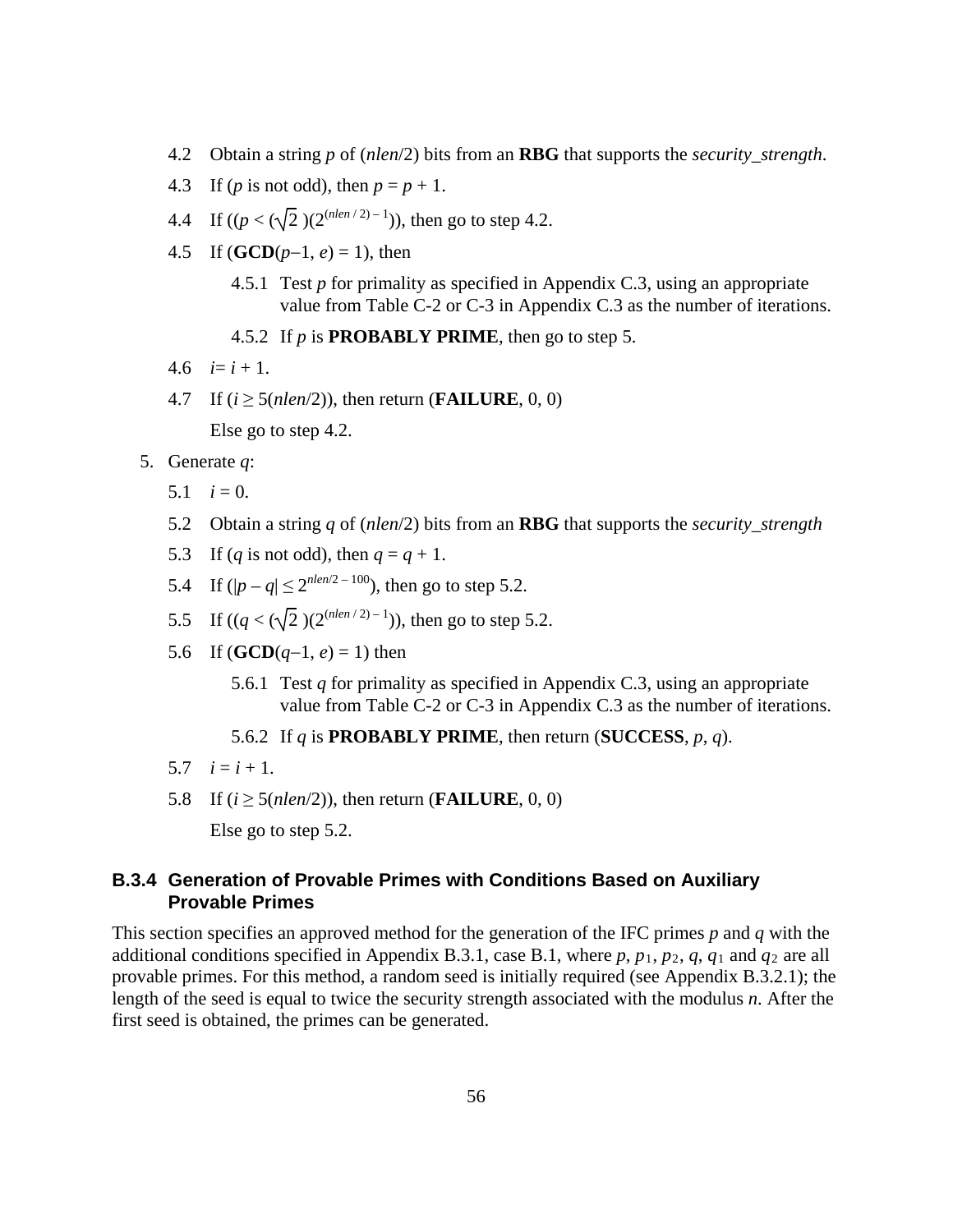Let *bitlen*<sub>1</sub>, *bitlen*<sub>2</sub>, *bitlen*<sub>3</sub>, and *bitlen*<sub>4</sub> be the bit lengths for  $p_1, p_2, q_1$  and  $q_2$ , respectively, in accordance with Table B.1. The following process or its equivalent **shall** be used to generate the provable primes:

#### **Input:**

| nlen          | The intended bit length of the modulus $n$ .                                   |
|---------------|--------------------------------------------------------------------------------|
| $\epsilon$    | The public verification exponent.                                              |
| seed          | The seed obtained using the method in Appendix B.3.2.1.                        |
| Output:       |                                                                                |
| <i>status</i> | The status of the generation process, where status is either <b>SHCCESS</b> or |

- *status* The status of the generation process, where *status* is either **SUCCESS** or **FAILURE**. If **FAILURE** is returned then zeros **shall** be returned as the values for *p* and *q*.
- *p* and *q* The private prime factors of *n*.

#### **Process:**

- 1. If *nlen* is neither 1024, 2048, nor 3072, then return (**FAILURE**, 0, 0).
- 2. If  $((e \le 2^{16})$  OR  $(e \ge 2^{256})$  OR  $(e \text{ is not odd})$ , then return (**FAILURE**, 0, 0).
- 3. Set the value of *security\_strength* in accordance with the value of *nlen*, as specified in SP 800-57, Part 1.
- 4. If  $(\text{len}(seed) \neq 2 * security\_strength)$ , then return (**FAILURE**, 0, 0).
- 5. *working\_seed* = *seed*.
- 6. Generate *p*:
	- 6.1 Using  $L = nlen/2$ ,  $N_1 = bitlen_1$ ,  $N_2 = bitlen_2$ , *firstseed* = *working\_seed* and *e*, use the provable prime construction method in Appendix C.10 to obtain  $p$ ,  $p_1$ ,  $p_2$  and *pseed*. If **FAILURE** is returned, return (**FAILURE**, 0, 0).
	- 6.2 *working\_seed* = *pseed.*
- 7. Generate *q*:
	- 7.1 Using  $L = nlen/2$ ,  $N_1 = bitlen_3$ ,  $N_2 = bitlen_4$  and *firstseed* = *working\_seed* and *e*, use the provable prime construction method in Appendix C.10 to obtain  $q$ ,  $q_1$ ,  $q_2$  and *qseed*. If **FAILURE** is returned, return (**FAILURE**, 0, 0).
	- 7.2 *working\_seed* = *qseed*.
- 8. If  $(|p q| \leq 2^{n \cdot len/2 100})$ , then go to step 7.
- 9. Zeroize the internally generated seeds:
	- 9.1 *pseed* = 0.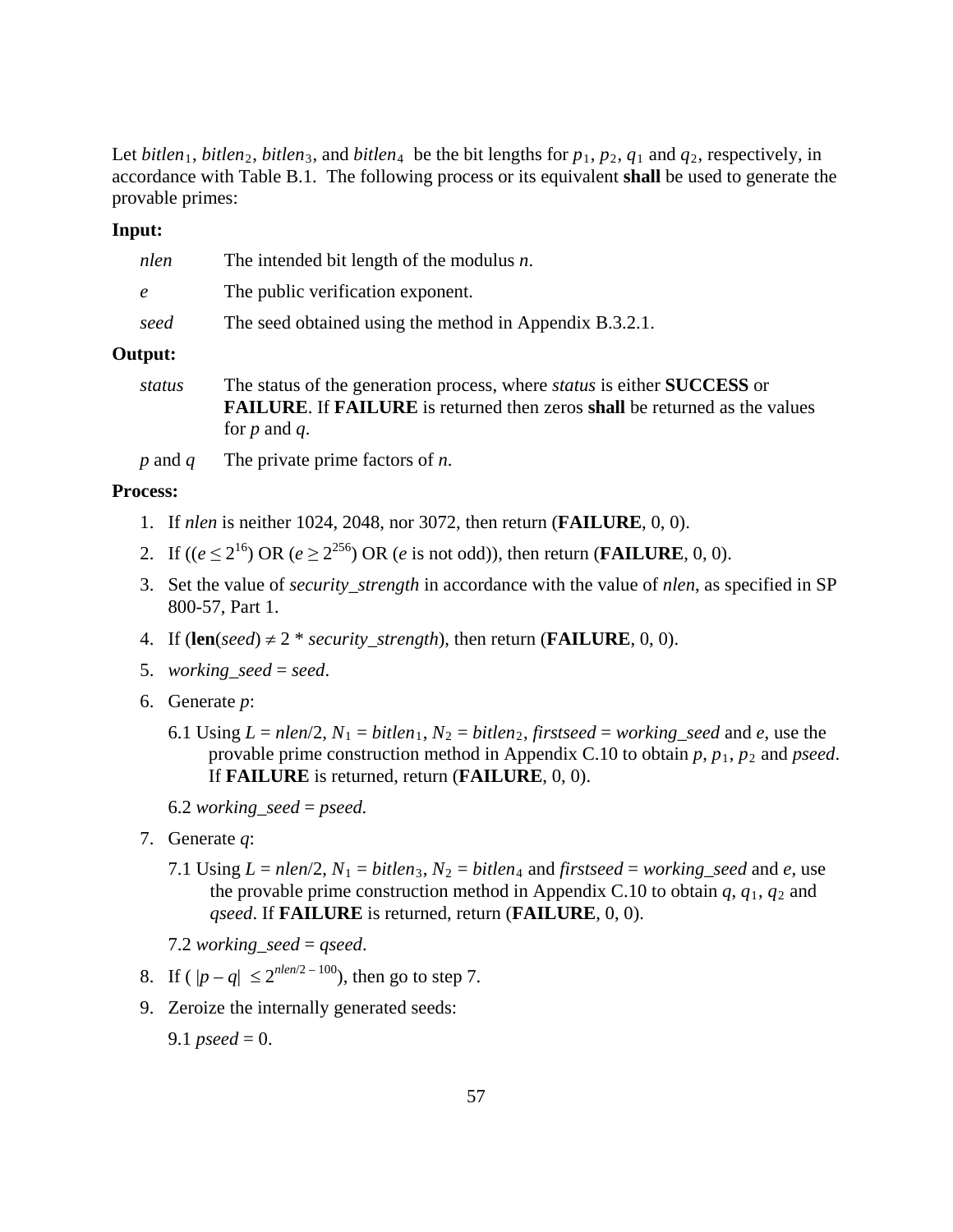9.2 *gseed* = 0. 9.3 *working\_seed* = 0. 10. Return (**SUCCESS**, *p*, *q*).

# **B.3.5 Generation of Probable Primes with Conditions Based on Auxiliary Provable Primes**

This section specifies an approved method for the generation of the IFC primes *p* and *q* with the additional conditions specified in Appendix B.3.1, case B.2, where  $p_1$ ,  $p_2$ ,  $q_1$  and  $q_2$  are provably prime, and *p* and *q* are probably prime. For this method, a random seed is initially required (see Appendix B.3.2.1); the length of the seed is equal to twice the security strength associated with the modulus *n*. After the first seed is obtained, the primes can be generated.

Let *bitlen*<sub>1</sub>, *bitlen*<sub>2</sub>, *bitlen*<sub>3</sub>, and *bitlen*<sub>4</sub> be the bit lengths for  $p_1$ ,  $p_2$ ,  $q_1$  and  $q_2$ , respectively in accordance with Table B.1. The following process or its equivalent **shall** be used to construct *p* and *q*.

#### **Input:**

| nlen       | The intended bit length of the modulus $n$ .                                                                                                                                                                  |
|------------|---------------------------------------------------------------------------------------------------------------------------------------------------------------------------------------------------------------|
| $\epsilon$ | The public verification exponent.                                                                                                                                                                             |
| seed       | The seed obtained using the method in Appendix B.3.2.1.                                                                                                                                                       |
| Output:    |                                                                                                                                                                                                               |
| status     | The status of the generation process, where <i>status</i> is either <b>SUCCESS</b> or<br><b>FAILURE.</b> If <b>FAILURE</b> is returned then zeros <b>shall</b> be returned as the<br>values for $p$ and $q$ . |

*p* and *q* The private prime factors of *n*.

#### **Process:**

- 1. If *nlen* is neither 1024, 2048, nor 3072, then return (**FAILURE**, 0, 0).
- 2. If  $((e \le 2^{16}) \text{ OR } (e \ge 2^{256}) \text{ OR } (e \text{ is not odd})),$  then return (**FAILURE**, 0, 0).
- 3. Set the value of *security\_strength* in accordance with the value of *nlen*, as specified in SP 800-57, Part 1.
- 4. If  $$

Comment: Generate four primes  $p_1$ ,  $p_2$ ,  $q_1$  and  $q_2$ that are provably prime.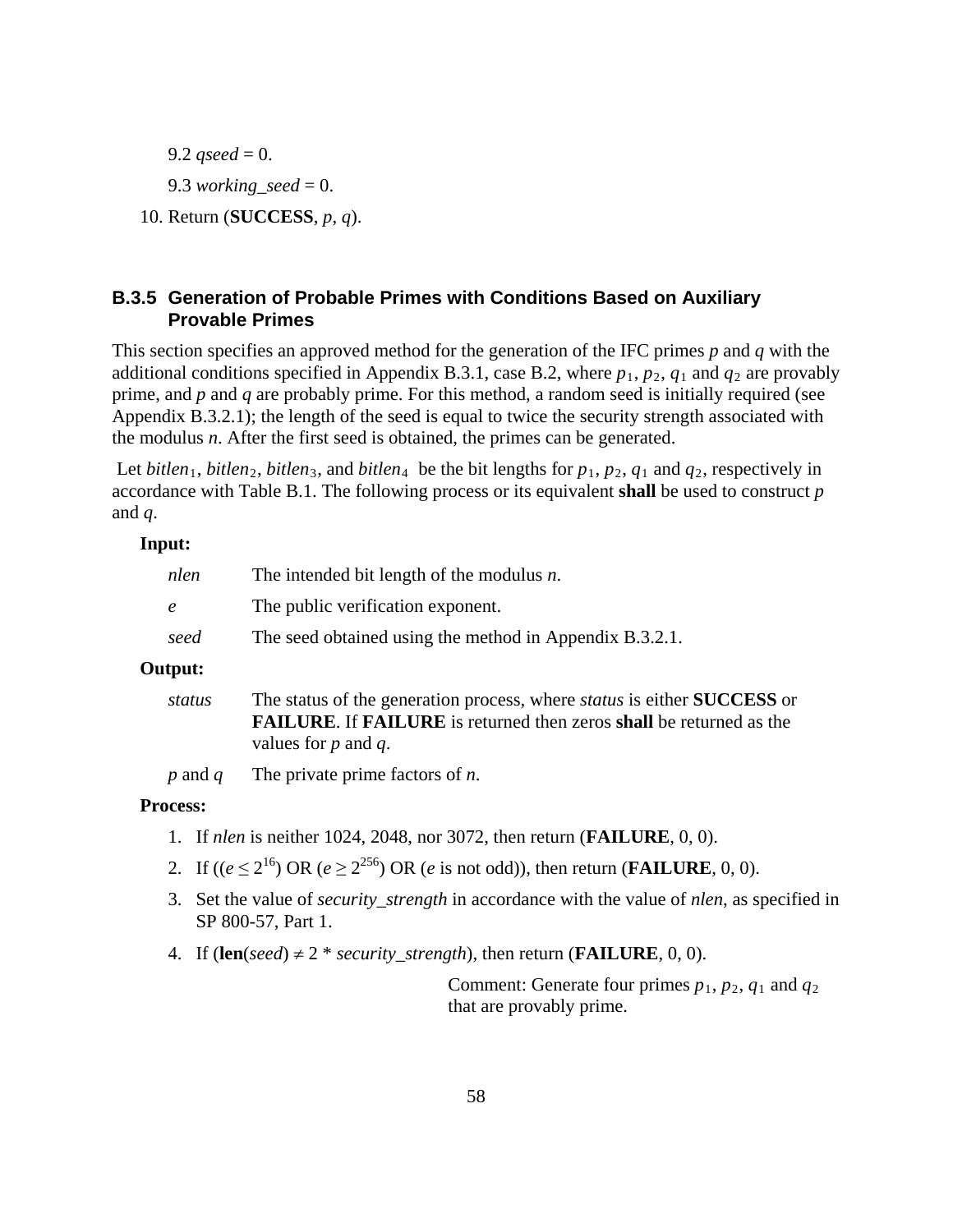- 5. Generate *p*:
	- 5.1 Using *bitlen*<sup>1</sup> as the length, and *seed* as the *input\_seed*, use the random prime generation routine in Appendix C.6 to obtain  $p_1$  and *prime seed*. If **FAILURE** is returned, the return (**FAILURE**, 0, 0).
	- 5.2 Using *bitlen*<sup>2</sup> as the length, and *prime\_seed* as the *input\_seed*, use the random prime generation routine in Appendix C.6 to obtain  $p_2$  and a new value for *prime\_seed*. If **FAILURE** is returned, the return (**FAILURE**, 0, 0).
	- 5.3 Generate a prime *p* using the routine in Appendix C.9 with inputs of  $p_1, p_2$ , *nlen, e* and *security\_strength*, also obtaining *Xp*. If **FAILURE** is returned, return (**FAILURE**, 0, 0).
- 6. Generate *q*:
	- 6.1. Using *bitlen*<sup>3</sup> as the length, and *prime*\_*seed* as the *input\_seed*, use the random prime generation routine in Appendix C.6 to obtain  $q_1$  and a new value for *prime\_seed*. If **FAILURE** is returned, the return (**FAILURE**, 0, 0).
	- 6.2 Using *bitlen*<sup>4</sup> as the length, and *prime\_seed* as the *input\_seed*, use the random prime generation routine in Appendix C.6 to obtain  $q_2$  and a new value for *prime\_seed*. If **FAILURE** is returned, the return (**FAILURE**, 0, 0).
	- 6.3 Generate a prime *q* using the routine in Appendix C.9 with inputs of  $q_1, q_2$ , *nlen, e* and *security\_strength*, also obtaining *Xq.* If **FAILURE** is returned, return (**FAILURE**, 0, 0).
- 7. If  $((|p q| \le 2^{nlen/2 100}) \text{ OR } (|X_p X_q| \le 2^{nlen/2 100})$ , then go to step 6.
- 8. Zeroize the internally generated that are not returned:
	- 8.1  $X_p = 0$ .
	- 8.2  $X_q = 0$ .
	- 8.3 *prime\_seed* = 0.
	- 8.4  $p_1 = 0$ .
	- 8.5  $p_2 = 0$ .
	- 8.6  $q_1 = 0$ .
	- 8.7  $q_2 = 0$ .
- 9. Return (**SUCCESS**, *p*, *q*).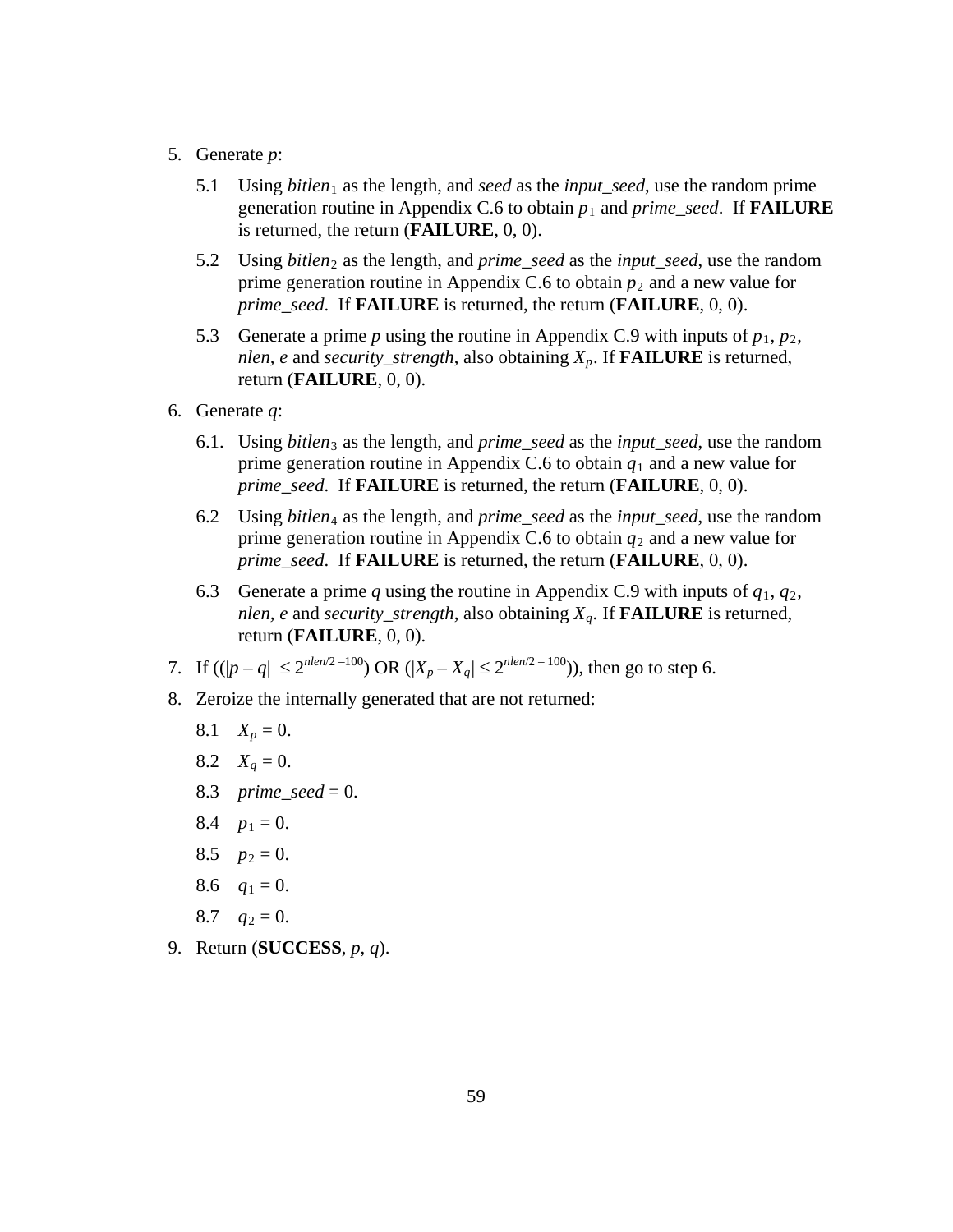## **B.3.6 Generation of Probable Primes with Conditions Based on Auxiliary Probable Primes**

An approved method that satisfies the constraints of Appendix B.3.1 **shall** be used for the generation of IFC primes *p* and *q* that are probably prime and meet the additional constraints of Appendix B.3.1 (see case B.3). For this case, the prime factors  $p_1$ ,  $p_2$ ,  $q_1$  and  $q_2$  are also probably prime.

Four random numbers  $X_{p1}$ ,  $X_{p2}$ ,  $X_{q1}$  and  $X_{q2}$  are generated, from which the prime factors  $p_1$ ,  $p_2$ ,  $q_1$  and  $q_2$  are determined.  $p_1$  and  $p_2$ , and an additional random number  $X_p$  are then used to determine p, and  $q_1$  and  $q_2$  and a random number  $X_q$  are used to obtain q. Let *bitlen*<sub>1</sub>, *bitlen*<sub>2</sub>, *bitlen*<sub>3</sub>, and *bitlen*<sub>4</sub> be the bit lengths for  $p_1$ ,  $p_2$ ,  $q_1$  and  $q_2$ , respectively chosen in accordance with Table B.1.

The following process or its equivalent **shall** be used to generate *p* and *q*:

#### **Input:**

| nlen        | The intended bit length of the modulus $n$ .                                                                                                                                                                  |  |
|-------------|---------------------------------------------------------------------------------------------------------------------------------------------------------------------------------------------------------------|--|
| $\epsilon$  | The public verification exponent.                                                                                                                                                                             |  |
| Output:     |                                                                                                                                                                                                               |  |
| status      | The status of the generation process, where <i>status</i> is either <b>SUCCESS</b> or<br><b>FAILURE.</b> If <b>FAILURE</b> is returned then zeros <b>shall</b> be returned as the<br>values for $p$ and $q$ . |  |
| $p$ and $q$ | The private prime factors of $n$ .                                                                                                                                                                            |  |

#### **Process:**

- 1. If *nlen* is neither 1024, 2048, nor 3072, then return (**FAILURE**, 0, 0).
- 2. If  $((e \le 2^{16}) \text{ OR } (e \ge 2^{256}) \text{ OR } (e \text{ is not odd})),$  then return (**FAILURE**, 0, 0).
- 3. Set the value of *security\_strength* in accordance with the value of *nlen*, as specified in SP 800-57, Part 1.
- 4. Generate *p*:
	- 4.1 Generate an odd integer  $X_{p1}$  of length *bitlen*<sub>1</sub> bits, and a second odd integer  $X_{p2}$ of length *bitlen*<sup>2</sup> bits, using an approved random number generator that supports the *security\_strength*.
	- 4.2 Sequentially search successive odd integers, starting at  $X_{p1}$  until the first probable prime  $p_1$  is found. Candidate integers **shall** be tested for primality as specified in Appendix C.3. Repeat the process to find  $p_2$ , starting at  $X_{p2}$ . The probable primes  $p_1$  and  $p_2$  **shall** be the first integers that pass the primality test.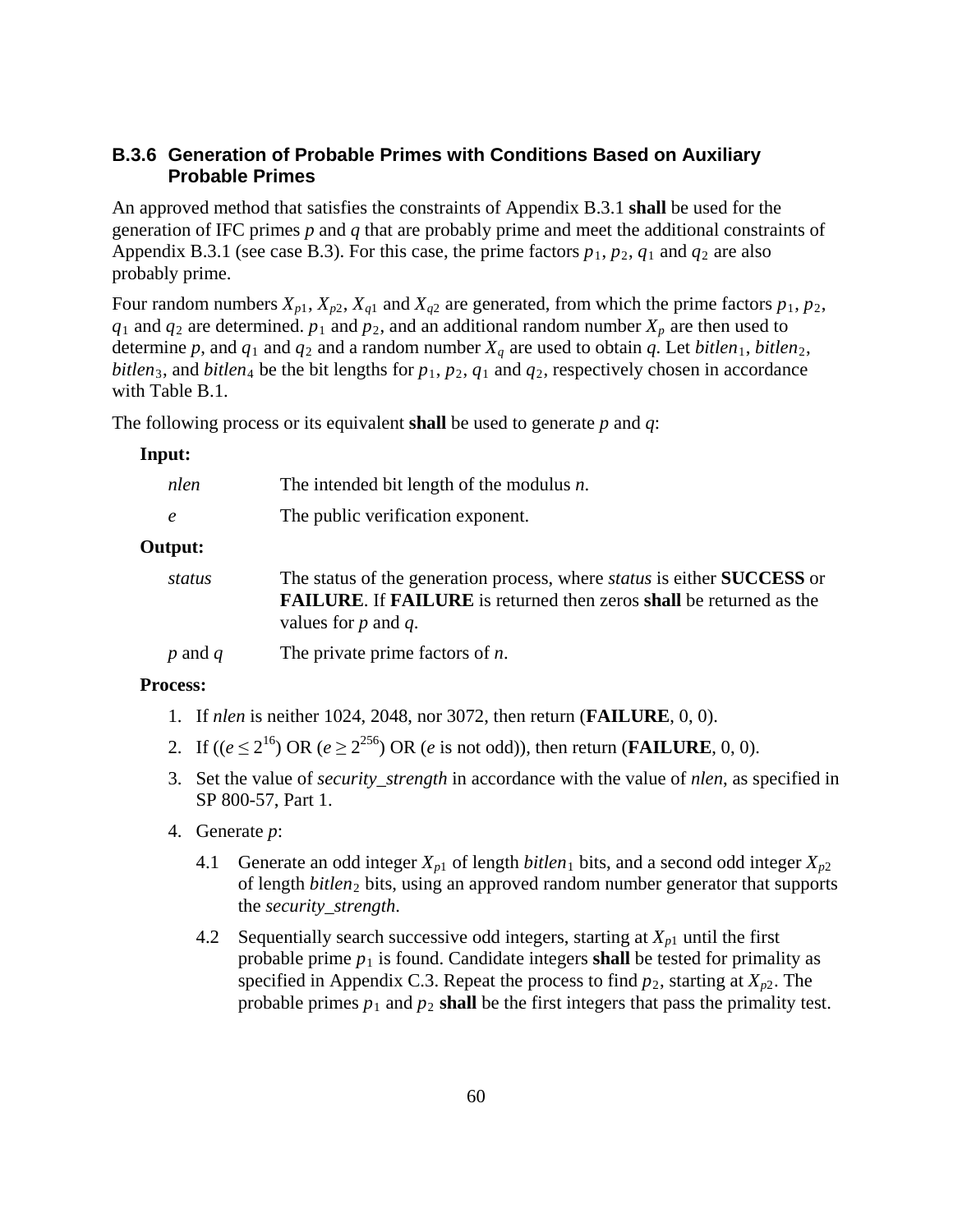- 4.3 Generate a prime *p* using the routine in Appendix C.9 with inputs of  $p_1, p_2$ , *nlen*, *e* and *security\_ strength*, also obtaining *Xp.* If **FAILURE** is returned, return (**FAILURE**, 0, 0).
- 5. Generate *q*:
	- 5.1 Generate an odd integer  $X_{q1}$  of length *bitlen*<sub>3</sub> bits, and a second odd integer  $X_{q2}$ of length *bitlen*<sup>4</sup> bits, using an approved random number generator that supports the *security\_strength*.
	- 5.2 Sequentially search successive odd integers, starting at  $X_{q1}$  until the first probable prime  $q_1$  is found. Candidate integers **shall** be tested for primality as specified in Appendix C.3. Repeat the process to find  $q_2$ , starting at  $X_{q2}$ . The probable primes  $q_1$  and  $q_2$  **shall** be the first integers that pass the primality test.
	- 5.3 Generate a prime *q* using the routine in Appendix C.9 with inputs of  $q_1, q_2$ , *nlen, e* and *security\_ strength*, also obtaining *Xq.* If **FAILURE** is returned, return (**FAILURE**, 0, 0).
- 6. If  $((|X_p X_q| \le 2^{nlen/2 100}) \text{ OR } (|p q| \le 2^{nlen/2 100})\text{), then go to step 5.}$
- 7. Zeroize the internally generated values that are not returned:
	- 7.1  $X_p = 0$ .
	- 7.2  $X_q = 0$ .
	- 7.3  $X_{p1} = 0$ .
	- 7.4  $X_{p2} = 0$ .
	- 7.5  $X_{a1} = 0$ .
	- 7.6  $X_{q2} = 0$ .
	- 7.7  $p_1 = 0$ .
	- 7.8  $p_2 = 0$ .
	- 7.9  $q_1 = 0$ .
	- 7.10  $q_2 = 0$ .
- 8. Return (**SUCCESS**, *p*, *q*).

#### **B.4 ECC Key Pair Generation**

An ECC key pair *d* and *Q* is generated for a set of domain parameters (*q, FR, a, b* {, *domain\_parameter\_seed*}*, G, n, h*). Two methods are provided for the generation of the ECC private key *d* and public key *Q*; one of these two methods **shall** be used to generate *d* and *Q*.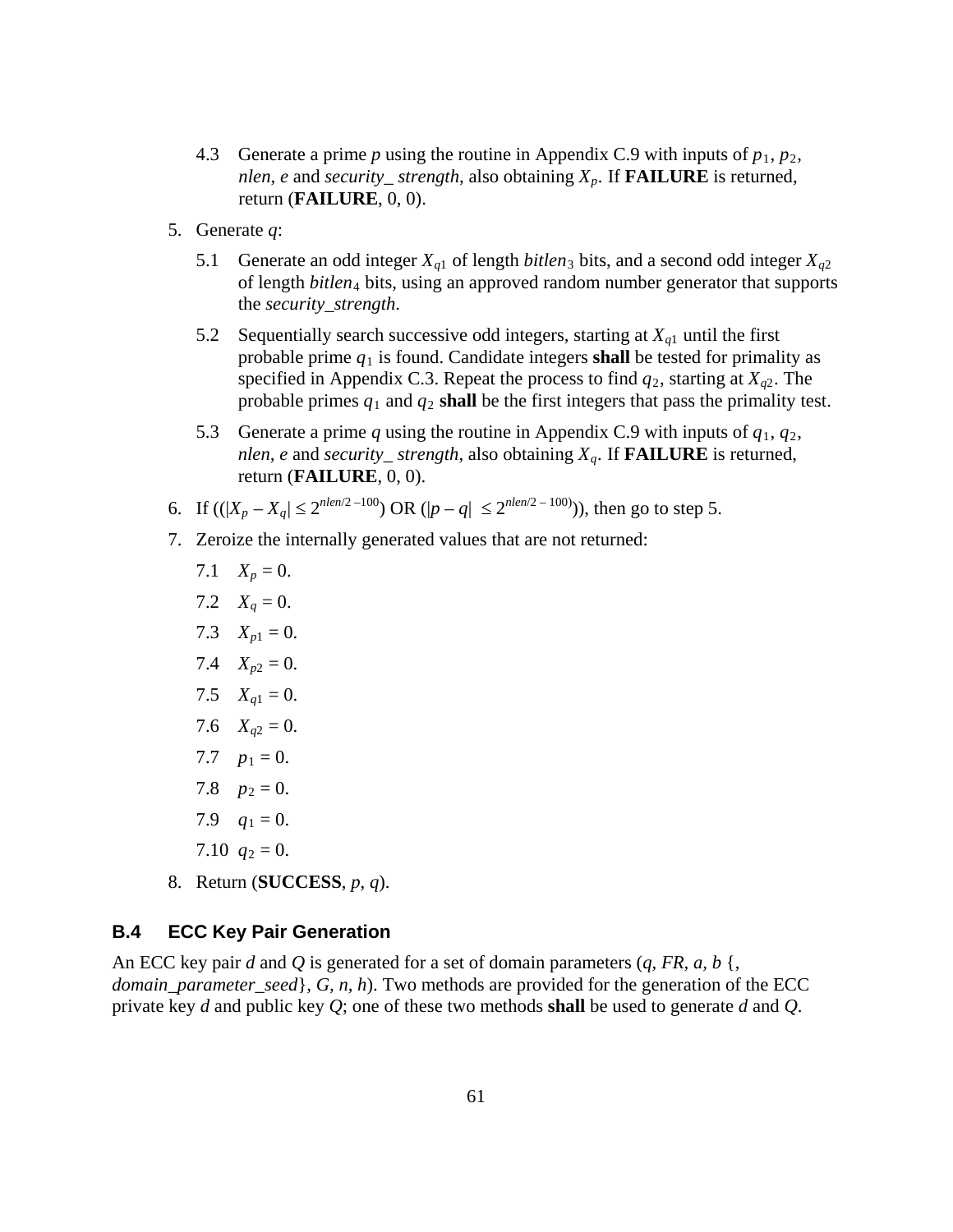Prior to generating ECDSA key pairs, assurance of the validity of the domain parameters (*q, FR, a, b* {, *domain\_parameter\_seed*}*, G, n, h*) **shall** have been obtained as specified in Section 3.1.

For ECDSA, the valid bit-lengths of *n* are provided in Section 6.1.1. See ANS X9.62 for definitions of the elliptic curve math and the conversion routines.

#### **B.4.1 Key Pair Generation Using Extra Random Bits**

In this method, 64 more bits are requested from the RBG than are needed for *d* so that bias produced by the mod function in step 6 is negligible.

The following process or its equivalent may be used to generate an ECC key pair.

#### **Input:**

1. (*q, FR, a, b* {, *domain\_parameter\_seed*}*, G, n, h*)

The domain parameters that are used for this process. *n* is a prime number, and *G* is a point on the elliptic curve.

#### **Output:**

- 1. *status* The status returned from the key pair generation procedure. The status will indicate **SUCCESS** or an **ERROR**.
- 2. (*d*, *Q*) The generated private and public keys. If an error is encountered during the generation process, invalid values for *d* and *Q* **should** be returned, as represented by *Invalid\_d* and *Invalid\_Q* in the following specification. *d* is an integer, and *Q* is an elliptic curve point. The generated private key *d* is in the range [1, *n*–1].

#### **Process:**

1.  $N = \text{len}(n)$ .

Comment: Check that *N* is included in Table 1 of Section 6.1.1.

- 2. If *N* is invalid, then return an **ERROR** indication, *Invalid\_d*, and *Invalid\_Q*.
- 3. *requested\_security\_strength* = the security strength associated with *N*; see SP 800-57, Part 1.
- 4. Obtain a string of *N*+64 *returned\_bits* from an **RBG** with a security strength of *requested\_security\_strength* or more. If an **ERROR** indication is returned, then return an **ERROR** indication, *Invalid\_d*, and *Invalid\_Q*.
- 5. Convert *returned\_bits* to the (non-negative) integer *c* (see Appendix C.2.1).
- 6.  $d = (c \mod (n-1)) + 1$ .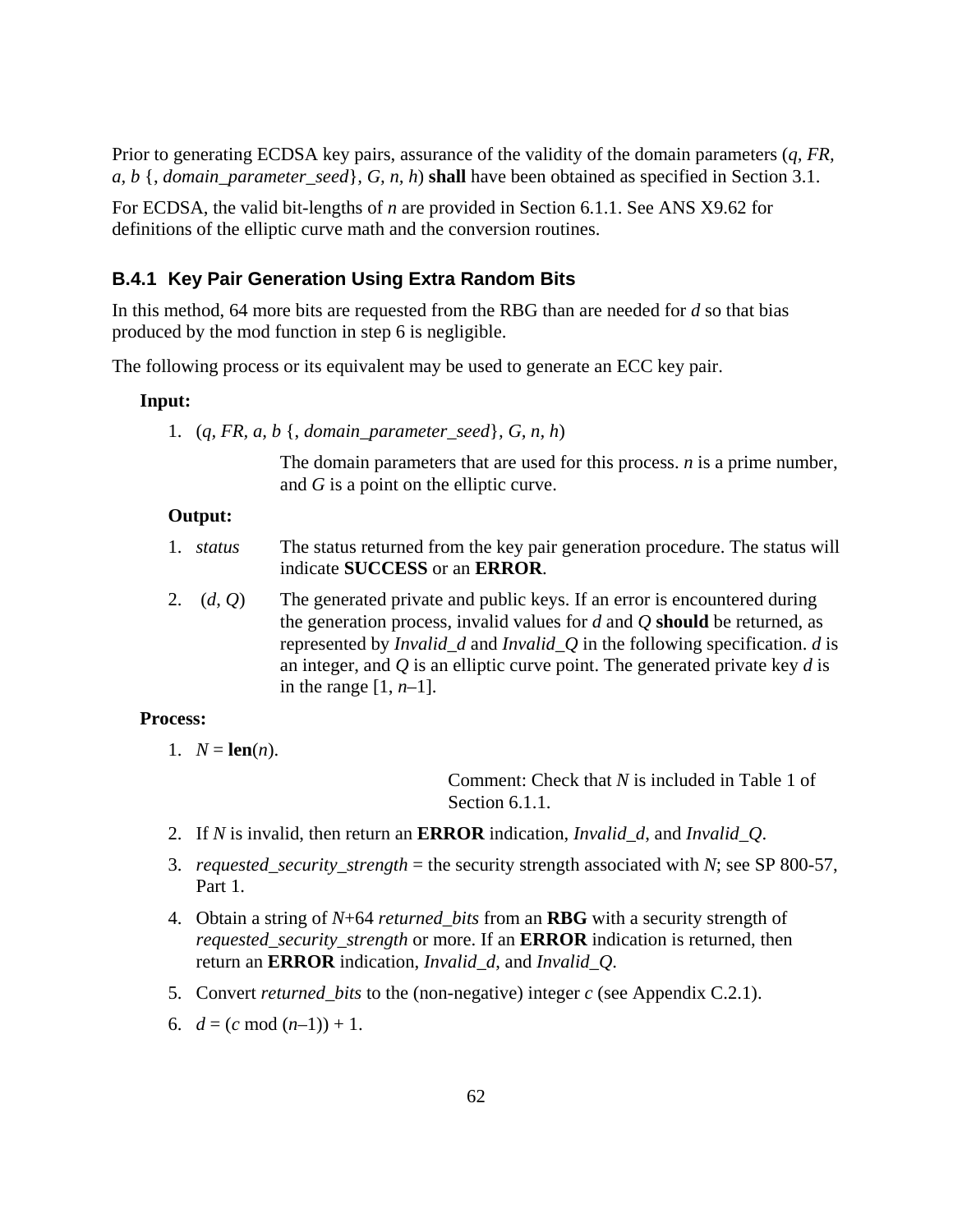- 7.  $Q = dG$ .
- 8. Return **SUCCESS**, *d*, and *Q*.

### **B.4.2 Key Pair Generation by Testing Candidates**

In this method, a random number is obtained and tested to determine that it will produce a value of *d* in the correct range. If *d* is out-of-range, another random number is obtained (i.e., the process is iterated until an acceptable value of *d* is obtained.

The following process or its equivalent may be used to generate an ECC key pair.

#### **Input:**

1. (*q, FR, a, b* {, *domain\_parameter\_seed*}*, G, n, h*)

The domain parameters that are used for this process. *n* is a prime number, and *G* is a point on the elliptic curve.

#### **Output:**

- 1. *status* The status returned from the key pair generation procedure. The status will indicate **SUCCESS** or an **ERROR**.
- 2. (*d*, *Q*) The generated private and public keys. If an error is encountered during the generation process, invalid values for *d* and *Q* **should** be returned, as represented by *Invalid\_d* and *Invalid\_Q* in the following specification. *d* is an integer, and *Q* is an elliptic curve point. The generated private key *d* is in the range [1, *n*–1].

#### **Process:**

1.  $N = \text{len}(n)$ .

Comment: Check that *N* is included in Table 1 of Section 6.1.1.

- 2. If *N* is invalid, then return an **ERROR** indication, *Invalid\_d*, and *Invalid\_Q*.
- 3. *requested\_security\_strength* = the security strength associated with *N*; see SP 800-57, Part 1.
- 4. Obtain a string of *N returned\_bits* from an **RBG** with a security strength of *requested\_security\_strength* or more. If an **ERROR** indication is returned, then return an **ERROR** indication, *Invalid\_d*, and *Invalid\_Q*.
- 5. Convert *returned\_bits* to the (non-negative) integer *c* (see Appendix C.2.1).
- 6. If  $(c > n-2)$ , then go to step 4.
- 7.  $d = c + 1$ .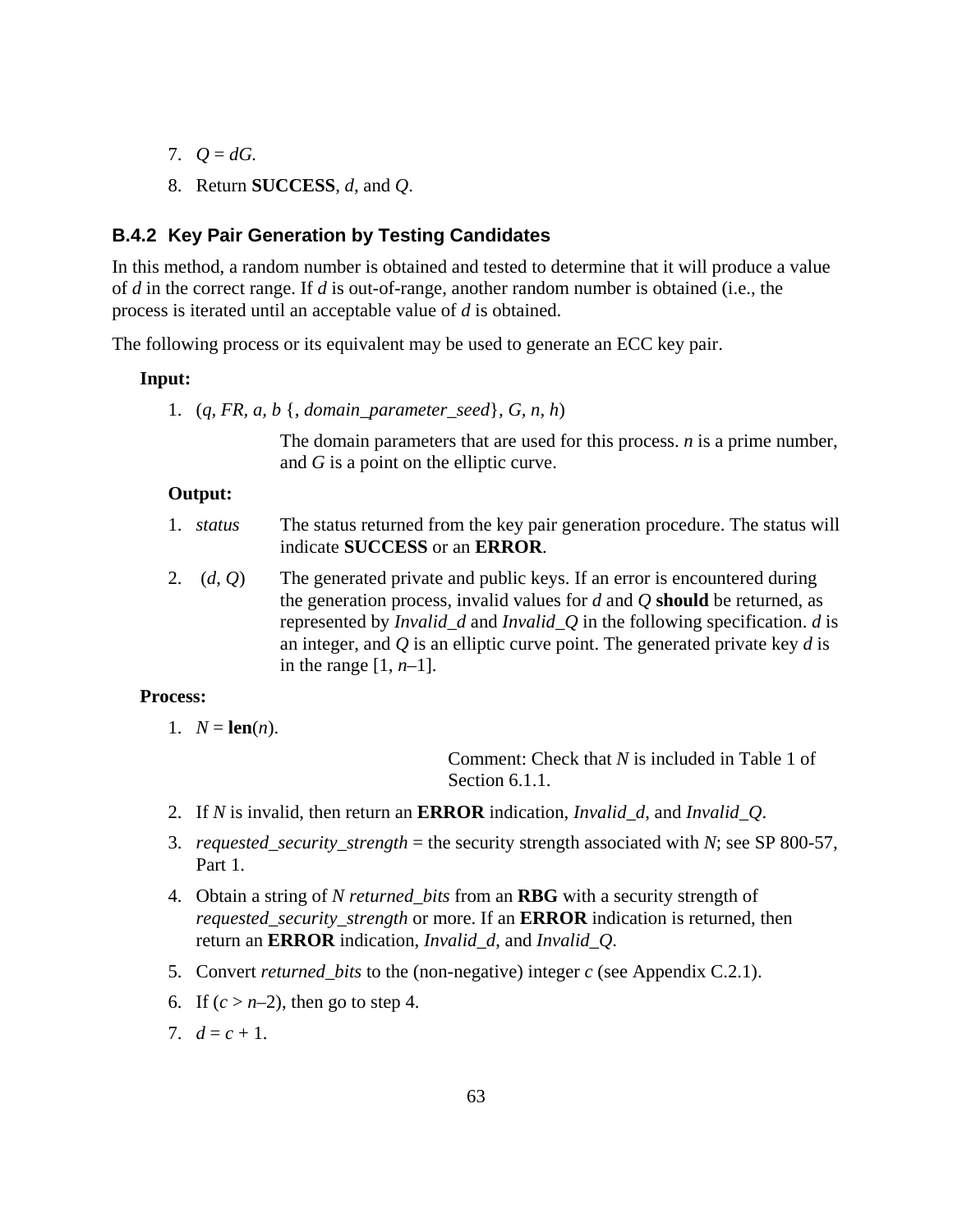- 8.  $Q = dG$ .
- 9. Return **SUCCESS**, *d*, and *Q*.

## **B.5 ECC Per-Message Secret Number Generation**

ECDSA requires the generation of a new random number *k* for each message to be signed. Two methods are provided for the generation of *k*; one of these two methods or another approved method **shall** be used.

The valid values of *n* are provided in Section 6.1.1. See ANS X9.62 for definitions of the elliptic curve math and the conversion routines.

Let **inverse** $(k, n)$  be a function that computes the inverse of a (non-negative) integer  $k$  with respect to multiplication modulo the prime number *n*. A technique for computing the inverse is provided in Appendix C.1.

## **B.5.1 Per-Message Secret Number Generation Using Extra Random Bits**

In this method, 64 more bits are requested from the RBG than are needed for *k* so that bias produced by the mod function in step 6 is not readily apparent.

The following process or its equivalent may be used to generate a per-message secret number.

#### **Input:**

1. (*q, FR, a, b* {, *domain\_parameter\_seed*}*, G, n, h*)

The domain parameters that are used for this process. *n* is a prime number, and *G* is a point on the elliptic curve.

#### **Output:**

- 1. *status* The status returned from the key pair generation procedure. The status will indicate **SUCCESS** or an **ERROR**.
- 2.  $(k, k^{-1})$  The generated secret number *k* and its inverse  $k^{-1}$ . If an error is encountered during the generation process, invalid values for *k* and <sup>−</sup><sup>1</sup> *k* **should** be returned, as represented by *Invalid\_k* and *Invalid\_k\_inverse* in the following specification. *k* and  $k^{-1}$  are integers in the range [1, *n*–1].

## **Process:**

1. 
$$
N = \text{len}(n)
$$
.

Comment: Check that *N* is included in Table 1 of Section 6.1.1.

2. If *N* is invalid, then return an **ERROR** indication, *Invalid\_k*, and *Invalid\_k*\_*inverse*.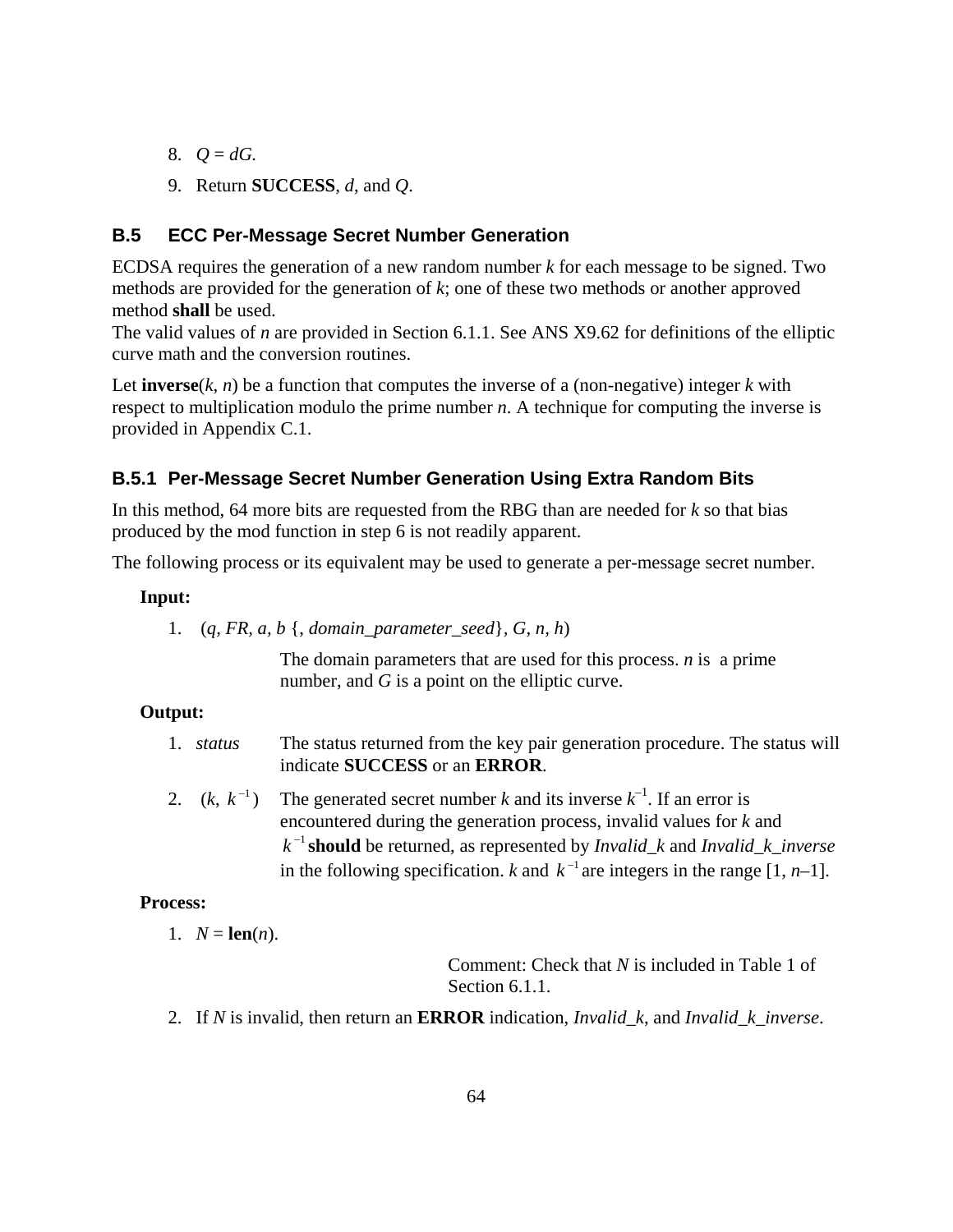- 3. *requested\_security\_strength* = the security strength associated with *N*; see SP 800-57, Part 1.
- 4. Obtain a string of *N*+64 *returned\_bits* from an **RBG** with a security strength of *requested security strength* or more. If an **ERROR** indication is returned, then return an **ERROR** indication, *Invalid\_k*, and *Invalid\_k*\_*inverse*.
- 5. Convert *returned\_bits* to the non-negative integer *c* (see Appendix C.2.1).
- 6*.*  $k = (c \mod (n-1)) + 1$ .
- 7. (*status*,  $k^{-1}$ ) = **inverse**(*k*, *n*).
- 8. Return *status*, *k*, and  $k^{-1}$ .

### **B.5.2 Per-Message Secret Number Generation by Testing Candidates**

In this method, a random number is obtained and tested to determine that it will produce a value of *k* in the correct range. If *k* is out-of-range, another random number is obtained (i.e., the process is iterated until an acceptable value of *k* is obtained.

The following process or its equivalent may b used to generate a per-message secret number.

## **Input:**

1. (*q, FR, a, b* {, *domain\_parameter\_seed*}*, G, n, h*)

The domain parameters that are used for this process. *n* is a prime number*,*  and *G* is a point on the elliptic curve.

### **Output:**

- 1. *status* The status returned from the key pair generation procedure. The status will indicate **SUCCESS** or an **ERROR**.
- 2.  $(k, k^{-1})$  The generated secret number *k* and its inverse  $k^{-1}$ . If an error is encountered during the generation process, invalid values for  $k$  and  $k^{-1}$ **should** be returned, as represented by *Invalid\_k* and *Invalid\_k\_inverse* in the following specification. *k* and  $k^{-1}$  are integers in the range [1, *n*–1].

## **Process:**

1.  $N = \text{len}(n)$ .

Comment: Check that *N* is included in Table 1 of Section 6.1.1.

2. If *N* is not included in Table 1, then return an **ERROR** indication, *Invalid\_k*, and *Invalid\_k\_inverse*.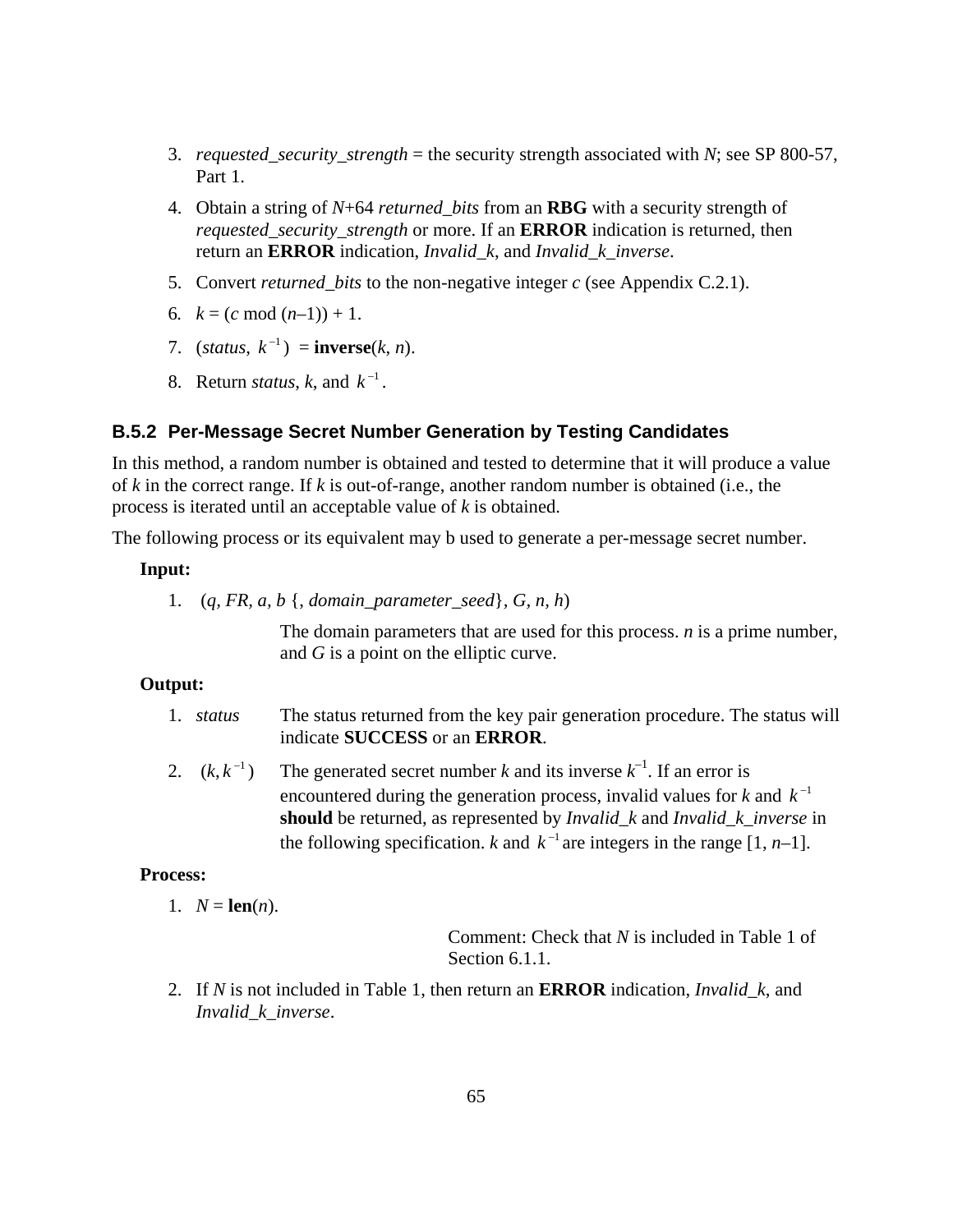- 3. *requested\_security\_strength* = the security strength associated with *N*; see SP 800-57, Part 1.
- 4. Obtain a string of *N returned\_bits* from an **RBG** with a security strength of *requested\_security\_strength* or more. If an **ERROR** indication is returned, then return an **ERROR** indication, *Invalid\_k*, and *Invalid\_k\_inverse*.
- 5. Convert *returned\_bits* to the (non-negative) integer *c* (see Appendix C.2.1).
- 6. If  $(c > n-2)$ , then go to step 4.
- 7.  $k = c + 1$ .
- 8.  $(status, k^{-1}) = inverse(k, n).$
- 9. Return *status*, *k*, and  $k^{-1}$ .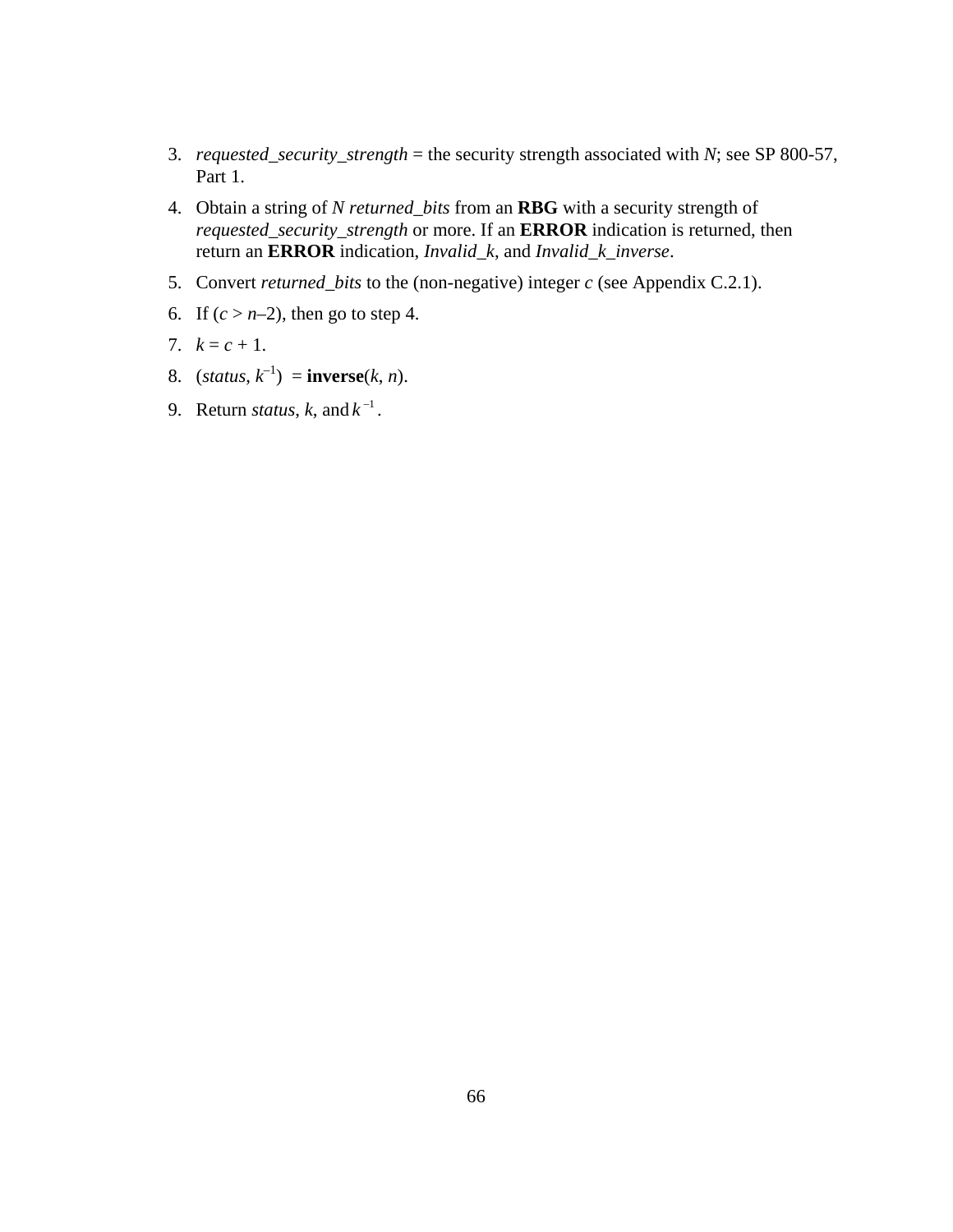# **Appendix C: Generation of Other Quantities**

This appendix contains routines for supplementary processes required for the implementation of this Standard. Appendix C.1 is needed to produce the inverse of the per-message secret *k* (see Section 4.5, and Appendices B.2.1, B.2.2, B.5.1 and B.5.2) and the inverse of the signature portion *s* that is used during signature verification (see Section 4.7). The routines in Appendix C.2 are required to convert between bit strings and integers where required in implementing this Standard. Appendix C.3 contains probabilistic primality tests to be used during the generation of DSA domain parameters and RSA key pairs. Appendices C.4 and C.5 contain algorithms required during the Lucas probabilistic primality test of Appendix C.3.3 to check for a perfect square and to compute the Jacobi symbol. Appendix C.6 contains the Shawe-Taylor algorithm for the construction of primes. Appendix C.7 provides a process to perform trial division, as required by the random prime generation routine in Appendix C.6. The sieve procedure in Appendix C.8 is needed by the trial division routine in Appendix C.7. The trial division process in Appendix C.7 and the sieve procedure in Appendix C.8 have been extracted from ANS X9.80, *Prime Number Generation, Primality Testing, and Primality Certificates*. Appendix C.9 is required during the generation of RSA key pairs. Appendix C.10 provides a method for constructing provable primes for RSA (see Appendix B.3.2.2 and B.3.4).

## **C.1 Computation of the Inverse Value**

This algorithm or an algorithm that produces an equivalent result **shall** be used to compute the multiplicative inverse  $z^{-1}$  mod *a*, where  $0 < z < a$ ,  $0 < z^{-1} < a$ , and *a* is a prime number. In this Standard, *z* is either *k* or *s*, and *a* is either *q* or *n*.

### **Input:**

| 1. z   |             | The value to be inverted mod $a$ (i.e., either $k$ or s).                                                     |  |  |
|--------|-------------|---------------------------------------------------------------------------------------------------------------|--|--|
| 2. $a$ |             | The domain parameter and (prime) modulus (i.e., either $q$ or $n$ ).                                          |  |  |
|        | Output:     |                                                                                                               |  |  |
|        | status      | The status returned from this function, where the <i>status</i> is either<br><b>SUCCESS</b> or <b>ERROR</b> . |  |  |
|        | 2. $z^{-1}$ | The multiplicative inverse of $z \mod a$ , if it exists.                                                      |  |  |

### **Process:**

- 1. Verify that *a* and *z* are positive integers such that  $z < a$ ; if not, return an **ERROR** indication.
- 2. Set  $i = a$ ,  $j = z$ ,  $y_2 = 0$ , and  $y_1 = 1$ .
- 3. *quotient* =  $\lfloor i/i \rfloor$ .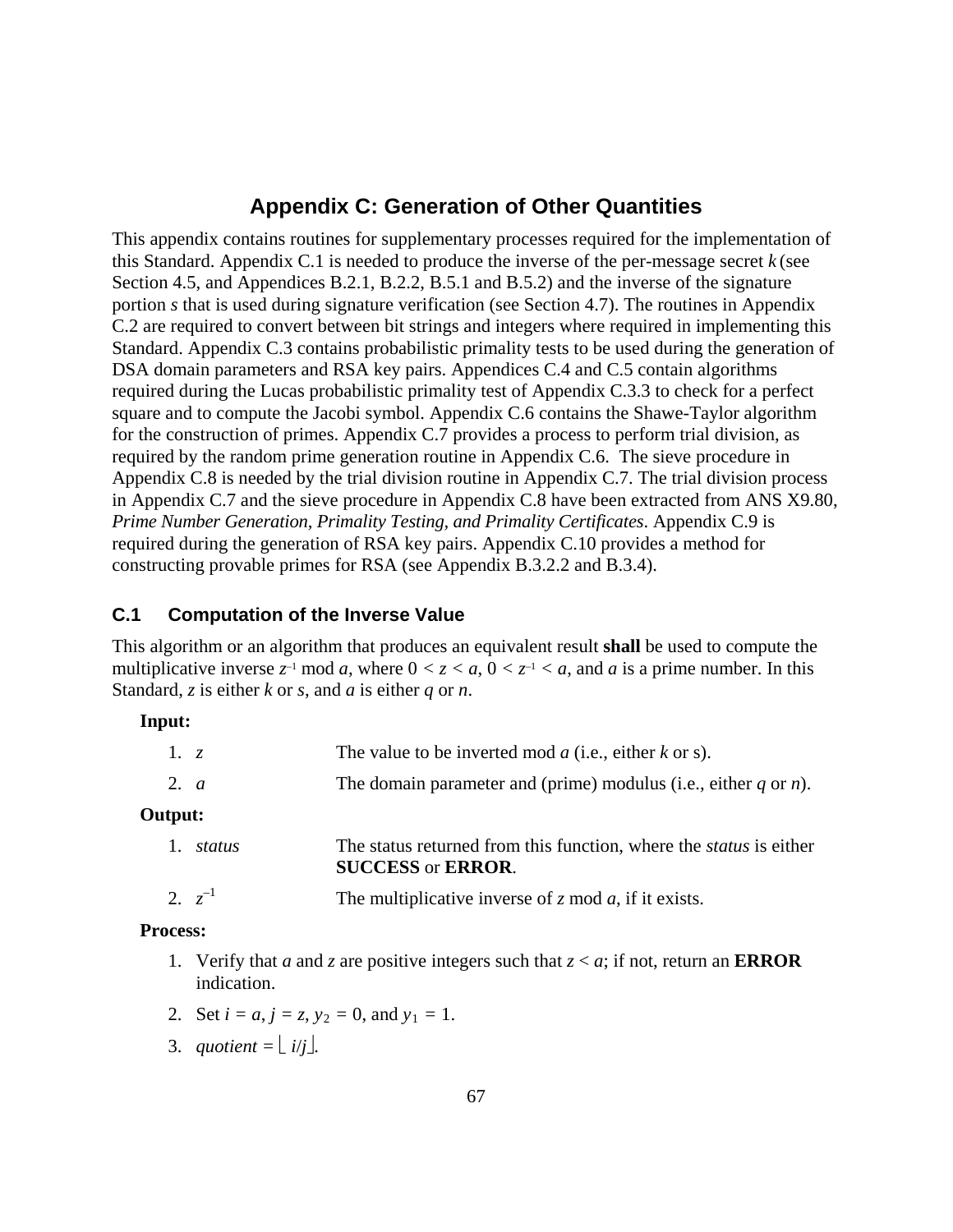- 4. *remainder* =  $i (j * quotient)$ *.*
- 5.  $y = y_2 (y_1 * quotient)$ .
- 6. Set  $i = j$ ,  $j = remainder$ ,  $y_2 = y_1$ , and  $y_1 = y$ .
- 7. If  $(j > 0)$ , then go to step 3.
- 8. If  $(i \neq 1)$ , then return an **ERROR** indication.
- 9. Return **SUCCESS** and *y*<sup>2</sup> mod *a*.

# **C.2 Conversion Between Bit Strings and Integers**

## **C.2.1 Conversion of a Bit String to an Integer**

An *n*-long sequence of bits { $x_1$ , ...,  $x_n$ } is converted to an integer by the rule

$$
\{x_1, \ldots, x_n\} \to (x_1 * 2^{n-1}) + (x_2 * 2^{n-2}) + \ldots + (n_1 * 2) + x_n.
$$

Note that the first bit of a sequence corresponds to the most significant bit of the corresponding integer, and the last bit corresponds to the least significant bit.

#### **Input:**

1.  $b_1, b_2, \ldots, b_n$  The bit string to be converted.

## **Output:**

1. *C* The requested integer representation of the bit string.

**Process:**

1. Let  $(b_1, b_2, \ldots, b_n)$  be the bits of *b* from leftmost to rightmost.

2. 
$$
C = \sum_{i=1}^{n} 2^{(n-i)} b_i
$$

3. Return *C*.

In this Standard, the binary length of an integer *C* is defined as the smallest integer *n* satisfying *C*  $< 2^n$ .

## **C.2.2 Conversion of an Integer to a Bit String**

An integer *x* in the range  $0 \le x < 2^n$  may be converted to an *n*-long sequence of bits by using its binary expansion as shown below: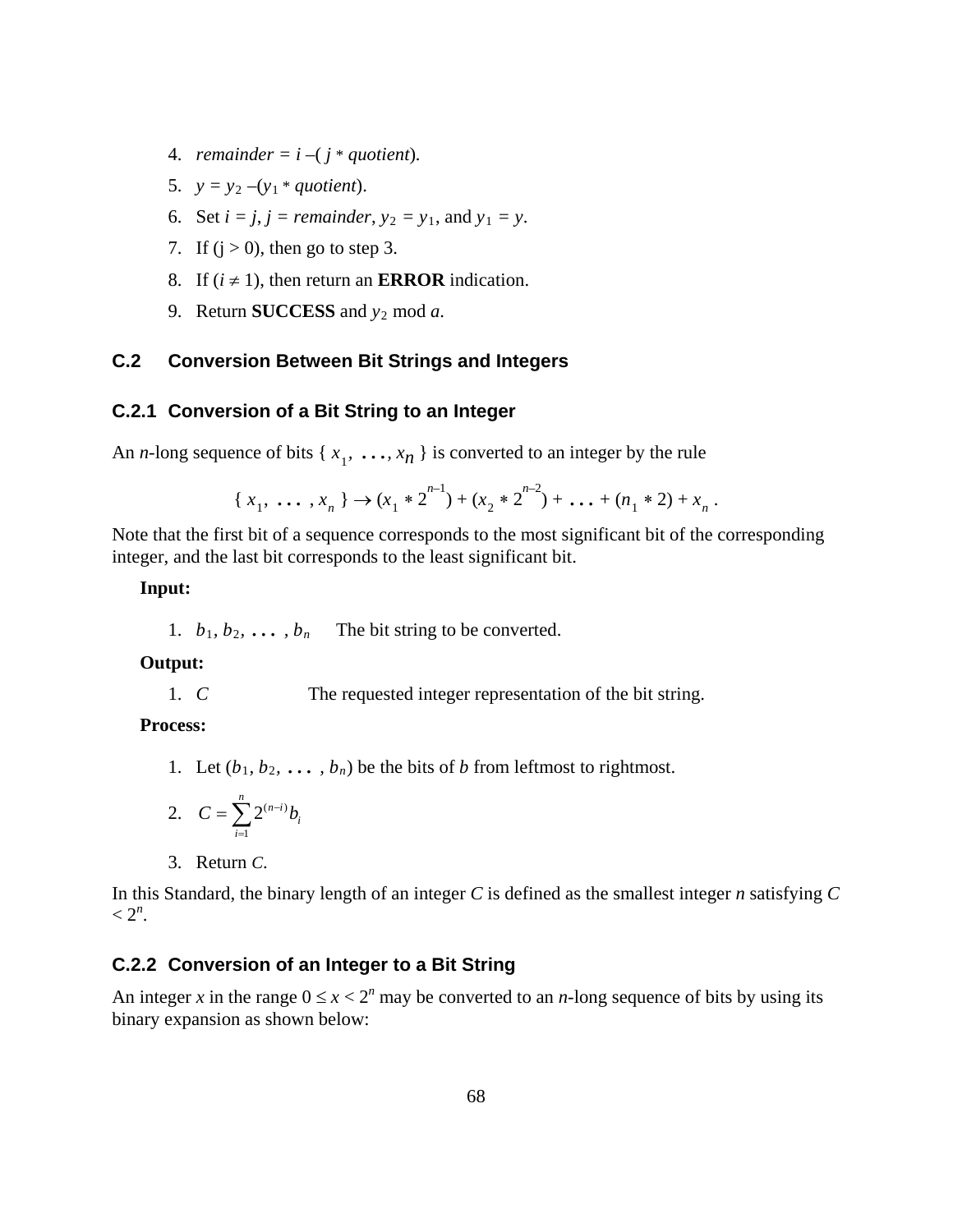$$
x = (x_1 * 2^{n-1}) + (x_2 * 2^{n-2}) + \ldots + (x_{n-1} * 2) + x_n \rightarrow \{x_1, \ldots, x_n\}
$$

Note that the first bit of a sequence corresponds to the most significant bit of the corresponding integer, and the last bit corresponds to the least significant bit.

#### **Input:**

1. *C* The non-negative integer to be converted.

### **Output:**

1.  $b_1, b_2, \ldots, b_n$  The bit string representation of the integer *C*.

## **Process:**

- 1. Let  $(b_1, b_2, \ldots, b_n)$  represent the bit string, where  $b_i = 0$  or 1, and  $b_1$  is the most significant bit, while  $b_n$  is the least significant bit.
- 2. For any integer *n* that satisfies  $C < 2^n$ , the bits  $b_i$  shall satisfy:

$$
C = \sum_{i=1}^{n} 2^{(n-i)} b_i
$$

3. Return  $b_1, b_2, ..., b_n$ .

In this Standard, the binary length of the integer *C* is defined as the smallest integer *n* that satisfies  $C < 2^n$ .

## **C.3 Probabilistic Primality Tests**

A probabilistic primality test may be required during the generation and validation of prime numbers. An approved robust probabilistic primality test **shall** be selected and used.

There are several probabilistic algorithms available. The Miller-Rabin probabilistic primality tests described in Appendices C.3.1 and C.3.2 are versions of a procedure due to M.O. Rabin, based in part on ideas of Gary L. Miller; one of these versions **shall** be used as the Miller-Rabin test discussed below. For more information, see [4]. For these tests, let **RBG** be an approved random bit generator.

There are several Lucas probabilistic primality tests available; the version provided in [5] is specified in Appendix C.3.3.

This Standard allows two alternatives for testing primality: either using several iterations of only the Miller-Rabin test, or using the iterated Miller-Rabin test, followed by a single Lucas test. The value of *iterations* (as used in Appendices C.3.1 and C.3.2) depends on the algorithm being used, the security strength, the error probability used, the length (in bits) of the candidate prime and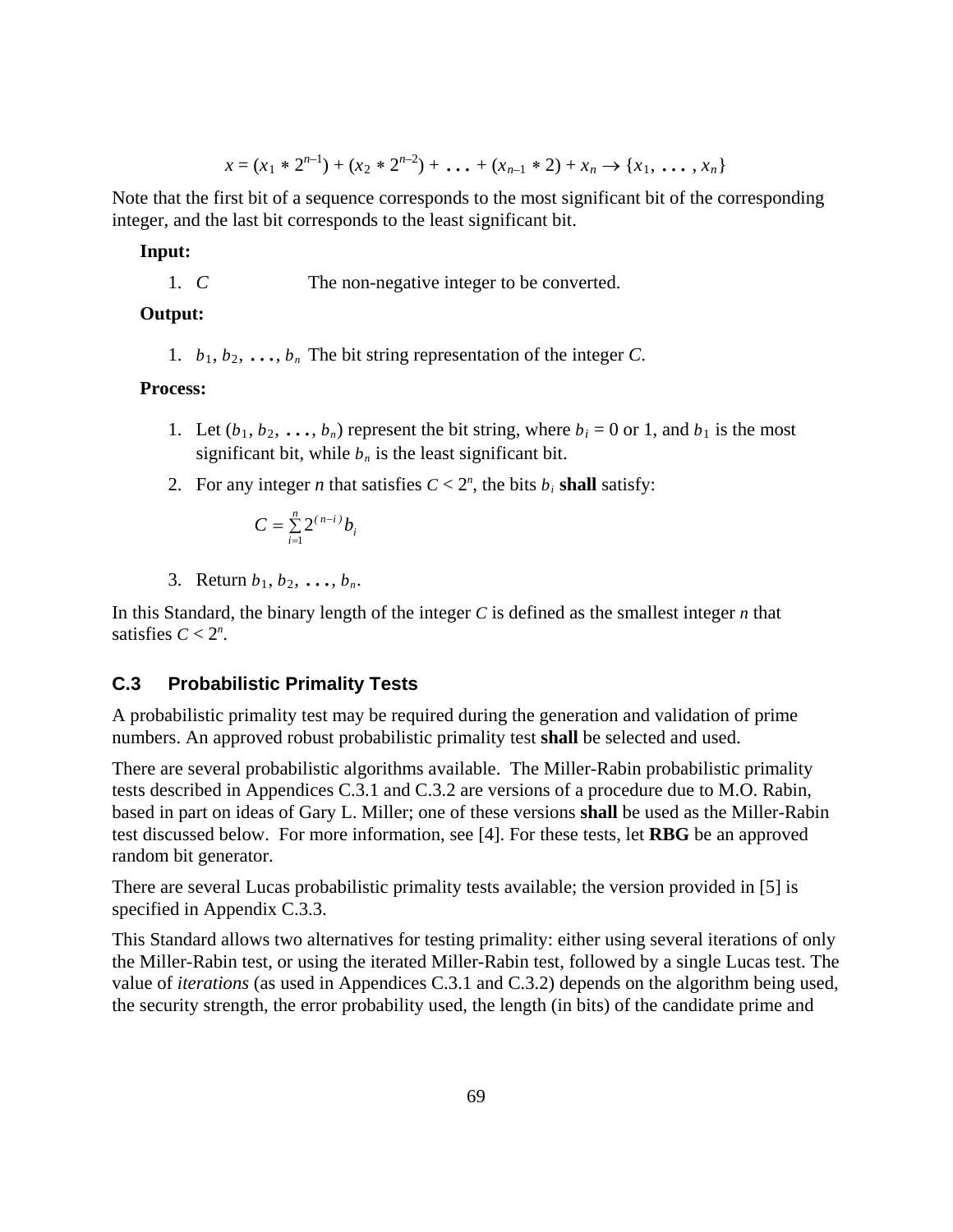the type of tests to be performed. Tables C.1, C.2 and C.3 list the minimum number of *iterations* of the Miller-Rabin tests that **shall** be performed.

As stated in Appendix F, if the definition of the error probability that led to the values of the number of Miller-Rabin tests for *p* and *q* in Tables C.1, C.2 and C.3 is not conservative enough, the prescribed number of Miller-Rabin tests can be followed by a single Lucas test. Since there are no known non-prime values that pass the two test combination (i.e., the indicated number of rounds of the Miller-Rabin test with randomly selected bases, followed by one round of the Lucas test), the two test combination may provide additional assurance of primality over the use of only the Miller-Rabin test. For DSA, the two-test combination may provide better performance. However, the Lucas test is not required when testing the  $p_1$ ,  $p_2$ ,  $q_1$  and  $q_2$  values for primality when generating RSA primes. See Appendix F for further information.

| <b>Parameters</b>                                                         | <b>M-R Tests Only</b> | <b>M-R</b> Tests when followed<br>by One Lucas test |
|---------------------------------------------------------------------------|-----------------------|-----------------------------------------------------|
| $p: 1024$ bits<br>$q: 160$ bits<br>Error probability = $2^{-80}$          | For p and q: 40       | For $p: 3$<br>For $q: 19$                           |
| $p: 2048$ bits<br>$q: 224$ bits<br>Error probability = $2^{-112}$         | For $p$ and $q$ : 56  | For $p: 3$<br>For $q: 24$                           |
| $p: 2048$ bits<br>$q: 256$ bits<br>Error probability = $2^{-112}$         | For $p$ and $q$ : 56  | For $p: 3$<br>For $q: 27$                           |
| $p: 3072$ bits<br>$q: 256 \text{ bits}$<br>Error probability = $2^{-128}$ | For $p$ and $q$ : 64  | For $p: 2$<br>For $q: 27$                           |

| Table C.1. Minimum number of Miller-Rabin iterations for DSA |  |  |  |
|--------------------------------------------------------------|--|--|--|
|--------------------------------------------------------------|--|--|--|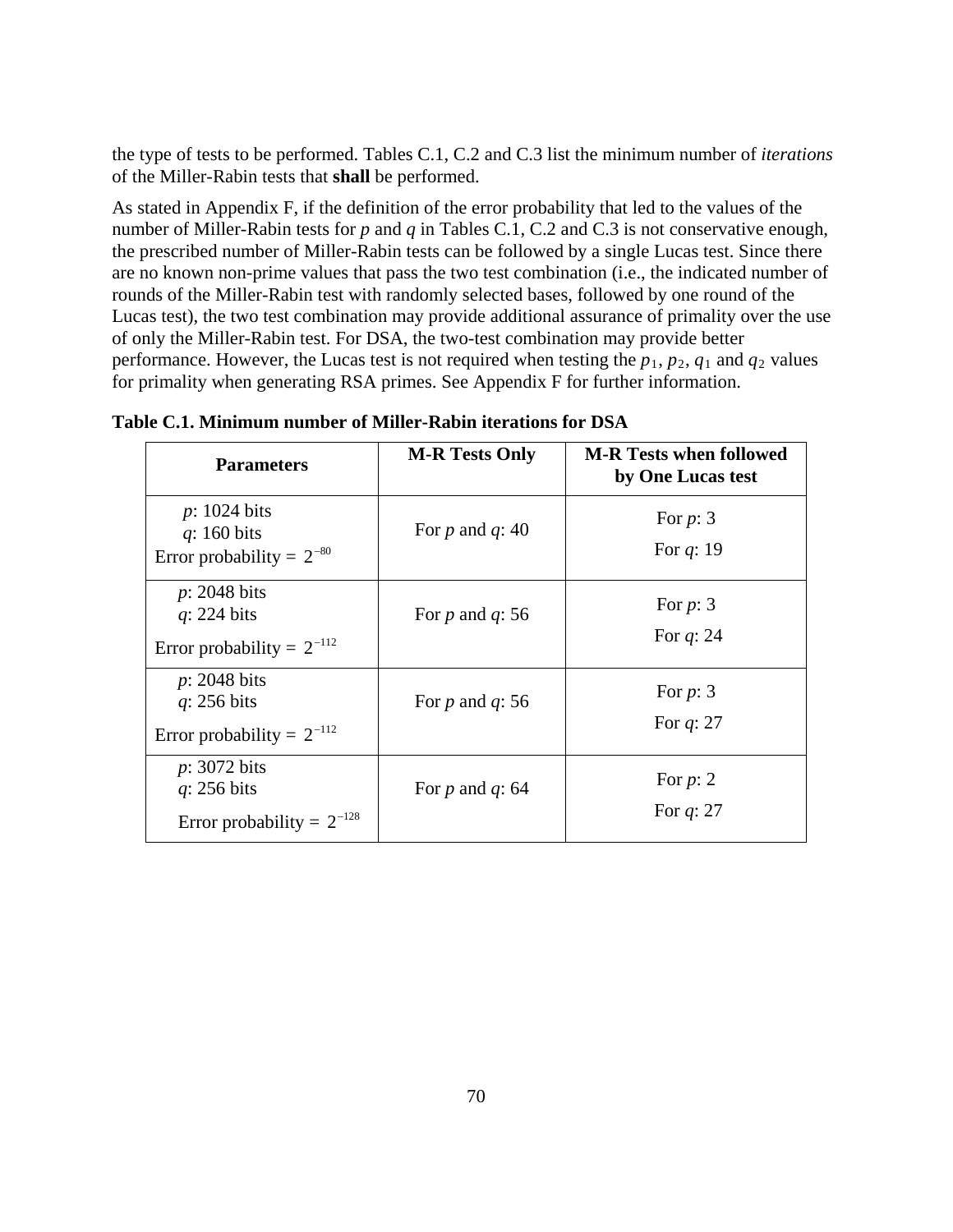| <b>Parameters</b>                    | <b>M-R Tests Only</b>                     |
|--------------------------------------|-------------------------------------------|
| $p_1, p_2, q_1$ and $q_2 > 100$ bits | For $p_1$ , $p_2$ , $q_1$ and $q_2$ : 28  |
| p and $q: 512$ bits                  | For p and $q: 5$                          |
| Error probability = $2^{-80}$        |                                           |
| $p_1, p_2, q_1$ and $q_2 > 140$ bits | For $p_1$ , $p_2$ , $q_1$ and $q_2$ : 38  |
| p and q: 1024 bits                   | For p and $q: 5$                          |
| Error probability = $2^{-112}$       |                                           |
| $p_1, p_2, q_1$ and $q_2 > 170$ bits | For $p_1$ , $p_2$ , $q_1$ and, $q_2$ : 41 |
| $p$ and $q$ : 1536 bits              | For p and $q: 4$                          |
| Error probability = $2^{-128}$       |                                           |

**Table C.2. Minimum number of rounds of M-R testing when generating primes for use in RSA Digital Signatures**

**Table C.3. Minimum number of rounds of M-R testing when generating primes for use in RSA Digital Signatures using an error probability of 2–100**

| <b>Parameters</b>                    | <b>M-R Tests Only</b>                    |
|--------------------------------------|------------------------------------------|
| $p_1, p_2, q_1$ and $q_2 > 100$ bits | For $p_1$ , $p_2$ , $q_1$ and $q_2$ : 38 |
| p and q: $512$                       | For p and $q:7$                          |
| $p_1, p_2, q_1$ and $q_2 > 140$ bits | For $p_1$ , $p_2$ , $q_1$ and $q_2$ : 32 |
| p and q: 1024 bits                   | For $p$ and $q: 4$                       |
| $p_1, p_2, q_1$ and $q_2 > 170$ bits | For $p_1$ , $p_2$ , $q_1$ and $q_2$ : 27 |
| p and q: 1536 bits                   | For p and $q: 3$                         |

# **C.3.1 Miller-Rabin Probabilistic Primality Test**

Let **RBG** be an approved random bit generator.

### **Input:**

1. *w* The odd integer to be tested for primality. This will be either *p* or *q*, or one of the auxiliary primes  $p_1$ ,  $p_2$ ,  $q_1$  or  $q_2$ .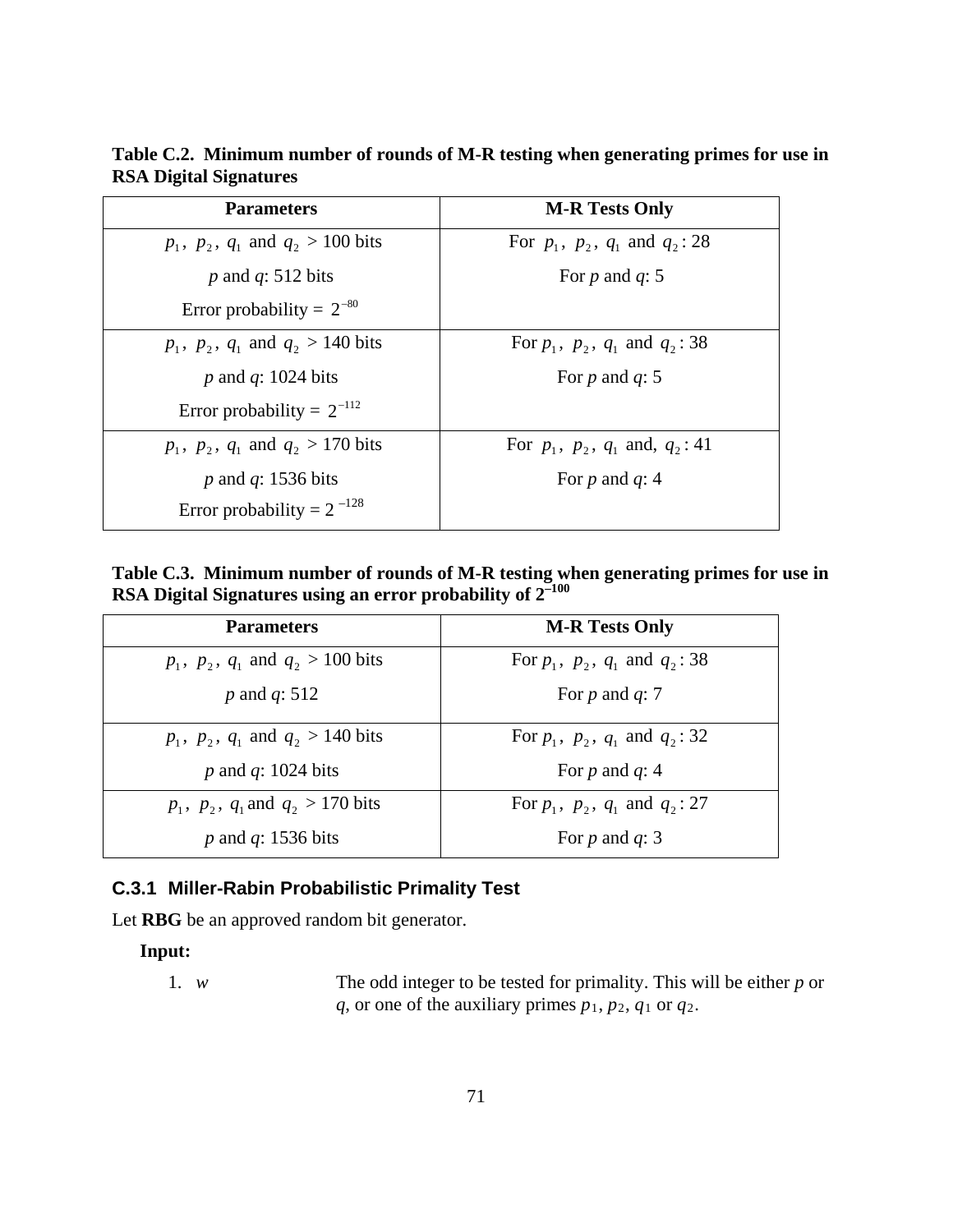2. *iterations* The number of iterations of the test to be performed; the value **shall** be consistent with Table C.1, C.2 or C.3.

#### **Output:**

1. *status* The status returned from the validation procedure, where *status* is either **PROBABLY PRIME** or **COMPOSITE**.

### **Process:**

- 1. Let *a* be the largest integer such that 2*<sup>a</sup>* divides *w*−1.
- 2.  $m = (w-1)/2^a$
- 3. *wlen* = **len** (*w*).
- 4. For *i* = 1 to *iterations* do
	- 4.1 Obtain a string *b* of *wlen* bits from an RBG.

Comment: Ensure that  $1 < b < w-1$ .

- 4.2 If  $((b \le 1)$  or  $(b \ge w-1)$ ), then go to step 4.1.
- 4.3  $z = b^m \mod w$ .
- 4.4 If  $((z = 1)$  or  $(z = w 1)$ ), then go to step 4.7.
- 4.5 For *j* = 1 to *a* − 1 do.
	- 4.5.1  $z = z^2 \mod w$ .
	- 4.5.2 If  $(z = w-1)$ , then go to step 4.7.
	- 4.5.3 If  $(z = 1)$ , then go to step 4.6.

## 4.6 Return **COMPOSITE.**

4.7 Continue. Comment: Increment *i* for the do-loop in step 4.

5. Return **PROBABLY PRIME.**

#### **C.3.2 Enhanced Miller-Rabin Probabilistic Primality Test**

This method provides additional information when an error is encountered that may be useful when generating or validating RSA moduli. Let **RBG** be an approved random bit generator.

### **Input:**

1. *w* The odd integer to be tested for primality. This will be either *p* or *q*, or one of the auxiliary primes  $p_1$ ,  $p_2$ ,  $q_1$  or  $q_2$ .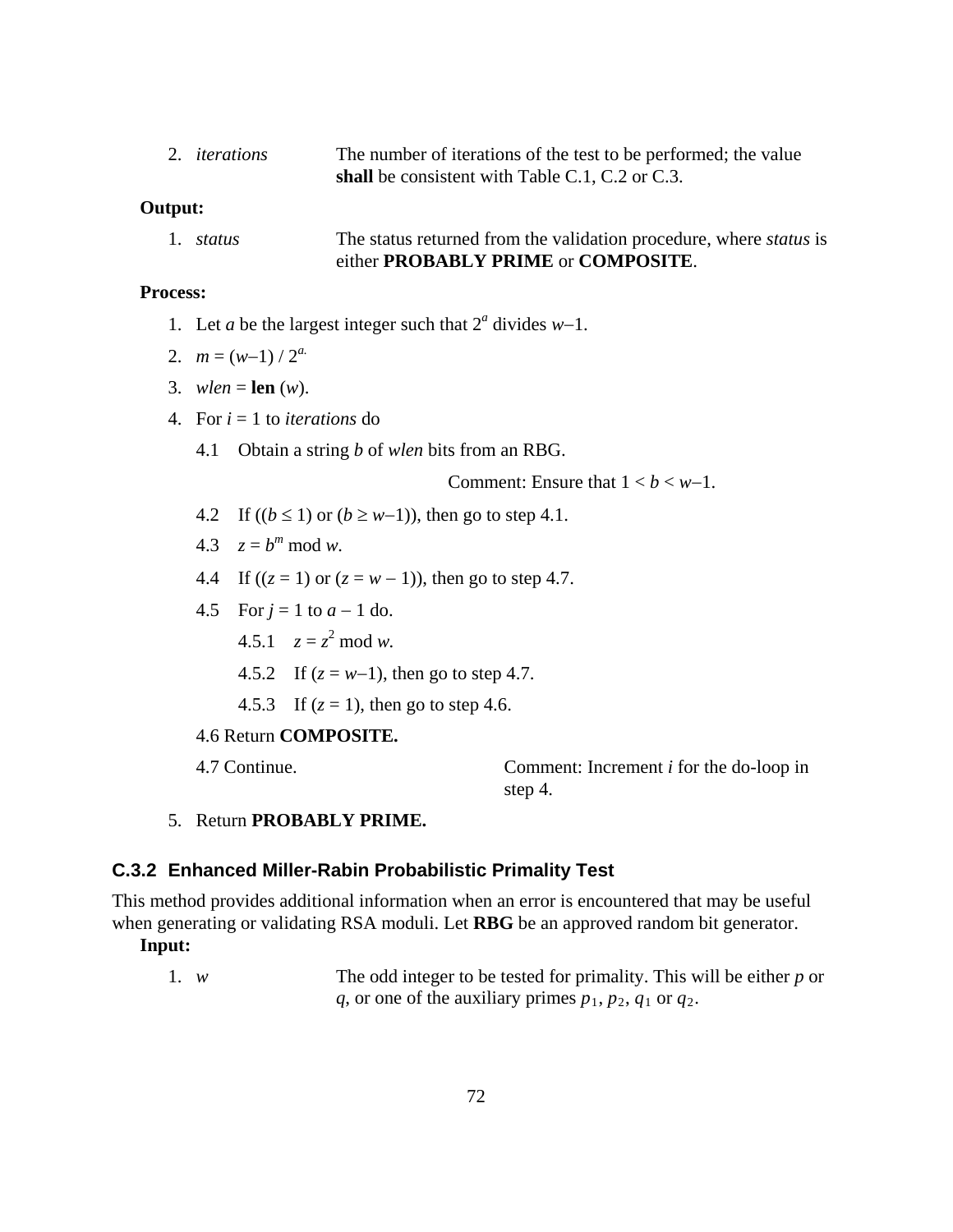| 2. <i>iterations</i> | The number of iterations of the test to be performed; the value |
|----------------------|-----------------------------------------------------------------|
|                      | shall be consistent with Table C.1, C.2 or C.3.                 |

#### **Output:**

1. *status* The status returned from the validation procedure, where *status* is either **PROBABLY PRIME**, **PROVABLY COMPOSITE WITH FACTOR** (returned with the factor), and **PROVABLY COMPOSITE AND NOT A POWER OF A PRIME**.

#### **Process:**

- 1. Let *a* be the largest integer such that  $2^a$  divides  $w-1$ .
- 2.  $m = (w-1)/2^a$
- 3. *wlen* = **len** (*w*).
- 4. For *i* = 1 to *iterations* do
	- 4.1 Obtain a string *b* of *wlen* bits from an RBG.

Comment: Ensure that  $1 < b < w-1$ .

- 4.2 If  $((b \le 1)$  or  $(b \ge w-1)$ ), then go to step 4.1.
- 4.3  $g = GCD(b, w)$ .
- 4.4 If (*g* > 1), then return **PROVABLY COMPOSITE WITH FACTOR** and the value of *g*.

$$
4.5 \quad z = b^m \bmod w.
$$

- 4.6 If  $((z = 1)$  or  $(z = w 1)$ ), then go to step 4.15.
- 4.7 For  $j = 1$  to  $a 1$  do.
	- 4.7.1  $x = z$ . Comment:  $x \ne 1$  and  $x \ne w-1$ .
	- 4.7.2  $z = x^2 \mod w$ .
	- 4.7.3 If  $(z = w-1)$ , then go to step 4.15.
	- 4.7.4 If  $(z = 1)$ , then go to step 4.12.
- 4.8  $x = z$ . Comment:  $x = b^{(w-1)/2} \text{ mod } w$  and  $x \neq w-1$ .
- 4.9  $z = x^2 \mod w$ .
- 4.10 If  $(z = 1)$ , then go to step 4.12.
- 4.11  $x = z$ . Comment:  $x = b^{(w-1)} \mod w$  and  $x \ne 1$ .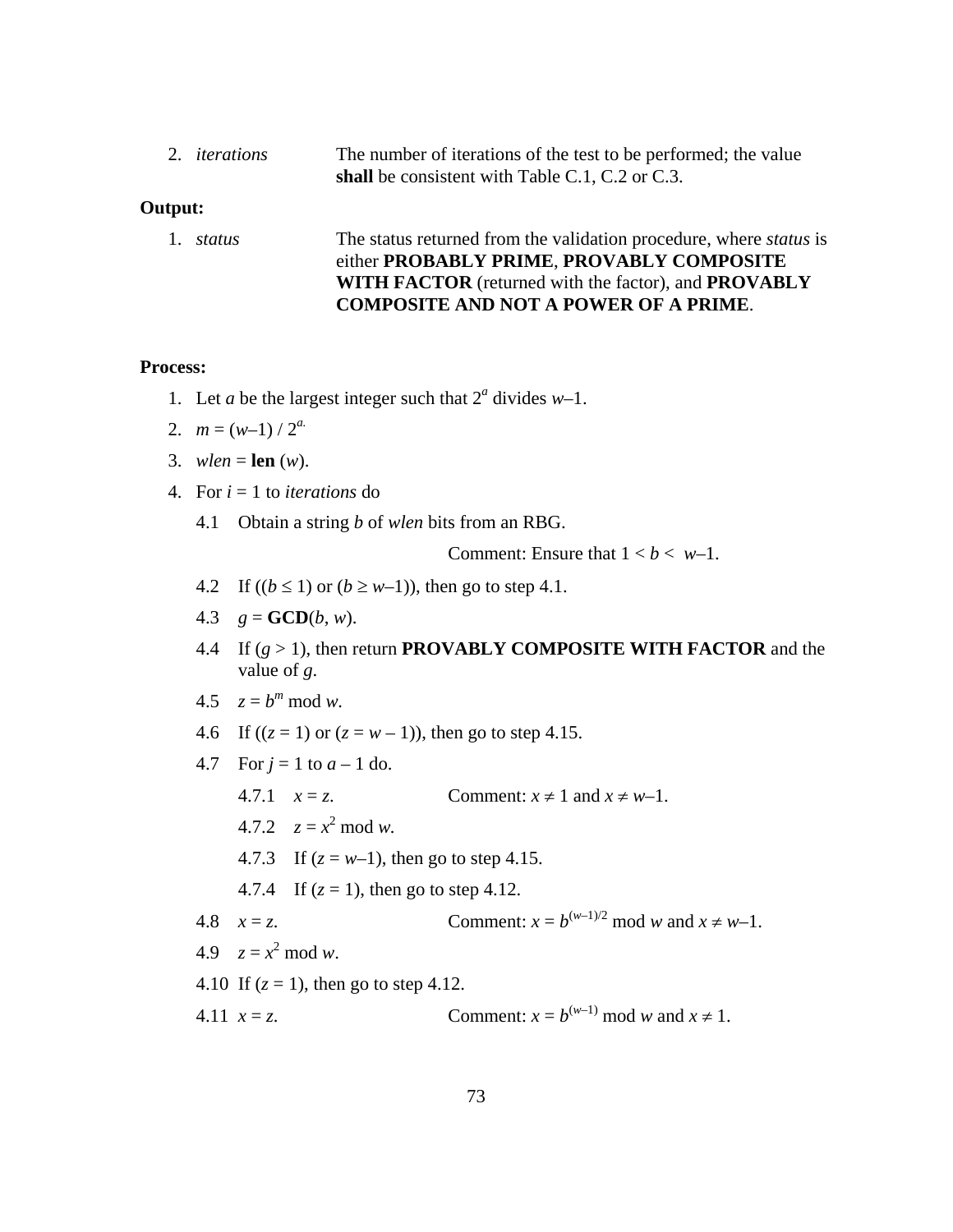- 4.12  $g = GCD(x-1, w)$ .
- 4.13 If (g > 1), then return **PROVABLY COMPOSITE WITH FACTOR** and the value of *g*.

#### 4.14 Return **PROVABLY COMPOSITE AND NOT A POWER OF A PRIME.**

4.15 Continue. Comment: Increment *i* for the do-loop in step 4.

#### 5. Return **PROBABLY PRIME.**

#### **C.3.3 (General) Lucas Probabilistic Primality Test**

The following process or its equivalent **shall** be used as the Lucas test.

## **Input:**

*C* The candidate odd integer to be tested for primality.

### **Output:**

*status* Where *status* is either **PROBABLY PRIME** or **COMPOSITE**.

### **Process:**

- 1. Test whether *C* is a perfect square (see Appendix C.4). If so, return (**COMPOSITE**).
- 2. Find the first *D* in the sequence  $\{5, -7, 9, -11, 13, -15, 17, \ldots\}$  for which the Jacobi symbol  $\left(\frac{D}{C}\right) = -1$ . See Appendix C.5 for an approved method to compute the Jacobi Symbol. If  $\left(\frac{D}{C}\right) = 0$  for any *D* in the sequence, return (**COMPOSITE**).
- 3.  $K = C+1$ .
- 4. Let  $K_r K_{r-1} \ldots K_0$  be the binary expansion of K, with  $K_r = 1$ .
- 5. Set  $U_r = 1$  and  $V_r = 1$ .
- 6. For  $i = r-1$  to 0, do
	- 6.1  $U_{temp} = U_{i+1} V_{i+1} \text{ mod } C.$

6.2 
$$
V_{temp} = \frac{V_{i+1}^2 + DU_{i+1}^2}{2} \mod C.
$$

6.3 If  $(K_i = 1)$ , then Comment: If  $K_i = 1$ , then do steps 6.3.1 and 6.3.2; otherwise, do steps 6.3.3 and 6.3.4.

6.3.1 
$$
U_i = \frac{U_{temp} + V_{temp}}{2} \mod C
$$
.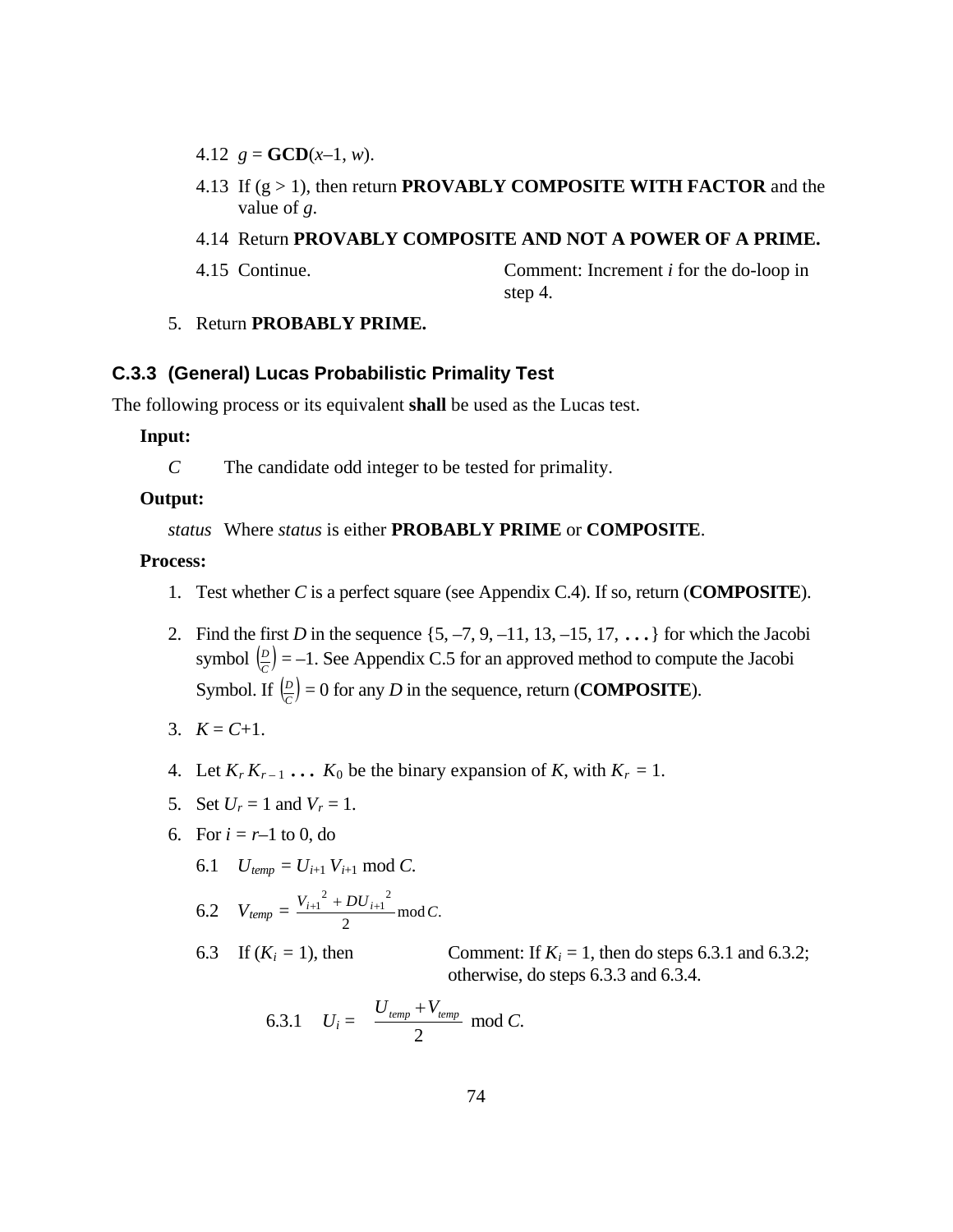6.3.2 
$$
V_i = \frac{V_{temp} + DU_{temp}}{2} \mod C.
$$

Else

6.3.3 
$$
U_i = U_{temp}
$$
.  
6.3.4  $V_i = V_{temp}$ .

7. If  $(U_0 = 0)$ , then return (**PROBABLY PRIME**). Otherwise, return (**COMPOSITE**).

Steps 6.2, 6.3.1 and 6.3.2 contain expressions of the form *A*/2 mod *C*, where *A* is an integer, and *C* is an odd integer. If *A*/2 is not an integer (i.e., *A* is odd), then *A*/2 mod *C* may be calculated as  $(A+C)/2$  mod *C*. Alternatively,  $A/2$  mod  $C = A \cdot (C+1)/2$  mod *C*, for any integer *A*, without regard to *A* being odd or even.

## **C.4 Checking for a Perfect Square**

The following algorithm may be used to determine whether an *n*-bit positive integer C is a perfect square:

## **Input:**

*C* The integer to be checked.

### **Output:**

*status* Where *status* is either **PERFECT SQUARE** or **NOT A PERFECT SQUARE**.

#### **Process:**

- 1. Set *n*, such that  $2^n > C \ge 2^{(n-1)}$ .
- 2.  $m = \lceil n/2 \rceil$ .
- 3.  $i = 0$ .
- 4. Select  $X_0$  such that  $2^m > X_0 \ge 2^{(m-1)}$ .
- 5. Repeat
	- 5.1  $i = i + 1$ .

5.2 
$$
X_i = ((X_{i-1})^2 + C)/(2X_{i-1}).
$$

Until  $(X_i)^2 < 2^m + C$ .

6. If  $C = \lfloor X_i \rfloor^2$ , then

## *status* = **PERFECT SQUARE**.

Else

*status* = **NOT A PERFECT SQUARE**.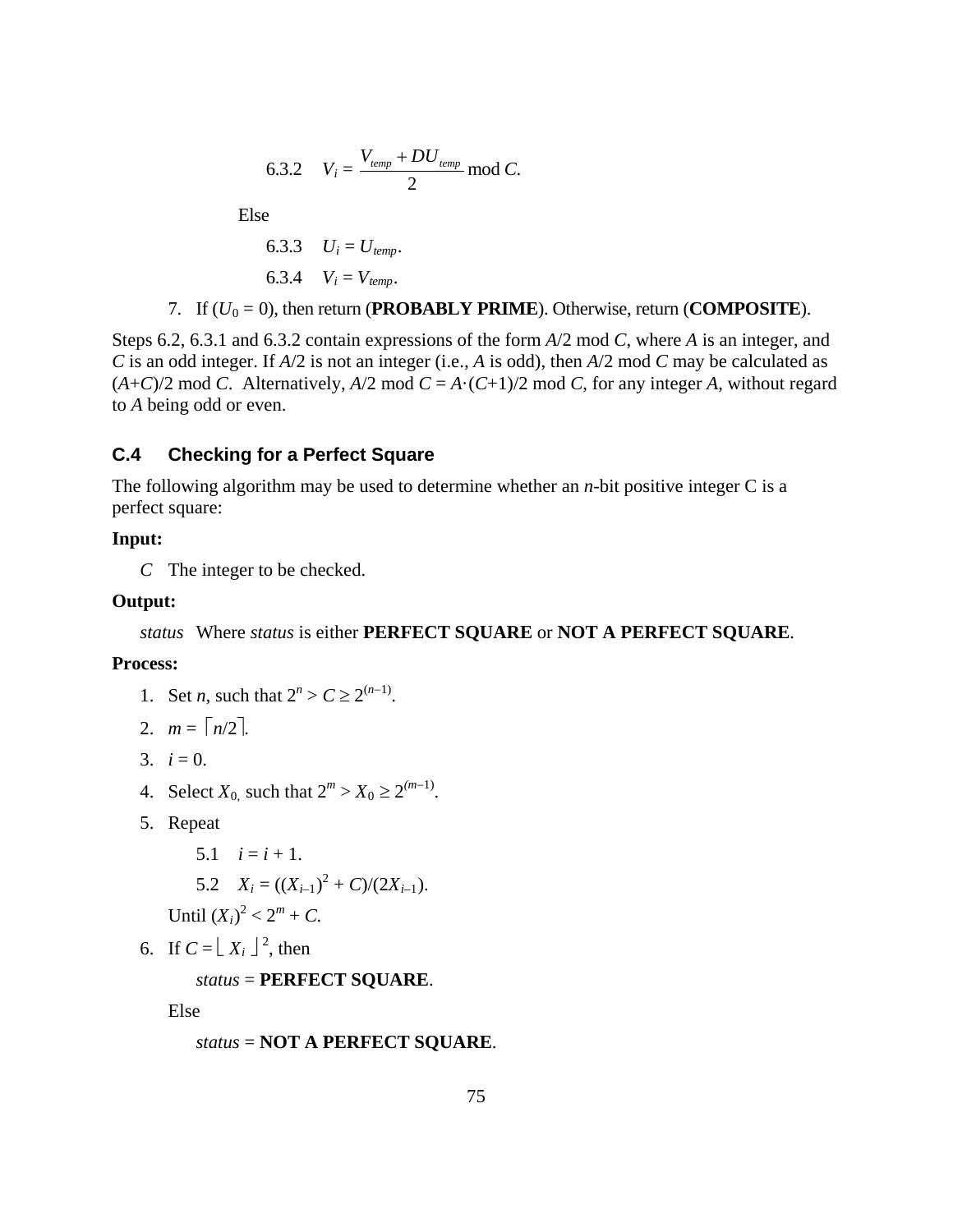#### 7. **Return** *status*.

#### **Notes:**

- 1. By starting with  $X_0 > (1/2)$  **Sqrt**(*C*),  $|X_0 \text{Sqrt}(C)|$  is guaranteed to be less than  $X_0$ . This inequality is maintained in step 5; i.e.,  $|X_i - \text{Sqrt}(C)| < X_i$  for all *i*.
- 2. For  $i \geq 1$ ,  $0 \leq X_i$  **Sqrt** $(C) = (X_{i-1} \text{Sqrt}(C))^2 / (2 X_{i-1}) < X_0/2^i$ .

In particular,  $0 \le X_m - \text{Sqrt}(C) < 1$ . If  $\text{Sqrt}(C)$  were an integer, then it would be equal to the floor of  $X_m$ .

3. In general, the inequality  $X_i - \text{Sqrt}(C) < 1$  will occur for values of *i* that are much less than *m*. To detect this, the fact that  $2^{(m-1)} \leq$  **Sqrt**(*C*) < *X<sub>i</sub>* for all  $i \geq 1$  can be used,

$$
X_i - \text{Sqrt}(C) = ((X_i)^2 - C)/(X_i + \text{Sqrt}(C))
$$
  
\n
$$
\leq ((X_i)^2 - C)/(2 \text{Sqrt}(C))
$$
  
\n
$$
\leq ((X_i)^2 - C)/(2^m)
$$

Thus, the condition  $(X_i)^2 < 2^m + C$  implies that  $X_i - \text{Sqrt}(C) < 1$ .

## **C.5 Jacobi Symbol Algorithm**

This routine computes the Jacobi symbol  $\left| \frac{a}{b} \right|$ J  $\left(\frac{a}{a}\right)$  $\setminus$ ſ *n*  $\left(\frac{a}{a}\right)$ .

# **Jacobi( ):**

#### **Input:**

- *a* Any integer. For this Standard, the initial value is in the sequence  $\{5, -7, 9, -11,$ 13,  $-15$ , 17,  $\dots$ }, as determined by Appendix C.3.3.
- *n* Any integer. For this Standard, the initial value is the candidate being tested, as determined by Appendix C.3.3.

#### **Output:**

*result* The calculated Jacobi symbol.

### **Process:**

- 1.  $a = a \mod n$ . Comment: *a* will be in the range  $0 \le a < n$ .
- 2. If  $a = 1$ , or  $n = 1$ , then return (1).
- 3. If  $a = 0$ , then return (0).
- 4. Define *e* and  $a_1$  such that  $a = 2^e a_1$ , where  $a_1$  is odd.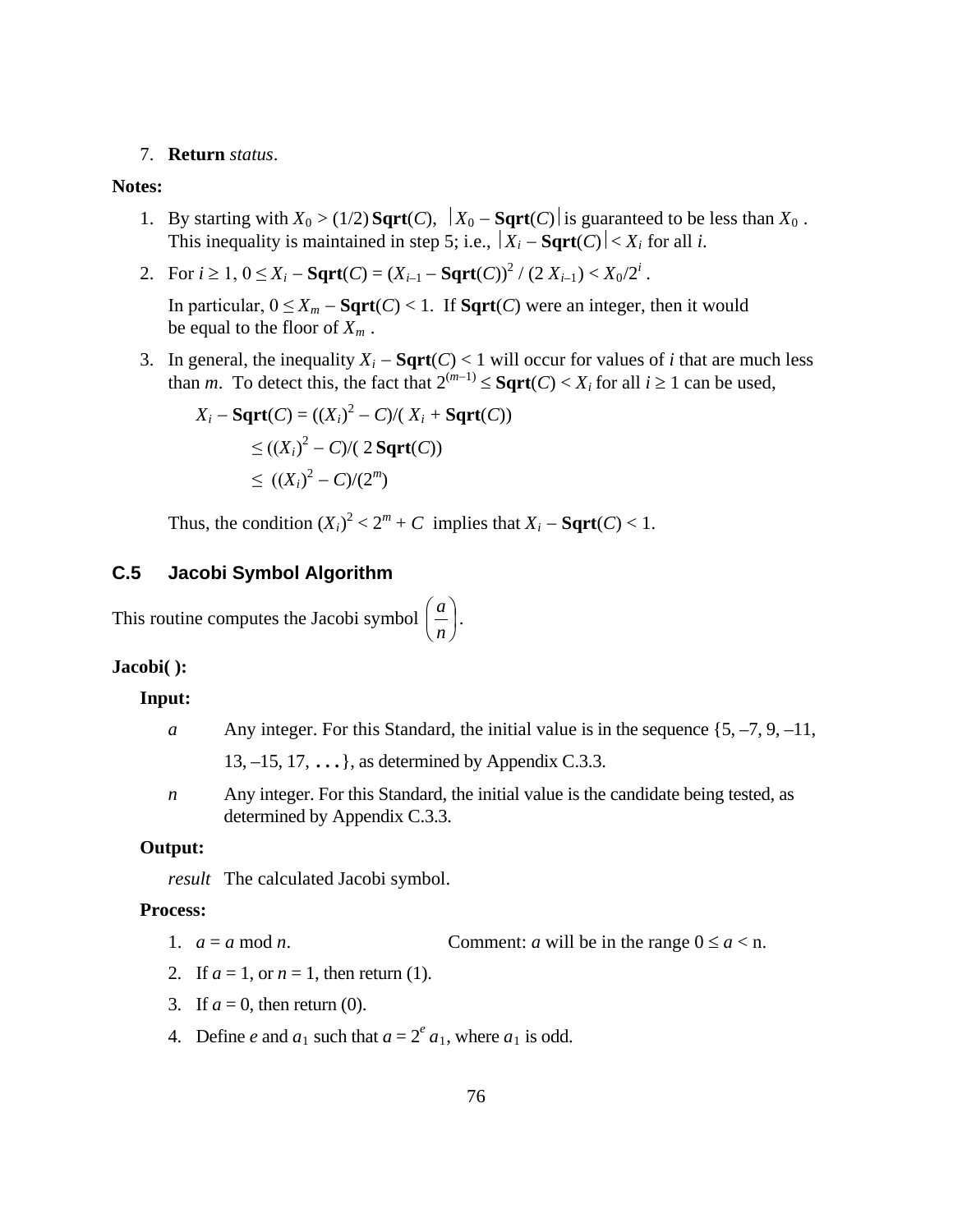5. If *e* is even, then  $s = 1$ .

Else if  $((n \equiv 1 \pmod{8})$  or  $(n \equiv 7 \pmod{8})$ , then  $s = 1$ .

Else if  $((n \equiv 3 \pmod{8})$  or  $(n \equiv 5 \pmod{8})$ , then  $s = -1$ .

- 6. If  $((n \equiv 3 \pmod{4})$  and  $(a_1 \equiv 3 \pmod{4})$ , then  $s = -s$ .
- 7.  $n_1 = n \mod a_1$ .
- 8. Return  $(s * Jacobi (n_1, a_1))$ . Comment: Call this routine recursively.

Example: Compute the Jacobi symbol for  $a = 5$  and  $n = 3439601197$ :

- 1. *n* is not 1, and *a* is not 1, so proceed to Step 2.
- 2. *a* is not 0, so proceed to Step 3*.*
- 3.  $5 = 2^0 * 5$ , so  $e = 0$ , and  $a_1 = 5$ .
- 4. *e* is even, so  $s = 1$ .
- 5. *a*<sup>1</sup> is not congruent to 3 mod 4, so do not change *s*.
- 6.  $n_1 = 2 = n \mod 5$ .
- 7. Compute and return (1 \* Jacobi(2, 5)). This calls Jacobi recursively. Compute the Jacobi symbol for  $a = 2$  and  $n = 5$ :
	- 7.1 *n* is not 1, and *a* is not 1, so proceed to Step 7.2.
	- 7.2 *a* is not 0, so proceed to Step 7.3*.*
	- 7.3  $2 = 2^1 * 1$ , so  $e = 1$ , and  $a_1 = 1$ .
	- 7.4 *e* is odd, and  $n \equiv 5 \pmod{8}$ , so set  $s = -1$ .
	- 7.5 *n* is not 3 mod 4, and  $a_1$  is not 3 mod 4, so proceed to step 7.6.
	- 7.6  $n_1 = 0 = n \text{ mod } 1$ .
	- 7.7 Return  $(-1 * Jacobi(0, 1) = -1)$ . This calls Jacobi recursively. Compute the Jacobi symbol for  $a = 0$  and  $n = 1$ :

7.7.1  $n = 1$ , so return 1.

Thus, Jacobi  $(0,1) = 1$ , so Jacobi  $(2,5) = -1*(1) = -1$ , and Jacobi  $(5, 3439601197) = 1*(-1) = -1$ .

### **C.6 Shawe-Taylor Random\_Prime Routine**

This routine is recursive and may be used to construct a provable prime number using a hash function.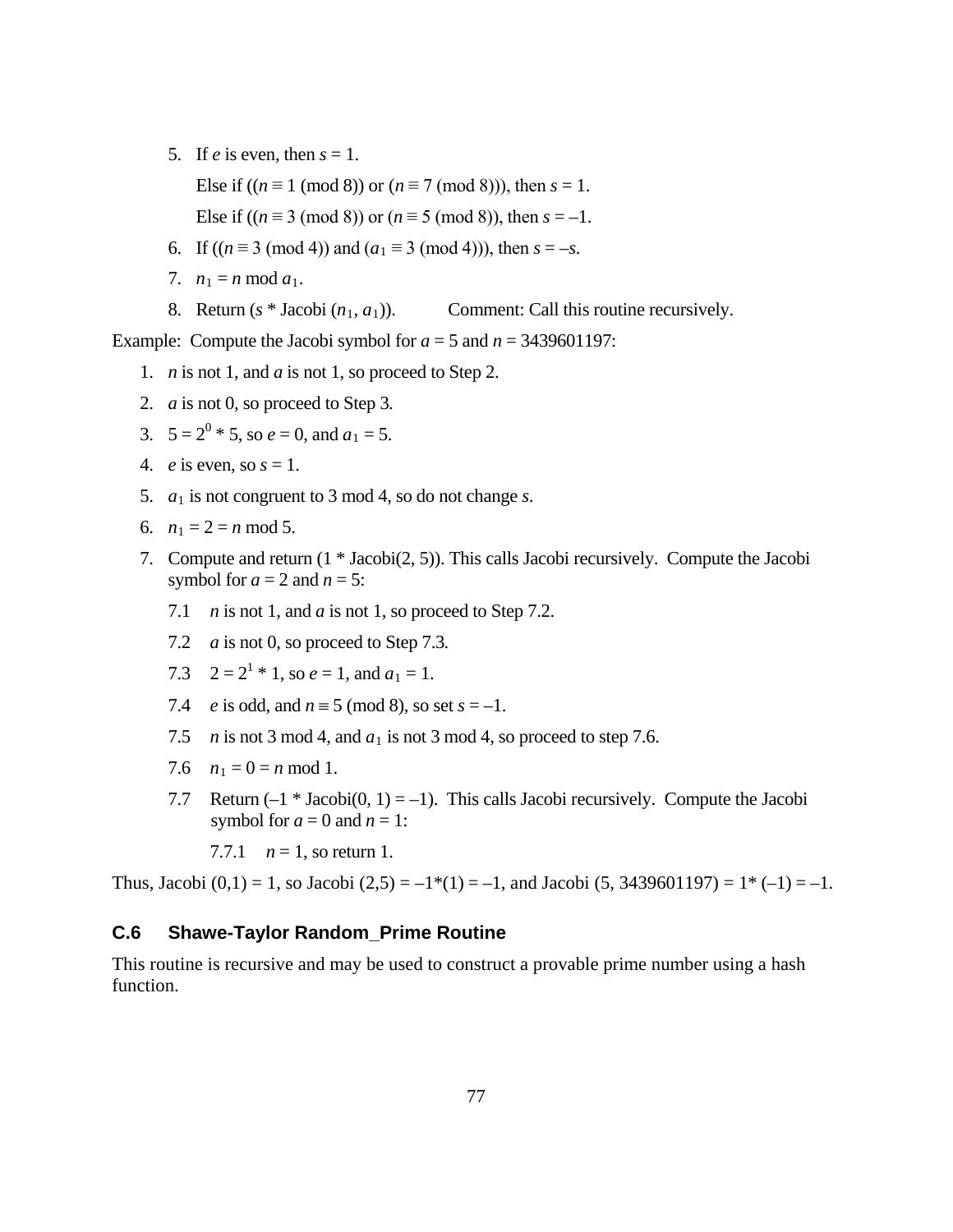Let **Hash( )** be the selected hash function, and let *outlen* be the bit length of the hash function output block. The following process or its equivalent **shall** be used to generate a prime number for this constructive method.

### **ST\_Random\_Prime ( ):**

## **Input:**

| 1. length            | The length of the prime to be generated.                                                                                                                                             |
|----------------------|--------------------------------------------------------------------------------------------------------------------------------------------------------------------------------------|
| 2. <i>input_seed</i> | The seed to be used for the generation of the requested prime.                                                                                                                       |
| Output:              |                                                                                                                                                                                      |
| 1. <i>status</i>     | The status returned from the generation routine, where <i>status</i> is<br>either SUCCESS or FAILURE. If FAILURE is returned, then<br>zeros are returned as the other output values. |
| 2. <i>prime</i>      | The requested prime.                                                                                                                                                                 |
| 3 prime_seed         | A seed determined during generation.                                                                                                                                                 |
| 4. prime_gen_counter | (Optional) A counter determined during the generation of the<br>prime.                                                                                                               |

### **Process:**

- 1. If  $(length < 2)$ , then return **(FAILURE**, 0, 0 {, 0}).
- 2. If (*length*  $\geq$  33), then go to step 14.
- 3. *prime\_seed* = *input\_seed.*
- 4. *prime\_gen\_counter* = 0.

Comment: Generate a pseudorandom integer *c* of *length* bits.

- 5.  $c = \text{Hash}(prime\_seed) \oplus \text{Hash}(prime\_seed + 1).$
- 6.  $c = 2^{length-1} + (c \mod 2^{length-1}).$
- 7.  $c = (2 * |c / 2|) + 1$ .

Comment: Set *prime* to the least odd integer greater than or equal to *c*.

- 8. *prime\_gen\_counter* = *prime\_gen\_counter* + 1.
- 9. *prime*  $seed = prime\_seed + 2$ .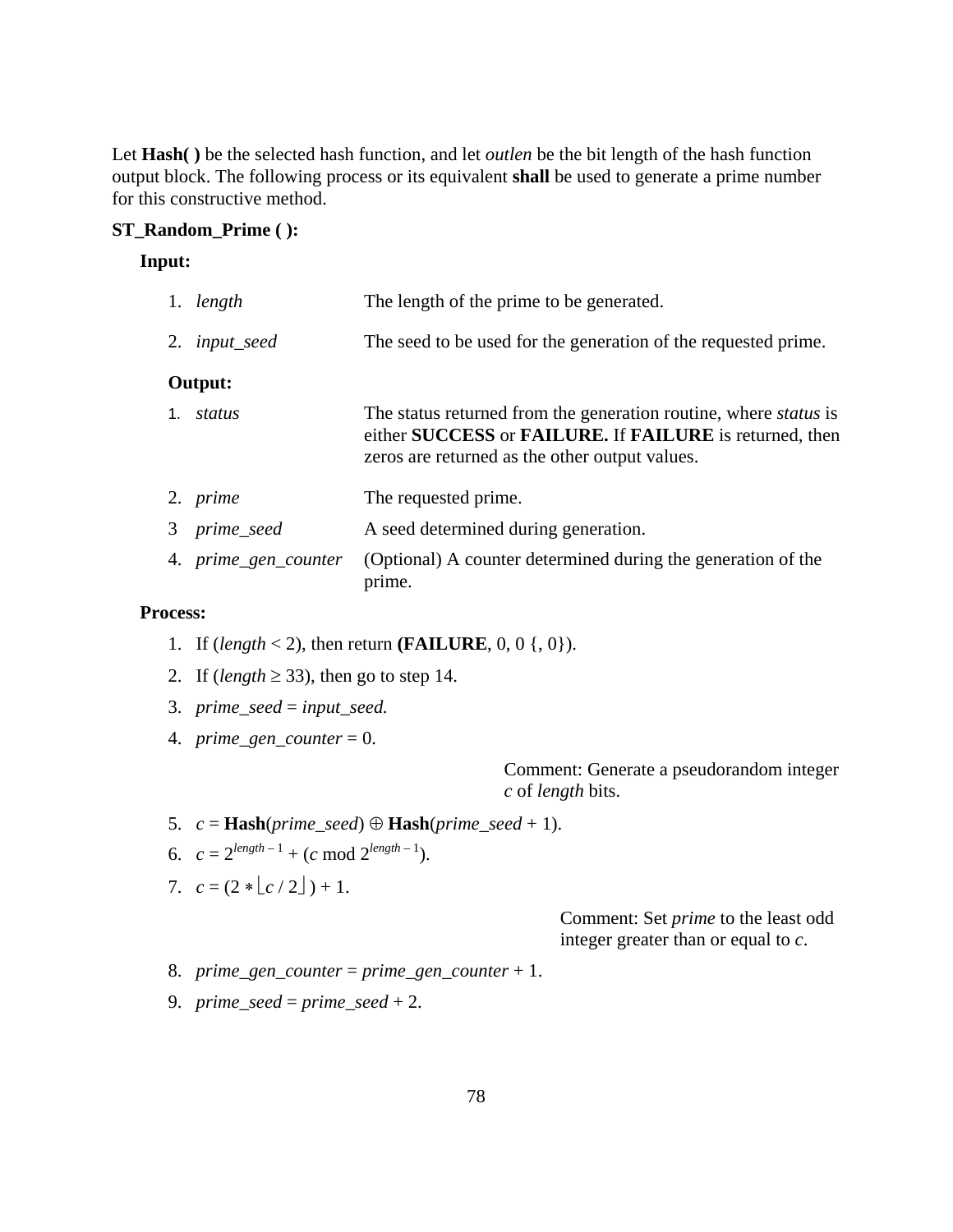- 10. Perform a deterministic primality test on *c*. For example, since *c* is small, its primality can be tested by trial division. See Appendix C.7.
- 11. If (*c* is a prime number), then
	- 11.1 *prime* = *c.*
	- 11.2 Return (**SUCCESS**, *prime*, *prime\_seed* {, *prime\_gen\_counter*})*.*
- 12. If (*prime\_gen\_counter* >  $(4 * length)$ ), then return **(FAILURE**, 0, 0 {, 0}).
- 13. Go to step 5.
- 14. (*status*,  $c_0$ , *prime\_seed*, *prime\_gen\_counter* $) = (\mathbf{ST\_Random\_Prime} (( \lceil length / 2 \rceil$  $+$  1), *input* seed).
- 15. If **FAILURE** is returned, return (**FAILURE**, 0, 0 {, 0}).
- 16. *iterations*  $=$   $\lceil \text{length} / \text{outlen} \rceil 1$ .
- 17. *old\_counter* = *prime\_gen\_counter.*

Comment: Generate a pseudorandom integer *x* in the interval  $[2^{length-1}, 2^{length}]$ .

18.  $x = 0$ .

19. For *i* = 0 to *iterations* do

 $x = x + (\textbf{Hash}(prime\_seed + i) * 2^{i \times outlen}).$ 

- 20. *prime\_seed* = *prime\_seed* + *iterations* + 1.
- 21.  $x = 2^{length-1} + (x \mod 2^{length-1}).$

Comment: Generate a candidate prime *c* in the interval [2*length* – <sup>1</sup> , 2*length*].

 $22. t = [x/(2c_0)].$ 23. If  $(2tc_0 + 1 > 2^{length})$ , then  $t = \lceil 2^{length-1}/(2c_0) \rceil$ . 24.  $c = 2tc_0 + 1$ .

25. *prime\_gen\_counter* = *prime\_gen\_counter* + 1.

Comment: Test the candidate prime *c* for primality; first pick an integer *a* between 2 and  $c - 2$ .

26.  $a = 0$ .

27. For  $i = 0$  to *iterations* do

 $a = a + (\textbf{Hash}(prime\_seed + i) * 2^{i * \textit{outlen}}).$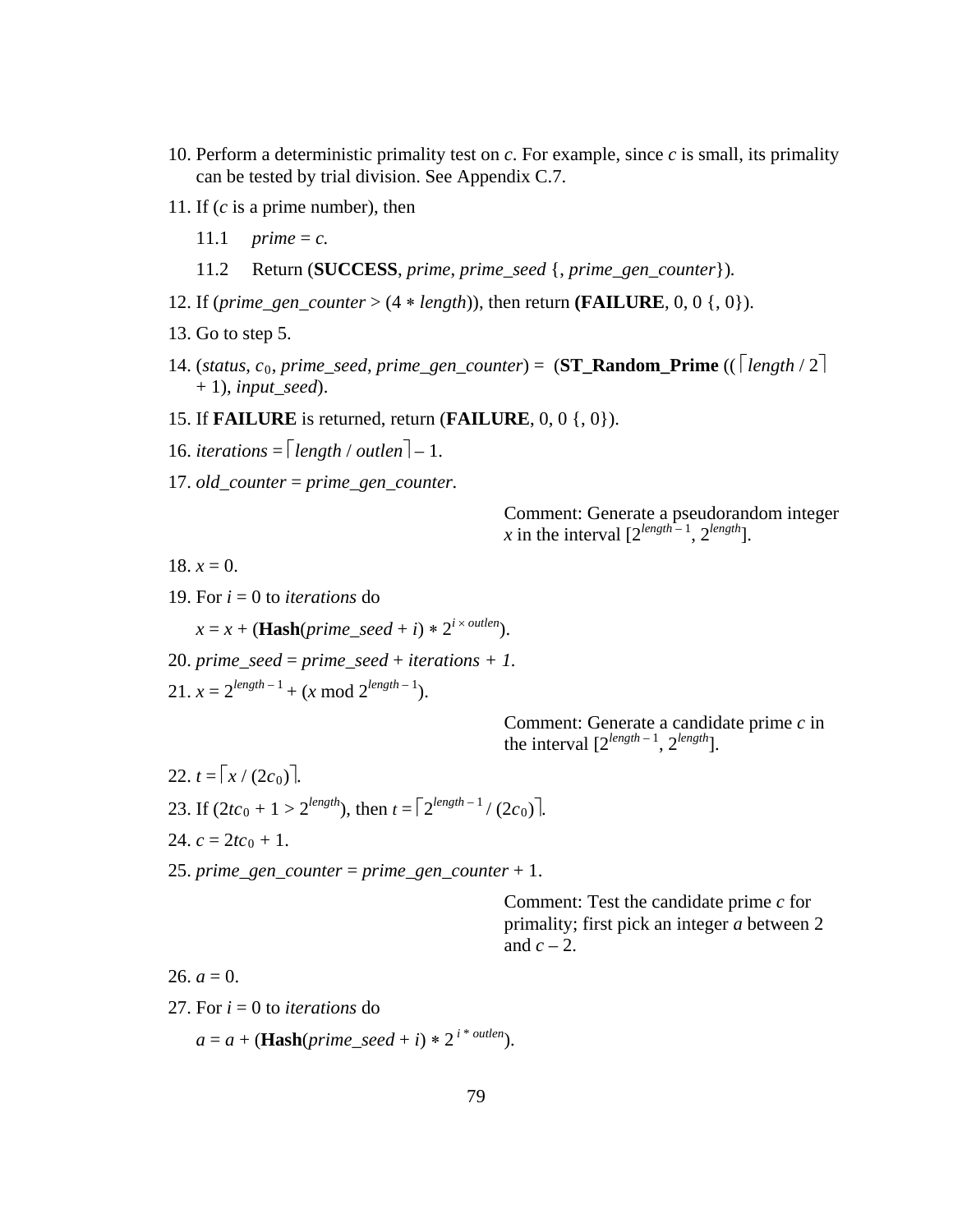- 28. *prime\_seed* = *prime\_seed* + *iterations* + 1.
- 29.  $a = 2 + (a \mod (c 3))$ .
- 30.  $z = a^{2t} \mod c$ .
- 31. If  $((1 = \text{GCD}(z 1, c))$  and  $(1 = z^{c_0} \mod c)$ , then
	- 31.1 *prime* = *c*.
	- 31.2 Return (**SUCCESS**, *prime*, *prime\_seed* {, *prime\_gen\_counter*}).
- 32. If (*prime\_gen\_counter*  $\geq$  ((4 \* *length)* + *old\_counter*)), then return **(FAILURE**, 0, 0 {, 0})**.**

33.  $t = t + 1$ .

34. Go to step 23.

# **C.7 Trial Division**

An integer is proven to be prime by showing that it has no prime factors less than or equal to its square root. This procedure is not recommended for testing any integers longer than 10 digits.

To prove that *c* is prime:

- 1. Prepare a table of primes less than  $\sqrt{c}$ . This can be done by applying the sieve procedure in Appendix C.8.
- 2. Divide *c* by every prime in the table. If *c* is divisible by one of the primes, then declare that *c* is composite and exit. If convenient, *c* may be divided by composite numbers. For example, rather than preparing a table of primes, it might be more convenient to divide by all integers except those divisible by 3 or 5.
- 3. Otherwise, declare that *c* is prime and exit.

## **C.8 Sieve Procedure**

A *sieve procedure* is described as follows: Given a sequence of integers  $Y_0$ ,  $Y_0 + 1$ , ...,  $Y_0 + J$ , a sieve will identify the integers in the sequence that are divisible by primes up to some selected limit.

Note that the definitions of the mathematical symbols in this process (e.g., *h*, *L*, *M*, *p*) are internal to this process only, and should not be confused with their use elsewhere in this Standard.

Start by selecting a *factor base* of all the primes *pj*, from 2 up to some selected limit *L*. The value of *L* is arbitrary and may be determined by computer limitations. A good, typical value of *L* would be anywhere from  $10^3$  to  $10^5$ .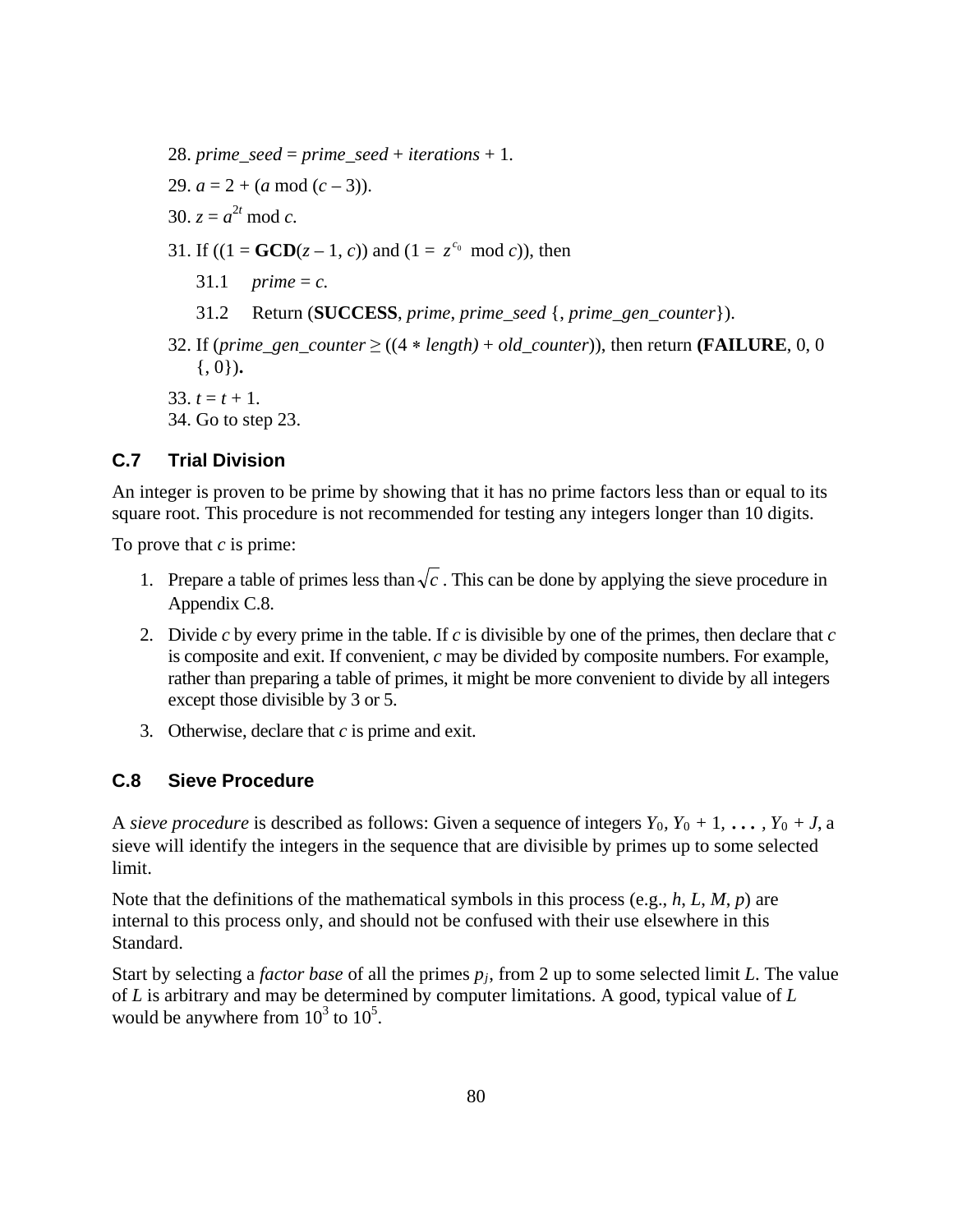- 1. Compute  $S_i = Y_0 \text{ mod } p_j$  for all  $p_j$  in the factor base.
- 2. Initialize an array of length  $J + 1$  to zero.
- 3. Starting at  $Y_0 S_j + p_j$ , let every  $p_j^{th}$  element of the array be set to 1. Do this for the entire length of the array and for every *j*.
- 4. When finished, every location in the array that has the value 1 is divisible by some small prime, and is therefore a composite.

The array can be either a bit array for compactness when memory is small, or a byte array for speed when memory is readily available. There is no need to sieve the entire sieve interval at once. The array can be partitioned into suitably small pieces, sieving each piece before going on to the next piece. When finished, every location with the value 0 is a candidate for prime testing.

The amount of work for this procedure is approximately *M* log log *L*, where *M* is the length of the sieve interval; this is a very efficient procedure for removing composite candidates for primality testing. If  $L = 10^5$ , the sieve will remove about 96% of all composites.

In some cases, rather than having a set of consecutive integers to sieve, the set of integers to be tested consists of integers lying in an arithmetic progression  $Y_0$ ,  $Y_0 + h$ ,  $Y_0 + 2h$ , ...,  $Y_0 + Jh$ , where *h* is large and not divisible by any primes in the factor base*.*

- 1. Select a factor base and initialize an array of length  $J + 1$  to 0.
- 2. Compute  $S_j = Y_0 \text{ mod } p_j$  for all  $p_j$  in the factor base.
- 3. Compute  $T_j = h \mod p_j$  and  $r = -S_j T_j^{-1} \mod p_j$ .
- 4. Starting at  $Y_0 + r$ , let every  $p_j^{th}$  element of the array be set to 1. Do this for the entire length of the array and for every *j*. Note that the position  $Y_0 + r$  in the array actually denotes the number  $Y_0 + rh$ .
- 5. When finished, every location in the array that has the value 1 is divisible by some small prime and is therefore composite.

Note: The prime "2" takes the longest amount of time (*M*/2) to sieve, since it touches the most locations in the sieve array. An easy optimization is to combine the initialization of the sieve array with the sieving of the prime "2". It is also possible to sieve the prime "3" during initialization. These optimizations can save about 1/3 of the total sieve time.

## **C.9 Compute a Probable Prime Factor Based on Auxiliary Primes**

This routine constructs a probable prime (a candidate for *p* or *q*) using two auxiliary prime numbers and the Chinese Remainder Theorem (CRT).

## **Input:**

 $r_1$  and  $r_2$  Two odd prime numbers satisfying  $log_2(r_1r_2) \leq (nlen/2) - log_2(nlen/2) - 6.$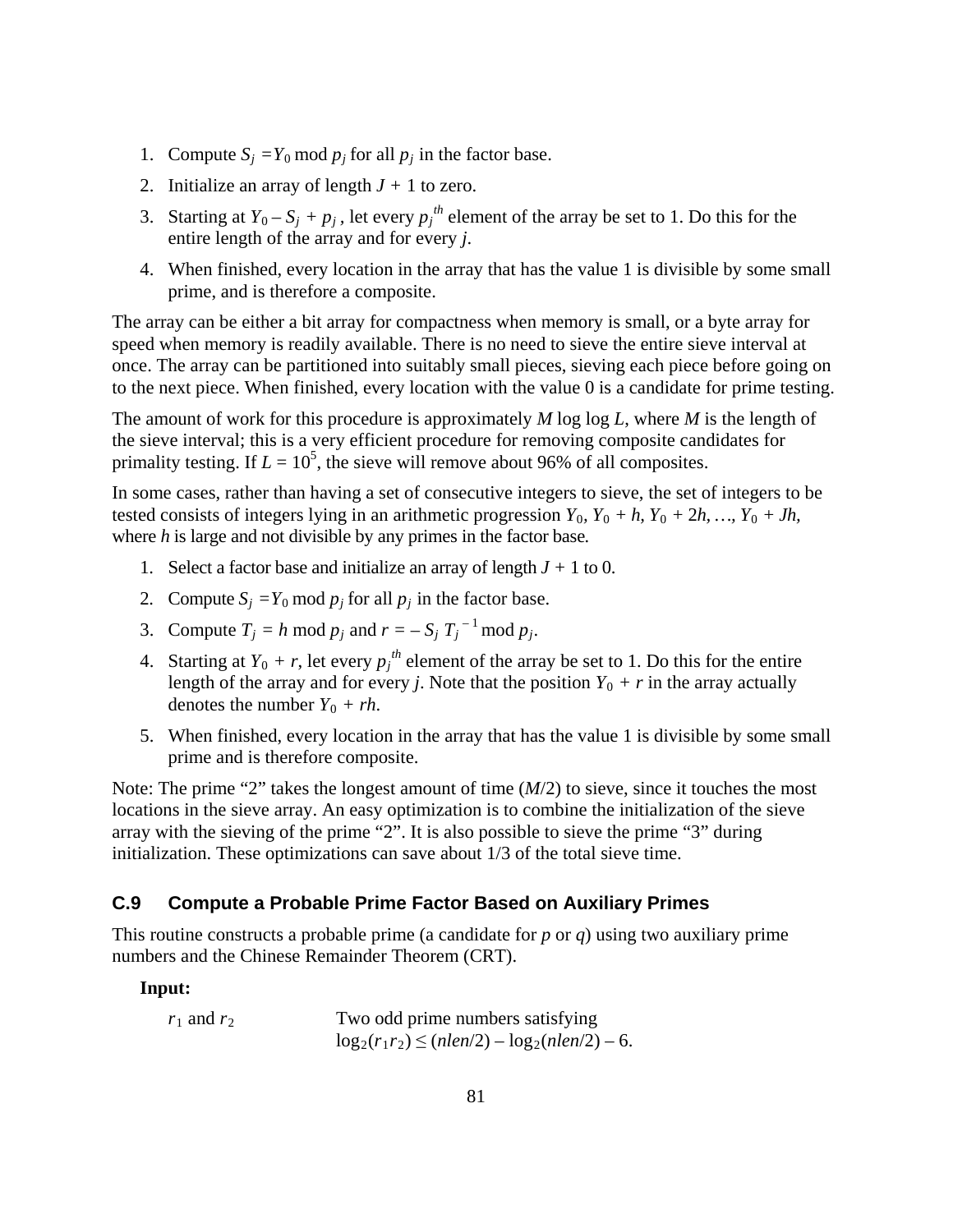| nlen              | The desired length of $n$ , the RSA modulus.                                                                                                                                           |
|-------------------|----------------------------------------------------------------------------------------------------------------------------------------------------------------------------------------|
| $\epsilon$        | The public verification exponent.                                                                                                                                                      |
| security_strength | The minimum security strength required for random number<br>generation.                                                                                                                |
| Output:           |                                                                                                                                                                                        |
| status            | The status returned from the generation procedure, where <i>status</i> is<br>either SUCCESS or FAILURE. If FAILURE is returned, then<br>zeros are returned as the other output values. |
|                   | <i>private_prime_factor</i> The prime factor of <i>n</i> .                                                                                                                             |
| X                 | The random number used during the generation of the<br><i>private_prime_factor.</i>                                                                                                    |

#### **Process:**

- 1. If  $(\mathbf{GCD}(2r_1, r_2) \neq 1)$ , then return (**FAILURE**, 0, 0).
- 2.  $R = ((r_2^{-1} \mod 2r_1) * r_2) (((2r_1)^{-1} \mod r_2) * 2r_1).$

Comment: Apply the CRT, so that  $R \equiv 1 \pmod{2r_1}$ and  $R \equiv -1 \pmod{r_2}$ .

- 3. Generate a random number *X* using an approved random number generator that supports the *security\_strength*, such that  $(\sqrt{2})(2^{nlen/2-1}) \le X \le (2^{nlen/2}-1)$ .
- 4.  $Y = X + ((R X) \mod 2r_1r_2)$ . Comment: *Y* is the first odd integer  $\geq X$ , such that  $r_1$ is a prime factor of  $Y-1$ , and  $r_2$  is a prime factor of *Y*+1.

Comment: Determine the requested prime number by constructing candidates from a sequence and performing primality tests.

- 5.  $i = 0$ .
- 6. If  $(Y \ge 2^{nlen/2})$ , then go to step 3.
- 7. If  $(GCD(Y-1, e) = 1)$ , then
	- 7.1 Check the primality of *Y* as specified in Appendix C.3. If **PROBABLY PRIME** is *not* returned, go to step 8.
	- 7.2 *private\_prime\_factor* = *Y*.
	- 7.3 Return (**SUCCESS**, *private\_prime\_factor*, *X*).
- 8.  $i = i + 1$ .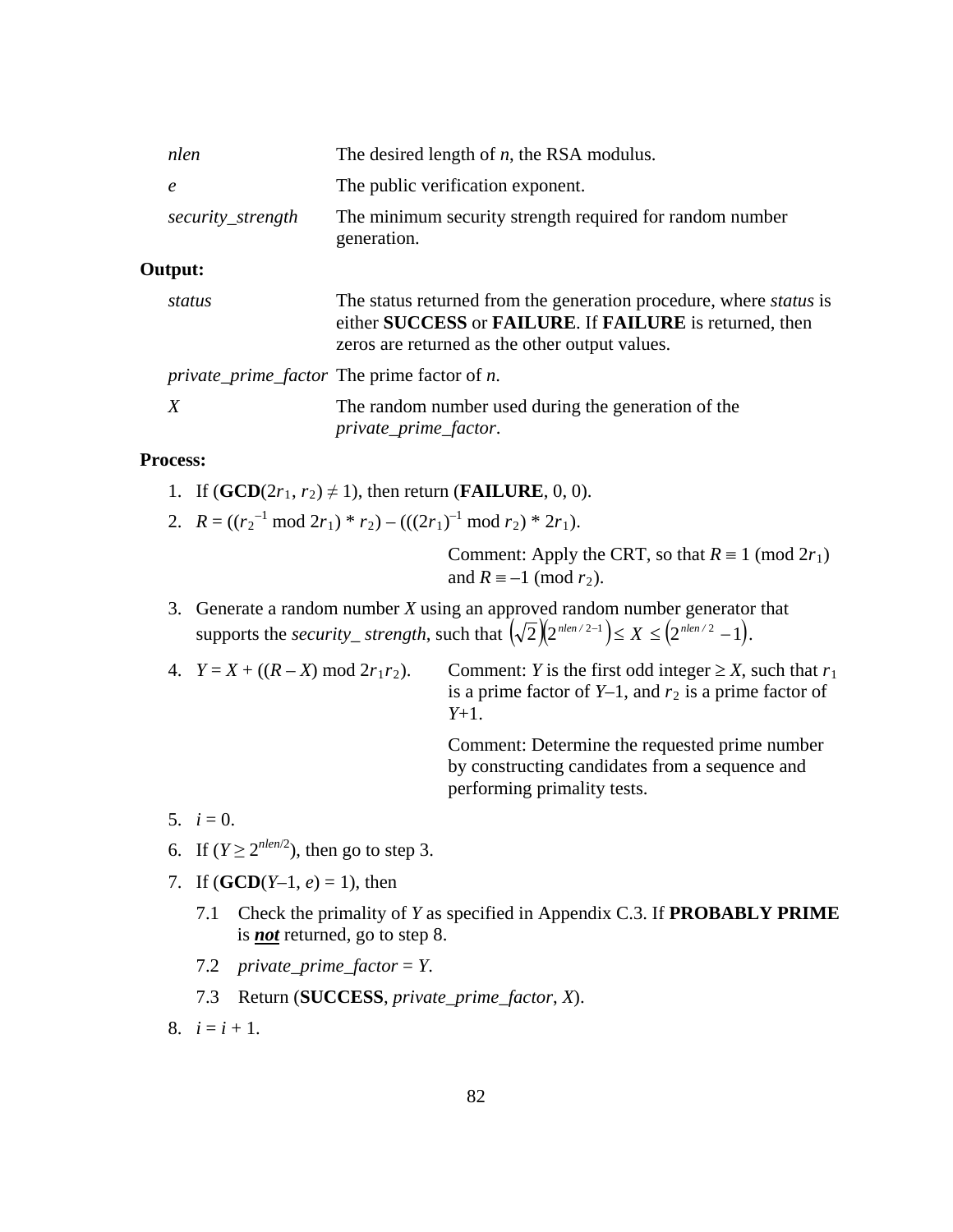- 9. If  $(i \ge 5(nlen/2))$ , then return (**FAILURE**, 0, 0).
- 10.  $Y = Y + (2r_1r_2)$ .

11. Go to step 6.

# **C.10 Construct a Provable Prime (possibly with Conditions), Based on Contemporaneously Constructed Auxiliary Provable Primes**

The following process (or its equivalent) **shall** be used to generate an *L*-bit provable prime *p* (a candidate for one of the prime factors of an RSA modulus)*.* Note that the use of *p* in this specification is used generically; both RSA prime factors *p* and *q* may be generated using this method.

If a so-called "strong prime" is required, this process can generate primes  $p_1$  and  $p_2$  (of specified bit-lengths  $N_1$  and  $N_2$ ) that divide  $p-1$  and  $p+1$ , respectively. The resulting prime  $p$  will satisfy the conditions traditionally required of a strong prime, provided that the requested bit-lengths for  $p_1$  and  $p_2$  have appropriate sizes.

Regardless of the bit-lengths selected for  $p_1$  and  $p_2$ , the quantity  $p-1$  will have a prime divisor  $p_0$ whose bit-length is slightly more than half that of *p*. In addition, the quantity

 $p_0$  −1 will have a prime divisor whose bit-length is slightly more than half that of  $p_0$ .

This algorithm requires that  $N_1 + N_2 \le L - \lfloor L/2 \rfloor - 4$ . Values for  $N_1$  and  $N_2$  **should** be chosen such that  $N_1 + N_2 \le (L/2) - \log_2(L) - 7$ , to ensure that the algorithm can generate as many as 5*L* distinct candidates for *p*.

Let **Hash** be the selected hash function to be used, and let *outlen* be the bit length of the hash function output block.

## **Provable\_Prime\_Construction():**

## **Input:**

| 1. L         | A positive integer equal to the requested bit-length for $p$ . Note that<br>acceptable values for $L = nlen/2$ are computed as specified in<br>Appendix B.3.1, criteria $2(b)$ and (c), with <i>nlen</i> assuming a value<br>specified in Table B.1. |
|--------------|------------------------------------------------------------------------------------------------------------------------------------------------------------------------------------------------------------------------------------------------------|
| 2. $N_I$     | A positive integer equal to the requested bit-length for $p_1$ . If $N_1 \geq$<br>2, then $p_1$ is an odd prime of $N_1$ bits; otherwise, $p_1 = 1$ . Acceptable<br>values for $N_1 \geq 2$ are provided in Table B.1                                |
| 3. $N_2$     | A positive integer equal to the requested bit-length for $p_2$ . If $N_2 \geq$<br>2, then $p_2$ is an odd prime of $N_2$ bits; otherwise, $p_2 = 1$ .<br>Acceptable values for $N_2 \geq 2$ are provided in Table B.1                                |
| 4. firstseed | A bit string equal to the first seed to be used.                                                                                                                                                                                                     |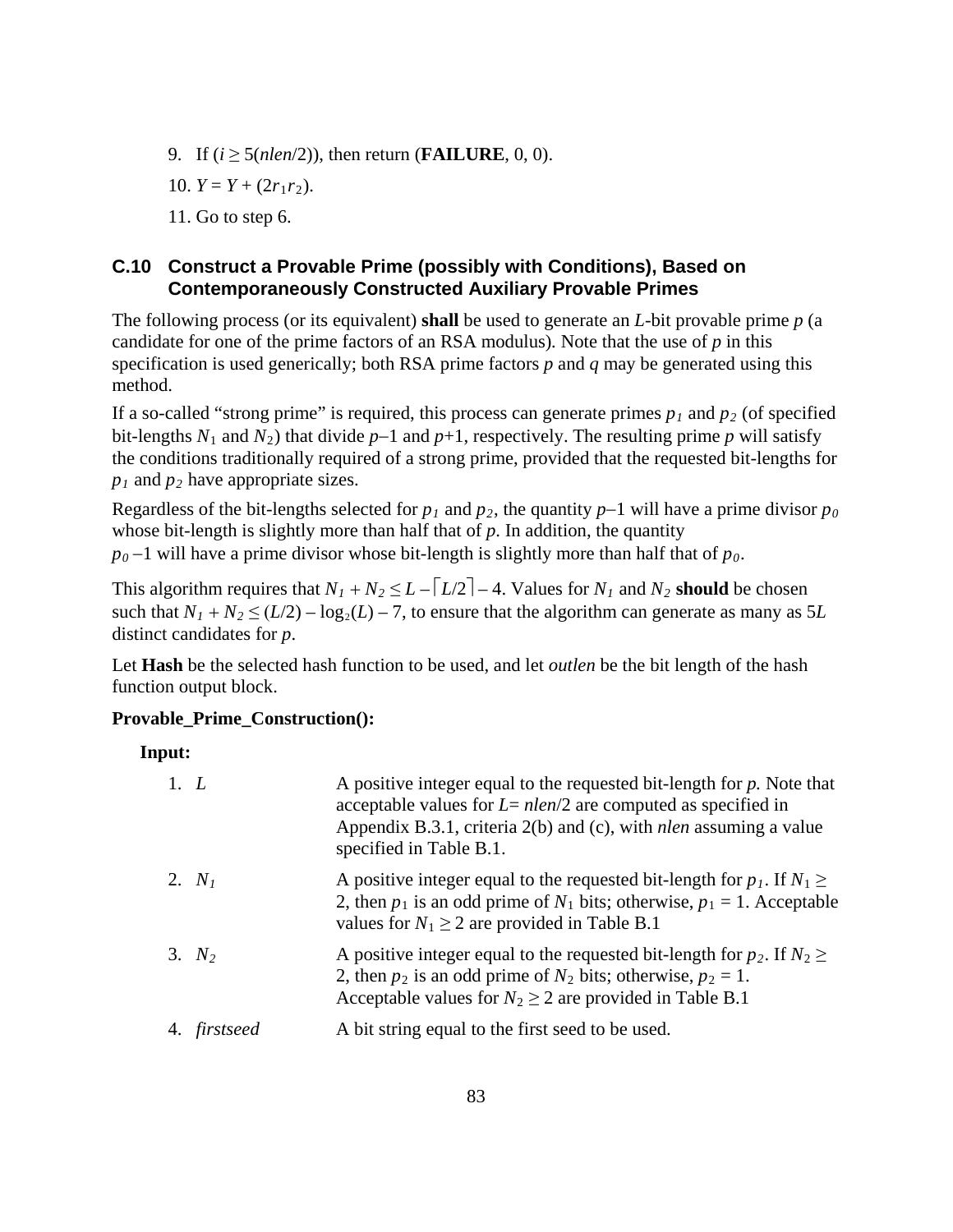| 5. e | The public verification exponent. |  |
|------|-----------------------------------|--|
|------|-----------------------------------|--|

## **Output:**

| 1. status        | The status returned from the generation procedure, where <i>status</i> is<br>either SUCCESS or FAILURE. If FAILURE is returned, then<br>zeros are returned as the other output values. |
|------------------|----------------------------------------------------------------------------------------------------------------------------------------------------------------------------------------|
| 2. $p, p_1, p_2$ | The required prime p, along with $p_1$ and $p_2$ having the property<br>that $p_1$ divides $p-1$ and $p_2$ divides $p+1$ .                                                             |
| 3. pseed         | A seed determined during generation.                                                                                                                                                   |

### **Process:**

1. If  $L, N_1$ , and  $N_2$  are not acceptable, then, return (**FAILURE**, 0, 0, 0, 0).

Comment: Generate  $p_1$  and  $p_2$ , as well as the prime *p0*.

2. If  $N_1 = 1$ , then

2.1  $p_1 = 1$ .

- 2.2  $p_2$ *seed* = *firstseed*.
- 3. If  $N_1 \geq 2$ , then
	- 3.1 Using *N1* as the length and *firstseed* as the *input\_seed*, use the random prime generation routine in Appendix C.6 to obtain *p1* and *p2seed.*

3.2 If **FAILURE** is returned, then return (**FAILURE**, 0, 0, 0, 0).

4. If  $N_2 = 1$ , then

4.1  $p_2 = 1$ .

- 4.2  $p_0$ *seed* =  $p_2$ *seed*.
- 5. If  $N_2 > 2$ , then
	- 5.1 Using  $N_2$  as the length and  $p_2$  *seed* as the *input\_seed*, use the random prime generation routine in Appendix C.6 to obtain  $p_2$  and  $p_0$  seed.

5.2 If **FAILURE** is returned, then return (**FAILURE**, 0, 0, 0, 0).

6. Using  $\lceil L/2 \rceil + 1$  as the length and *p<sub>0</sub>seed* as the *input\_seed*, use the random prime generation routine in Appendix C.6 to obtain *p0* and *pseed*. If **FAILURE** is returned, then return (**FAILURE**, 0, 0, 0, 0).

> Comment: Generate a (strong) prime *p* in the interval  $[(\sqrt{2})(2^{L-1}), 2^L-1]$ .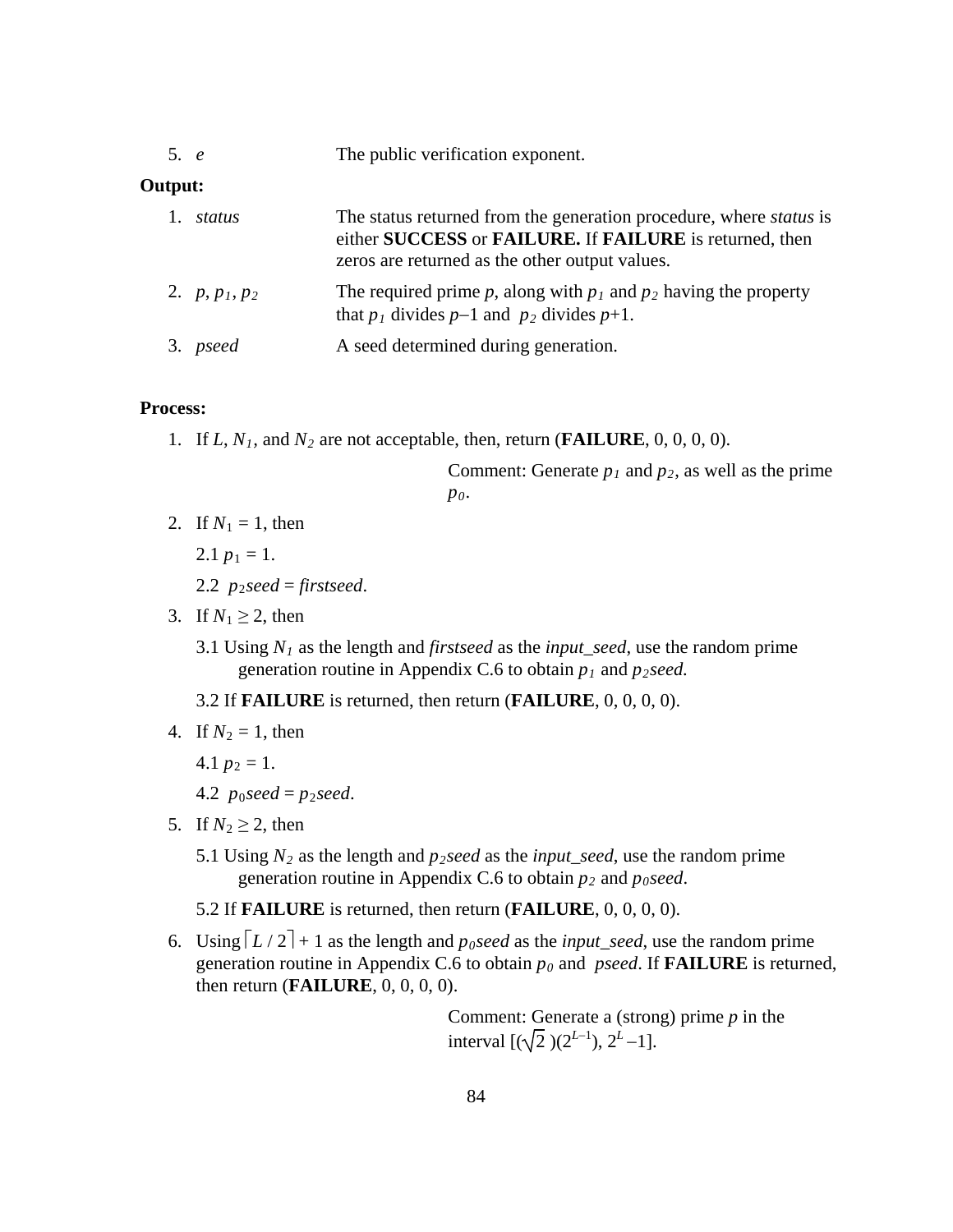- 7. *iterations* =  $\lceil L / \text{outlen} \rceil 1$ .
- 8. *pgen\_counter* = 0*.*

Comment: Generate pseudo-random *x* in the interval  $[(\sqrt{2})(2^{L-1})-1, 2^L-1].$ 

9.  $x = 0$ .

10. For *i* = 0 to *iterations* do

 $x = x + (\textbf{Hash}(pseed + i)) * 2^{i * \text{outlen}}$ .

- 11.  $pseed = pseed + iterations + 1$ .
- 12.  $x = \lfloor (\sqrt{2})(2^{L-1}) \rfloor + (x \mod (2^L \lfloor (\sqrt{2})(2^{L-1}) \rfloor)).$

Comment: Generate a candidate for the prime *p*.

- 13. If  $(GCD(p_0p_1, p_2) \neq 1)$ , then return (**FAILURE**, 0, 0, 0, 0).
- 14. Compute *y* in the interval  $[1, p_2]$  such that  $0 = (y p_0 p_1 1) \text{ mod } p_2$ .
- 15.  $t = \left[ \frac{(2 \gamma p_0 p_1) + x}{2 \rho_0 p_1 p_2} \right].$
- 16. If  $((2(t p_2 y) p_0 p_1 + 1) > 2^L)$ , then

$$
t = \left[ ( (2 y p_0 p_1) + \lfloor (\sqrt{2}) (2^{L-1}) \rfloor ) / (2 p_0 p_1 p_2) \right].
$$

Comment: *p* satisfies  $0 = (p-1) \mod (2p_0 p_1)$  and  $0 = (p+1) \bmod p_2$ .

17. 
$$
p = 2(t p_2 - y) p_0 p_1 + 1.
$$

- 18.  $pgen\_counter = pgen\_counter + 1$ .
- 19. If  $(GCD(p-1, e) = 1)$ , then

Comment: Choose an integer *a* in the interval [2, *p*– 2].

19.1  $a=0$ 

19.2 For 
$$
i = 0
$$
 to *iterations* do

 $a = a + (\textbf{Hash}(pseed + i)) * 2^{i * \text{outlen}}.$ 

19.3  $pseed = pseed + iterations + 1$ .

19.4  $a = 2 + (a \mod (p-3))$ .

Comment: Test *p* for primality:

19.5  $z = a^{2(t p_2 - y) p_1} \mod p$ .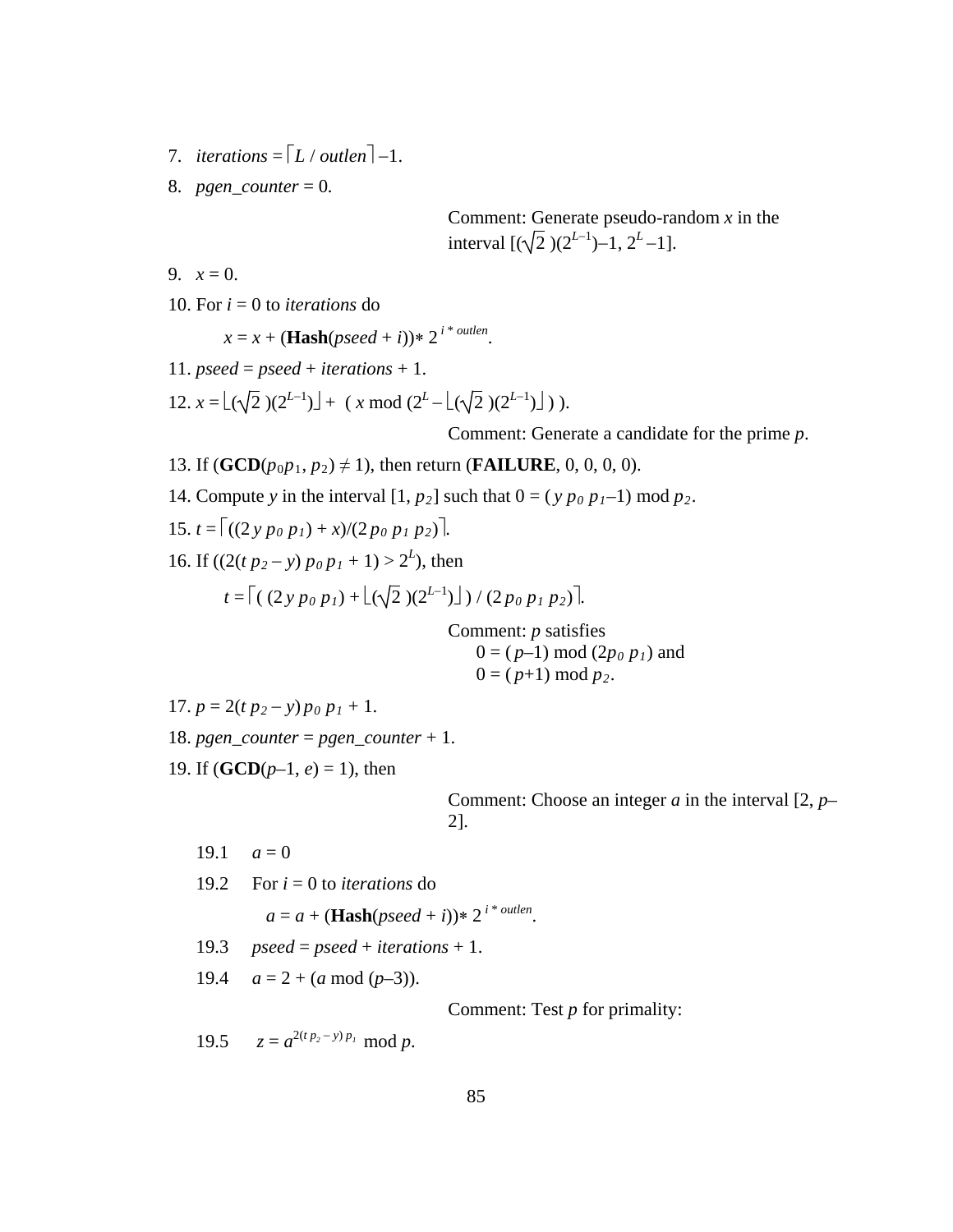- 19.6 If  $((1 = \text{GCD}(z-1, p))$  and  $(1 = (z^{p_0} \text{ mod } p))$ , then return (**SUCCESS**, *p*, *p*<sub>1</sub>, *p2*, *pseed*).
- 20. If (*pgen\_counter*  $\geq$  5*L*), then return (**FAILURE**, 0, 0, 0, 0).
- 21.  $t = t + 1$ .
- 22. Go to step 16.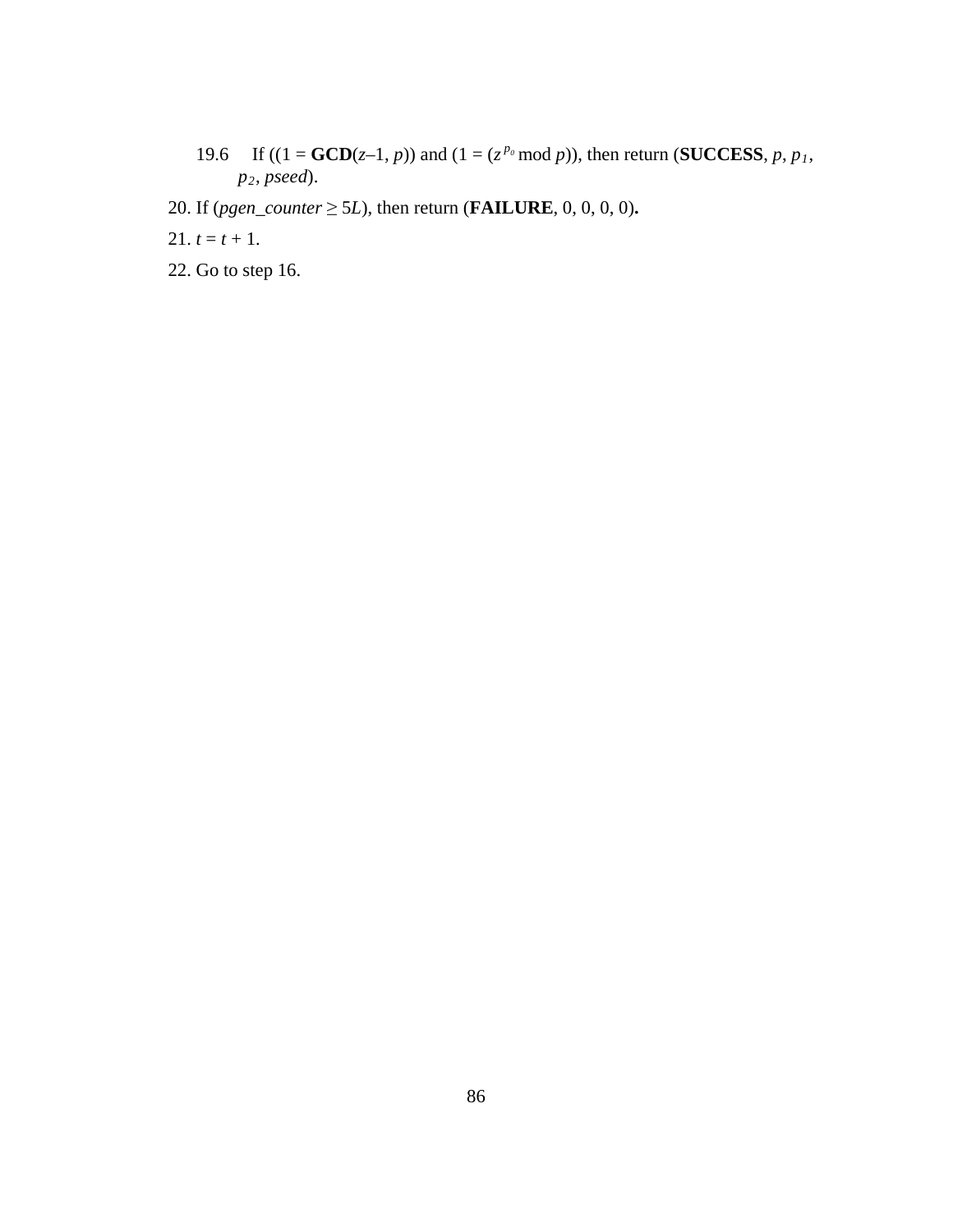# **Appendix D: Recommended Elliptic Curves for Federal Government Use**

This collection of elliptic curves is recommended for Federal government use and contains choices for the private key length and underlying fields. These curves were generated using SHA-1 and the method given in the ANS X9.62 and IEEE Standard 1363-2000 standards. This appendix describes the process that was used. Note that these curves are the same as those included in the previous version of this Standard.

# **D.1 NIST Recommended Elliptic Curves**

## **D.1.1 Choices**

## **D.1.1.1 Choice of Key Lengths**

The principal parameters for elliptic curve cryptography are the elliptic curve *E* and a designated point *G* on *E* called the *base point*. The base point has order *n*, which is a large prime. The number of points on the curve is *hn* for some integer *h* (the *cofactor*), which is not divisible by *n*. For efficiency reasons, it is desirable to have the cofactor be as small as possible.

All of the curves given below have cofactors 1, 2, or 4. As a result, the private and public keys for a curve are approximately the same length.

### **D.1.1.2 Choice of Underlying Fields**

For each key length, two kinds of fields are provided.

- A *prime field* is the field *GF*(*p*), which contains a prime number *p* of elements. The elements of this field are the integers modulo *p*, and the field arithmetic is implemented in terms of the arithmetic of integers modulo *p*.
- A *binary field* is the field  $GF(2<sup>m</sup>)$ , which contains  $2<sup>m</sup>$  elements for some *m* (called the *degree* of the field). The elements of this field are the bit strings of length *m*, and the field arithmetic is implemented in terms of operations on the bits.

The security strengths for five ranges of the bit length of *n* is provided in SP 800-57. For the field *GF*(*p*), the security strength is dependent on the length of the binary expansion of *p*. For the field *GF*(2*<sup>m</sup>*), the security strength is dependent on the value of *m*. Table E-1 provides the bit lengths of the various underlying fields of the curves provided in this appendix. Column 1 lists the ranges for the bit length of *n* (also see Table 1 in Section 6.1.1). Column 2 identifies the value of *p* used for the curves over prime fields, where  $len(p)$  is the length of the binary expansion of the integer *p*. Column 3 provides the value of *m* for the curves over binary fields.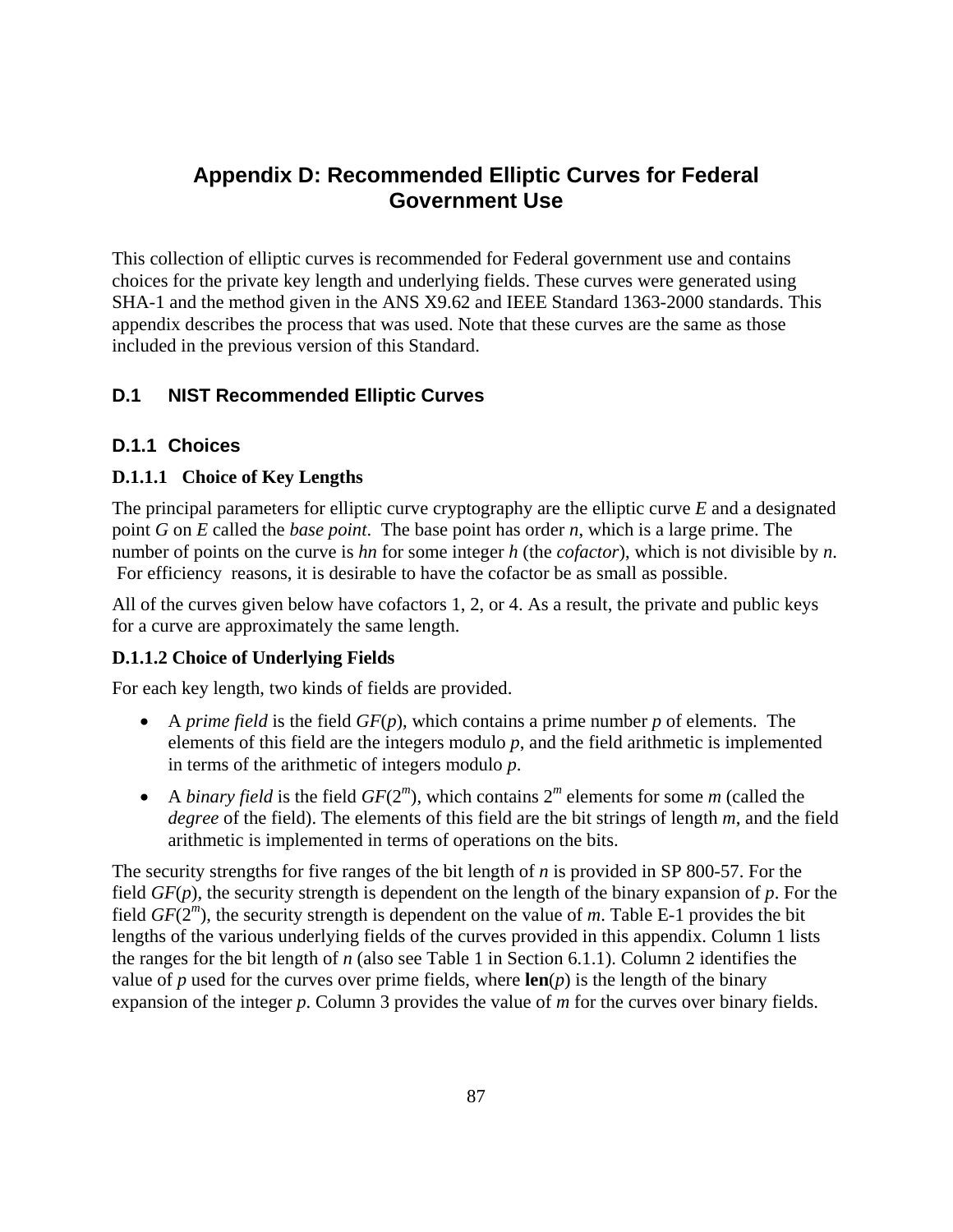| Bit Length of $n$ | <b>Prime Field</b>     | <b>Binary Field</b> |
|-------------------|------------------------|---------------------|
| $161 - 223$       | <b>len</b> $(p) = 192$ | $m = 163$           |
| $224 - 255$       | $len(p) = 224$         | $m = 233$           |
| $256 - 383$       | $len(p) = 256$         | $m = 283$           |
| $384 - 511$       | $len(p) = 384$         | $m = 409$           |
| $\geq 512$        | $len(p) = 521$         | $m = 571$           |

**Table D-1: Bit Lengths of the Underlying Fields of the Recommended Curves**

#### **D.1.1.3 Choice of Basis for Binary Fields**

To describe the arithmetic of a binary field, it is first necessary to specify how a bit string is to be interpreted. This is referred to as choosing a *basis* for the field. There are two common types of bases: a *polynomial basis* and a *normal basis*.

• A polynomial basis is specified by an irreducible polynomial modulo 2, called the *field polynomial*. The bit string  $(a_{m-1} \ldots a_2 a_1 a_0)$  is taken to represent the polynomial

$$
a_{m-1} t^{m-1} + \ldots + a_2 t^2 + a_1 t + a_0
$$

over  $GF(2)$ . The field arithmetic is implemented as polynomial arithmetic modulo  $p(t)$ , where  $p(t)$  is the field polynomial.

• A normal basis is specified by an element  $\theta$  of a particular kind. The bit string  $(a_0, a_1, a_2)$ *… am–*1) is taken to represent the element

$$
a_0\theta + a_1\theta^2 + a_2\theta^2^2 + \dots + a_{m-1}\theta^{2^{m-1}}.
$$

Normal basis field arithmetic is not easy to describe or efficient to implement in general, except for a special class called *Type T low-complexity* normal bases. For a given field degree *m*, the choice of *T* specifies the basis and the field arithmetic (see Appendix D.3).

There are many polynomial bases and normal bases from which to choose. The following procedures are commonly used to select a basis representation.

• *Polynomial Basis:* If an irreducible *trinomial*  $t^m + t^k + 1$  exists over *GF* (2)*,* then the field polynomial  $p(t)$  is chosen to be the irreducible trinomial with the lowest-degree middle term  $t^k$ . If no irreducible trinomial exists, then a *pentanomial*  $t^m + t^a + t^b + t^c + 1$  is selected. The particular pentanomial chosen has the following properties: the second term  $t^a$  has the lowest degree *m*; the third term  $t^b$  has the lowest degree among all irreducible pentanomials of degree *m* and second term  $t^a$ ; and the fourth term  $t^c$  has the lowest degree among all irreducible pentanomials of degree *m*, second term  $t^a$ , and third term  $t^b$ .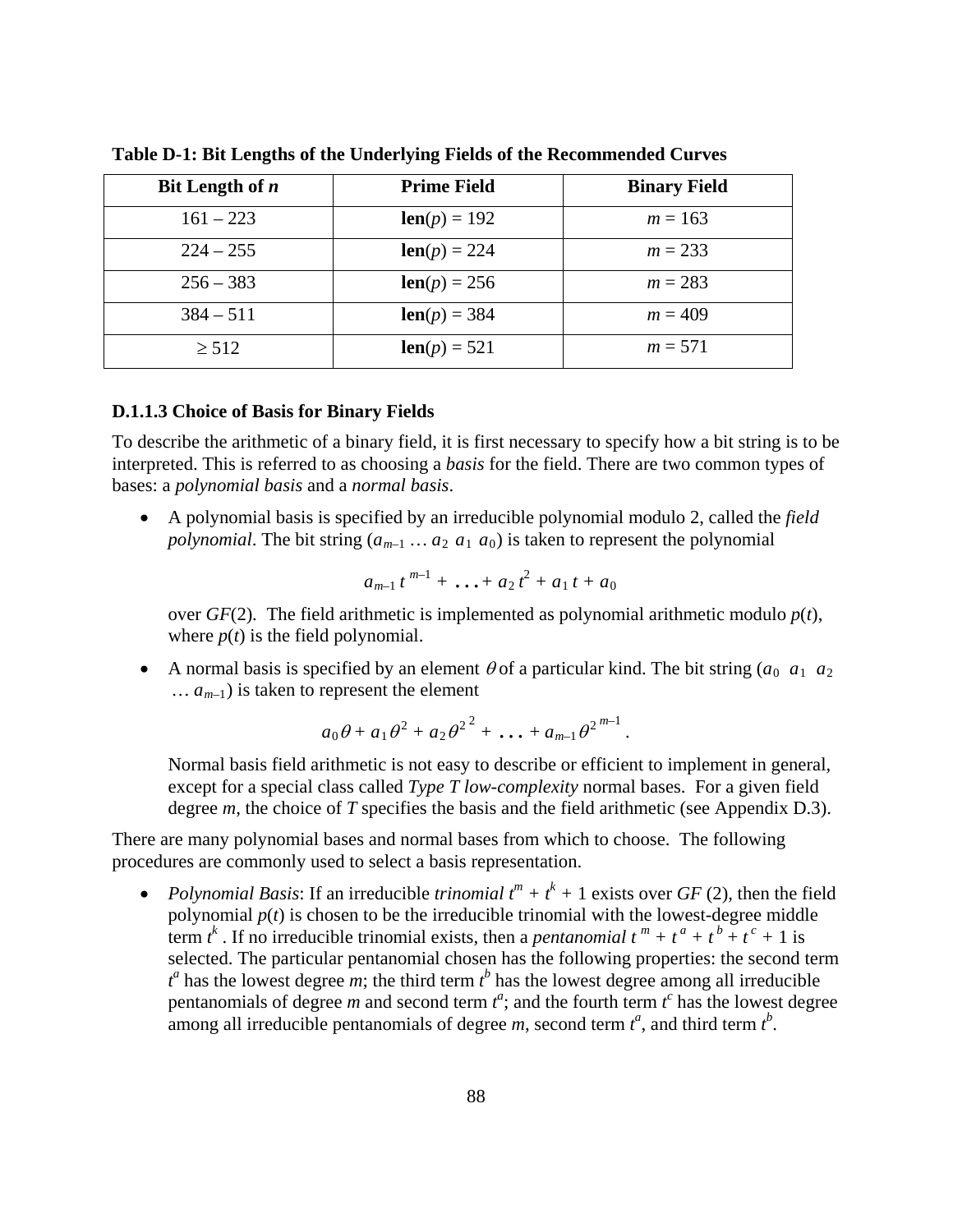• *Normal Basis*: Choose the Type T low-complexity normal basis with the smallest *T*.

For each binary field, the parameters are given for the above basis representations.

## **D.1.1.4 Choice of Curves**

Two kinds of curves are given:

- *Pseudo-random* curves are those whose coefficients are generated from the output of a seeded cryptographic hash function. If the domain parameter seed value is given along with the coefficients, it can be easily verified that the coefficients were generated by that method.
- *Special curves* are those whose coefficients and underlying field have been selected to optimize the efficiency of the elliptic curve operations.

For each curve size range, the following curves are given:

- $\rightarrow$  A pseudo-random curve over  $GF(p)$ .
- $\rightarrow$  A pseudo-random curve over *GF*(2<sup>*m*</sup>).
- $\rightarrow$  A special curve over  $GF(2^m)$  called a *Koblitz curve* or *anomalous binary curve*.

The pseudo-random curves were generated as specified in ANS X9.62 using SHA-1.

## **D.1.1.5 Choice of Base Points**

Any point of order *n* can serve as the base point. Each curve is supplied with a sample base point  $G = (G_x, G_y)$ . Users may want to generate their own base points to ensure cryptographic separation of networks. See ANS X9.62 or IEEE Standard 1363-2000.

# **D.1.2 Curves over Prime Fields**

For each prime *p*, a pseudo-random curve

$$
E: y^2 \equiv x^3 - 3x + b \pmod{p}
$$

of prime order *n* is listed<sup>[4](#page-97-0)</sup>. (Thus, for these curves, the cofactor is always  $h = 1$ .) The following parameters are given:

- The prime modulus *p*
- The order *n*

 $\overline{a}$ 

- The 160-bit input seed *SEED* to the SHA-1 based algorithm (i.e., the domain parameter seed)
- The output *c* of the SHA-1 based algorithm

<span id="page-97-0"></span><sup>&</sup>lt;sup>4</sup> The selection  $a \equiv -3$  for the coefficient of *x* was made for reasons of efficiency; see IEEE Std 1363-2000.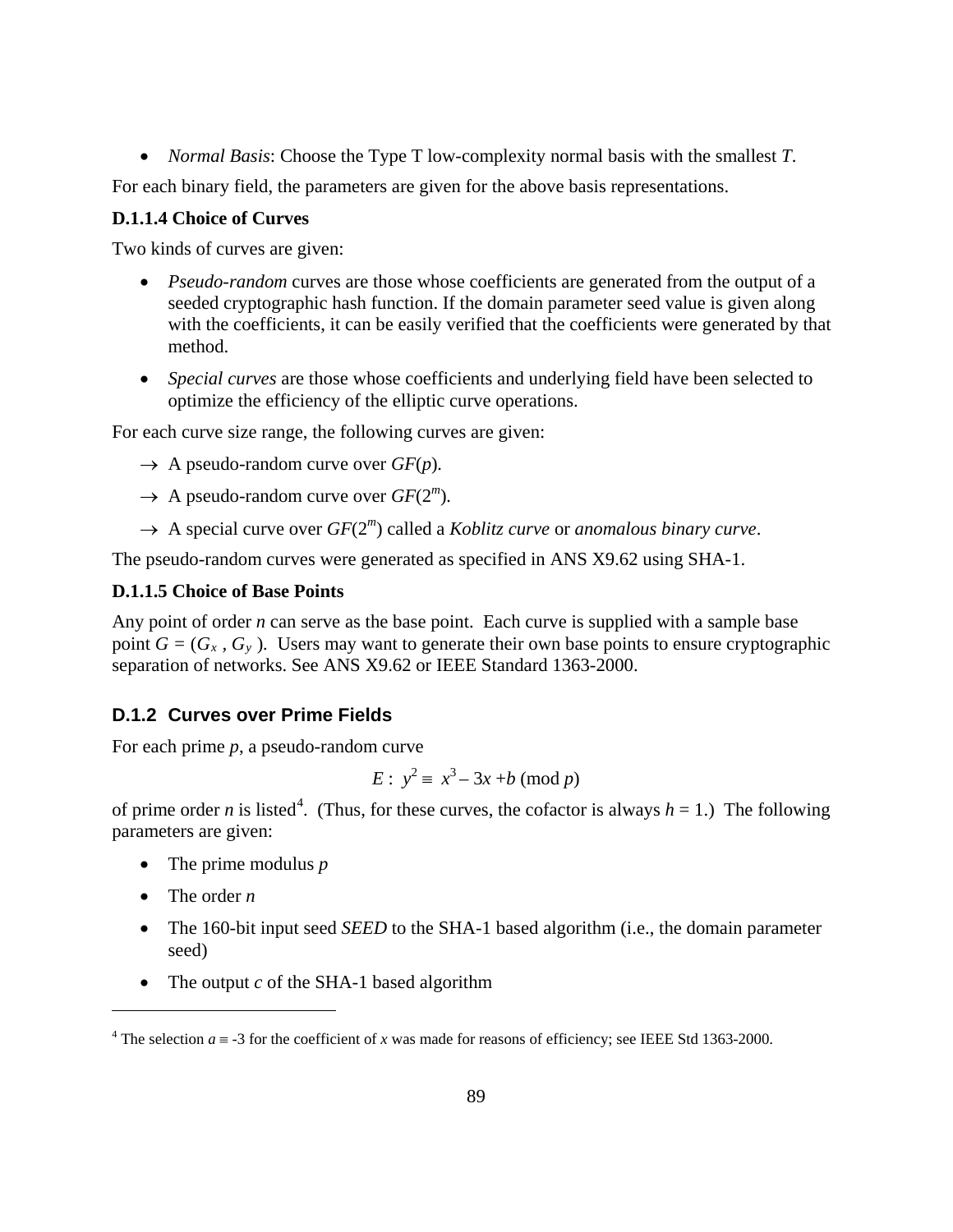- The coefficient *b* (satisfying  $b^2 c \equiv -27 \pmod{p}$ )
- The base point *x* coordinate  $G_x$
- The base point *y* coordinate  $G_v$

The integers *p* and *n* are given in decimal form; bit strings and field elements are given in hexadecimal.

## **D.1.2.1 Curve P-192**

*p* = 6277101735386680763835789423207666416083908700390324961279 *n* = 6277101735386680763835789423176059013767194773182842284081

*SEED* = 3045ae6f c8422f64 ed579528 d38120ea e12196d5

- *c* = 3099d2bb bfcb2538 542dcd5f b078b6ef 5f3d6fe2 c745de65
- *b* = 64210519 e59c80e7 0fa7e9ab 72243049 feb8deec c146b9b1
- *G x* = 188da80e b03090f6 7cbf20eb 43a18800 f4ff0afd 82ff1012
- *G y* = 07192b95 ffc8da78 631011ed 6b24cdd5 73f977a1 1e794811

#### **D.1.2.2 Curve P-224**

- *p* = 2695994666715063979466701508701963067355791626002630814351 0066298881
- *n* = 2695994666715063979466701508701962594045780771442439172168 2722368061

*SEED* = bd713447 99d5c7fc dc45b59f a3b9ab8f 6a948bc5

- *c* = 5b056c7e 11dd68f4 0469ee7f 3c7a7d74 f7d12111 6506d031 218291fb
- *b* = b4050a85 0c04b3ab f5413256 5044b0b7 d7bfd8ba 270b3943 2355ffb4
- *G x* = b70e0cbd 6bb4bf7f 321390b9 4a03c1d3 56c21122 343280d6 115c1d21
- *G y* = bd376388 b5f723fb 4c22dfe6 cd4375a0 5a074764 44d58199 85007e34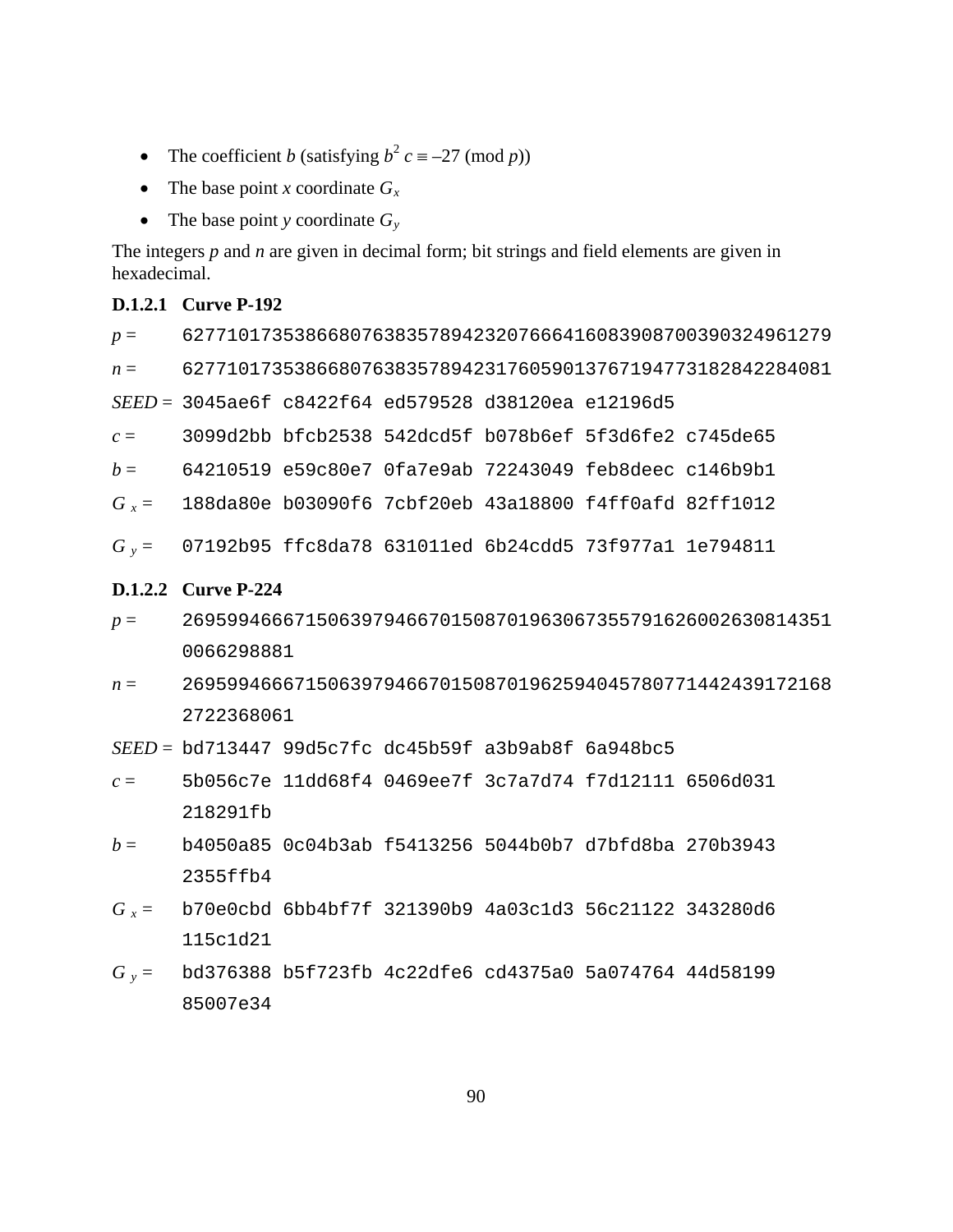#### **D.1.2.3 Curve P-256**

- *p* = 1157920892103562487626974469494075735300861434152903141955 33631308867097853951
- *n* = 115792089210356248762697446949407573529996955224135760342 422259061068512044369

*SEED* = c49d3608 86e70493 6a6678e1 139d26b7 819f7e90

- *c* = 7efba166 2985be94 03cb055c 75d4f7e0 ce8d84a9 c5114abc af317768 0104fa0d
- *b* = 5ac635d8 aa3a93e7 b3ebbd55 769886bc 651d06b0 cc53b0f6 3bce3c3e 27d2604b
- *G x* = 6b17d1f2 e12c4247 f8bce6e5 63a440f2 77037d81 2deb33a0 f4a13945 d898c296
- *G y* = 4fe342e2 fe1a7f9b 8ee7eb4a 7c0f9e16 2bce3357 6b315ece cbb64068 37bf51f5

#### **D.1.2.4 Curve P-384**

- *p* = 3940200619639447921227904010014361380507973927046544666794 8293404245721771496870329047266088258938001861606973112319
- *n* = 3940200619639447921227904010014361380507973927046544666794 6905279627659399113263569398956308152294913554433653942643

*SEED* = a335926a a319a27a 1d00896a 6773a482 7acdac73

- *c* = 79d1e655 f868f02f ff48dcde e14151dd b80643c1 406d0ca1 0dfe6fc5 2009540a 495e8042 ea5f744f 6e184667 cc722483
- *b* = b3312fa7 e23ee7e4 988e056b e3f82d19 181d9c6e fe814112 0314088f 5013875a c656398d 8a2ed19d 2a85c8ed d3ec2aef
- *G x* = aa87ca22 be8b0537 8eb1c71e f320ad74 6e1d3b62 8ba79b98 59f741e0 82542a38 5502f25d bf55296c 3a545e38 72760ab7
- *G y* = 3617de4a 96262c6f 5d9e98bf 9292dc29 f8f41dbd 289a147c e9da3113 b5f0b8c0 0a60b1ce 1d7e819d 7a431d7c 90ea0e5f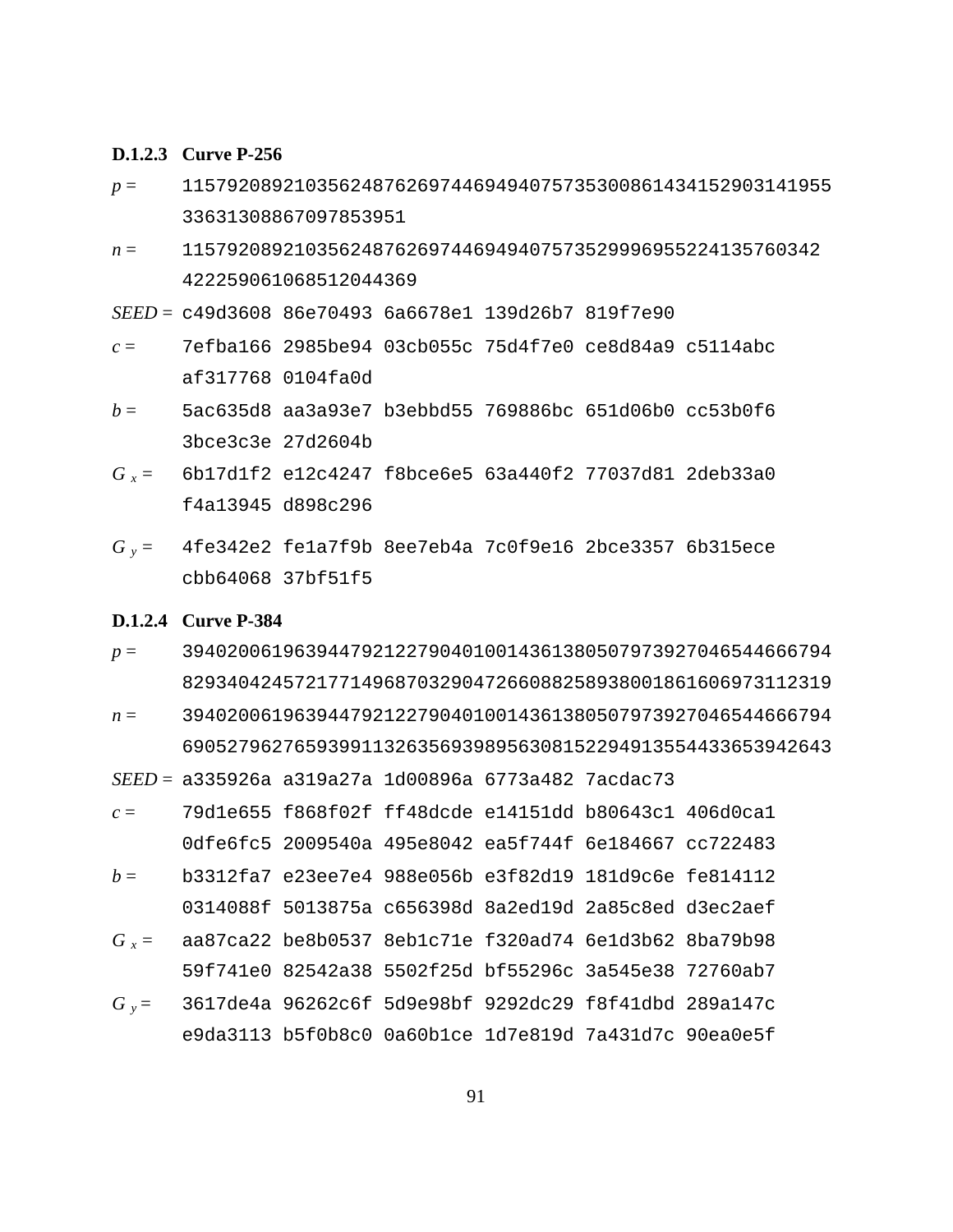#### **D.1.2.5 Curve P-521**

- *p* = 686479766013060971498190079908139321726943530014330540939 446345918554318339765605212255964066145455497729631139148 0858037121987999716643812574028291115057151
- *n* = 686479766013060971498190079908139321726943530014330540939 446345918554318339765539424505774633321719753296399637136 3321113864768612440380340372808892707005449

*SEED* = d09e8800 291cb853 96cc6717 393284aa a0da64ba

- *c* = 0b4 8bfa5f42 0a349495 39d2bdfc 264eeeeb 077688e4 4fbf0ad8 f6d0edb3 7bd6b533 28100051 8e19f1b9 ffbe0fe9 ed8a3c22 00b8f875 e523868c 70c1e5bf 55bad637
- *b* = 051 953eb961 8e1c9a1f 929a21a0 b68540ee a2da725b 99b315f3 b8b48991 8ef109e1 56193951 ec7e937b 1652c0bd 3bb1bf07 3573df88 3d2c34f1 ef451fd4 6b503f00 *G x* = c6 858e06b7 0404e9cd 9e3ecb66 2395b442 9c648139
- 053fb521 f828af60 6b4d3dba a14b5e77 efe75928 fe1dc127 a2ffa8de 3348b3c1 856a429b f97e7e31 c2e5bd66 *G y* = 118 39296a78 9a3bc004 5c8a5fb4 2c7d1bd9 98f54449 579b4468 17afbd17 273e662c 97ee7299 5ef42640 c550b901 3fad0761 353c7086 a272c240 88be9476 9fd16650

### **D.1.3 Curves over Binary Fields**

For each field degree *m*, a pseudo-random curve is given, along with a Koblitz curve. The pseudo-random curve has the form

$$
E: y^2 + xy = x^3 + x^2 + b,
$$

and the Koblitz curve has the form

$$
E_a: y^2 + xy = x^3 + ax^2 + 1,
$$

where  $a = 0$  or 1.

For each pseudorandom curve, the cofactor is  $h = 2$ . The cofactor of each Koblitz curve is  $h = 2$ if  $a = 1$ , and  $h = 4$  if  $a = 0$ .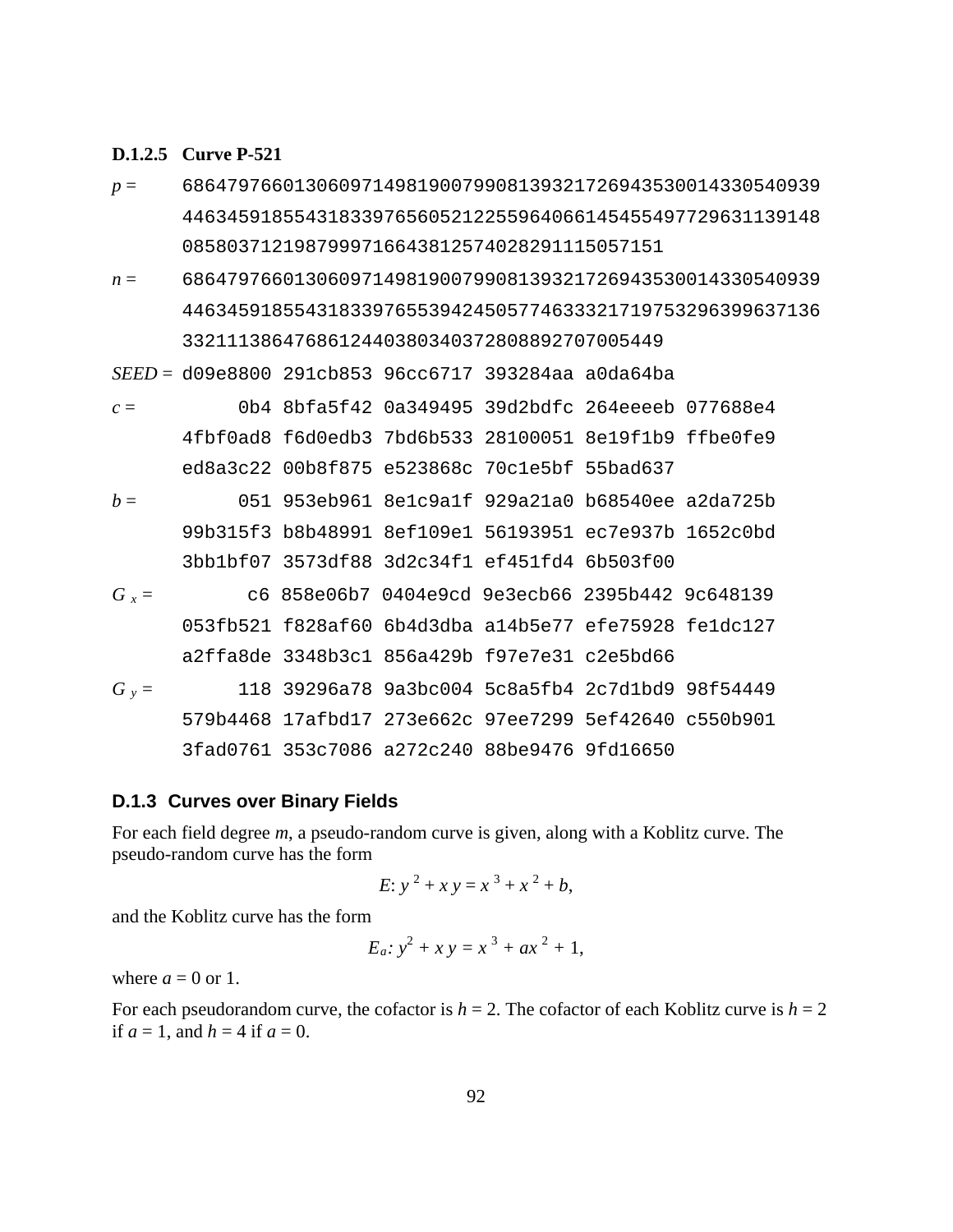The coefficients of the pseudo-random curves, and the coordinates of the base points of both kinds of curves, are given in terms of both the polynomial and normal basis representations discussed in Appendix D.1.1.3.

For each *m*, the following parameters are given:

## *Field Representation:*

- The normal basis type *T*
- The field polynomial (a trinomial or pentanomial)

## *Koblitz Curve:*

- The coefficient *a*
- The base point order *n*
- The base point x coordinate *G x*
- The base point y coordinate *G y*

## *Pseudo-random curve:*

• The base point order *n*

*Pseudo-random curve (Polynomial Basis representation):* 

- The coefficient *b*
- The base point x coordinate *G* x
- The base point y coordinate *G y*

*Pseudo-random curve (Normal Basis representation):* 

- The 160-bit input seed *SEED* to the SHA-1 based algorithm (i.e., the domain parameter seed)
- The coefficient *b* (i.e., the output of the SHA-1 based algorithm)
- The base point *x* coordinate  $G_x$
- The base point *y* coordinate *G y*

Integers (such as *T*, *m*, and *n*) are given in decimal form; bit strings and field elements are given in hexadecimal.

### **D.1.3.1 Degree 163 Binary Field**

$$
T = 4
$$
  
 
$$
p(t) = t^{163} + t^7 + t^6 + t^3 + 1
$$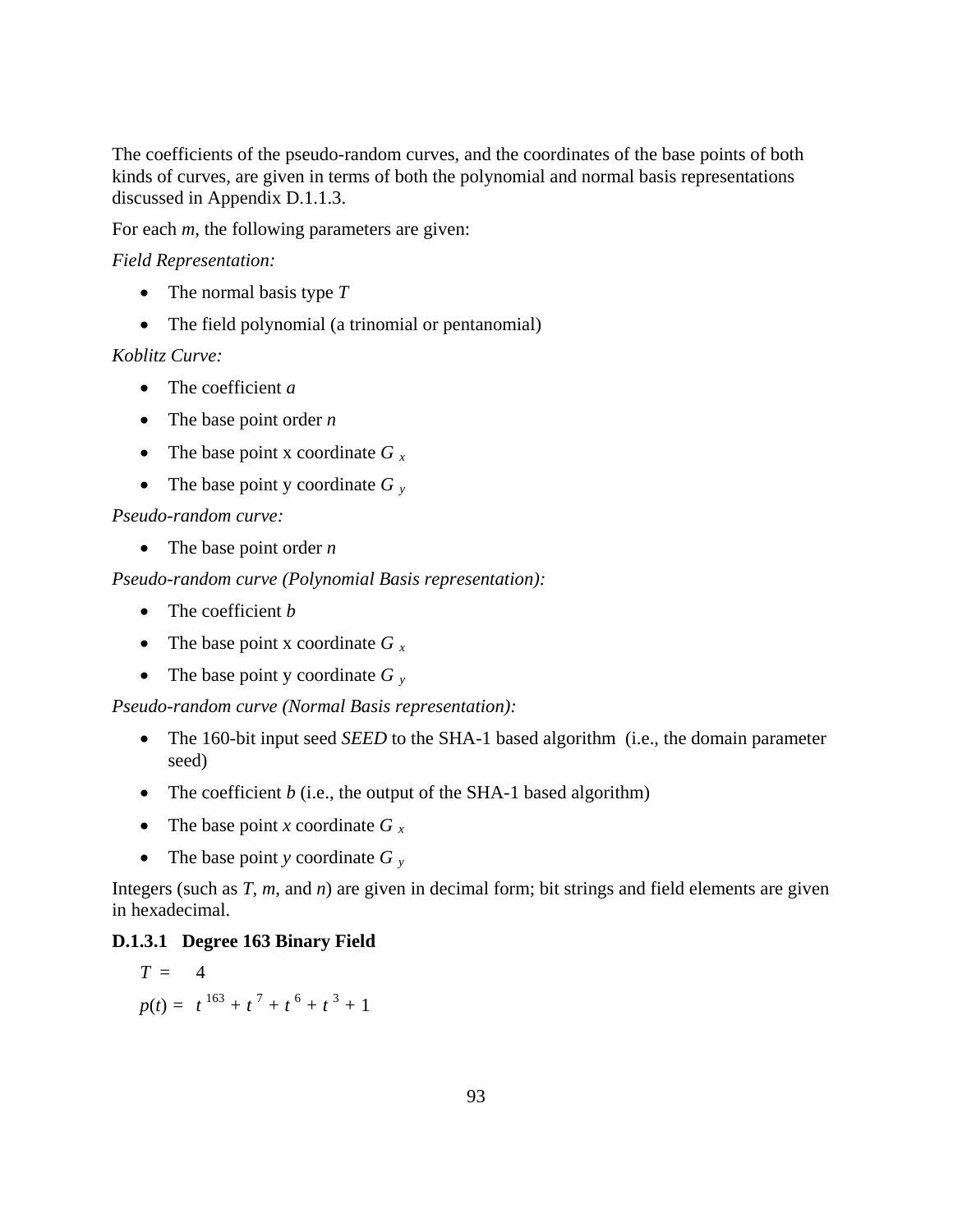## **D.1.3.1.1 Curve K-163**

 $a = 1$ 

*n* = 5846006549323611672814741753598448348329118574063 *Polynomial Basis:*

*G x* = 2 fe13c053 7bbc11ac aa07d793 de4e6d5e 5c94eee8

*G y* = 2 89070fb0 5d38ff58 321f2e80 0536d538 ccdaa3d9

*Normal Basis:*

*G x* = 0 5679b353 caa46825 fea2d371 3ba450da 0c2a4541

*G y* = 2 35b7c671 00506899 06bac3d9 dec76a83 5591edb2

#### **D.1.3.1.2 Curve B-163**

*n* = 5846006549323611672814742442876390689256843201587 *Polynomial Basis:* 

*b* = 2 0a601907 b8c953ca 1481eb10 512f7874 4a3205fd *G x* = 3 f0eba162 86a2d57e a0991168 d4994637 e8343e36 *G y* = 0 d51fbc6c 71a0094f a2cdd545 b11c5c0c 797324f1

*Normal Basis:* 

*SEED* = 85e25bfe 5c86226c db12016f 7553f9d0 e693a268 *b* = 6 645f3cac f1638e13 9c6cd13e f61734fb c9e3d9fb *G x* = 0 311103c1 7167564a ce77ccb0 9c681f88 6ba54ee8 *G y* = 3 33ac13c6 447f2e67 613bf700 9daf98c8 7bb50c7f

#### **D.1.3.2 Degree 233 Binary Field**

$$
T = 2
$$
  
 
$$
p(t) = t^{233} + t^{74} + 1
$$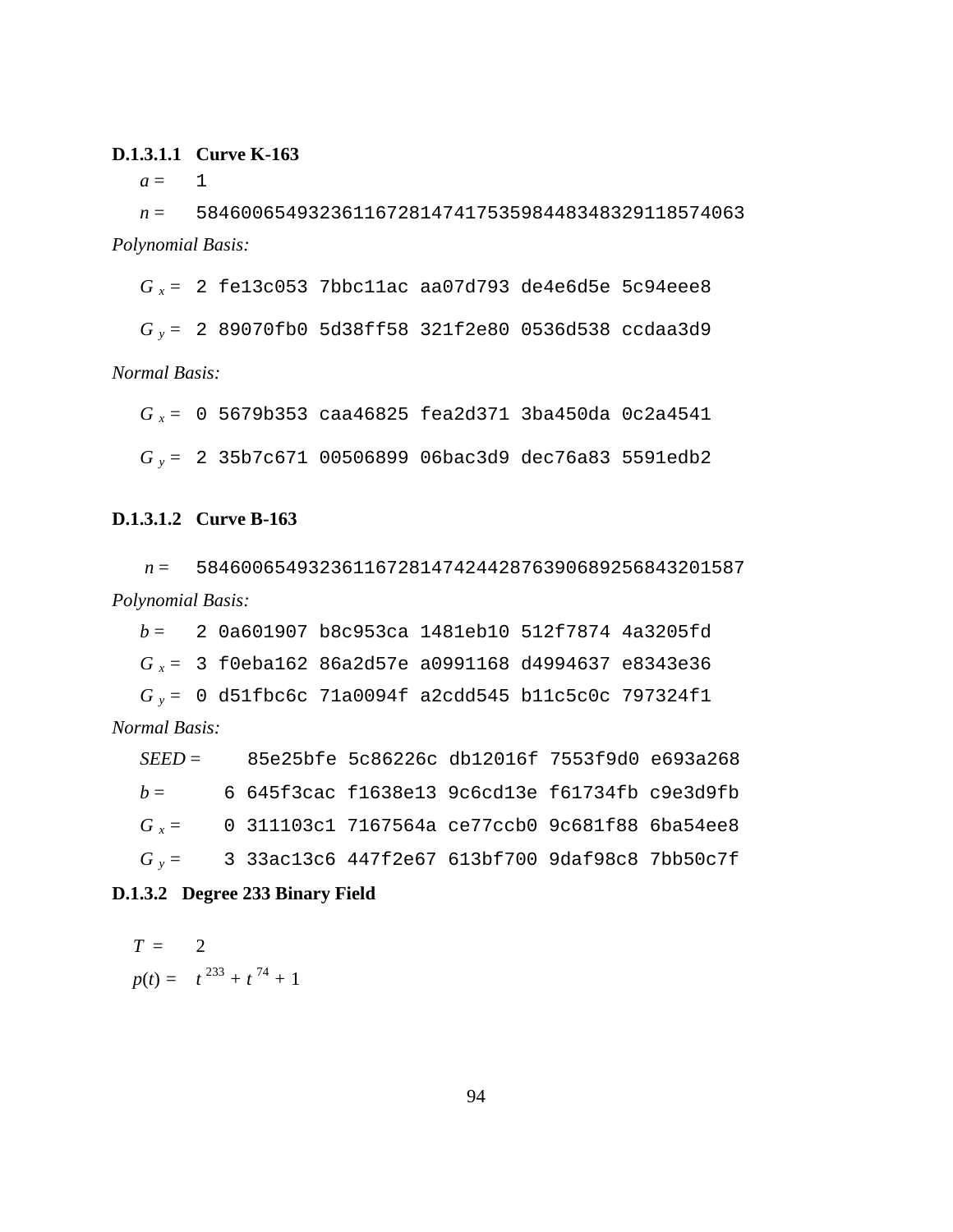## **D.1.3.2.1 Curve K-233**

 $a = 0$ 

*n* = 345087317339528189371737793113851276057094098886225212\ 6328087024741343

*Polynomial Basis:*

- *G x* = 172 32ba853a 7e731af1 29f22ff4 149563a4 19c26bf5 0a4c9d6e efad6126
- *G y* = 1db 537dece8 19b7f70f 555a67c4 27a8cd9b f18aeb9b 56e0c110 56fae6a3

*Normal Basis:*

- *G x* = 0fd e76d9dcd 26e643ac 26f1aa90 1aa12978 4b71fc07 22b2d056 14d650b3
- *G y* = 064 3e317633 155c9e04 47ba8020 a3c43177 450ee036 d6335014 34cac978

### **D.1.3.2.2 Curve B-233**

*n* = 690174634679056378743475586227702555583981273734501355\ 5379383634485463

*Polynomial Basis:* 

- *b* = 066 647ede6c 332c7f8c 0923bb58 213b333b 20e9ce42 81fe115f 7d8f90ad
- *G x* = 0fa c9dfcbac 8313bb21 39f1bb75 5fef65bc 391f8b36 f8f8eb73 71fd558b
- *G y* = 100 6a08a419 03350678 e58528be bf8a0bef f867a7ca 36716f7e 01f81052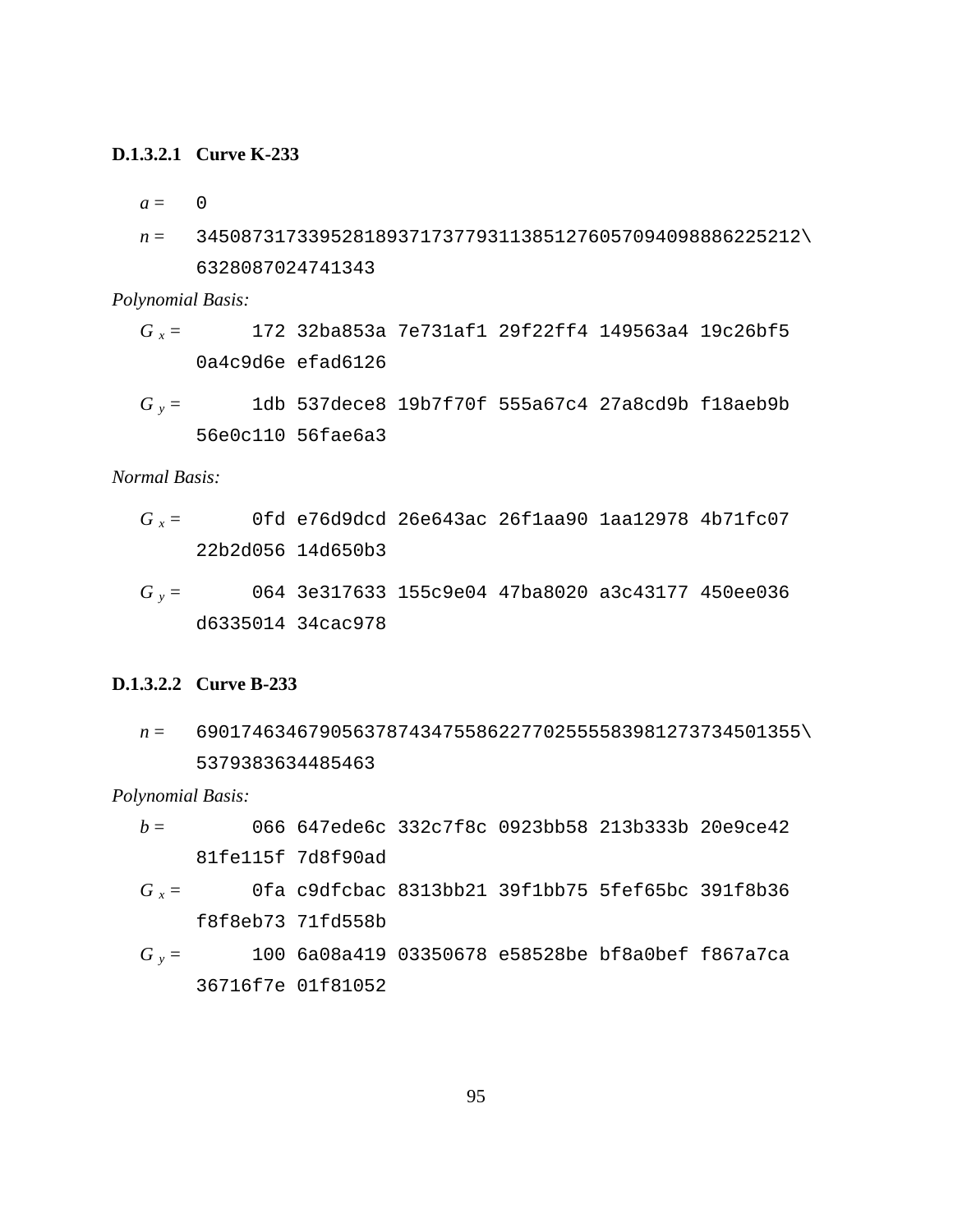#### *Normal Basis:*

|         |                   | $SEED = 74d59ff0 7f6b413d 0ea14b34 4b20a2db 049b50c3$ |  |  |
|---------|-------------------|-------------------------------------------------------|--|--|
| $h =$   | 0c7752ad 52233279 | la0 03e0962d 4f9a8e40 7c904a95 38163adb 82521260      |  |  |
| $G_r =$ | 62a363ba b84a14c5 | 18b 863524b3 cdfefb94 f2784e0b 116faac5 4404bc91      |  |  |
| $G_v =$ | 44292c98 c7af6e02 | 049 25df77bd 8b8ff1a5 ff519417 822bfedf 2bbd7526      |  |  |

# **D.1.3.3 Degree 283 Binary Field**

$$
T = 6
$$

 $p(t) = t^{283} + t^{12} + t^{7} + t^{5} + 1$ 

# **D.1.3.3.1 Curve K-283**

 $a = 0$ 

*n* = 3885337784451458141838923813647037813284811733793061324 295874997529815829704422603873

#### *Polynomial Basis:*

- *G x* = 503213f 78ca4488 3f1a3b81 62f188e5 53cd265f 23c1567a 16876913 b0c2ac24 58492836
- *G y* = 1ccda38 0f1c9e31 8d90f95d 07e5426f e87e45c0 e8184698 e4596236 4e341161 77dd2259

*Normal Basis*:

- *G x* = 3ab9593 f8db09fc 188f1d7c 4ac9fcc3 e57fcd3b db15024b 212c7022 9de5fcd9 2eb0ea60
- *G y* = 2118c47 55e7345c d8f603ef 93b98b10 6fe8854f feb9a3b3 04634cc8 3a0e759f 0c2686b1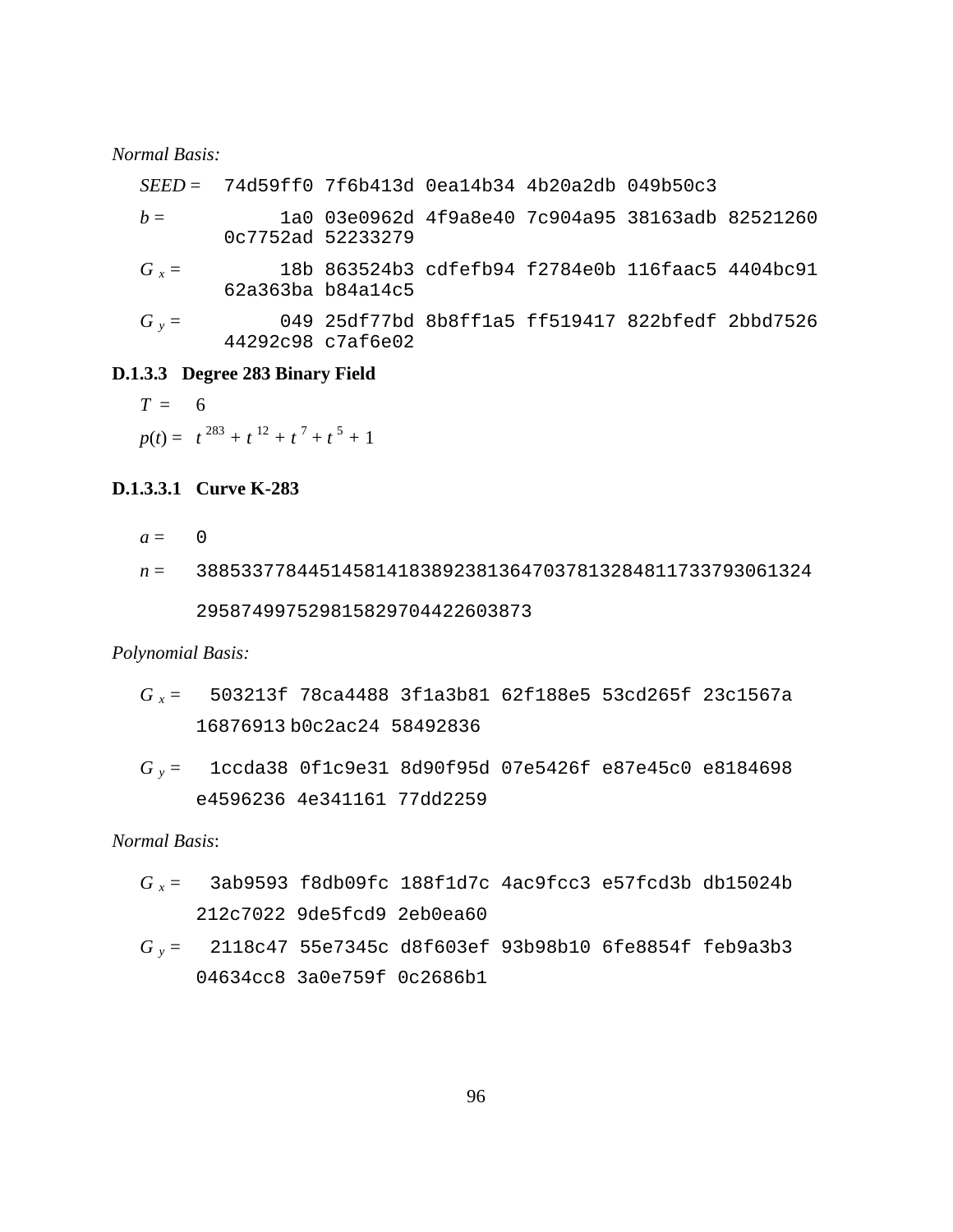### **D.1.3.3.2 Curve B-283**

*n* = 7770675568902916283677847627294075626569625924376904889

109196526770044277787378692871

*Polynomial Basis:* 

- *b* = 27b680a c8b8596d a5a4af8a 19a0303f ca97fd76 45309fa2 a581485a f6263e31 3b79a2f5
- *G x* = 5f93925 8db7dd90 e1934f8c 70b0dfec 2eed25b8 557eac9c 80e2e198 f8cdbecd 86b12053
- *G y* = 3676854 fe24141c b98fe6d4 b20d02b4 516ff702 350eddb0 826779c8 13f0df45 be8112f4

*Normal Basis:* 

*SEED* = 77e2b073 70eb0f83 2a6dd5b6 2dfc88cd 06bb84be

- *b* = 157261b 894739fb 5a13503f 55f0b3f1 0c560116 66331022 01138cc1 80c0206b dafbc951
- *G x* = 749468e 464ee468 634b21f7 f61cb700 701817e6 bc36a236 4cb8906e 940948ea a463c35d
- *G y* = 62968bd 3b489ac5 c9b859da 68475c31 5bafcdc4 ccd0dc90 5b70f624 46f49c05 2f49c08c

#### **D.1.3.4 Degree 409 Binary Field**

$$
T = 4
$$
  
 
$$
p(t) = t^{409} + t^{87} + 1
$$

## **D.1.3.4.1 Curve K-409**

 $a = 0$ 

*n* = 33052798439512429947595765401638551991420234148214060964\ 232439502288071128924919105067325845777745801409636659061 7731358671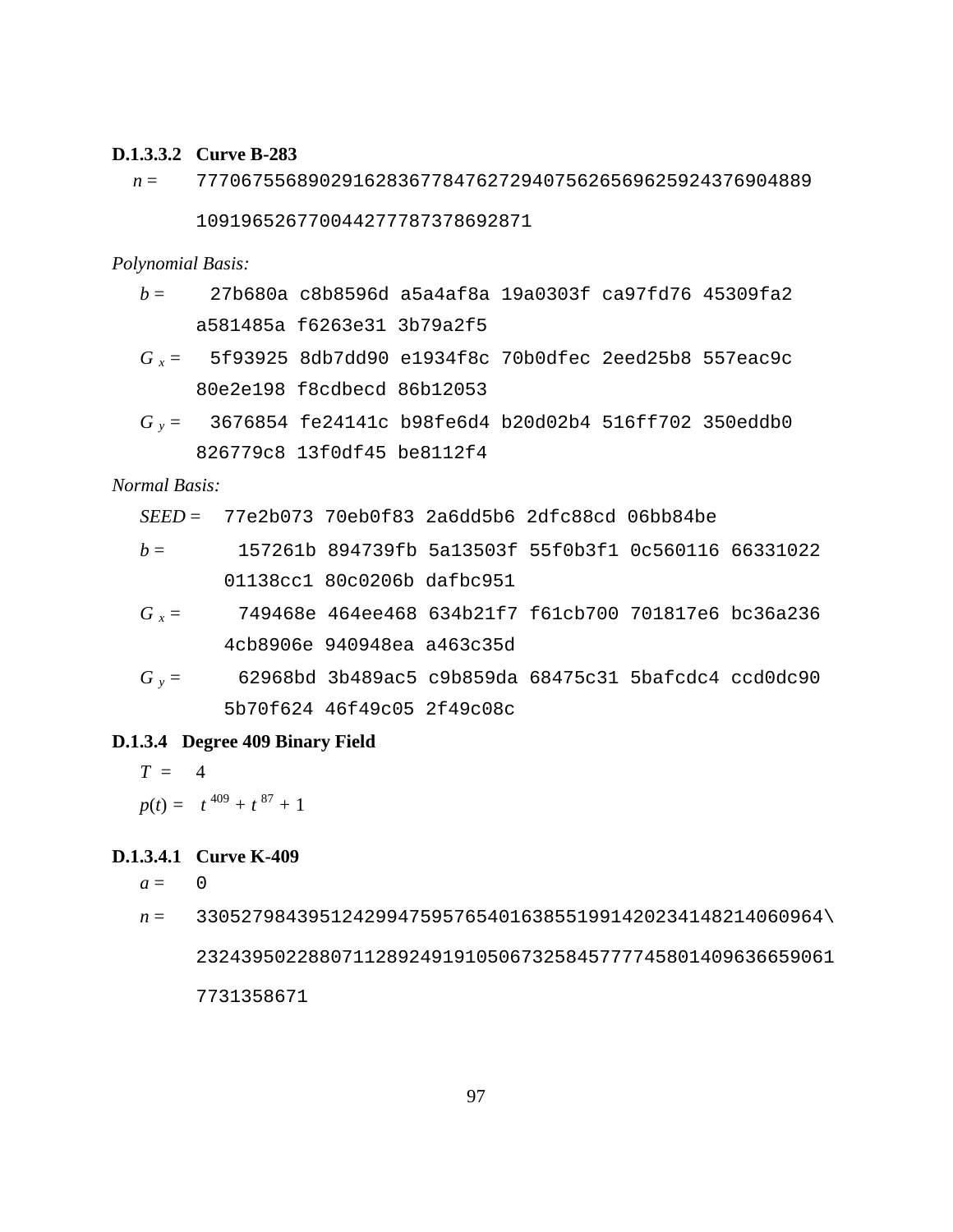#### *Polynomial Basis:*

- *G x* = 060f05f 658f49c1 ad3ab189 0f718421 0efd0987 e307c84c 27accfb8 f9f67cc2 c460189e b5aaaa62 ee222eb1 b35540cf e9023746
- *Gy* = 1e36905 0b7c4e42 acba1dac bf04299c 3460782f 918ea427 e6325165 e9ea10e3 da5f6c42 e9c55215 aa9ca27a 5863ec48 d8e0286b

*Normal Basis:*

- *G x* = 1b559c7 cba2422e 3affe133 43e808b5 5e012d72 6ca0b7e6 a63aeafb c1e3a98e 10ca0fcf 98350c3b 7f89a975 4a8e1dc0 713cec4a
- *G y* = 16d8c42 052f07e7 713e7490 eff318ba 1abd6fef 8a5433c8 94b24f5c 817aeb79 852496fb ee803a47 bc8a2038 78ebf1c4 99afd7d6

#### **D.1.3.4.2 Curve B-409**

*n* = 6610559687902485989519153080327710398284046829642812192 84648798304157774827374805208143723762179110965979867288 366567526771

#### *Polynomial Basis:*

- *b* = 021a5c2 c8ee9feb 5c4b9a75 3b7b476b 7fd6422e f1f3dd67 4761fa99 d6ac27c8 a9a197b2 72822f6c d57a55aa 4f50ae31 7b13545f
- *G x* = 15d4860 d088ddb3 496b0c60 64756260 441cde4a f1771d4d b01ffe5b 34e59703 dc255a86 8a118051 5603aeab 60794e54 bb7996a7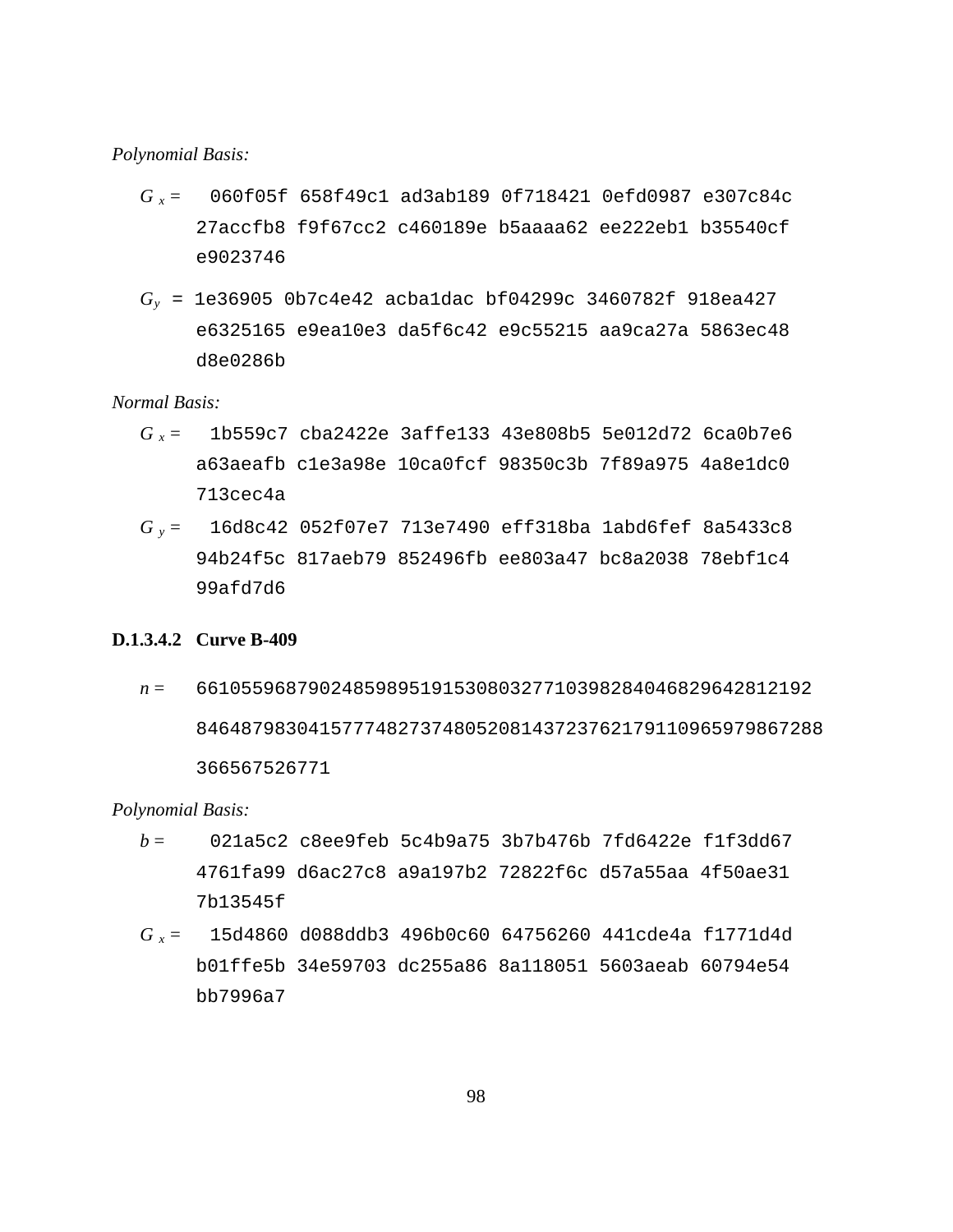*G y* = 061b1cf ab6be5f3 2bbfa783 24ed106a 7636b9c5 a7bd198d 0158aa4f 5488d08f 38514f1f df4b4f40 d2181b36 81c364ba 0273c706

*Normal Basis:* 

*SEED* = 4099b5a4 57f9d69f 79213d09 4c4bcd4d 4262210b

- *b* = 124d065 1c3d3772 f7f5a1fe 6e715559 e2129bdf a04d52f7 b6ac7c53 2cf0ed06 f610072d 88ad2fdc c50c6fde 72843670 f8b3742a
- *G x* = 0ceacbc 9f475767 d8e69f3b 5dfab398 13685262 bcacf22b 84c7b6dd 981899e7 318c96f0 761f77c6 02c016ce d7c548de 830d708f
- *G y* = 199d64b a8f089c6 db0e0b61 e80bb959 34afd0ca f2e8be76 d1c5e9af fc7476df 49142691 ad303902 88aa09bc c59c1573 aa3c009a

## **D.1.3.5 Degree 571 Binary Field**

 $T = 10$ 

$$
p(t) = t^{571} + t^{10} + t^5 + t^2 + 1
$$

## **D.1.3.5.1 Curve K-571**

 $a = 0$ 

*n* = 1932268761508629172347675945465993672149463664853217499 32861762572575957114478021226813397852270671183470671280 08253514612736749740666173119296824216170925035557336852 76673

*Polynomial Basis:*

*G x* = 26eb7a8 59923fbc 82189631 f8103fe4 ac9ca297 0012d5d4 60248048 01841ca4 43709584 93b205e6 47da304d b4ceb08c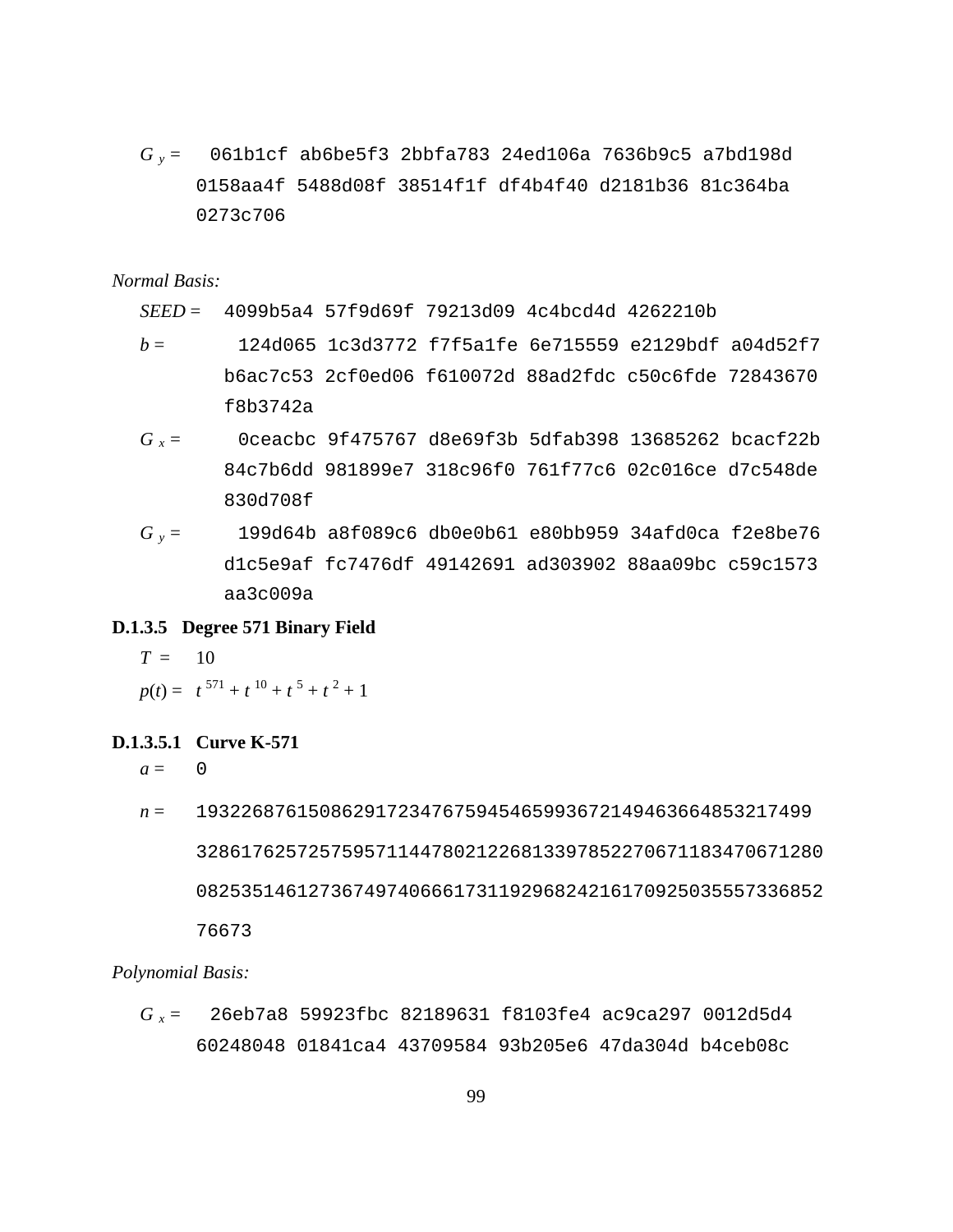bbd1ba39 494776fb 988b4717 4dca88c7 e2945283 a01c8972

*G y* = 349dc80 7f4fbf37 4f4aeade 3bca9531 4dd58cec 9f307a54 ffc61efc 006d8a2c 9d4979c0 ac44aea7 4fbebbb9 f772aedc b620b01a 7ba7af1b 320430c8 591984f6 01cd4c14 3ef1c7a3

#### *Normal Basis:*

- *G x* = 04bb2db a418d0db 107adae0 03427e5d 7cc139ac b465e593 4f0bea2a b2f3622b c29b3d5b 9aa7a1fd fd5d8be6 6057c100 8e71e484 bcd98f22 bf847642 37673674 29ef2ec5 bc3ebcf7
- *G y* = 44cbb57 de20788d 2c952d7b 56cf39bd 3e89b189 84bd124e 751ceff4 369dd8da c6a59e6e 745df44d 8220ce22 aa2c852c fcbbef49 ebaa98bd 2483e331 80e04286 feaa2530 50caff60

#### **D.1.3.5.2 Curve B-571**

*n* = 3864537523017258344695351890931987344298927329706434998 65723525145151914228956042453614399938941577308313388112 19269444862468724628168130702345282883033324113931911052 85703

#### *Polynomial Basis:*

*b* = 2f40e7e 2221f295 de297117 b7f3d62f 5c6a97ff cb8ceff1 cd6ba8ce 4a9a18ad 84ffabbd 8efa5933 2be7ad67 56a66e29 4afd185a 78ff12aa 520e4de7 39baca0c 7ffeff7f 2955727a *G x* = 303001d 34b85629 6c16c0d4 0d3cd775 0a93d1d2 955fa80a a5f40fc8 db7b2abd bde53950 f4c0d293 cdd711a3 5b67fb14 99ae6003 8614f139 4abfa3b4 c850d927 e1e7769c 8eec2d19 *G y* = 37bf273 42da639b 6dccfffe b73d69d7 8c6c27a6 009cbbca 1980f853 3921e8a6 84423e43 bab08a57 6291af8f 461bb2a8 b3531d2f 0485c19b 16e2f151 6e23dd3c 1a4827af 1b8ac15b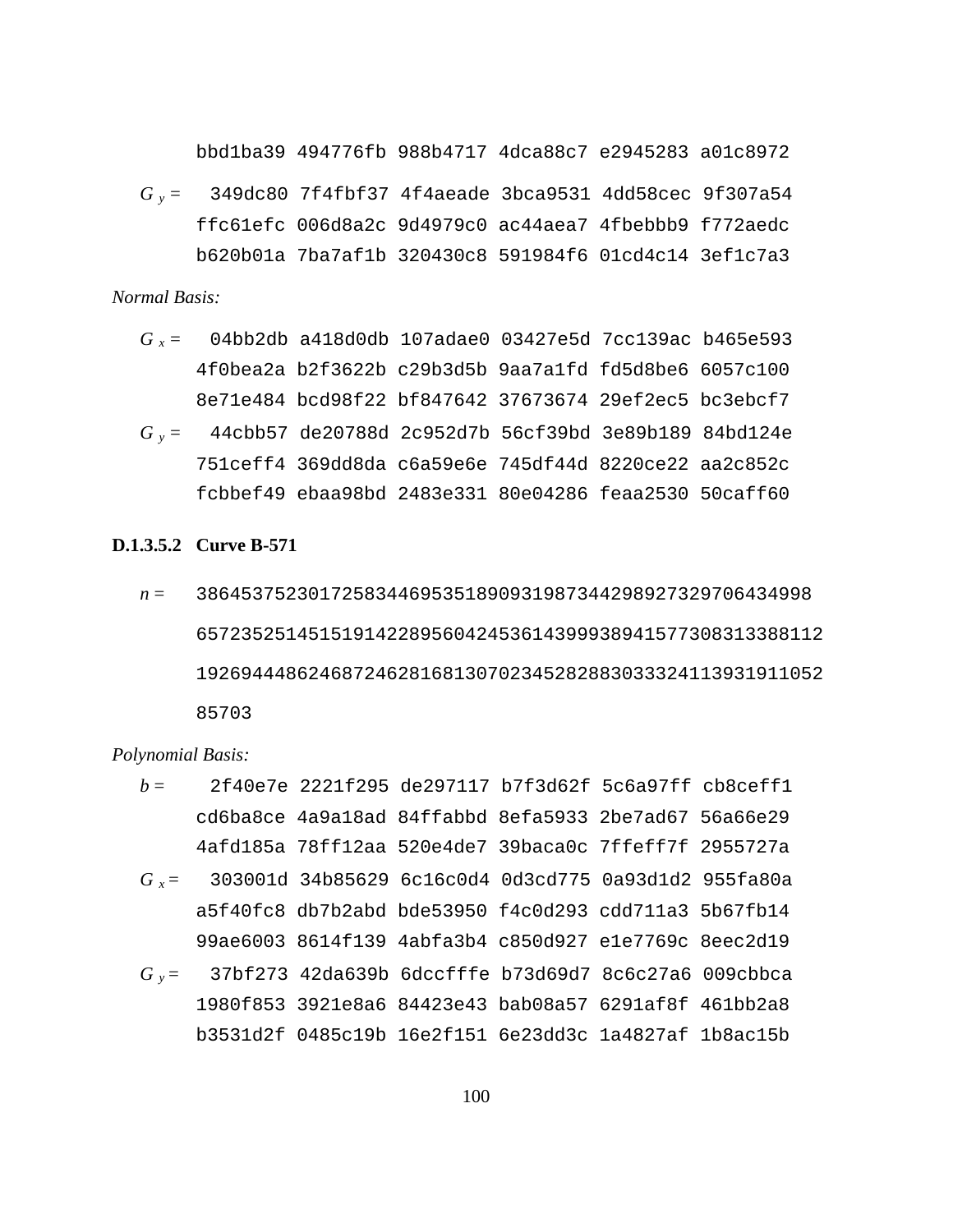#### *Normal Basis:*

|         | $SEED =$ 2aa058f7 3a0e33ab 486b0f61 0410c53a 7f132310 |  |                                                                                                                                                                        |  |
|---------|-------------------------------------------------------|--|------------------------------------------------------------------------------------------------------------------------------------------------------------------------|--|
| $b =$   |                                                       |  | 3762d0d 47116006 179da356 88eeaccf 591a5cde a7500011<br>8d9608c5 9132d434 26101a1d fb377411 5f586623 f75f0000<br>1ce61198 3c1275fa 31f5bc9f 4be1a0f4 67f01ca8 85c74777 |  |
| $G_r =$ |                                                       |  | 0735e03 5def5925 cc33173e b2a8ce77 67522b46 6d278b65<br>0a291612 7dfea9d2 d361089f 0a7a0247 a184e1c7 0d417866<br>e0fe0feb 0ff8f2f3 f9176418 f97d117e 624e2015 df1662a8 |  |
| $G_v =$ |                                                       |  | 04a3642 0572616c df7e606f ccadaecf c3b76dab 0eb1248d<br>d03fbdfc 9cd3242c 4726be57 9855e812 de7ec5c5 00b4576a<br>24628048 b6a72d88 0062eed0 dd34b109 6d3acbb6 b01a4a97 |  |

#### **D.2 Implementation of Modular Arithmetic**

The prime moduli in the above examples are of a special type (called *generalized Mersenne numbers*) for which modular multiplication can be carried out more efficiently than in general. This section provides the rules for implementing this faster arithmetic for each of the prime moduli appearing in the examples.

The usual way to multiply two integers (mod *m*) is to take the integer product and reduce it (mod *m*). One therefore has the following problem: given an integer *A* less than  $m<sup>2</sup>$ , compute

$$
B=A \bmod m.
$$

In general, one must obtain *B* as the remainder of an integer division. If *m* is a generalized Mersenne number, however, then *B* can be expressed as a sum or difference (mod *m*) of a small number of terms. To compute this expression, the integer sum or difference can be evaluated and the result reduced modulo *m*. The latter reduction can be accomplished by adding or subtracting a few copies of *m*.

The prime modulus *p* for each of the five example curves is a generalized Mersenne number.

#### **D.2.1 Curve P-192**

The modulus for this curve is  $p = 2^{192} - 2^{64} - 1$ . Every integer *A* less than  $p^2$  can be written as

$$
A = A_5 \cdot 2^{320} + A_4 \cdot 2^{256} + A_3 \cdot 2^{192} + A_2 \cdot 2^{128} + A_1 \cdot 2^{64} + A_0,
$$

where each  $A_i$  is a 64-bit integer. As a concatenation of 64-bit words, this can be denoted by

$$
A = (A_5 \parallel A_4 \parallel A_3 \parallel A_2 \parallel A_0).
$$

The expression for *B* is

$$
B=T+S_1+S_2+S_3 \bmod p,
$$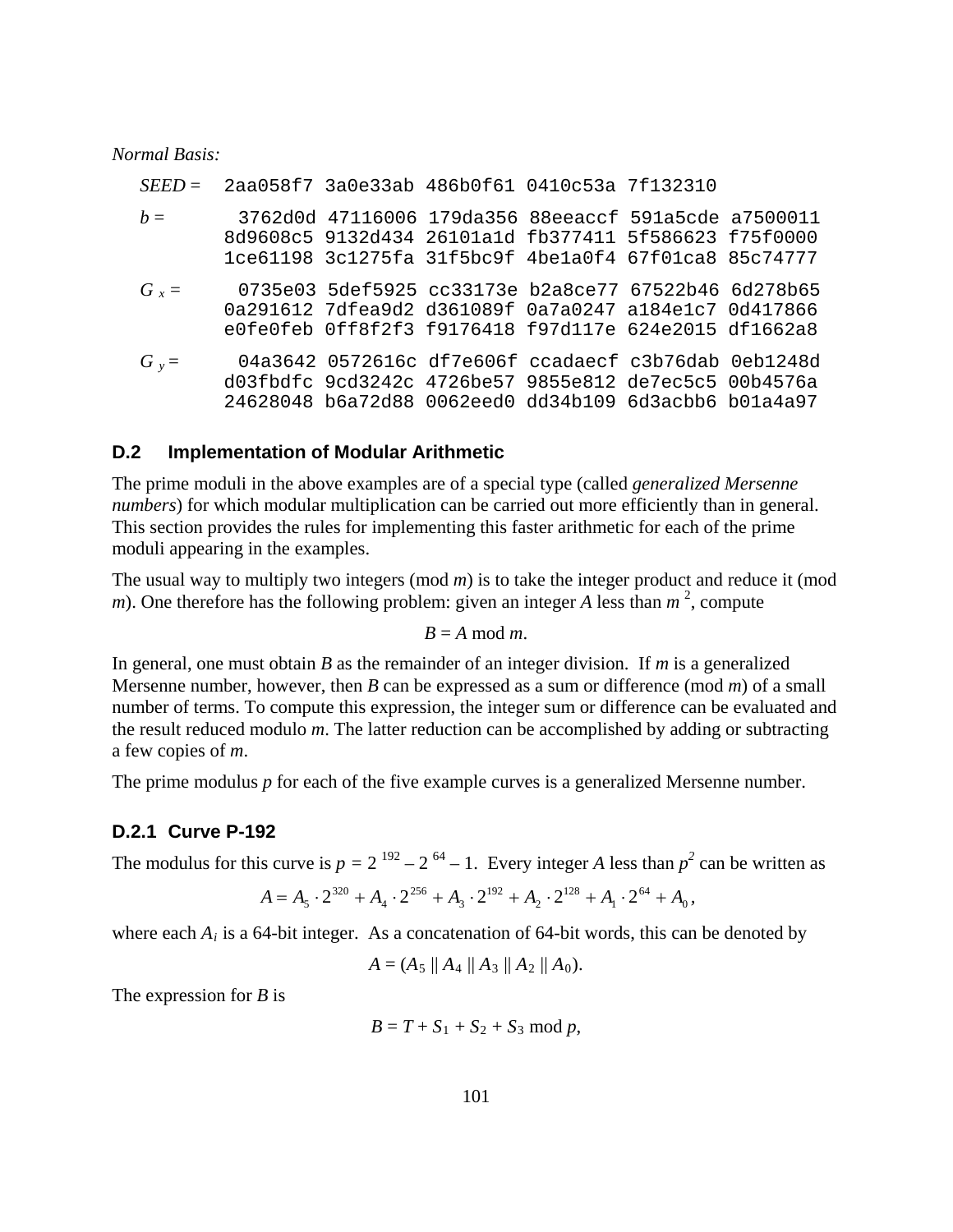where the 192-bit terms are given by

$$
T = (A_2 || A_1 || A_0)
$$
  
\n
$$
S_1 = (A_3 || A_3)
$$
  
\n
$$
S_2 = (A_4 || A_4 || 0)
$$
  
\n
$$
S_3 = (A_5 || A_5 || A_5).
$$

## **D.2.2 Curve P-224**

The modulus for this curve is  $p = 2^{224} - 2^{96} + 1$ . Every integer *A* less than  $p^{2D}$ can be written as:

$$
A = A_{13} \cdot 2^{416} + A_{12} \cdot 2^{384} + A_{11} \cdot 2^{352} + A_{10} \cdot 2^{320} + A_9 \cdot 2^{288} + A_8 \cdot 2^{256} + A_7 \cdot 2^{224} + A_6 \cdot 2^{192} + A_5 \cdot 2^{160} + A_4 \cdot 2^{128} + A_3 \cdot 2^{96} + A_2 \cdot 2^{64} + A_1 \cdot 2^{32} + A_0,
$$

where each  $A_i$  is a 32-bit integer. As a concatenation of 32-bit words, this can be denoted by:

$$
A=(A_{13}\,\|\,A_{12}\,\|\,\ldots\,\|A_0\,).
$$

The expression for B is:

$$
B = T + S_1 + S_2 - D_1 - D_2 \mod p,
$$

where the 224-bit terms are given by:

$$
T = (A_6 || A_5 || A_4 || A_3 || A_2 || A_1 || A_0)
$$
  
\n
$$
S_1 = (A_{10} || A_9 || A_8 || A_7 || 0 || 0 || 0)
$$
  
\n
$$
S_2 = (0 || A_{13} || A_{12} || A_{11} || 0 || 0 || 0)
$$
  
\n
$$
D_1 = (A_{13} || A_{12} || A_{11} || A_{10} || A_9 || A_8 || A_7)
$$
  
\n
$$
D_2 = (0 || 0 || 0 || 0 || A_{13} || A_{12} || A_{11}).
$$

### **D.2.3 Curve P-256**

The modulus for this curve is  $p = 2^{256} - 2^{224} + 2^{192} + 2^{96} - 1$ . Every integer *A* less than  $p^2$  can be written as:

$$
A = A_{15} \cdot 2^{480} + A_{14} \cdot 2^{448} + A_{13} \cdot 2^{416} + A_{12} \cdot 2^{384} + A_{11} \cdot 2^{352} + A_{10} \cdot 2^{320} + A_9 \cdot 2^{288} + A_8 \cdot 2^{256} + A_7 \cdot 2^{224} + A_6 \cdot 2^{192} + A_5 \cdot 2^{160} + A_4 \cdot 2^{128} + A_3 \cdot 2^{96} + A_2 \cdot 2^{64} + A_1 \cdot 2^{32} + A_0,
$$

where each  $A_i$  is a 32-bit integer. As a concatenation of 32-bit words, this can be denoted by

$$
A=(A_{15}\,\|\,A_{14}\,\|\cdot\cdot\cdot\,\|A_0\,).
$$

The expression for *B* is: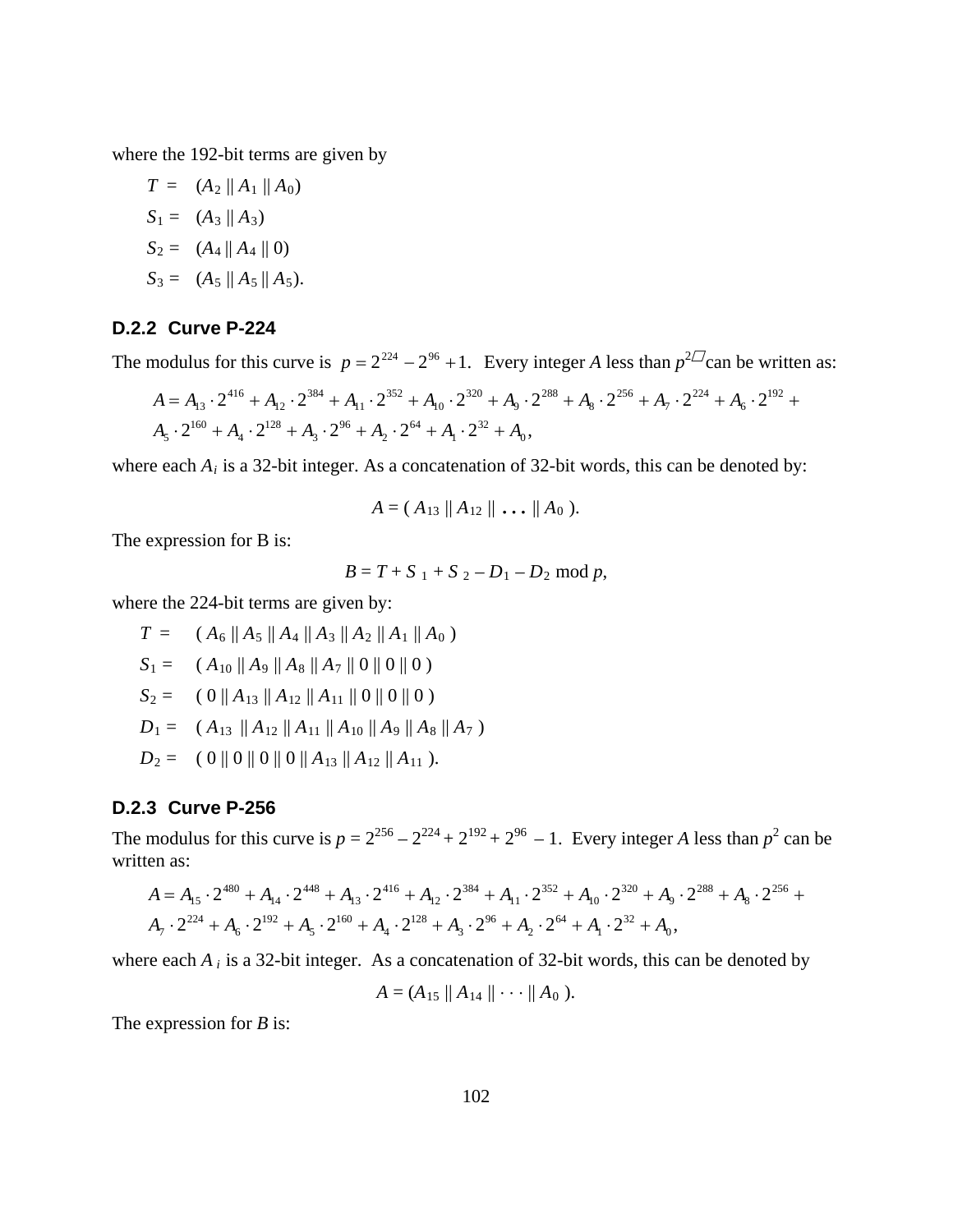$$
B = T + 2S_1 + 2S_2 + S_3 + S_4 - D_1 - D_2 - D_3 - D_4 \mod p,
$$

where the 256-bit terms are given by:

$$
T = (A_7 || A_6 || A_5 \square || A_4 || A_3 || A_2 || A_1 || A_0)
$$
  
\n
$$
S_1 = (A_{15} || A_{14} \square || A_{13} || A_{12} || A_{11} || 0 || 0 || 0)
$$
  
\n
$$
S_2 = (0 || A_{15} || A_{14} \square || A_{13} || A_{12} || 0 || 0 || 0)
$$
  
\n
$$
S_3 = (A_{15} || A_{14} \square || 0 || 0 || 0 || A_{10} || A_9 || A_8)
$$
  
\n
$$
S_4 = (A_8 || A_{13} || A_{15} || A_{14} || A_{13} || A_{11} || A_{10} || A_9)
$$
  
\n
$$
D_1 = (A_{10} || A_8 || 0 || 0 || 0 || A_{13} || A_{12} || A_{11})
$$
  
\n
$$
D_2 = (A_{11} || A_9 || 0 || 0 || A_{15} || A_{14} || A_{13} || A_{12} \square)
$$
  
\n
$$
D_3 = (A_{12} \square || 0 || A_{10} || A_9 || A_8 || A_{15} || A_{14} || A_{13})
$$
  
\n
$$
D_4 = (A_{13} || 0 || A_{11} || A_{10} || A_9 || 0 || A_{15} || A_{14})
$$

# **D.2.4 Curve P-384**

The modulus for this curve is  $p = 2^{384} - 2^{128} - 2^{96} + 2^{32} - 1$ . Every integer *A* less than  $p^2$  can be written as:

$$
A = A_{23} \cdot 2^{736} + A_{22} \cdot 2^{704} + A_{21} \cdot 2^{672} + A_{20} \cdot 2^{640} + A_{19} \cdot 2^{608} + A_{18} \cdot 2^{576} + A_{17} \cdot 2^{544} + A_{16} \cdot 2^{512} + A_{15} \cdot 2^{480} + A_{14} \cdot 2^{448} + A_{13} \cdot 2^{416} + A_{12} \cdot 2^{384} + A_{11} \cdot 2^{352} + A_{10} \cdot 2^{320} + A_{9} \cdot 2^{288} + A_{8} \cdot 2^{256} + A_{7} \cdot 2^{224} + A_{6} \cdot 2^{192} + A_{5} \cdot 2^{160} + A_{4} \cdot 2^{128} + A_{3} \cdot 2^{96} + A_{2} \cdot 2^{64} + A_{1} \cdot 2^{32} + A_{0},
$$

where each *A i* is a 32-bit integer. As a concatenation of 32-bit words, this can be denoted by

$$
A=(A_{23}\,\|\,A_{22}\,\|\cdots\,\|A_0\,).
$$

The expression for *B* is:

$$
B = T + 2S_1 + S_2 + S_3 + S_4 + S_5 + S_6 - D_1 - D_2 - D_3 \mod p,
$$

where the 384-bit terms are given by:

$$
T = (A_{11} || A_{10} || A_9 || A_8 || A_7 || A_6 || A_5 || A_4 || A_3 || A_2 || A_1 || A_0)
$$
  
\n
$$
S_1 = (0 || 0 || 0 || 0 || 0 || A_{23} || A_{22} || A_{21} || 0 || 0 || 0 || 0)
$$
  
\n
$$
S_2 = (A_{23} || A_{22} || A_{21} || A_{20} || A_{19} || A_{18} || A_{17} || A_{16} || A_{15} || A_{14} || A_{13} || A_{12})
$$
  
\n
$$
S_3 = (A_{20} || A_{19} || A_{18} || A_{17} || A_{16} || A_{15} || A_{14} || A_{13} || A_{12} || A_{22} || A_{21})
$$
  
\n
$$
S_4 = (A_{19} || A_{18} || A_{17} || A_{16} || A_{15} || A_{14} || A_{13} || A_{12} || A_{20} || 0 || A_{23} || 0)
$$
  
\n
$$
S_5 = (0 || 0 || 0 || 0 || A_{23} || A_{22} || A_{21} || A_{20} || 0 || 0 || 0)
$$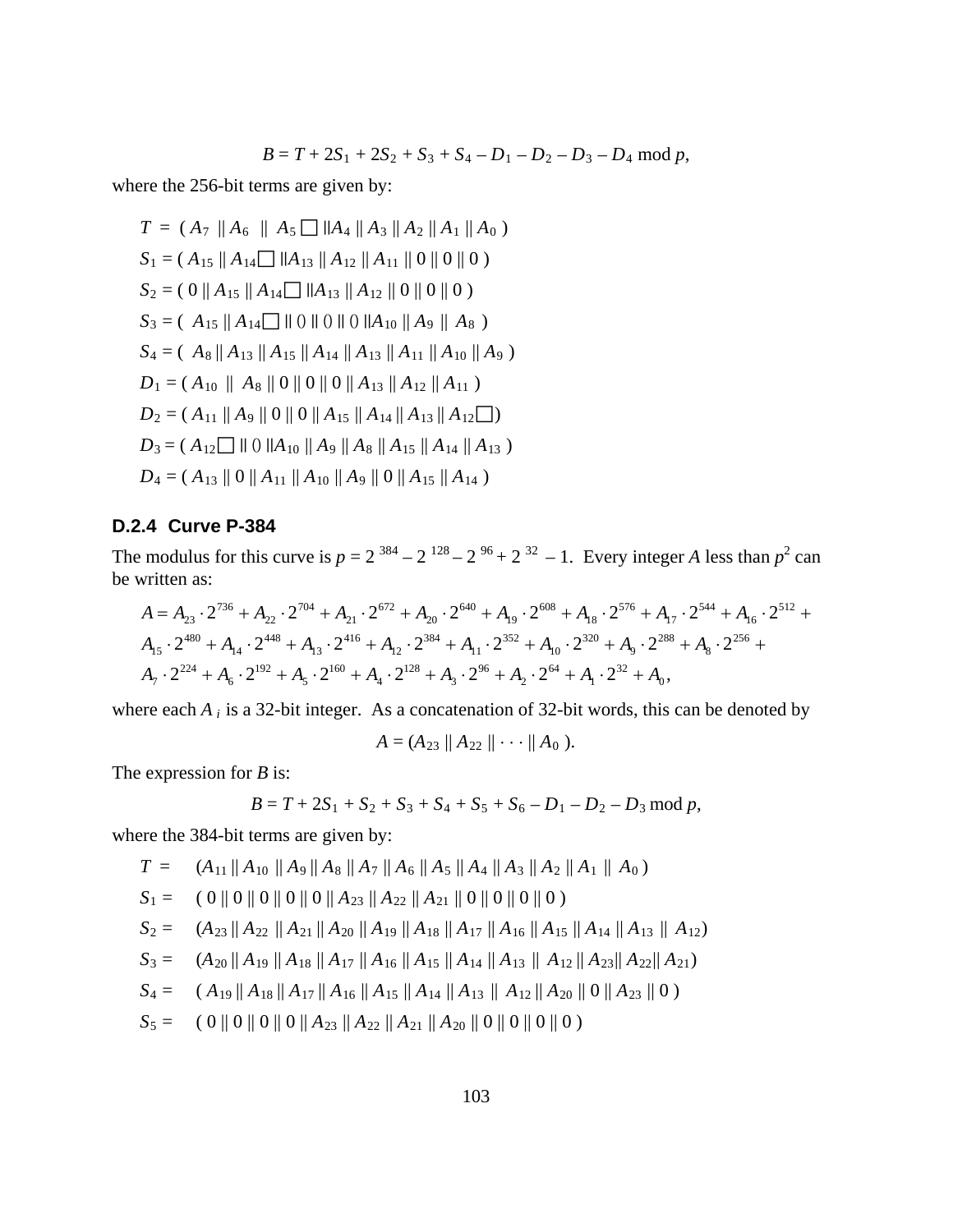$$
S_6 = (0 || 0 || 0 || 0 || 0 || 0 || A_{23} || A_{22} || A_{21} || 0 || 0 || A_{20})
$$
  
\n
$$
D_1 = (A_{22} || A_{21} || A_{20} || A_{19} || A_{18} || A_{17} || A_{16} || A_{15} || A_{14} || A_{13} || A_{12} || A_{23})
$$
  
\n
$$
D_2 = (0 || 0 || 0 || 0 || 0 || 0 || 0 || A_{23} || A_{22} || A_{21} || A_{20} || 0)
$$
  
\n
$$
D_3 = (0 || 0 || 0 || 0 || 0 || 0 || 0 || A_{23} || A_{22} || 0 || 0 || 0).
$$

#### **D.2.5 Curve P-521**

The modulus for this curve is  $p = 2^{521} - 1$ . Every integer *A* less than  $p^2$  can be written

$$
A = A_1 \cdot 2^{521} + A_0,
$$

where each  $A_i$  is a 521-bit integer. As a concatenation of 521-bit words, this can be denoted by

$$
A=(A_1\parallel A_0).
$$

The expression for *B* is:

$$
B = (A_0 + A_1) \bmod p.
$$

## **D.3 Normal Bases**

The elements of  $GF(2<sup>m</sup>)$  are expressed in terms of the type *T* normal *basis*<sup>[5](#page-112-0)</sup> *B* for  $GF(2<sup>m</sup>)$ , for some *T*. Each element has a unique representation as a bit string:

$$
(a_0 a_1 \ldots a_{m-1}).
$$

The arithmetic operations are performed as follows.

*Addition*: addition of two elements is implemented by bit-wise addition modulo 2. Thus, for example,

$$
(1100111) + (1010010) = (0110101).
$$

*Squaring*: if

$$
\alpha = (a_0 a_1 \ldots a_{m-1})
$$

then

 $\overline{a}$ 

$$
\alpha^2 = (a_{m-1} \ a_0 \ a_1 \ \dots \ a_{m-2}).
$$

*Multiplication*: to perform multiplication, a function  $F(\mu, \nu)$  is constructed on inputs

<span id="page-112-0"></span> $<sup>5</sup>$  It is assumed in this section that *m* is odd and *T* is even, since this is the only case considered in this Standard.</sup>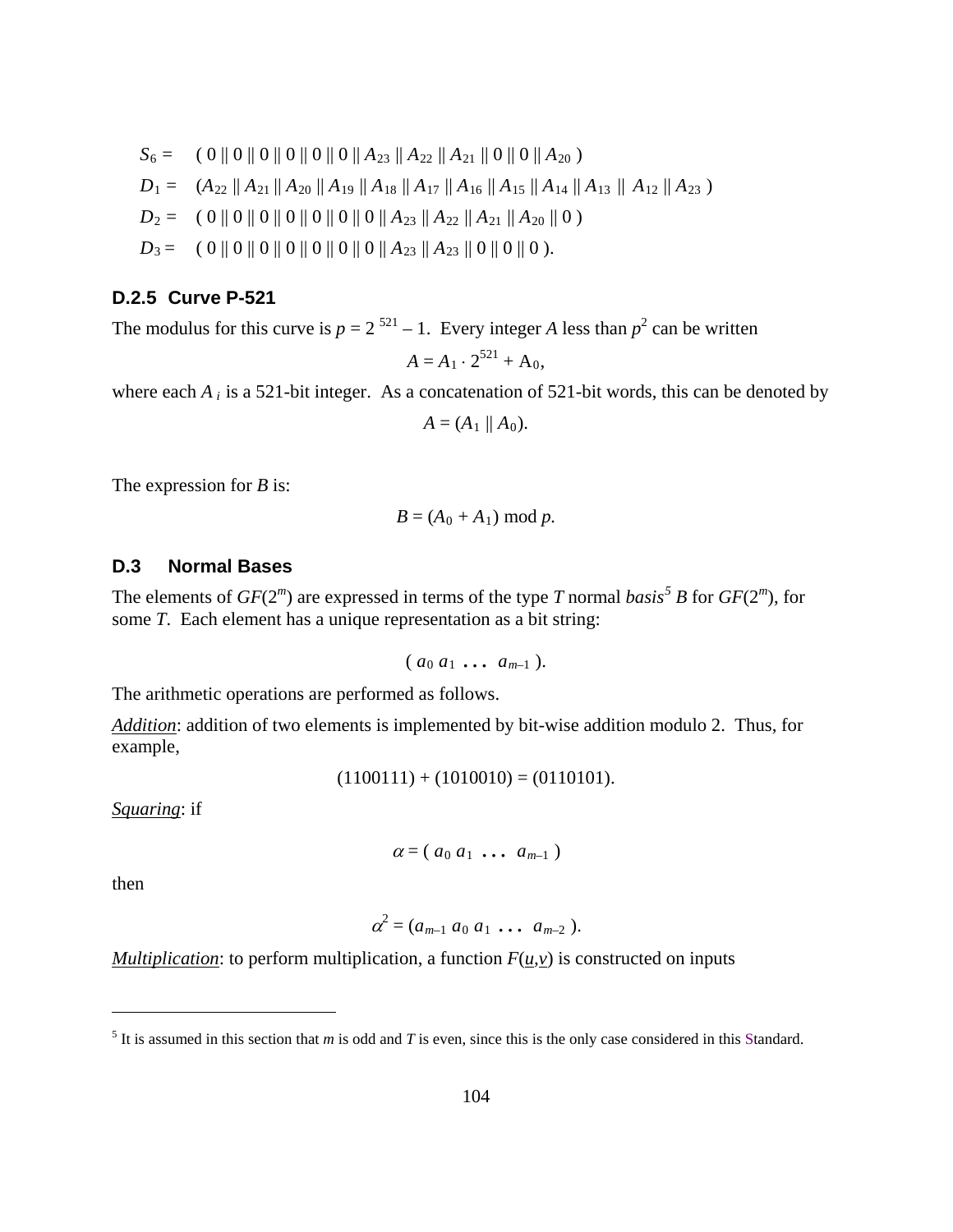$u = (u_0 u_1 ... u_{m-1})$  and  $v = (v_0 v_1 ... v_{m-1})$ 

as follows.

- 1. Set  $p \leftarrow Tm + 1$ .
- 2. Let *u* be an integer having order *T* modulo *p.*
- 3. Compute the sequence  $F(1)$ ,  $F(2)$ ,  $\dots$ ,  $F(p-1)$  as follows:
	- 3.1 Set  $w \leftarrow 1$ .
	- 3.2 For *j* from 0 to *T*–1 do
		- 3.2.1 Set  $n \leftarrow w$ .
		- 3.2.2 For  $i = 0$  to  $m-1$  do
			- 3.2.2.1 Set *F*(*n*) ← *i*.

3.2.2.2 Set 
$$
n \leftarrow 2n \mod p
$$
.

- 3.2.3 Set  $w \leftarrow uw \mod p$ .
- 4. Output the formula:

$$
F(u,v) := \sum_{k=1}^{p-2} u_{F(k+1)} v_{F(p-k)}.
$$

This computation need only be performed once per basis.

Given the function *F* for *B,* the product

 $(c_0 c_1 \ldots c_{m-1}) = (a_0 a_1 \ldots a_{m-1}) * (b_0 b_1 \ldots b_{m-1})$ 

is computed as follows:

- 1. Set  $(u_0 u_1 \ldots u_{m-1}) \leftarrow (a_0 a_1 \ldots a_{m-1}).$
- 2. Set  $(v_0 v_1 \ldots v_{m-1}) \leftarrow (b_0 b_1 \ldots b_{m-1}).$
- 3. For  $k = 0$  to  $m 1$  do
	- 3.1 Compute

$$
c_k = F(\underline{u}, \underline{v}).
$$

- 3.2 Set *u* ← **LeftShift** (*u*) and *v* ← **LeftShift** (*v*), where **LeftShift** denotes the circular left shift operation.
- 4. Output  $c = (c_0 c_1 \ldots c_{m-1})$ .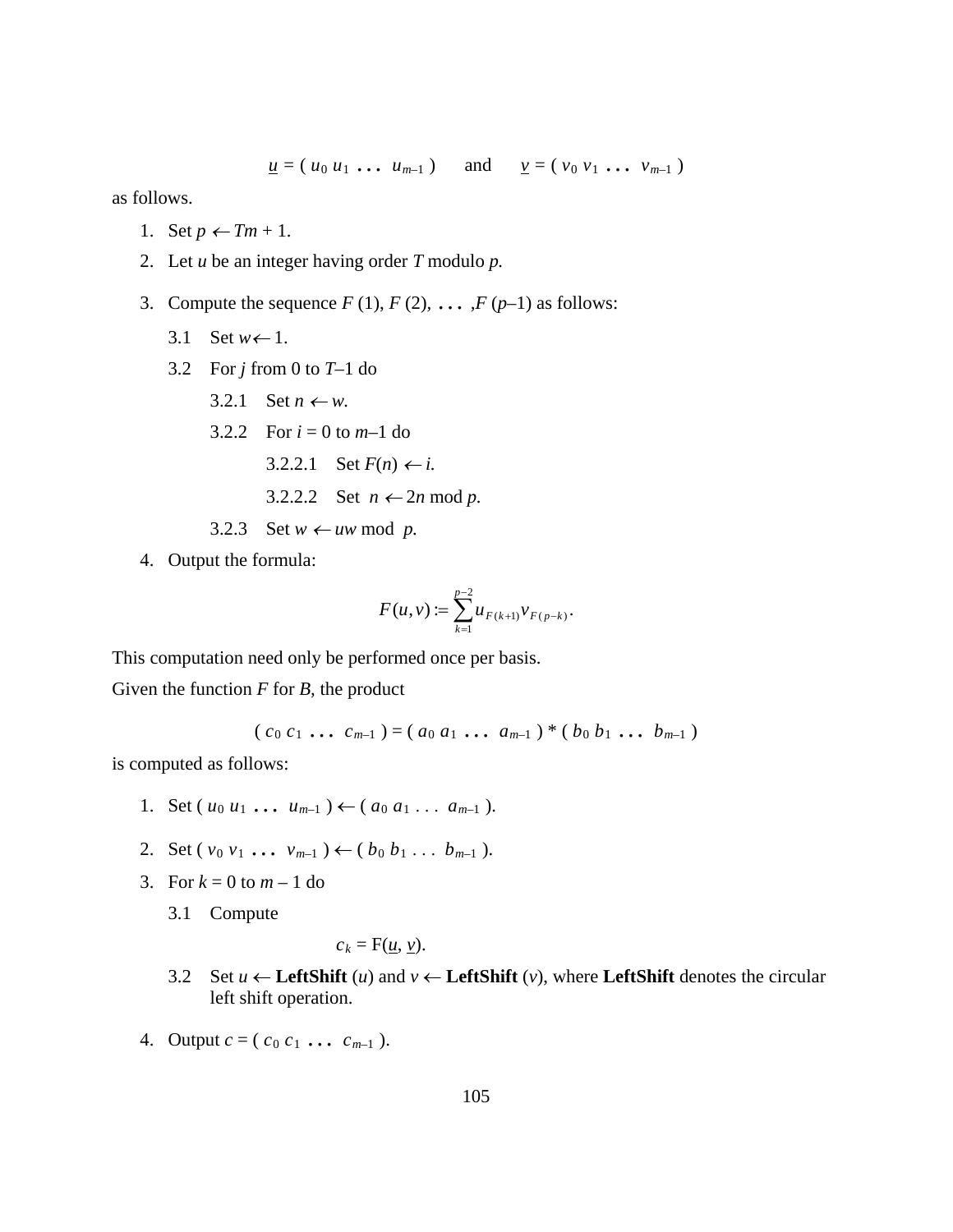Example: For the type 4 normal basis for  $GF(2^7)$ ,  $p = 29$  and  $u = 12$  or 17. Thus, the values of *F* are given by:

$$
F(1) = 0 \quad F(8) = 3 \quad F(15) = 6 \quad F(22) = 5
$$
\n
$$
F(2) = 1 \quad F(9) = 3 \quad F(16) = 4 \quad F(23) = 6
$$
\n
$$
F(3) = 5 \quad F(10) = 2 \quad F(17) = 0 \quad F(24) = 1
$$
\n
$$
F(4) = 2 \quad F(11) = 4 \quad F(18) = 4 \quad F(25) = 2
$$
\n
$$
F(5) = 1 \quad F(12) = 0 \quad F(19) = 2 \quad F(26) = 5
$$
\n
$$
F(6) = 6 \quad F(13) = 4 \quad F(20) = 3 \quad F(27) = 1
$$
\n
$$
F(7) = 5 \quad F(14) = 6 \quad F(21) = 3 \quad F(28) = 0
$$

Therefore,

$$
F(\underline{u}, \underline{v}) = u_0 v_1 + u_1 (v_0 + v_2 + v_5 + v_6) + u_2 (v_1 + v_3 + v_4 + v_5) + u_3 (v_2 + v_5) + u_4 (v_2 + v_6) + u_5 (v_1 + v_2 + v_3 + v_6) + u_6 (v_1 + v_4 + v_5 + v_6).
$$

Thus, if

 $a = (1 0 1 0 1 1 1)$  and  $b = (1 1 0 0 0 0 1)$ ,

then

$$
c_0 = F ((1 0 1 0 1 1 1), (1 1 0 0 0 0 1)) = 1,
$$
  
\n
$$
c_1 = F ((0 1 0 1 1 1 1), (1 0 0 0 0 1 1)) = 0,
$$
  
\n
$$
\vdots
$$
  
\n
$$
c_6 = F ((1 1 0 1 0 1 1), (1 1 1 0 0 0 0)) = 1,
$$

so that *c* = *ab* = (1 0 1 1 0 0 1).

# **D.4 Scalar Multiplication on Koblitz Curves**

This section describes a particularly efficient method of computing the scalar multiple *nP* on the Koblitz curve  $E_a$  over  $GF(2^m)$ .

The operation  $\tau$  is defined by:

$$
\tau(x, y) = (x^2, y^2).
$$

When the normal basis representation is used, then the operation  $\tau$  is implemented by performing right circular shifts on the bit strings representing *x* and *y*.

Given *m* and *a*, define the following parameters:

• *C* is some integer greater than 5.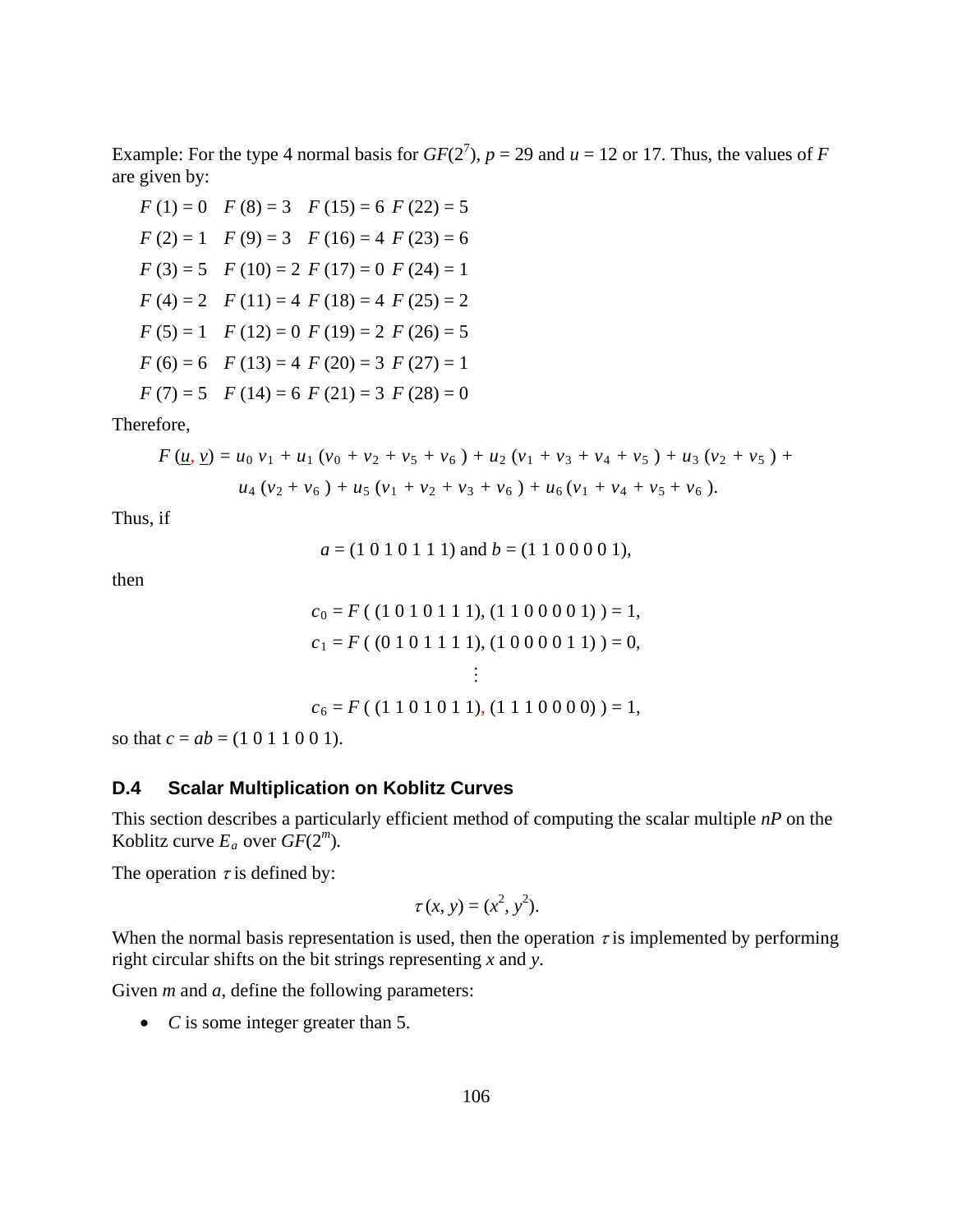- $\mu = (-1)^{1-a}$ .
- For  $i = 0$  and  $i = 1$ , define the sequence  $s_i(m)$  by:

$$
s_i(0) = 0, \quad s_i(1) = 1 - i,
$$

$$
s_i(m) = \mu \bullet s_i(m-1) - 2 s_i(m-2) + (-1)^i
$$

• Define the sequence *V*(*m*)

$$
V(0) = 2, \quad V(1) = \mu
$$
  

$$
V(m) = \mu \bullet \nu(m-1) - 2V(m-2).
$$

For the example curves, the quantities  $s_i(m)$  and  $V(m)$  are as follows.

*Curve K-163:*

*s*0(163) = 2579386439110731650419537

*s*1(163) = –755360064476226375461594

*V*(163) = –4845466632539410776804317

## *Curve K-233:*

- *s*0(233) = –27859711741434429761757834964435883
- *s*1(233) = –44192136247082304936052160908934886
- *V*(233) = –137381546011108235394987299651366779

## *Curve K-283:*

- *s*0(283) = –665981532109049041108795536001591469280025
- *s*1(283) = 1155860054909136775192281072591609913945968
- *V*(283) = 7777244870872830999287791970962823977569917

#### *Curve K-409:*

- *s*0(409) = –18307510456002382137810317198756461378590542487556869338419259
- *s*1(409) = –8893048526138304097196653241844212679626566100996606444816790
- *V*(409)= 10457288737315625927447685387048320737638796957687575791173829

## *Curve K-571:*

- *s*0(571) = –3737319446876463692429385892476115567147293964596131024123406420\ 235241916729983261305
- *s*1(571) = –3191857706446416099583814595948959674131968912148564658610565117\ 58982848515832612248752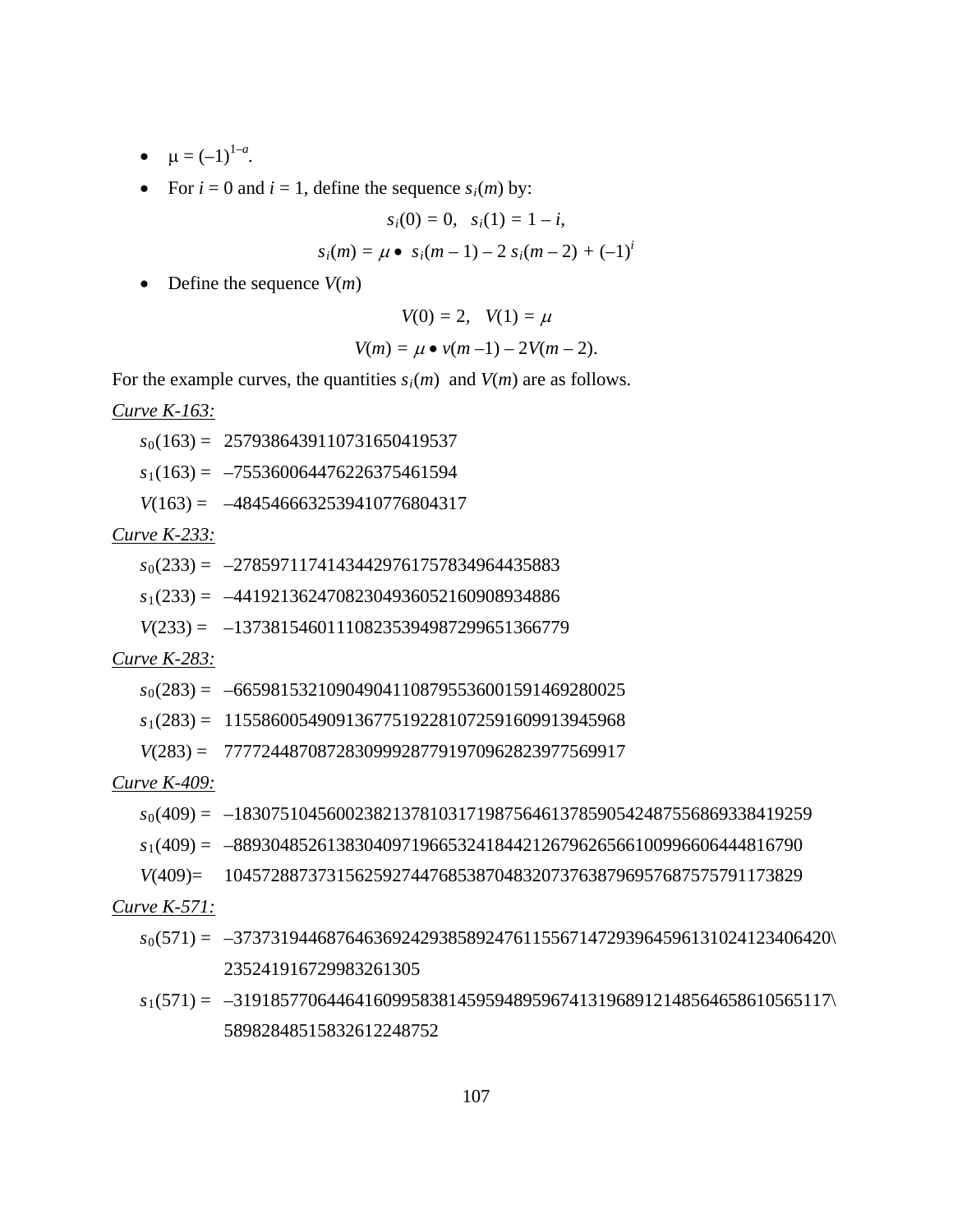# *V*(571)= –1483809269816914138996191402970514903645425741804939362329123395\ 34208516828973111459843

The following algorithm computes the scalar multiple  $nP$  on the Koblitz curve  $E_a$  over  $GF(2^m)$ . The average number of elliptic additions and subtractions is at most ∼ 1 + (*m*/3), and is at most ∼  $m/3$  with probability at least  $1 - 2^{5-C}$ .

1. For 
$$
i = 0
$$
 to 1 do

- 1.1  $n' \leftarrow \lfloor n/2^{a-C + (m-9)/2} \rfloor$ .
- 1.2  $g' \leftarrow s_i(m) \cdot n'$ .
- 1.3  $h' \leftarrow \lfloor g'/2^m \rfloor$ .
- 1.4  $j' \leftarrow V(m) \cdot h'$ .
- 1.5 *l'* ← Round( $(g' + j') / 2^{(m+5)/2}$ ).
- 1.6  $\lambda_i \leftarrow l'/2^C$ .
- 1.7 *f<sub>i</sub>* ← Round $(\lambda_i)$ .
- 1.8  $\eta_i \leftarrow \lambda_i f_i$ .
- 1.9  $h_i \leftarrow 0$ .
- 2.  $\eta \leftarrow 2 \eta_0 + \mu \eta_1$ .
- 3. If  $(\eta \ge 1)$ ,

then

if 
$$
(\eta_o - 3 \mu \eta_1 < -1)
$$
  
then set  $h_1 \leftarrow \mu$   
else set  $h_0 \leftarrow 1$ .

else

if 
$$
(\eta_0 + 4 \mu \eta_1 \ge 2)
$$
  
then set  $h_1 \leftarrow \mu$ .

4. If  $(\eta < -1)$ 

then

if 
$$
(\eta_0 - 3 \mu \eta_1 \ge 1)
$$
  
then set  $h_1 \leftarrow -\mu$   
else set  $h_0 \leftarrow -1$ .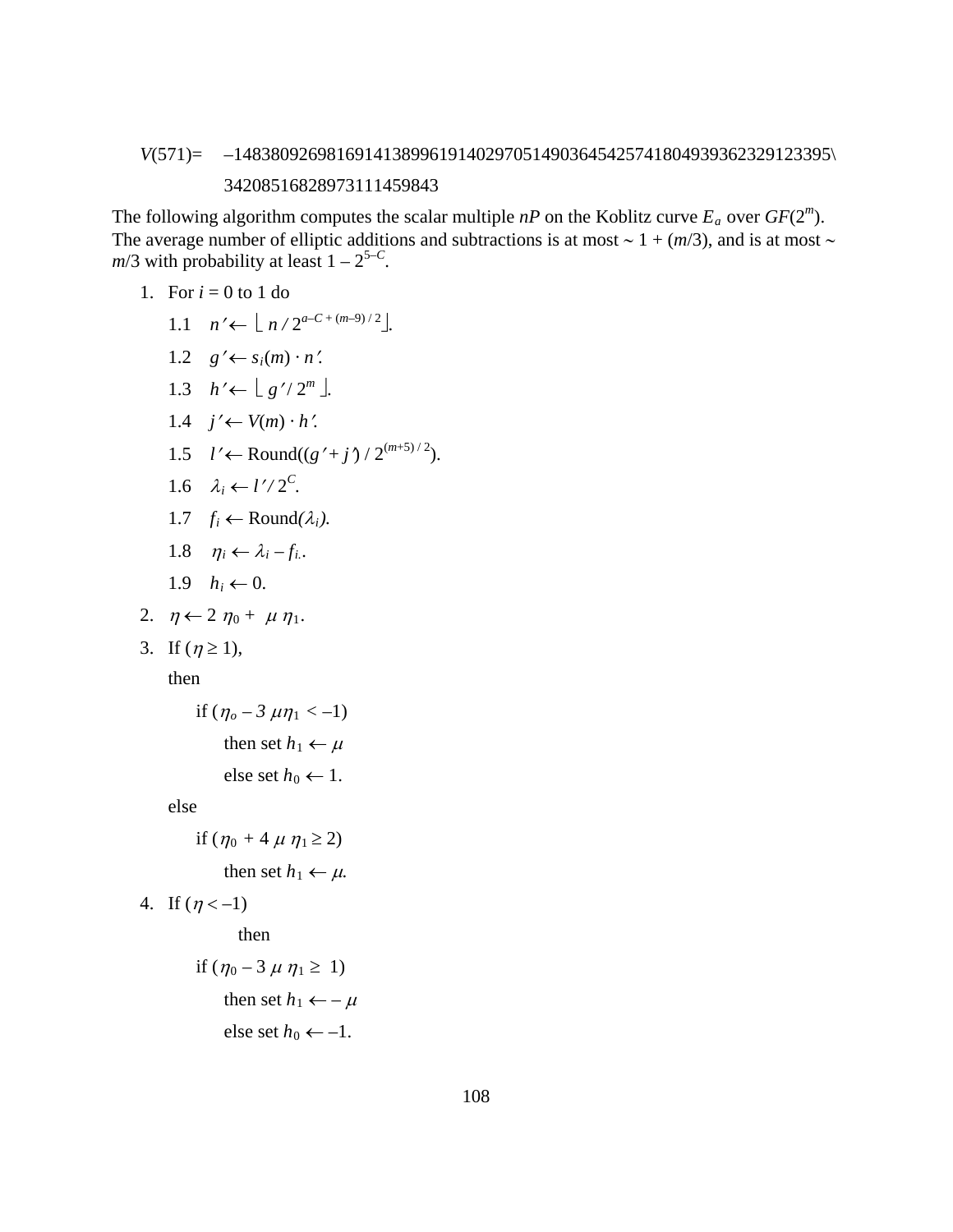else

if 
$$
(\eta_0 + 4 \mu \eta_1 < -2)
$$
  
\nthen set  $h_1 \leftarrow -\mu$ .  
\n5.  $q_0 \leftarrow f_0 + h_0$ .  
\n6.  $q_1 \leftarrow f_1 + h_1$ .  
\n7.  $r_0 \leftarrow n - (s_0 + \mu s_1) q_0 - 2s_1 q_1$ .  
\n8.  $r_1 \leftarrow s_1 q_0 - s_0 q_1$ .  
\n9. Set  $Q \leftarrow O$ .  
\n10.  $P_0 \leftarrow P$ .  
\n11. While  $((r_0 \neq 0) \text{ or } (r_1 \neq 0))$   
\n11.1 If  $(r_0 \text{ odd})$ , then  
\n11.1.1 set  $u \leftarrow 2 - (r_0 - 2 r_1 \text{ mod } 4)$ .  
\n11.1.2 set  $r_0 \leftarrow r_0 - u$ .  
\n11.1.3 if  $(u = 1)$ , then set  $Q \leftarrow Q + P_0$ .  
\n11.1.4 if  $(u = -1)$ , then set  $Q \leftarrow Q - P_0$ .  
\n11.2 Set  $P_0 \leftarrow \tau P_0$ .  
\n11.3 Set  $(r_0, r_1) \leftarrow (r_1 + \mu r_0 / 2, -r_0 / 2)$ .  
\nEndwhile

12. Output *Q.*

# **D.5 Generation of Pseudo-Random Curves (Prime Case)**

Let  $l$  be the bit length of  $p$ , and define

$$
v = \lfloor (l-1)/160 \rfloor
$$
  

$$
w = l - 160v - 1.
$$

- 1. Choose an arbitrary 160-bit string *s* as the domain parameter seed.
- 2. Compute  $h = SHA-1(s)$ .
- 3. Let  $h_0$  be the bit string obtained by taking the *w* rightmost bits of  $h$ .
- 4. Let *z* be the integer whose binary expansion is given by the 160-bit string *s*.
- 5. For *i* from 1 to *v* do: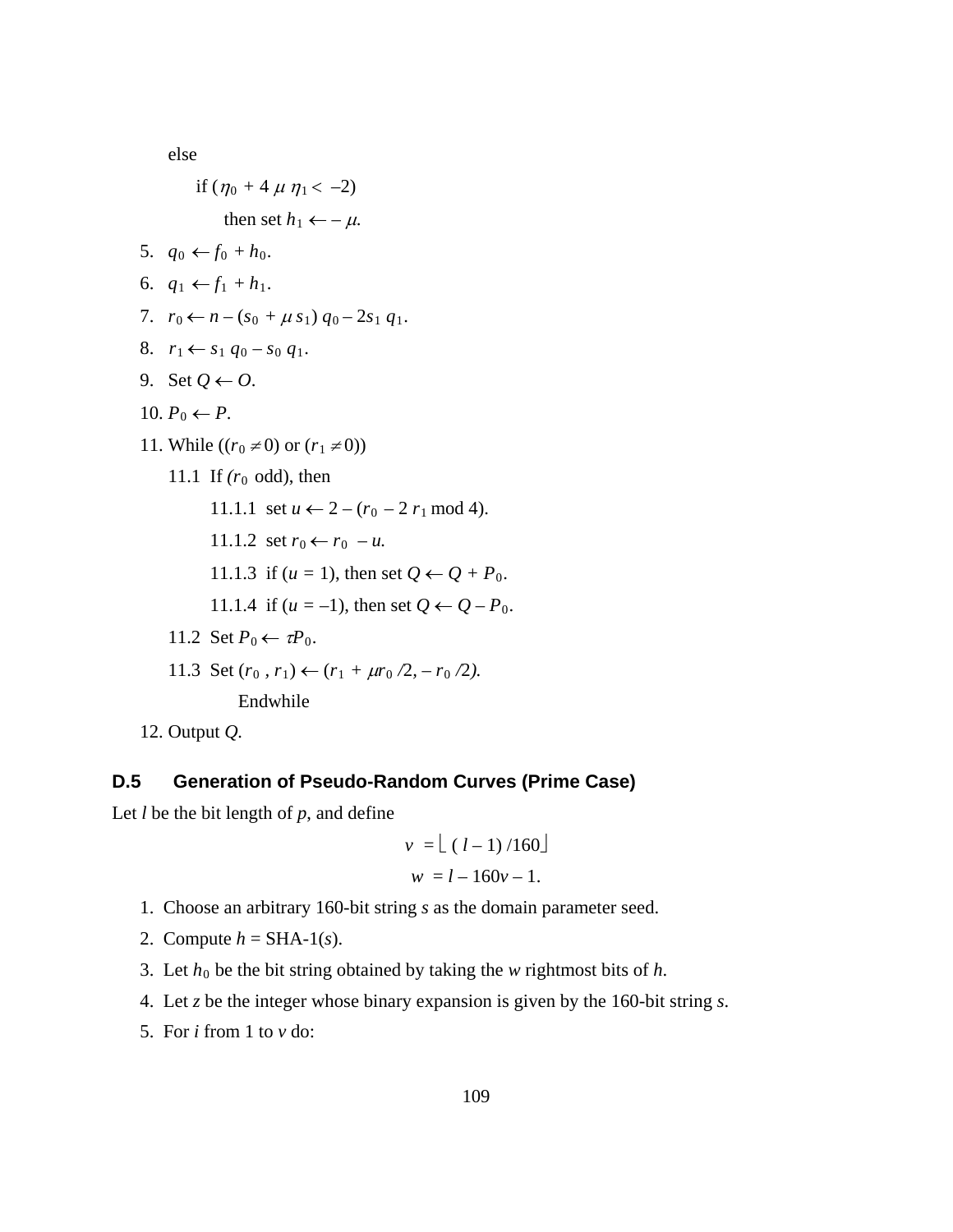5.1 Define the 160-bit string  $s_i$  to be binary expansion of the integer

 $(z + i) \mod (2^{160}).$ 

- 5.2 Compute  $h_i = SHA-1(s_i)$ .
- 6. Let *h* be the bit string obtained by the concatenation of  $h_0$ ,  $h_1$ , ...,  $h_v$  as follows:

$$
h=h_0\parallel h_1\parallel\ldots\parallel h_\nu.
$$

- 7. Let *c* be the integer whose binary expansion is given by the bit string *h*.
- 8. If  $((c = 0 \text{ or } 4c + 27 \equiv 0 \pmod{p}))$ , then go to Step 1.
- 9. Choose integers  $a, b \in GF(p)$  such that

$$
c b^2 \equiv a^3 \pmod{p}.
$$

(The simplest choice is  $a = c$  and  $b = c$ . However, one may want to choose differently for performance reasons.)

10. Check that the elliptic curve *E* over *GF*(*p*) given by  $y^2 = x^3 + ax + b$  has suitable order. If not, go to Step 1.

#### **D.6 Verification of Curve Pseudo-Randomness (Prime Case)**

Given the 160-bit domain parameter seed value *s*, verify that the coefficient *b* was obtained from *s* via the cryptographic hash function SHA-1 as follows.

Let *l* be the bit length of *p*, and define

$$
v = \lfloor (l-1)/160 \rfloor
$$
  

$$
w = l - 160v - 1.
$$

- 1. Compute  $h = SHA-1(s)$ .
- 2. Let  $h_0$  be the bit string obtained by taking the *w* rightmost bits of  $h$ .
- 3. Let *z* be the integer whose binary expansion is given by the 160-bit string *s*.
- 4. For  $i = 1$  to  $v$  do
	- 4.1 Define the 160-bit string  $s_i$  to be binary expansion of the integer

$$
(z + i) \mod (2^{160})
$$
.

- 4.2 Compute  $h_i = SHA-1(s_i)$ .
- 5. Let *h* be the bit string obtained by the concatenation of  $h_0$ ,  $h_1$ , ...,  $h_v$  as follows:

$$
h=h_0\parallel h_1\parallel\ldots\parallel h_\nu.
$$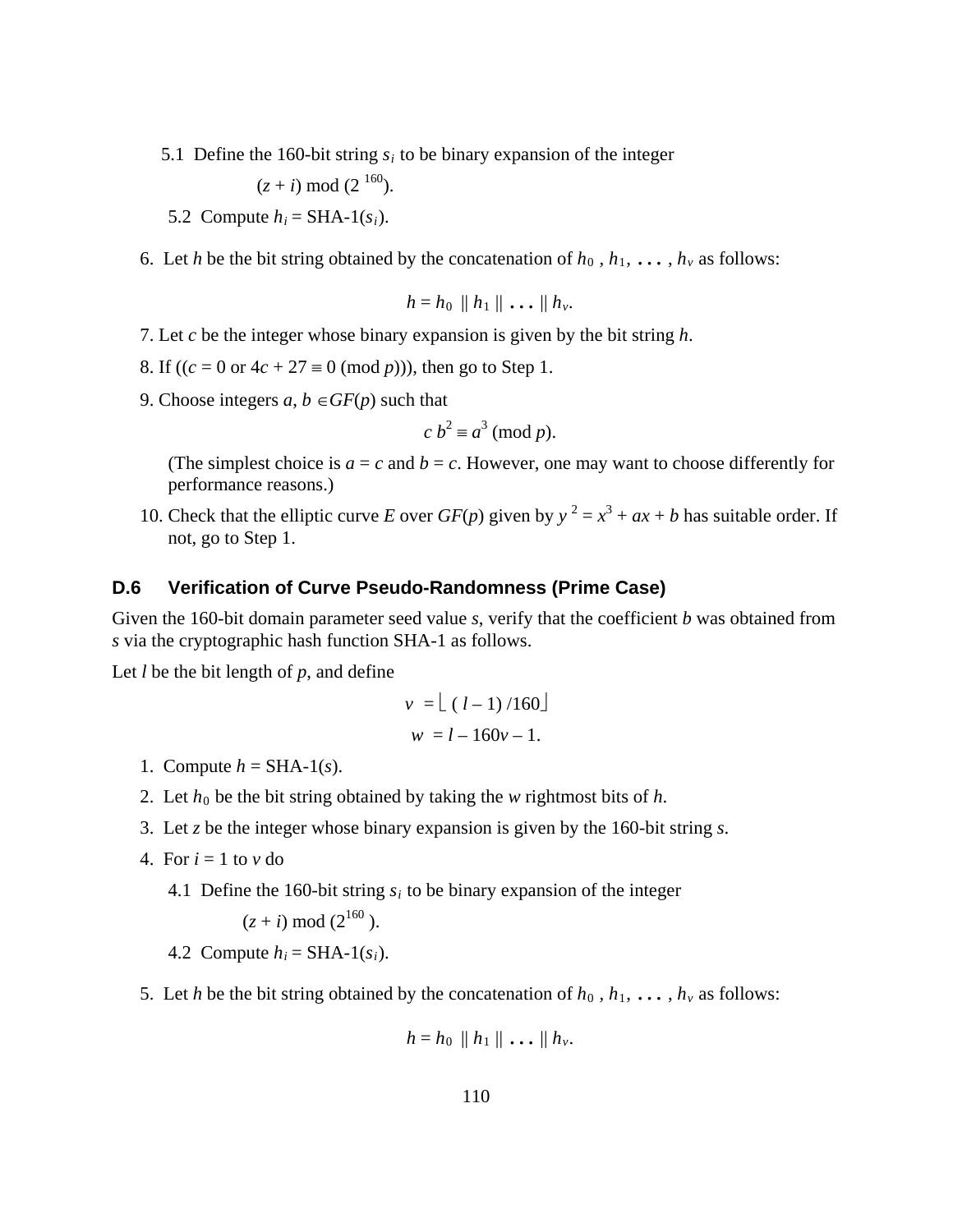- 6. Let *c* be the integer whose binary expansion is given by the bit string *h*.
- 7. Verify that  $b^2$  *c* = –27 (mod *p*).

### **D.7 Generation of Pseudo-Random Curves (Binary Case)**

Let:

$$
v = \lfloor (m-1)/B \rfloor
$$
  
 
$$
w = m - Bv.
$$

- 1. Choose an arbitrary 160-bit string *s* as the domain parameter seed*.*
- 2. Compute  $h = SHA-1(s)$ .
- 3. Let  $h_0$  be the bit string obtained by taking the *w* rightmost bits of  $h$ .
- 4. Let *z* be the integer whose binary expansion is given by the 160-bit string *s*.
- 5. For *i* from 1 to *v* do:
	- 5.1 Define the 160-bit string  $s_i$  to be binary expansion of the integer  $(z + i) \mod (2^{160})$ .
	- 5.2 Compute  $h_i = SHA-1(s_i)$ .

6. Let *h* be the bit string obtained by the concatenation of  $h_0$ ,  $h_1$ , ...,  $h_v$  as follows:

$$
h=h_0\parallel h_1\parallel\ldots\parallel h_\nu.
$$

- 7. Let *b* be the element of *GF*(2*<sup>m</sup>*) which binary expansion is given by the bit string *h*.
- 8. Choose an element *a* of *GF*(2*<sup>m</sup>*)*.*
- 9. Check that the elliptic curve E over  $GF(2^m)$  given by  $y^2 + xy = x^3 + ax^2 + b$  has suitable order. If not, go to Step 1.

#### **D.8 Verification of Curve Pseudo-Randomness (Binary Case)**

Given the 160-bit domain parameter seed value *s*, verify that the coefficient *b* was obtained from *s* via the cryptographic hash function SHA-1 as follows.

Define

$$
v = \lfloor (m-1)/160 \rfloor
$$
  

$$
w = m - 160v
$$

- 1. Compute  $h = SHA-1(s)$ .
- 2. Let  $h_0$  be the bit string obtained by taking the *w* rightmost bits of  $h$ .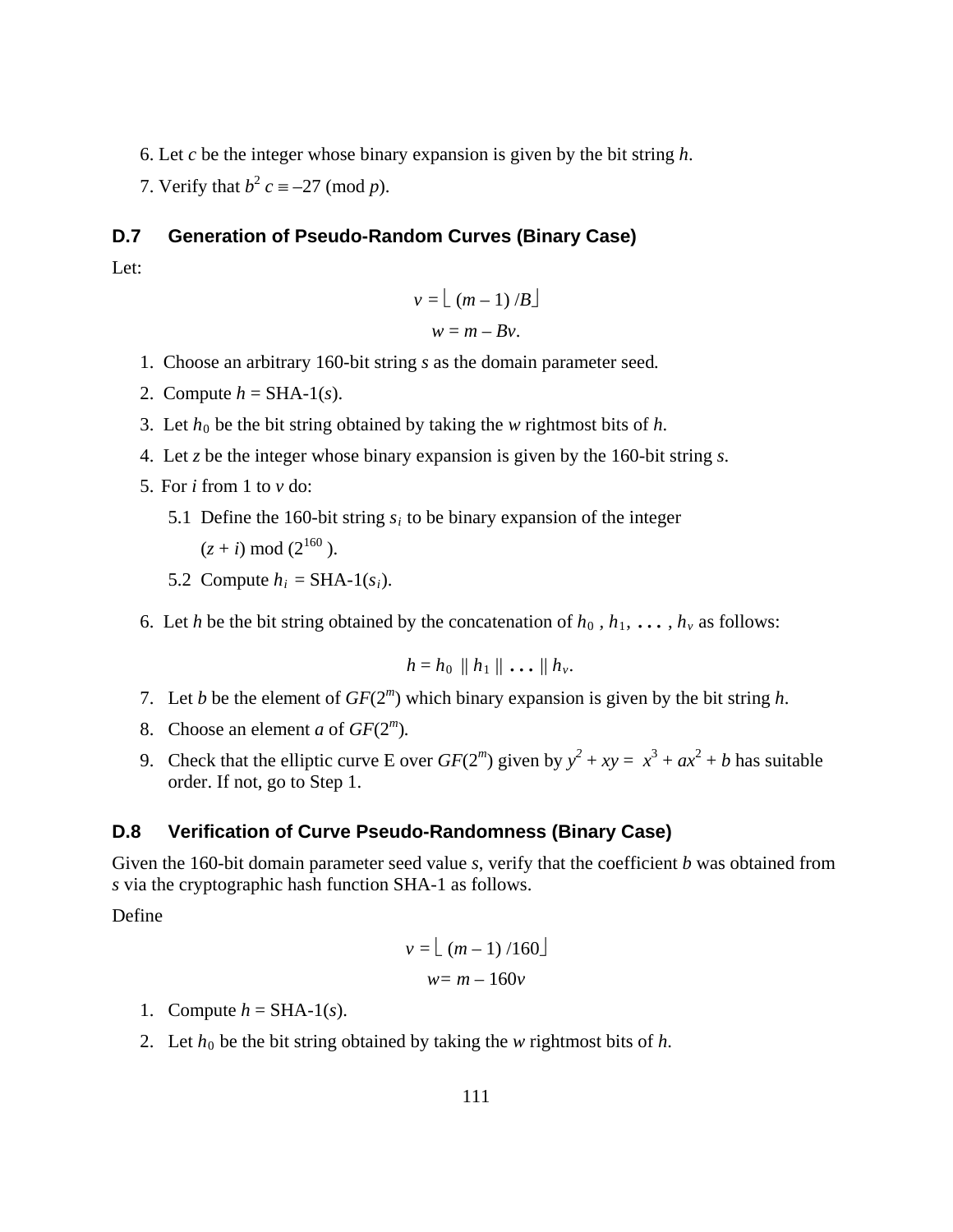- 3. Let *z* be the integer whose binary expansion is given by the 160-bit string *s*.
- 4. For  $i = 1$  to  $v$  do
	- 4.1 Define the 160-bit string  $s_i$  to be binary expansion of the integer  $(z + i)$  mod  $(2^{160})$ .
	- 4.2 Compute  $h_i = SHA-1(s_i)$ .
- 5. Let *h* be the bit string obtained by the concatenation of  $h_0$ ,  $h_1$ , ...,  $h_v$  as follows:

$$
h=h_0\parallel h_1\parallel\ldots\parallel h_\nu.
$$

- 6. Let *c* be the element of  $GF(2^m)$  which is represented by the bit string *h*.
- 7. Verify that  $c = b$ .

#### **D.9 Polynomial Basis to Normal Basis Conversion**

Suppose that  $\alpha$  is an element of the field  $GF(2<sup>m</sup>)$ . Let *p* be the bit string representing  $\alpha$  with respect to a given polynomial basis. It is desired to compute *n*, the bit string representing  $\alpha$  with respect to a given normal basis. This is done via the matrix computation

 $p \Gamma = n$ ,

where Γ is an *m-*by*-m* matrix with entries in *GF*(2). The matrix Γ, which depends only on the bases, can be computed easily given its second-to-last row. The second-to-last row for each conversion is given the below.

#### *Degree 163:*

3 e173bfaf 3a86434d 883a2918 a489ddbd 69fe84e1

## *Degree 233:*

 0be 19b89595 28bbc490 038f4bc4 da8bdfc1 ca36bb05 853fd0ed 0ae200ce

#### *Degree 283:*

3347f17 521fdabc 62ec1551 acf156fb 0bceb855 f174d4c1 7807511c 9f745382 add53bc3

#### *Degree 409*:

0eb00f2 ea95fd6c 64024e7f 0b68b81f 5ff8a467 acc2b4c3 b9372843 6265c7ff a06d896c ae3a7e31 e295ec30 3eb9f769 de78bef5

#### *Degree 571:*

7940ffa ef996513 4d59dcbf e5bf239b e4fe4b41 05959c5d 4d942ffd 46ea35f3 e3cdb0e1 04a2aa01 cef30a3a 49478011 196bfb43 c55091b6 1174d7c0 8d0cdd61 3bf6748a bad972a4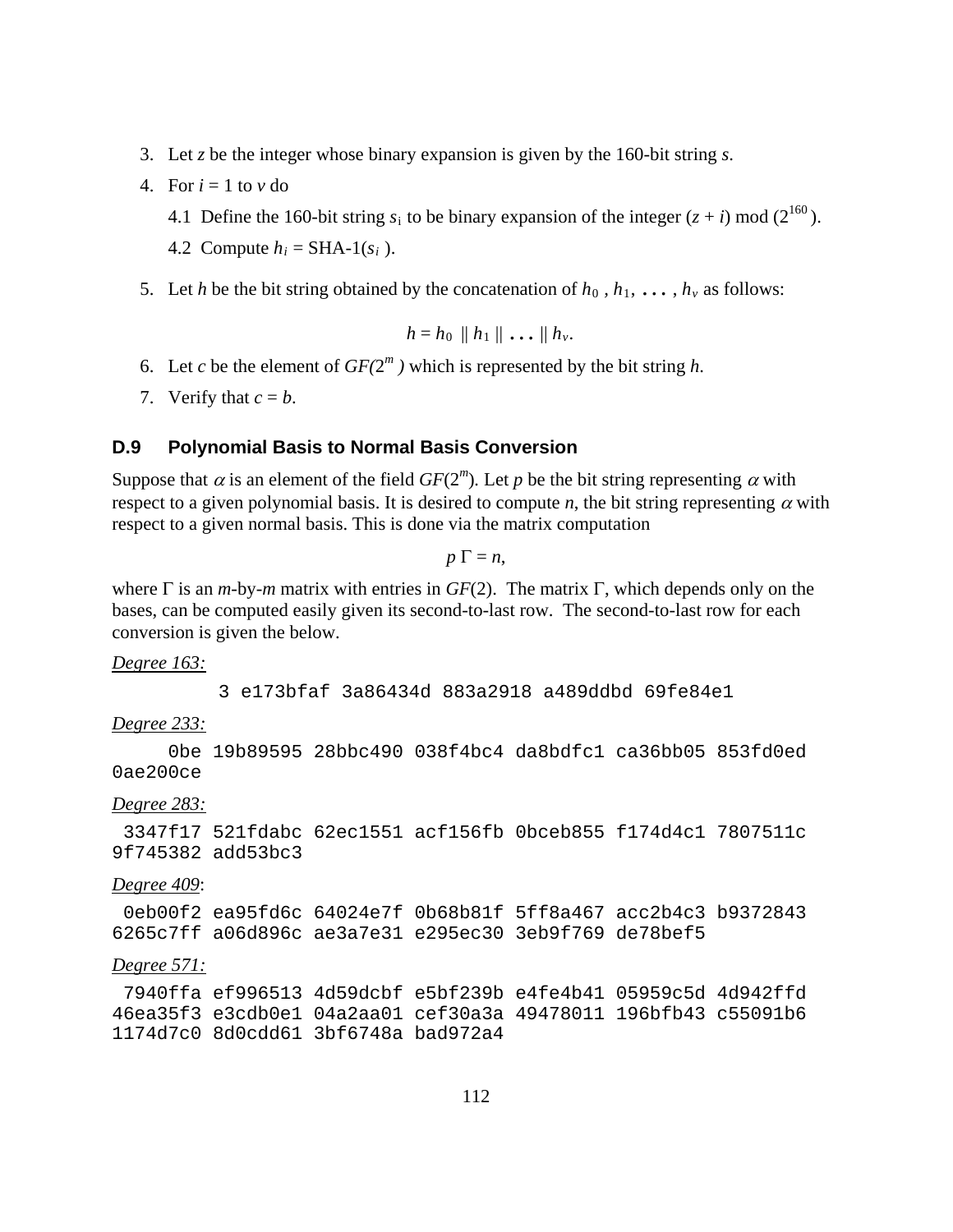Given the second-to-last row *r* of Γ, the rest of the matrix is computed as follows. Let  $\beta$  be the element of  $GF(2<sup>m</sup>)$  whose representation with respect to the normal basis is *r*. Then the rows of Γ, from top to bottom, are the bit strings representing the elements

$$
\beta^{m-1}, \beta^{m-2}, \ldots, \beta^2, \beta, 1
$$

with respect to the normal basis. (Note that the element 1 is represented by the all-1 bit string.)

Alternatively, the matrix is the inverse of the matrix described in Appendix D.10.

More details of these computations can be found in Annex A.7 of the IEEE Standard 1363-2000 standard.

#### **D.10 Normal Basis to Polynomial Basis Conversion**

Suppose that  $\alpha$  is an element of the field  $GF(2<sup>m</sup>)$ . Let *n* be the bit string representing  $\alpha$  with respect to a given normal basis. It is desired to compute p, the bit string representing  $\alpha$  with respect to a given polynomial basis. This is done via the matrix computation

 $n \Gamma = p$ ,

where Γ is an *m-*by*-m* matrix with entries in *GF*(2). The matrix Γ, which depends only on the bases, can be computed easily given its top row. The top row for each conversion is given below.

*Degree 163:* 

7 15169c10 9c612e39 0d347c74 8342bcd3 b02a0bef

*Degree 233:* 

 149 9e398ac5 d79e3685 59b35ca4 9bb7305d a6c0390b cf9e2300 253203c9

*Degree 283:* 

 31e0ed7 91c3282d c5624a72 0818049d 053e8c7a b8663792 bc1d792e ba9867fc 7b317a99

*Degree 409:* 

0dfa06b e206aa97 b7a41fff b9b0c55f 8f048062 fbe8381b 4248adf9 2912ccc8 e3f91a24 e1cfb395 0532b988 971c2304 2e85708d

#### *Degree 571:*

452186b bf5840a0 bcf8c9f0 2a54efa0 4e813b43 c3d41496 06c4d27b 487bf107 393c8907 f79d9778 beb35ee8 7467d328 8274caeb da6ce05a eb4ca5cf 3c3044bd 4372232f 2c1a27c4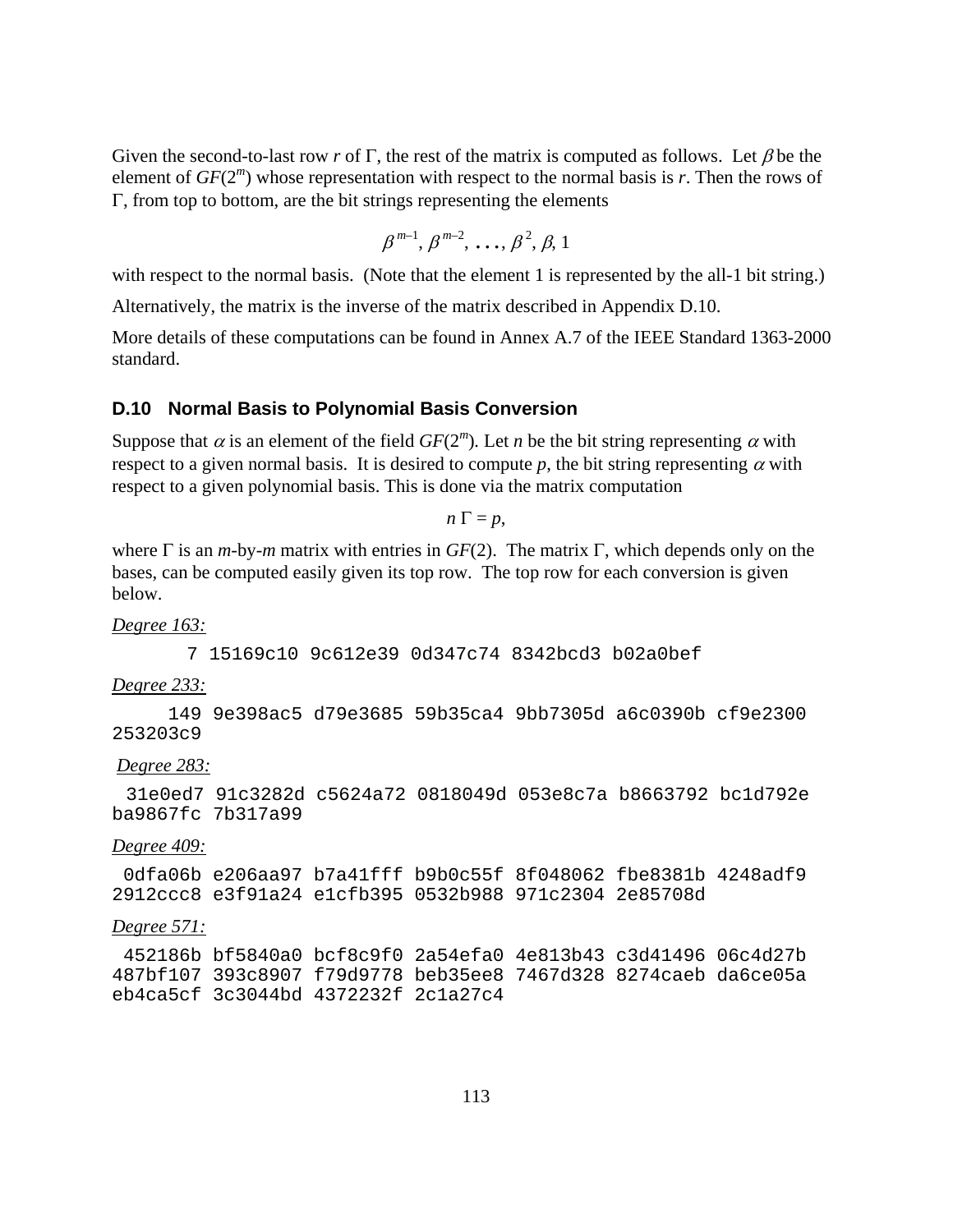Given the top row *r* of Γ, the rest of the matrix is computed as follows. Let  $\beta$  be the element of *GF*(2 *<sup>m</sup>*) whose representation with respect to the polynomial basis is *r*. Then the rows of Γ, from top to bottom, are the bit strings representing the elements

$$
\beta, \beta^2, \beta^{2^2}, \ldots, \beta^{2^{m-1}}
$$

with respect to the polynomial basis.

Alternatively, the matrix is the inverse of the matrix described in Appendix D.9.

More details of these computations can be found in Annex A.7 of the IEEE Std 1363-2000 standard.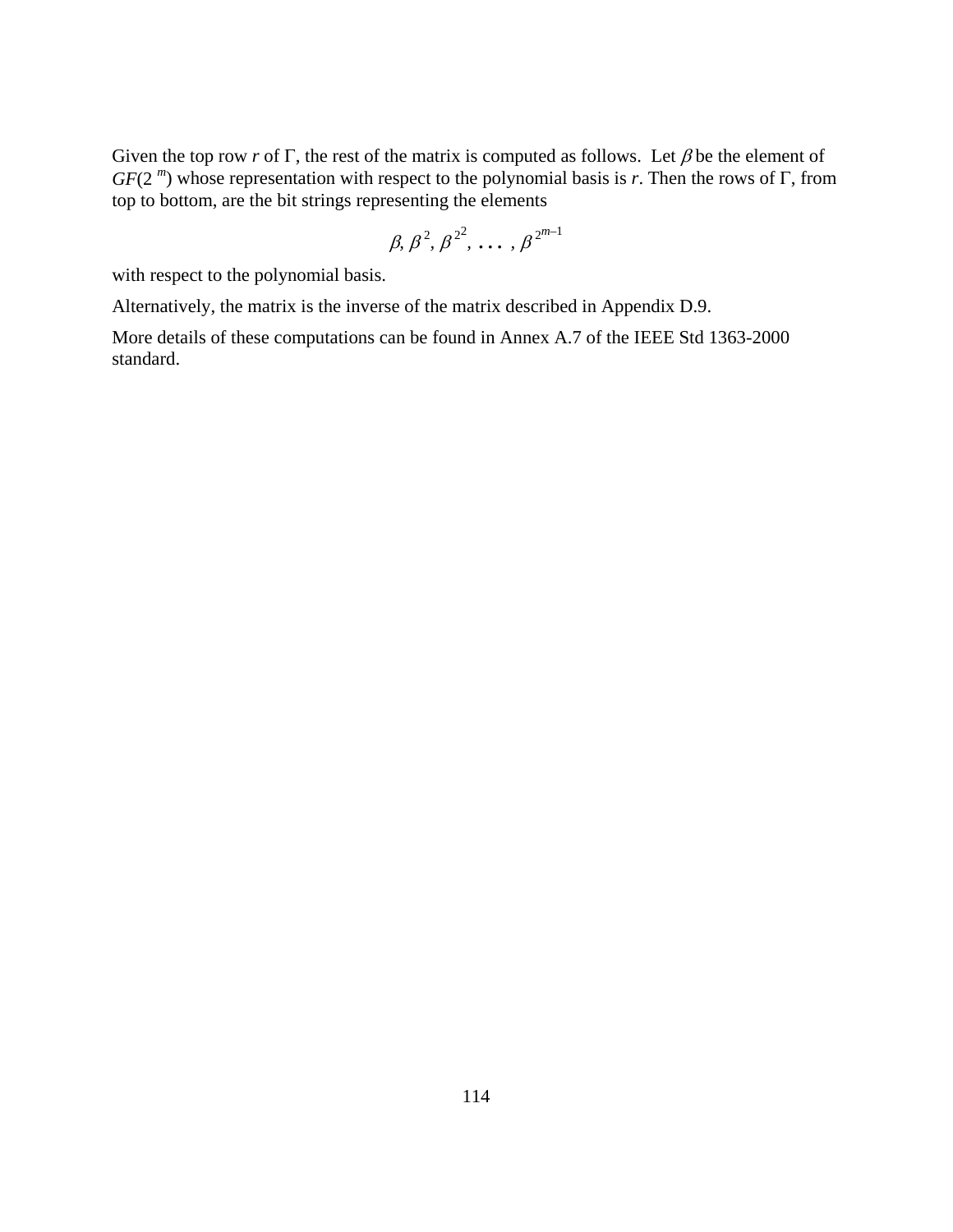# Appendix E: A Proof that  $v = r$  in the DSA **(Informative)**

The purpose of this appendix is to show that if  $M' = M$ ,  $r' = r$  and  $s' = s$  in the signature verification, then  $v = r'$ . Let **Hash** be an approved hash function. The following result is needed.

**Lemma**: Let *p* and *q* be primes such that *q* divides  $(p - 1)$ , let *h* be a positive integer less than *p*, and let  $g = (h^{(p-1)/q} \mod p)$ . Then  $(g^q \mod p) = 1$ , and if  $(m \mod q) = (n \mod q)$ .  $\text{mod } q$ , then  $(g^m \text{ mod } p) = (g^n \text{ mod } p)$ .

Proof:

$$
gq \mod p = (h(p-1)/q \mod p)q \mod p
$$

$$
= h(p-1) \mod p
$$

$$
= 1
$$

by Fermat's Little Theorem. Now let  $(m \mod q) = (n \mod q)$ , i.e.,  $m = (n + kq)$  for some integer *k*. Then

$$
g^{m} \mod p = g^{n+kq} \mod p
$$
  
=  $(g^{n} g^{kq}) \mod p$   
=  $((g^{n} \mod p) (g^{q} \mod p)^{k}) \mod p$   
=  $g^{n} \mod p$ ,  
since  $(g^{q} \mod p) = 1$ .

Proof of the main result:

**Theorem:** If  $M' = M$ ,  $r' = r$ , and  $s' = s$  in the signature verification, then  $v = r'$ . Proof:

$$
w = (s')^{-1} \mod q = s^{-1} \mod q
$$
  
 
$$
uI = ((\text{Hash}(M'))w) \mod q = ((\text{Hash}(M))w) \mod q
$$
  
 
$$
u2 = ((r')w) \mod q = (rw) \mod q.
$$

Now  $y = (g^x \mod p)$ , so that by the lemma,

$$
v = ((gu1 yu2) \bmod p) \bmod q
$$
  
= ((g<sup>Hash(M)</sup>w y<sup>rw</sup>) \bmod p) \bmod q  
= ((g<sup>Hash(M)</sup>w g<sup>xrw</sup>) \bmod p) \bmod q  
= ((g<sup>(Hash(M)</sup> + x<sup>p</sup>w) \bmod p) \bmod q.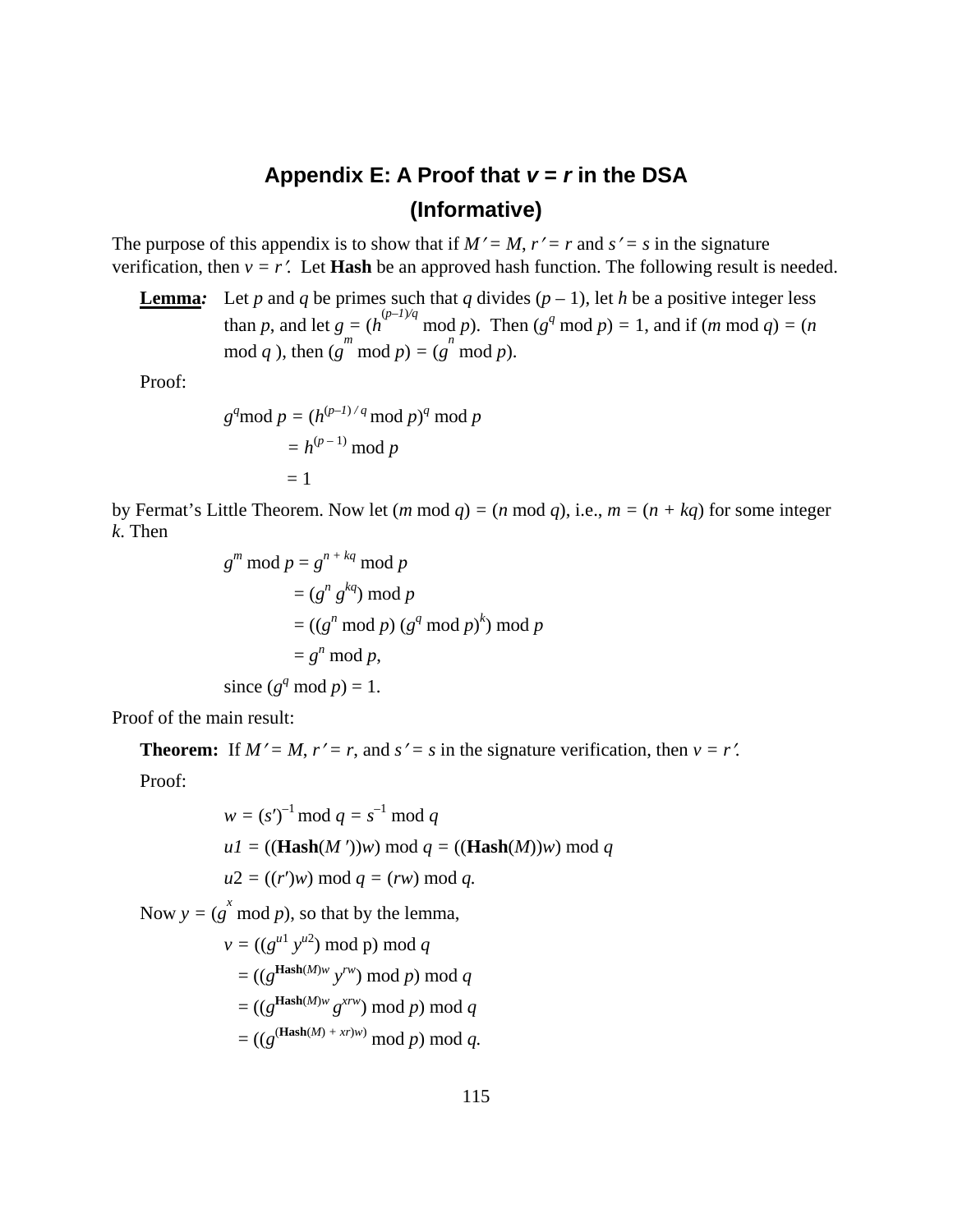Also:

$$
s = (k^{-1} (\textbf{Hash}(M) + xr)) \bmod q.
$$

Hence:

$$
w = (k (\text{Hash}(M) + xr)^{-1}) \bmod q
$$

$$
(\mathbf{Hash}(M) + xr)w \bmod q = k \bmod q.
$$

Thus, by the lemma:

$$
v = (g^k \bmod p) \bmod q = r
$$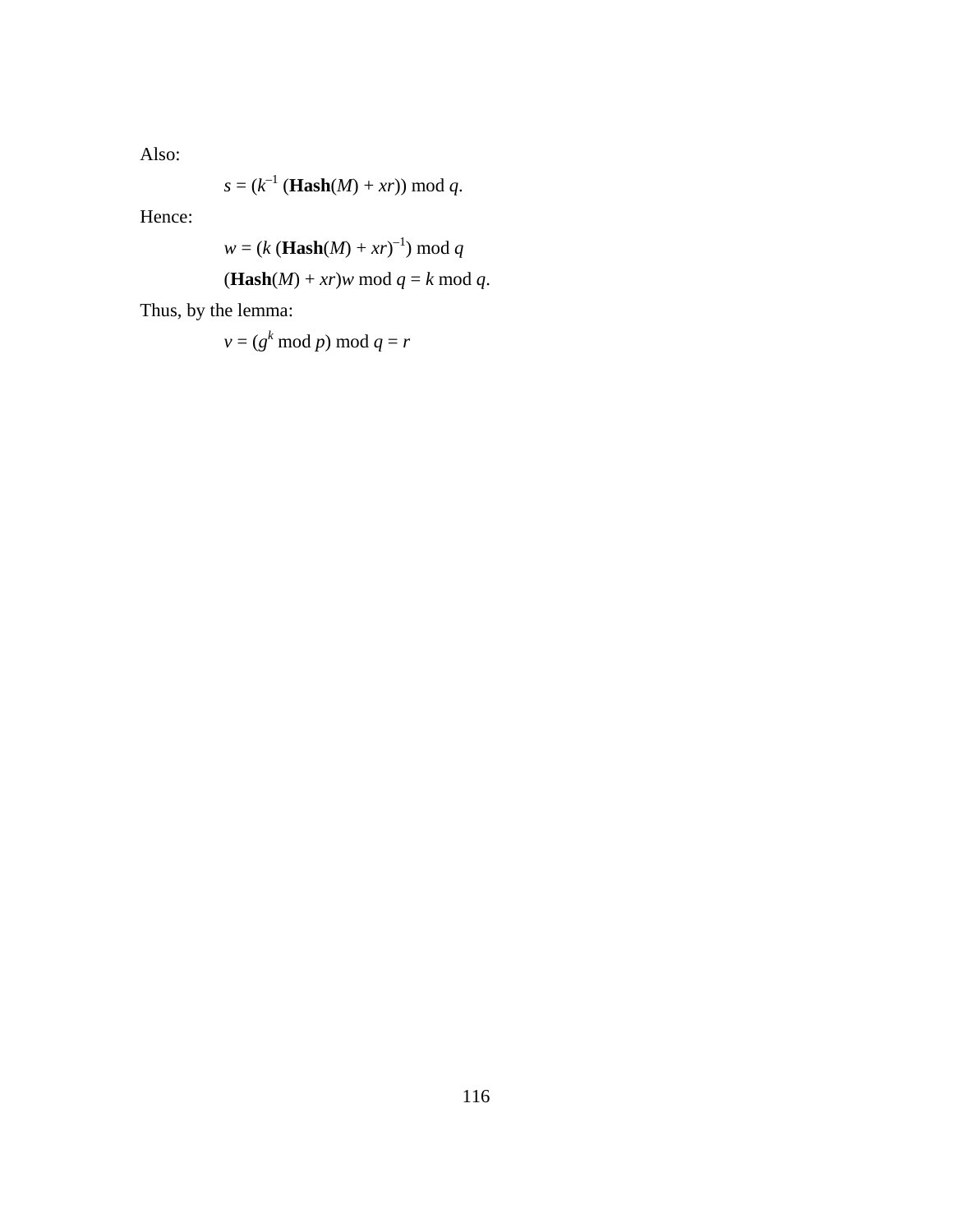# **Appendix F: Calculating the Required Number of Rounds of Testing Using the Miller-Rabin Probabilistic Primality Test (Informative)**

# **F.1 The Required Number of Rounds of the Miller-Rabin Primality Tests**

The ideas of paper [1] were applied to estimate  $p_{k,t}$ , the probability that an odd  $k$ -bit integer that passes *t* rounds of Miller-Rabin (M-R) testing is actually composite. The probability  $p_{k}$  is understood as the ratio of the number of odd composite numbers of a binary length *k* that can be expected to pass *t* rounds of M-R testing (with randomly generated bases) to the sum of that value and the number of odd prime integers of binary length *k*. This is equivalent to assuming that candidates selected for testing will be chosen uniformly at random from the entire set of odd  $k$ -bit integers. Following Pomerance, et al.,  $p_{kt}$  can be (over) estimated by the ratio of the expected number of odd composite numbers of binary length *k* that will pass *t* rounds of M-R testing (with randomly generated bases) to the total number of odd primes of binary length *k*. From the perspective of a party charged with the responsibility of generating a *k*-bit prime, the objective is to determine a value of *t* such that  $p_{k,t}$  is no greater than an acceptably small target

value  $p_{\text{target}}$ .

Using [1], it is possible to compute an upper bound for  $p_{k,t}$  as a function of *k* and *t*. From this, an upper bound can be computed for *t* as a function of *k* and  $p_{\text{target}}$ , the maximum allowed probability of accidentally generating a composite number. The following is an algorithm for computing *t*:

1. For  $t = 1, 2, ...$   $\left[ -\log_2(p_{\text{target}})/2 \right]$ 1.1 For  $M = 3, 4, \ldots | 2\sqrt{k-1} - 1 |$  (1) 1.1.1 Compute  $p_{k,t}$  as in (2). 1.1.2 If  $p_{k,t} \leq p_{\text{target}}$ 1.1.2.1 Accept *t.* 1.1.2.2 Stop.

In (1), *k* is the bit length of the candidate primes and (2) is as follows:

$$
p_{k,t} = 2.00743 \cdot \ln(2) \cdot k \cdot 2^{-k} \left[ 2^{k-2-Mt} + \frac{8(\pi^2 - 6)}{3} 2^{k-2} \sum_{m=3}^{M} 2^{m-(m-1)t} \sum_{j=2}^{m} \frac{1}{2^{\left(j + \frac{(k-1)}{j}\right)}} \right] \quad . \tag{2}
$$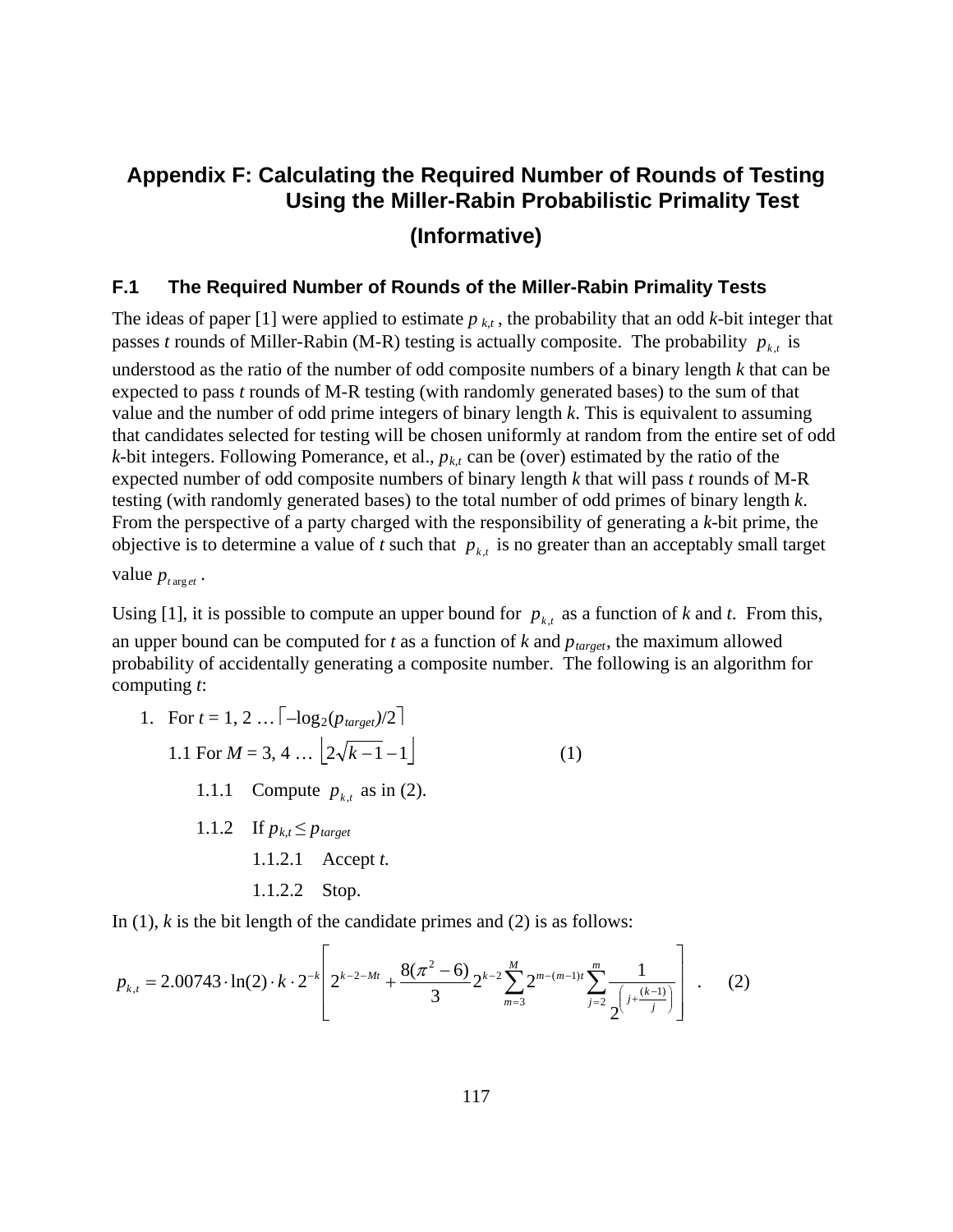Using this expression for *t*, the following methodologies are used for testing the DSA and RSA candidate primes.

# **F.2 Generating DSA Primes**

For DSA, the maximum possible care must be taken when generating the primes *p* and *q* that are used for the domain parameters. The same primes *p* and *q* are used by many parties. This means that any weakness that these numbers may possess would affect multiple users. It also means that the primes are not generated very often; typically, an entire system uses the same set of domain parameters for an extended period of time. Therefore, in this case, some additional care is called for.

With this in mind, it may be too optimistic to simply subject candidate primes to *t* rounds of M-R testing, where the minimal acceptable value for *t* is determined according to (1) and (2) in Appendix F.1. This might be the case, for example, if there is a reason to doubt that the assumptions made in [1] have been satisfied during the process of selecting candidates for primality testing. One may gain more confidence in the process by performing some additional (different) primality test(s) on the candidates that survive the M-R testing. As another option, one could, of course, perform additional rounds of M-R testing. These considerations lead to the following alternatives: either (A) use the number of rounds of M-R testing determined according to (1) and (2) in Appendix F.1, and follow that with a single Lucas test (as recommended in ANS X9.31), or (B) use a (much) more conservative approach when determining *t* (e.g., as described below) and subject candidate primes to additional rounds of M-R testing.

One approach for strategy (B) would be to adopt the viewpoint of the majority of system users, who have no part in generating the (supposed) prime, but who must rely upon its primality for their security. Such parties may be concerned that the candidates for M-R testing have been selected in a fashion that deviates significantly from the uniform distribution – which was assumed when determining *t* according to (1) and (2) in Appendix F.1. In cases where the selection process could be unusually biased in some way, it is important to minimize the probability that a composite number will survive testing. It can be shown that for any *k*-bit odd composite number (regardless of how it was selected), the probability that it will pass *t* rounds of M-R testing with randomly chosen bases is less than  $4^{-t}$  (although this is not a particularly tight bound). Selecting *t* such that  $4^{-t} \leq p_{\text{target}}$  is equivalent to choosing  $t \geq -\log_2(p_{\text{target}})/2$ . To ensure that a composite number has a probability no greater than  $p_{target}$  of surviving the M-R tests, the number of rounds can be set at  $t = \lceil -\log_2(p_{\text{target}})/2 \rceil$ . Even if the method of selecting candidates were so biased that it offered nothing but composite numbers for testing, it is reasonable to expect that it would take at least  $1/p_{\text{target}}$  attempts (which is greater than  $4<sup>t</sup>$ ) before a composite number would slip through the *t*-round M-R testing process.

**WARNING:** As the discussion above illustrates, care must be taken when using the phrase "error probability" in connection with the recommended number of rounds of M-R testing. The probability that a composite number survives *t* rounds of Miller-Rabin testing is not the same as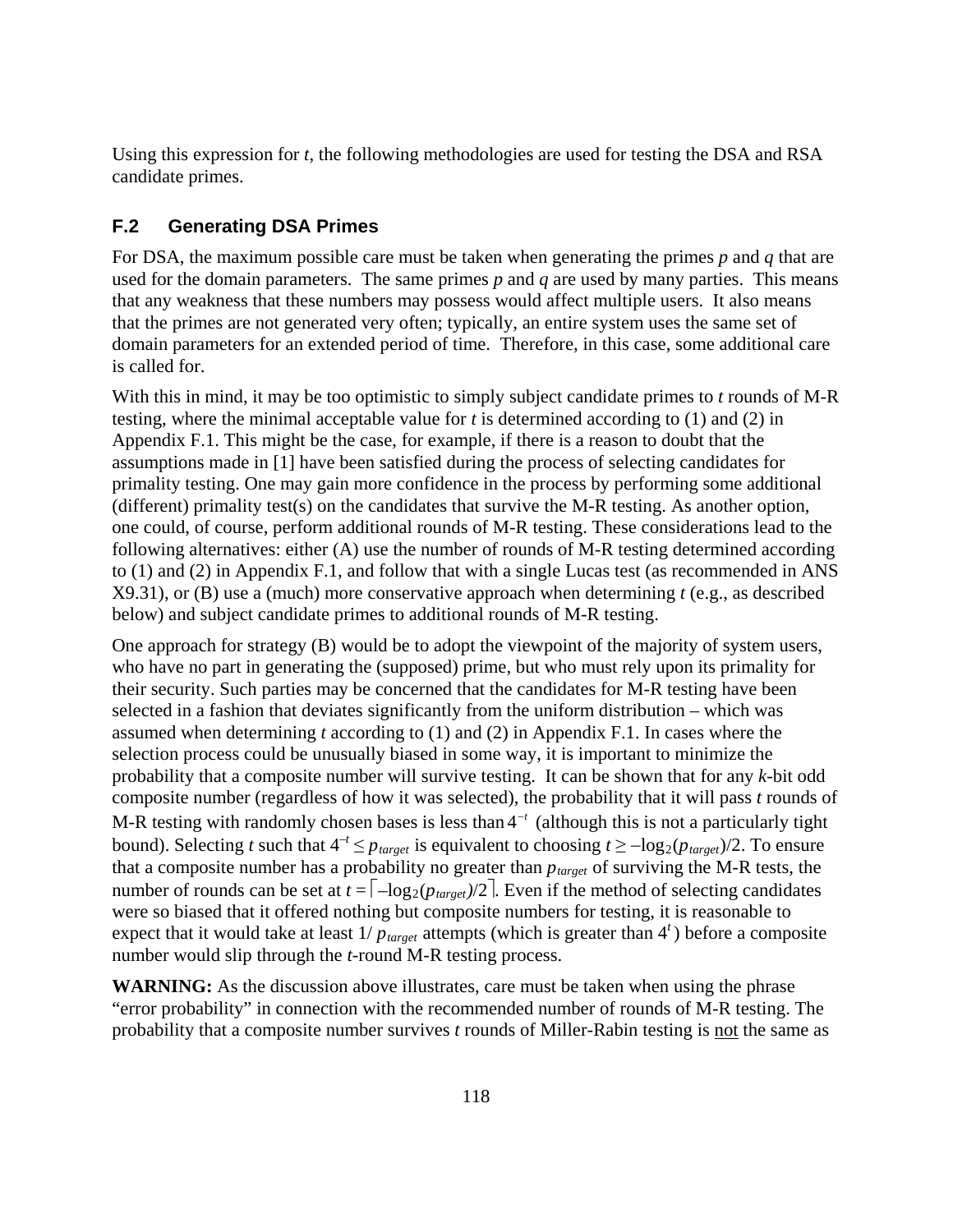$p_{kt}$ , which is the probability that a number surviving *t* rounds of Miller-Rabin testing is composite. Ordinarily, the latter probability is the one that should be of most interest to a party responsible for generating primes, while the former may be more important to a party responsible for validating the primality of a number generated by someone else. However, for sufficiently large *k* (e.g.,  $k \ge 51$ ), it can be shown that  $p_{k,t} \le 4^{-t}$  under the same assumptions concerning the selection of candidates as those made to obtain formula (2) in Appendix F.1 (see [1].) In such cases,  $t = \lceil -\log_2(p_{\text{target}})/2 \rceil$  rounds of Miller-Rabin testing can be used both in generating and validating primes, with  $p_{\text{target}}$  serving as an upper bound on both the probability that the generation process yields a composite number and the probability that a composite number would survive an attempt to validate its primality.

Table C.1 in Appendix C.3 identifies the minimum values for *t* when generating the primes *p* and *q* for DSA using either strategy (A) or (B) above. To obtain the *t* values shown in the column titled "M-R Tests Only", the conservative strategy (B) was followed; those *t* values are sufficient to validate the primality of *p* and *q*. The *t* values shown in the column titled "M-R Tests when followed by One Lucas Test" result from following strategy (A) using computations (1) and (2) in Appendix F.1.

# **F.3 Generating Primes for RSA Signatures**

When generating primes for the RSA signature algorithm, it is still very important to reduce the probability of errors in the M-R testing procedure. However, since the (probable) primes are used to generate a user's key pair, if a composite number survives the testing process, the consequences of the error may be less dramatic than in the case of generating DSA domain parameters; only one user's transactions are affected, rather than a domain of users. Furthermore, if the *p* or *q* value generated for some user is composite, the problem will not be undiscovered for long, since it is almost certain that signatures generated by that user will not be verifiable.

Therefore, when generating the RSA primes  $p$  and  $q$ , it is sufficient to use the number of rounds derived from (1) and (2) in Appendix F.1 as the minimum number of M-R tests to be performed. However, if the definition of  $p_{k,t}$  is not considered to be sufficiently conservative when testing  $p$ and *q*, it is recommended that the *t* rounds of Miller-Rabin tests be followed by a single Lucas test.

The lengths for *p* and *q* that are recommended for use in RSA signature algorithms are 512, 1024 and 1536 bits; recall that  $n = pq$ , so the corresponding lengths for *n* are 1024, 2048 and 3072 bits, respectively. As currently specified in SP 800-57, Part 1, these lengths correspond to security strengths of 80, 112 and 128 bits, respectively. Hence, it makes sense to match the number of rounds of Miller-Rabin testing to the target error probability values of  $2^{-80}$ ,  $2^{-112}$ , and  $2^{-128}$ . A probability of  $2^{-100}$  is included for all prime lengths, since this probability has often been used in the past and may be acceptable for many applications.

When generating the RSA primes *p* and *q* with conditions, it is sufficient to use the value *t* derived from (1) and (2) as the minimum number of M-R tests to be performed when generating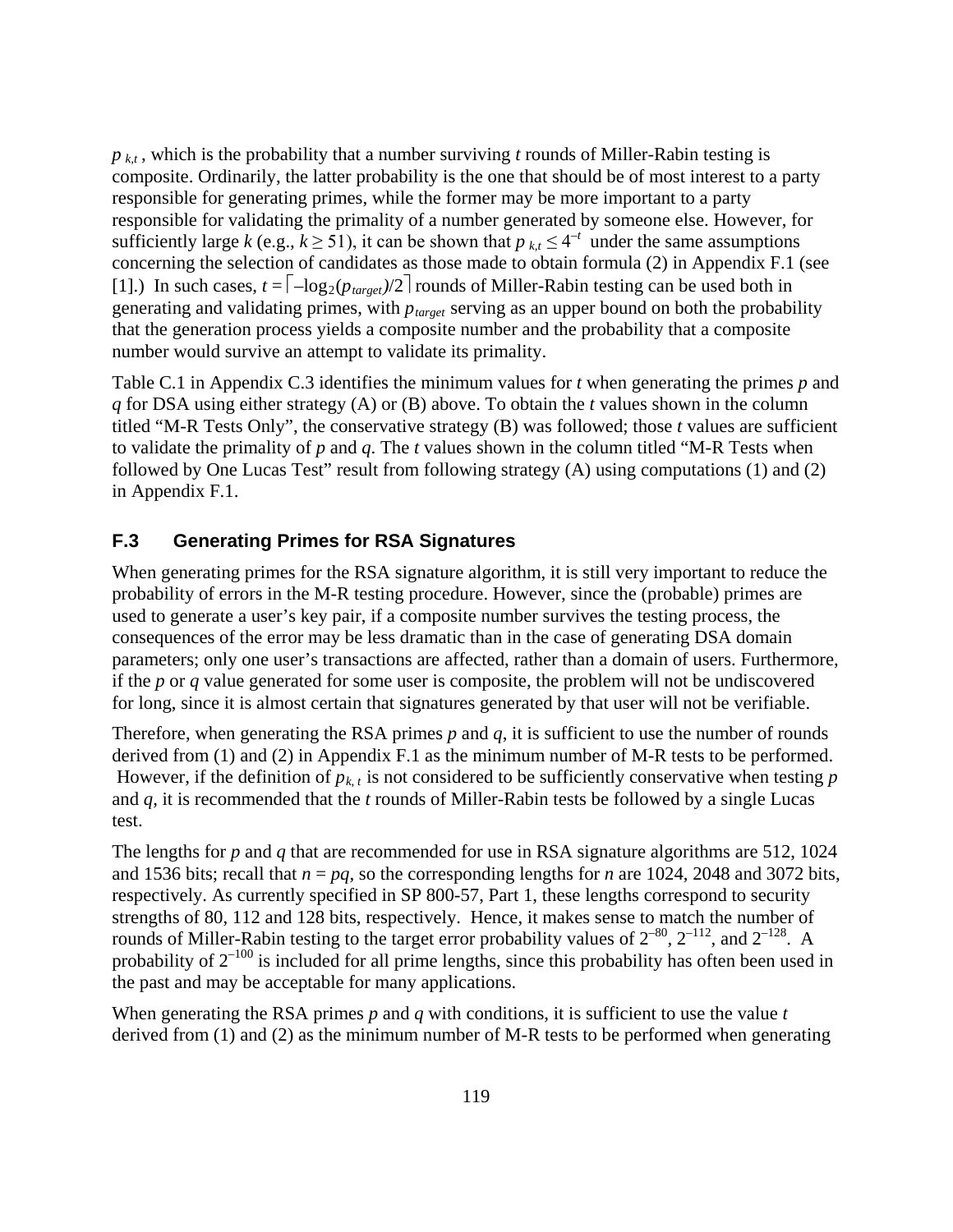the auxiliary primes  $p_1$ ,  $p_2$ ,  $q_1$  and  $q_2$ . It is not necessary to use an additional Lucas test on these numbers. In the extremely unlikely event that one of the numbers  $p_1$ ,  $p_2$ ,  $q_1$  or  $q_2$  is composite, there is still a high probability that the corresponding RSA prime (*p* or *q*) will satisfy the requisite conditions.

The sizes of  $p_1$ ,  $p_2$ ,  $q_1$ , and  $q_2$  were chosen to ensure that, for an adversary with significant but not overwhelming resources, Lenstra's elliptic curve factoring method [2] (against which there is no protection beyond choosing large *p* and *q*) is a more effective factoring algorithm than either the Pollard P–1 method [2], the Williams P+1 method [3] or various cycling methods [2]. For an adversary with overwhelming resources, the best all-purpose factoring algorithm is assumed to be the General Number Field Sieve [2].

Tables C.2 and C.3 in Appendix C.3 specify the minimum number of rounds of M-R testing when generating primes to be used in the construction of RSA signature key pairs.